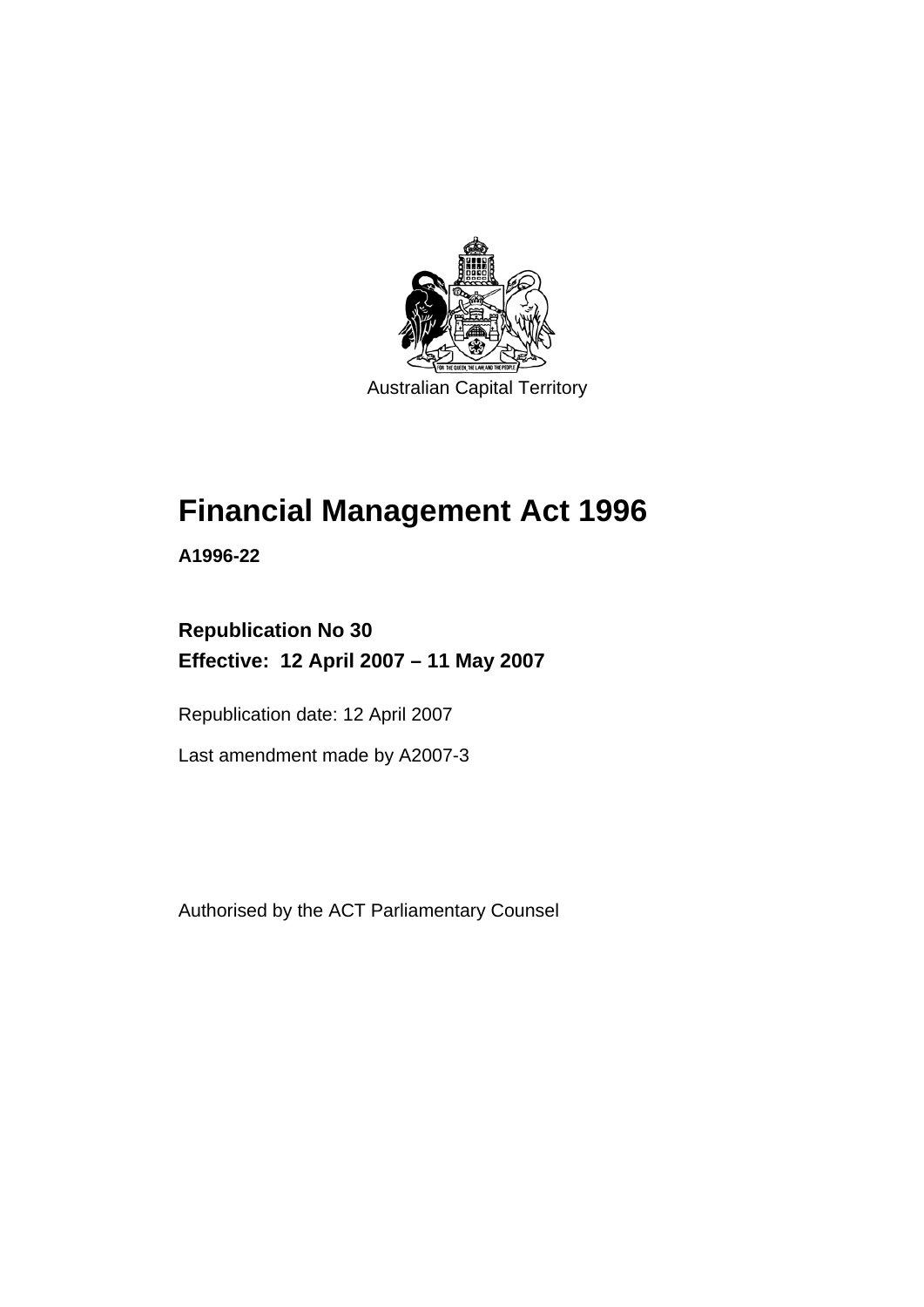#### **About this republication**

#### **The republished law**

This is a republication of the *Financial Management Act 1996* (including any amendment made under the *Legislation Act 2001*, part 11.3 (Editorial changes)) as in force on 12 April 2007*.* It also includes any amendment, repeal or expiry affecting the republished law to 12 April 2007.

The legislation history and amendment history of the republished law are set out in endnotes 3 and 4.

#### **Kinds of republications**

The Parliamentary Counsel's Office prepares 2 kinds of republications of ACT laws (see the ACT legislation register at www.legislation.act.gov.au):

- authorised republications to which the *Legislation Act 2001* applies
- unauthorised republications.

The status of this republication appears on the bottom of each page.

#### **Editorial changes**

The *Legislation Act 2001*, part 11.3 authorises the Parliamentary Counsel to make editorial amendments and other changes of a formal nature when preparing a law for republication. Editorial changes do not change the effect of the law, but have effect as if they had been made by an Act commencing on the republication date (see *Legislation Act 2001*, s 115 and s 117). The changes are made if the Parliamentary Counsel considers they are desirable to bring the law into line, or more closely into line, with current legislative drafting practice.

This republication does not include amendments made under part 11.3 (see endnote 1).

#### **Uncommenced provisions and amendments**

If a provision of the republished law has not commenced or is affected by an uncommenced amendment, the symbol  $\mathbf{U}$  appears immediately before the provision heading. The text of the uncommenced provision or amendment appears only in the last endnote.

#### **Modifications**

If a provision of the republished law is affected by a current modification, the symbol  $\mathbf{M}$ appears immediately before the provision heading. The text of the modifying provision appears in the endnotes. For the legal status of modifications, see *Legislation Act 2001*, section 95.

#### **Penalties**

The value of a penalty unit for an offence against this republished law at the republication date is—

- (a) if the person charged is an individual—\$100; or
- (b) if the person charged is a corporation—\$500.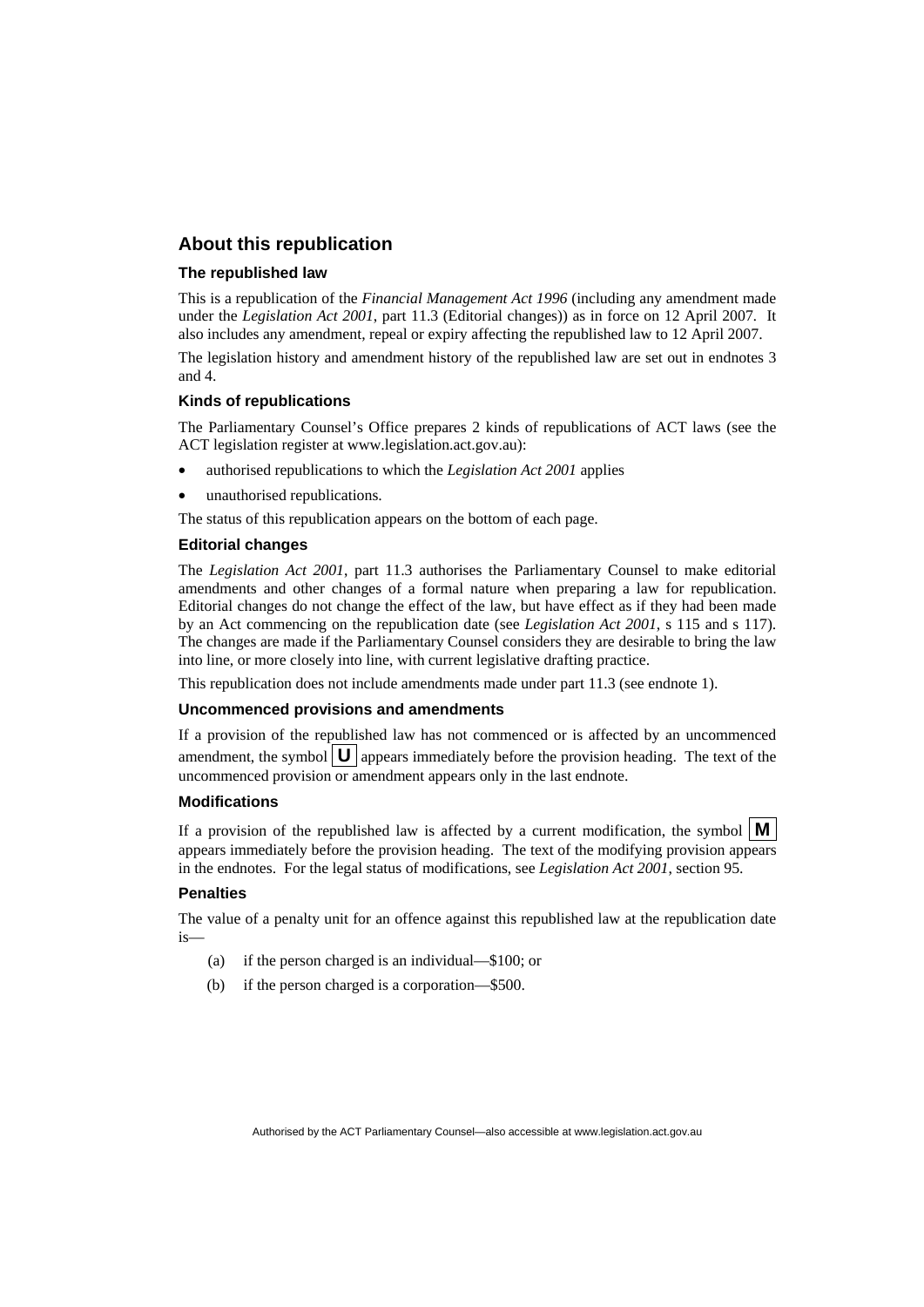

# **Financial Management Act 1996**

### **Contents**

|                     |                                                                        | Page       |
|---------------------|------------------------------------------------------------------------|------------|
| Part 1              | <b>Preliminary</b>                                                     |            |
| 1                   | Name of Act                                                            | 2          |
| 2                   | Act subject to Territory Superannuation Provision Protection Act       | 2          |
| 3                   | Dictionary                                                             | 2          |
| 3A                  | <b>Notes</b>                                                           | 2          |
| 3B                  | Declaration that certain bodies are not territory authorities for Act  | 3          |
| 4                   | Application of pt 2, pt 3 and pt 5 to Legislative Assembly secretariat | 3          |
| Part 2              | <b>Budget management</b>                                               |            |
| <b>Division 2.1</b> | <b>Appropriations and budgets</b>                                      |            |
| 5                   | Timing of first Appropriation Bill for financial year                  | 4          |
| 6                   | Necessity for appropriation                                            | 4          |
| $\overline{7}$      | Payments authorised on lapse of appropriation                          | 4          |
| 8                   | Form of appropriations                                                 | 5          |
| R <sub>30</sub>     | Financial Management Act 1996                                          | contents 1 |
| 12/04/07            | Effective: 12/04/07-11/05/07                                           |            |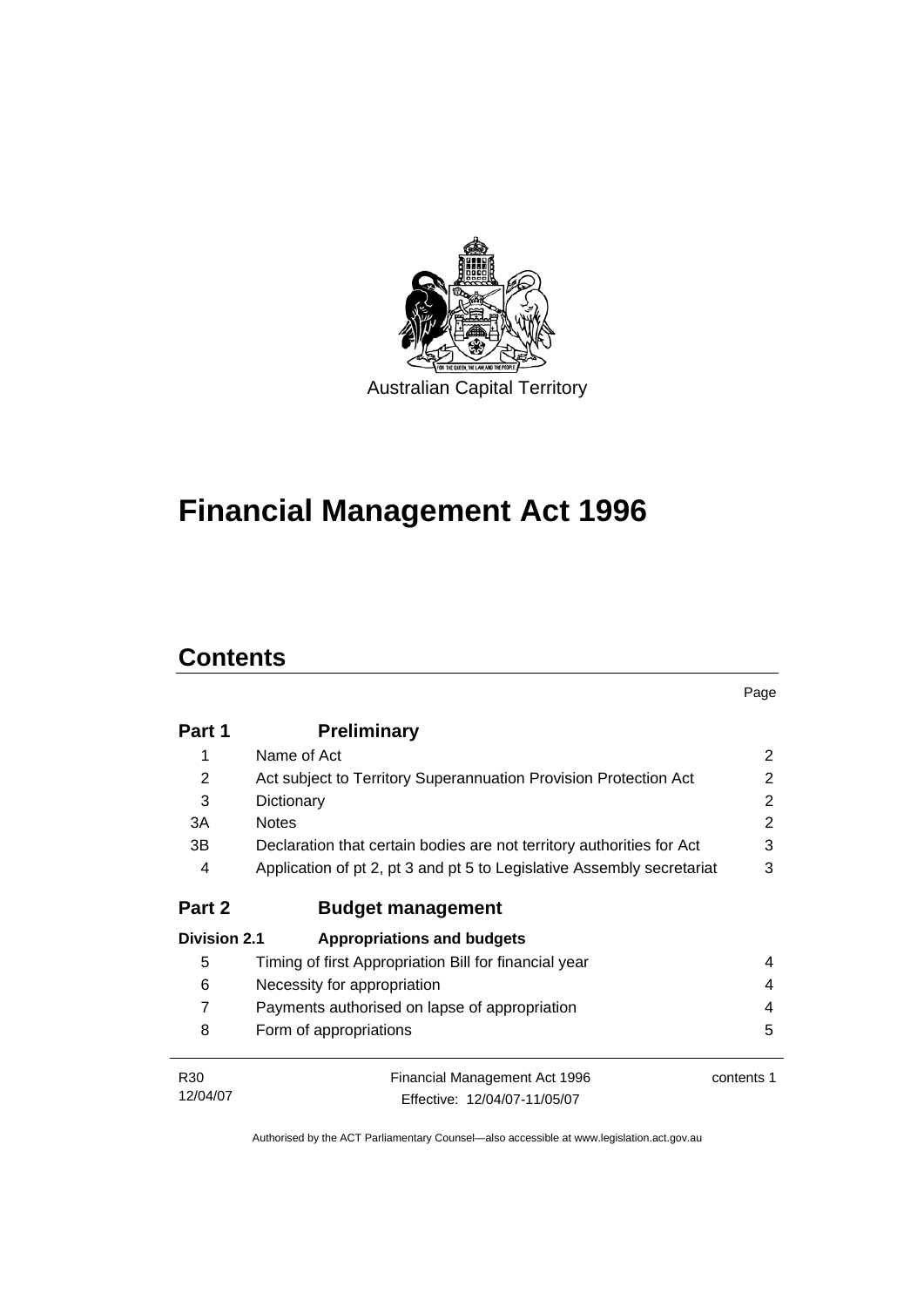#### **Contents**

|                     |                                                                                | Page           |
|---------------------|--------------------------------------------------------------------------------|----------------|
| 9                   | Net appropriations for outputs                                                 | 5              |
| 9A                  | Net appropriations for capital injections                                      | 6              |
| 9B                  | Appropriations for payments on behalf of Territory to be net<br>appropriations | 6              |
| 10                  | <b>Budget papers</b>                                                           | 6              |
| 11                  | <b>Territory budgets</b>                                                       | $\overline{7}$ |
| 11A                 | Financial policy objectives and strategies statement                           | 10             |
| 12                  | Departmental budgets                                                           | 11             |
| 12A                 | Territory authority and territory-owned corporation budgets                    | 12             |
| 13                  | Supplementary budget papers                                                    | 13             |
| 13A                 | Amendment of budgets for supplementary appropriation                           | 14             |
| 14                  | Transfer of funds between appropriations                                       | 15             |
| 15                  | Transfer of funds within appropriations                                        | 15             |
| 15A                 | Reclassification of certain appropriations                                     | 16             |
| 16                  | Transfer of functions after Appropriation Act passed                           | 16             |
| 17                  | Variation of appropriations for Commonwealth grants                            | 17             |
| 17A                 | Variations of appropriations for certain payments to Commonwealth              | 18             |
| 18                  | Treasurer's advance                                                            | 18             |
| 18A                 | Assembly to be told about treasurer's advance                                  | 20             |
| 19                  | Refunds of payments made without liability                                     | 20             |
| 19A                 | Payments for Territory GST liabilities                                         | 21             |
| 19B                 | Authorisation of expenditure of certain Commonwealth grants                    | 21             |
| 19C                 | Amendment of capital injection conditions                                      | 21             |
| 19D                 | Amendment of performance criteria                                              | 22             |
| 20                  | <b>Budgets for Legislative Assembly secretariat</b>                            | 24             |
| <b>Division 2.2</b> | <b>Budget reviews and pre-election updates</b>                                 |                |
| 20A                 | <b>Budget review</b>                                                           | 24             |
| 20 <sub>B</sub>     | Purpose and contents of budget review                                          | 24             |
| 20C                 | Pre-election budget update                                                     | 26             |
| 20D                 | Purpose and contents of pre-election budget update                             | 26             |
| Part 3              | <b>Financial reports</b>                                                       |                |
| <b>Division 3.1</b> | <b>Financial reports of the Territory</b>                                      |                |
| 21                  | Meaning of the Territory in div 3.1                                            | 28             |
| contents 2          | Financial Management Act 1996                                                  | R30            |
|                     | Effective: 12/04/07-11/05/07                                                   | 12/04/07       |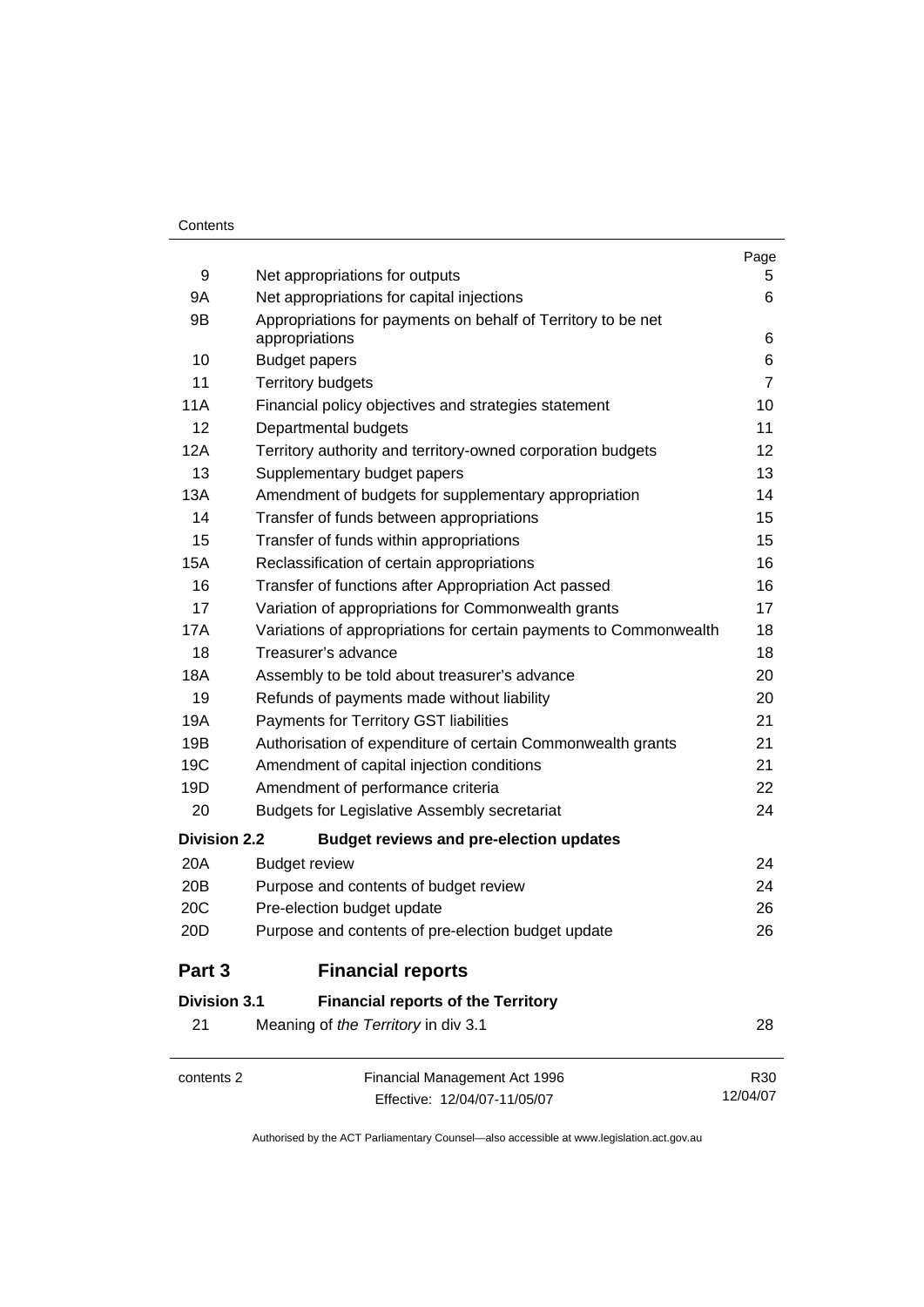| 22                  | Annual financial statements of the Territory                                       | Page<br>28 |
|---------------------|------------------------------------------------------------------------------------|------------|
| 23                  | Responsibility for annual financial statements                                     | 28         |
| 24                  | Audit of annual financial statements                                               | 29         |
| 25                  | Presentation of annual financial statements to Legislative Assembly                | 30         |
| 26                  | Periodic financial statements                                                      | 30         |
| <b>Division 3.2</b> | Financial reports and performance statements of<br>departments                     |            |
| 27                  | Annual financial statements of departments                                         | 31         |
| 28                  | Responsibility for annual financial statements of departments                      | 32         |
| 29                  | Audit of financial statements of departments                                       | 32         |
| 30                  | Departmental annual financial statements to be included in annual<br>reports etc   | 32         |
| 30A                 | Statements of performance of departments                                           | 33         |
| 30 <sub>B</sub>     | Responsibility for departmental statements of performance                          | 33         |
| 30C                 | Scrutiny of departmental statements of performance                                 | 34         |
| 30D                 | Departmental statements of performance to be included in annual<br>reports etc     | 34         |
| 30E                 | Half-yearly departmental performance reports                                       | 34         |
| Part 4              | <b>Financial management responsibilities of chief</b><br>executives of departments |            |
| 31                  | Responsibilities of chief executives of departments                                | 36         |
| Part 5              | <b>Banking and investment</b>                                                      |            |
| 32                  | Agreement for the conduct of banking for Territory                                 | 38         |
| 33                  | Territory banking account                                                          | 38         |
| 34                  | Departmental banking accounts                                                      | 38         |
| 34A                 | Transfer of departmental banking account                                           | 39         |
| 34B                 | End of year balances of departmental banking accounts                              | 40         |
| 35                  | Payments into banking accounts                                                     | 40         |
|                     | Transfer following change in departmental responsibilities                         | 41         |
| 36                  |                                                                                    |            |
| 36A                 | Transfers from departmental banking accounts to territory banking<br>account       | 41         |
| 37                  | Payments from territory banking account                                            | 41         |

| R30      | Financial Management Act 1996 | contents 3 |
|----------|-------------------------------|------------|
| 12/04/07 | Effective: 12/04/07-11/05/07  |            |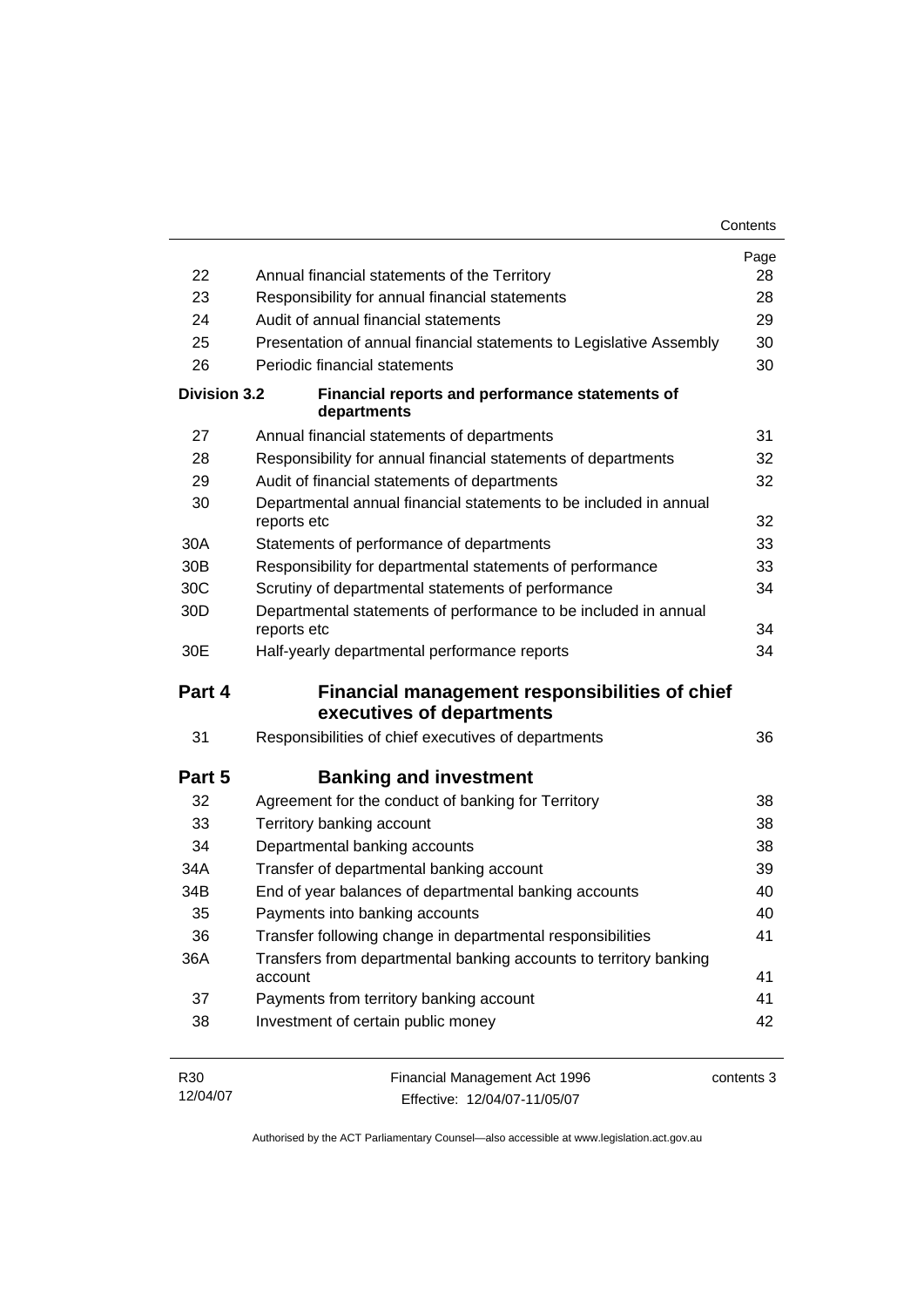#### **Contents**

| Part 6     | Borrowing and guarantees                                                             |          |
|------------|--------------------------------------------------------------------------------------|----------|
| 39         | Power of Territory to borrow                                                         | 44       |
| 40         | Treasurer may borrow on behalf of Territory                                          | 44       |
| 41         | Power of territory authorities to borrow                                             | 44       |
| 42         | Borrowings by territory authorities to be approved                                   | 44       |
| 43         | Territory authorities may give security                                              | 45       |
| 44         | Power to approve borrowings not delegable                                            | 45       |
| 45         | Loans to be paid into territory banking account                                      | 45       |
| 46         | Payments by Treasurer                                                                | 45       |
| 47         | <b>Guarantees by Territory</b>                                                       | 45       |
| Part 7     | <b>Trust money</b>                                                                   |          |
| 49         | Identity of trust money                                                              | 47       |
| 50         | Administration of trust money                                                        | 47       |
| 51         | Departmental trust banking accounts                                                  | 47       |
| 51A        | Transfer of departmental trust banking accounts                                      | 48       |
| 51B        | Transfers between trust banking accounts-changes in departmental<br>responsibilities | 48       |
| 51C        | Transfers between trust banking accounts-investment                                  | 49       |
| 52         | Transfers between trust banking account and territory banking account                | 49       |
| 53         | Investment of trust money                                                            | 49       |
| 53A        | Unclaimed trust money                                                                | 49       |
| 53B        | Review of decisions                                                                  | 51       |
| 53C        | Notification of decisions                                                            | 51       |
| Part 8     | <b>Financial provisions for territory authorities</b>                                |          |
| 54         | Application-pt 8                                                                     | 52       |
| 55         | Responsibilities of chief executive officers of territory authorities                | 52       |
| 56         | Responsibilities of governing boards of territory authorities                        | 54       |
| 57         | Banking accounts of territory authorities                                            | 55       |
| 58         | Investment by territory authorities                                                  | 55       |
| 59         | Borrowing by territory authorities                                                   | 56       |
| 60         | Guarantees by territory authorities                                                  | 58       |
| 61         | Territory authority statements of intent                                             | 58       |
| 62         | Presentation of statements of intent of territory authorities                        | 59       |
| contents 4 | Financial Management Act 1996                                                        | R30      |
|            | Effective: 12/04/07-11/05/07                                                         | 12/04/07 |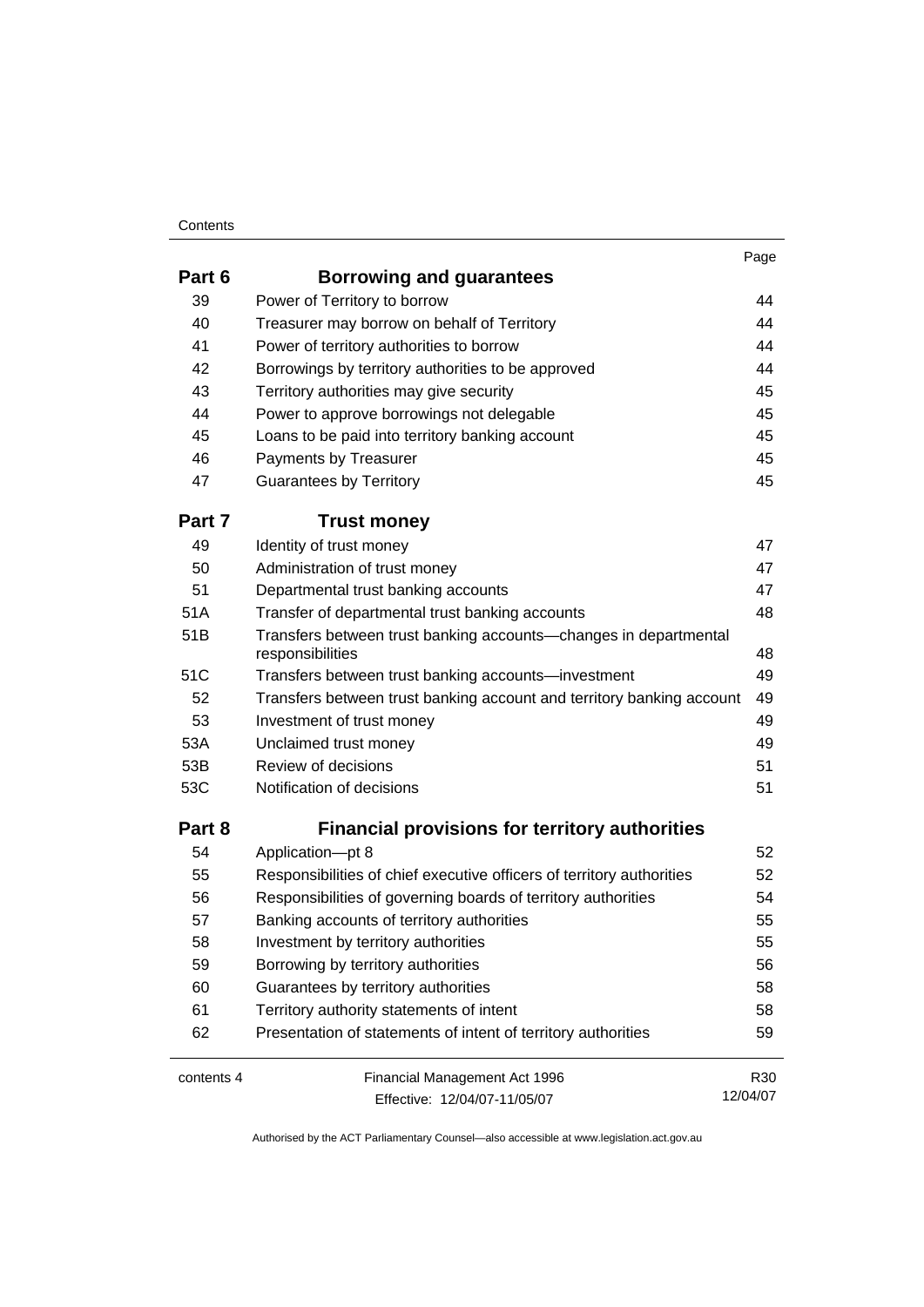|                     |                                                                                                     | Page |
|---------------------|-----------------------------------------------------------------------------------------------------|------|
| 63                  | Annual financial statements of territory authorities                                                | 60   |
| 64                  | Responsibility for annual financial statements of territory authorities                             | 61   |
| 65                  | Audit of annual financial statements of territory authorities                                       | 61   |
| 66                  | Annual financial statements of territory authorities to be included in<br>annual reports etc        | 62   |
| 67                  | Treasurer may require interim financial statements etc for territory<br>authorities                 | 62   |
| 68                  | Statements of performance of territory authorities                                                  | 63   |
| 69                  | Responsibility for territory authority statements of performance                                    | 63   |
| 70                  | Scrutiny of territory authority statements of performance                                           | 64   |
| 71                  | Territory authority statements of performance to be included in annual<br>reports etc               | 65   |
| Part 9              | <b>Governance of territory authorities</b>                                                          |      |
| Division 9.1        | Definitions and important concepts                                                                  |      |
| 72                  | Definitions-pt 9                                                                                    | 66   |
| 73                  | Nature of relevant territory authorities                                                            | 67   |
| 74                  | Powers of territory authorities generally                                                           | 68   |
| 75                  | Execution of documents and assumptions people dealing with relevant<br>territory authority may make | 69   |
| 76                  | Governing board of territory authority                                                              | 70   |
| 77                  | Role of governing board                                                                             | 70   |
| <b>Division 9.2</b> | Governing board member appointments                                                                 |      |
| 78                  | Appointment of governing board members generally                                                    | 71   |
| 79                  | Appointment of chair and deputy chair                                                               | 72   |
| 80                  | Appointment of CEO of authority with governing board                                                | 72   |
| 81                  | Ending board member appointments                                                                    | 73   |
| <b>Division 9.3</b> | <b>Functions of governing board members</b>                                                         |      |
| 82                  | Chair's functions                                                                                   | 75   |
| 83                  | Deputy chair's functions                                                                            | 75   |
| 84                  | CEO's functions                                                                                     | 76   |
| 85                  | Honesty, care and diligence of governing board members                                              | 77   |
| 86                  | Conflicts of interest by governing board members                                                    | 77   |
| 87                  | Agenda to require disclosure of interest item                                                       | 77   |
|                     |                                                                                                     |      |

| R30      | Financial Management Act 1996 | contents 5 |
|----------|-------------------------------|------------|
| 12/04/07 | Effective: 12/04/07-11/05/07  |            |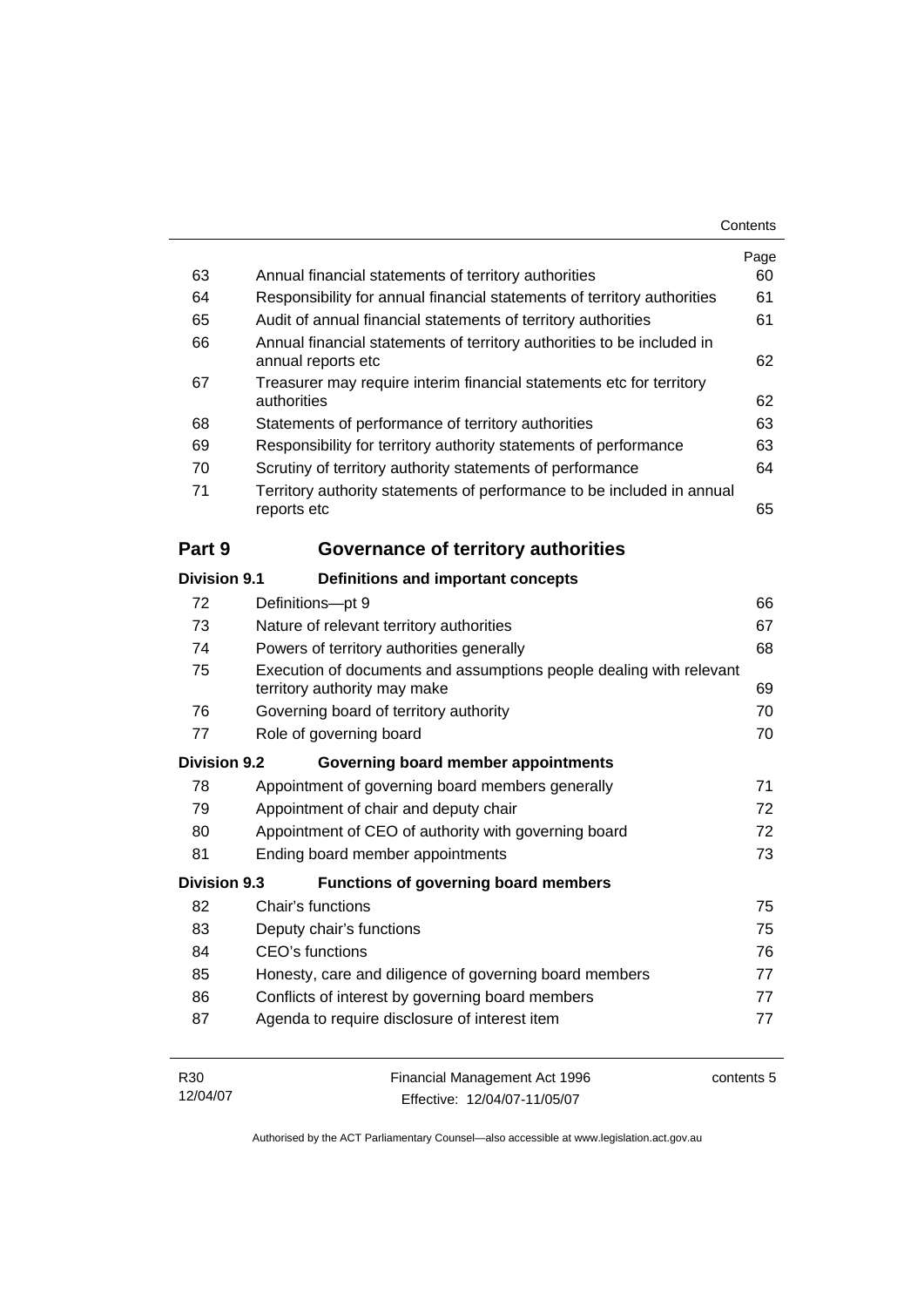#### **Contents**

|                     |                                                                                                   | Page            |
|---------------------|---------------------------------------------------------------------------------------------------|-----------------|
| 88                  | Disclosure of interests by governing board members                                                | 77              |
| 89                  | Reporting of disclosed governing board interests to Minister                                      | 79              |
| 90                  | Protection of governing board members from liability                                              | 80              |
| 91                  | Indemnification and exemption of governing board members                                          | 80              |
| 92                  | Compensation for exercise of functions etc                                                        | 81              |
| <b>Division 9.4</b> | <b>Governing board meetings</b>                                                                   |                 |
| 93                  | Time and place of governing board meetings                                                        | 82              |
| 94                  | Presiding member at governing board meetings                                                      | 82              |
| 95                  | Quorum at governing board meetings                                                                | 83              |
| 96                  | Voting at governing board meetings                                                                | 83              |
| 97                  | Conduct of governing board meetings etc                                                           | 83              |
| <b>Division 9.5</b> | Requirements and obligations for territory authorities                                            |                 |
| 98                  | Limitations on authorities forming corporations etc                                               | 84              |
| 99                  | Limitations on authorities taking part in joint ventures and trusts                               | 85              |
| 100                 | Corporations, joint ventures and trusts in which authority has interest                           | 86              |
| 101                 | Obligation of authorities to tell Minister about significant events                               | 86              |
| 102                 | Ministerial directions to authorities about financial etc statements                              | 87              |
| 103                 | Application of government policies to authorities                                                 | 88              |
| <b>Division 9.6</b> | <b>Restructuring of territory authorities</b>                                                     |                 |
| 104                 | Purpose of div 9.6                                                                                | 89              |
| 105                 | What territory authorities does div 9.6 apply to?                                                 | 89              |
| 106                 | Responsible Minister may direct div 9.6 authority to sell or transfer<br>assets                   | 89              |
| 107                 | Transfer of assets by declaration-div 9.6 authorities                                             | 90              |
| 108                 | Transfer of contractual rights and liabilities by declaration-div 9.6<br>authorities              | 91              |
| 109                 | Transfer of liabilities by declaration-div 9.6 authorities                                        | 92              |
| 110                 | Assistance given by authorities for div 9.6                                                       | 93              |
| 111                 | Assistance given by governing board members for div 9.6                                           | 94              |
| 112                 | Use of information by Territory and div 9.6 authorities                                           | 95              |
| 113                 | Contracts relating to the protection of information-responsible Minister<br>for div 9.6 authority | 96              |
| 114                 | Contracts relating to the protection of information-div 9.6 authority                             | 96              |
| 115                 | Transfer of pending proceedings-div 9.6 authorities                                               | 96              |
| contents 6          | Financial Management Act 1996                                                                     | R <sub>30</sub> |
|                     | Effective: 12/04/07-11/05/07                                                                      | 12/04/07        |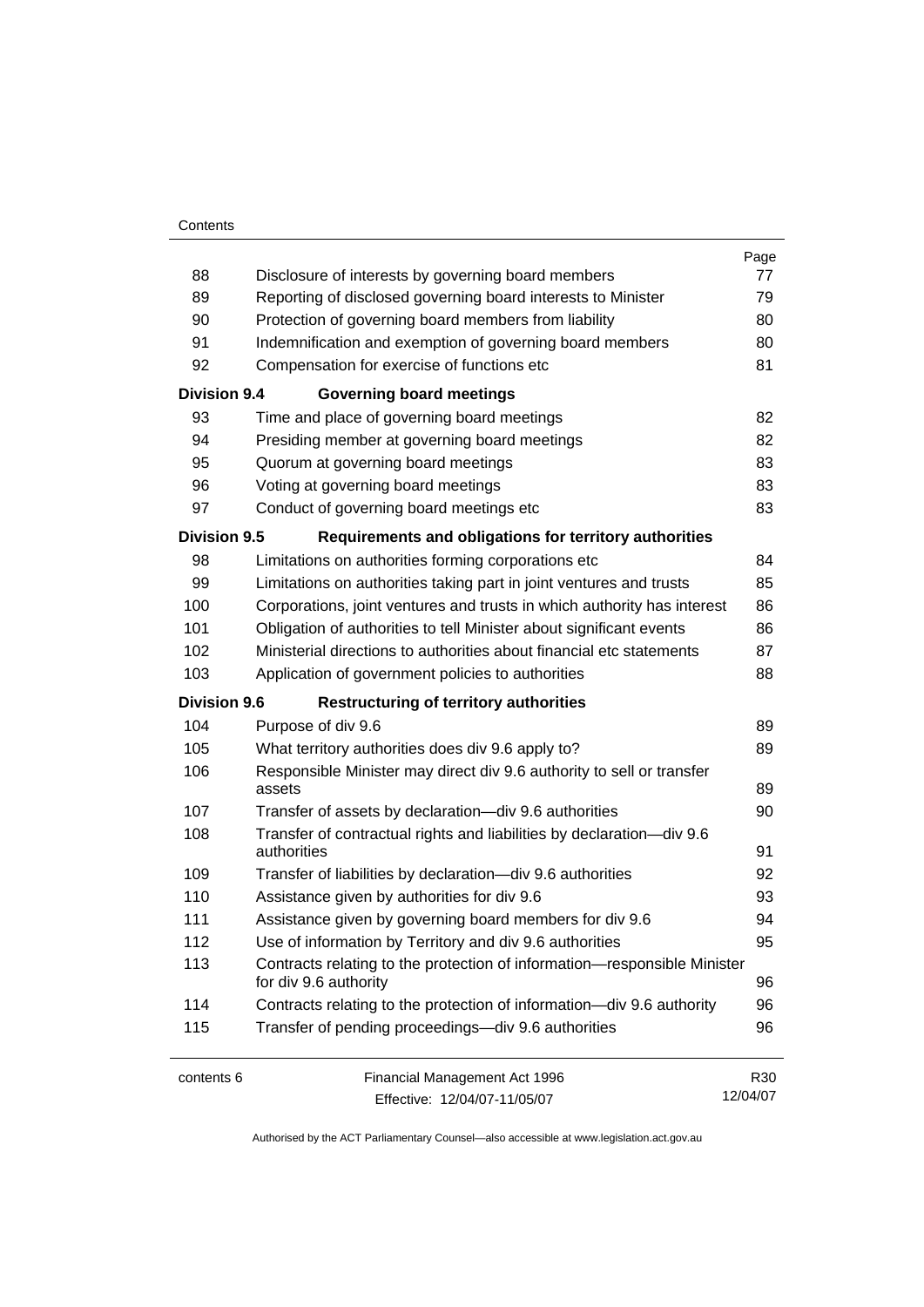|                     |                                                                                          | Contents |
|---------------------|------------------------------------------------------------------------------------------|----------|
|                     |                                                                                          | Page     |
| 116                 | Proceedings and evidence—div 9.6 authorities                                             | 97       |
| 117                 | Operation of div 9.6 not breach of contract etc                                          | 98       |
| 118                 | Transfer of assets etc not otherwise disposed of-div 9.6 authorities                     | 99       |
| 119                 | Annual reports etc for div 9.6 authorities                                               | 100      |
| <b>Division 9.7</b> | Additional provisions for restructuring of certain territory<br>authorities              |          |
| 120                 | What territory authorities does div 9.7 apply to?                                        | 102      |
| 121                 | Definitions-div 9.7                                                                      | 102      |
| 122                 | Vesting of assets, rights and liabilities-div 9.7 authorities                            | 102      |
| 123                 | Proceedings and evidence-div 9.7 authorities                                             | 103      |
| 124                 | Annual reports and financial statements for div 9.7 authorities                          | 104      |
| 125                 | References to div 9.7 authority                                                          | 105      |
| Part 10             | <b>Miscellaneous</b>                                                                     |          |
| 130                 | Act of grace payments                                                                    | 106      |
| 131                 | Waiver of debts etc                                                                      | 107      |
| 132                 | Payments in relation to deceased estates                                                 | 108      |
| 133                 | Guideline-making power                                                                   | 109      |
| 134                 | Regulation-making power                                                                  | 109      |
| Part 19             | <b>Transitional-Financial Management Legislation</b><br><b>Amendment Act 2005</b>        |          |
| 152                 | Application of Legislation Act, s 94 to certain appointments, elections<br>and approvals | 110      |
| 155                 | <b>Transitional regulations</b>                                                          | 110      |
| Part 20             | <b>Transitional-Administrative (Miscellaneous</b><br><b>Amendments) Act 2006</b>         |          |
| 222                 | Transitional regulations-Administrative (Miscellaneous Amendments)<br>Act 2006           | 111      |
| 223                 | Expiry-pt 20                                                                             | 111      |

contents 7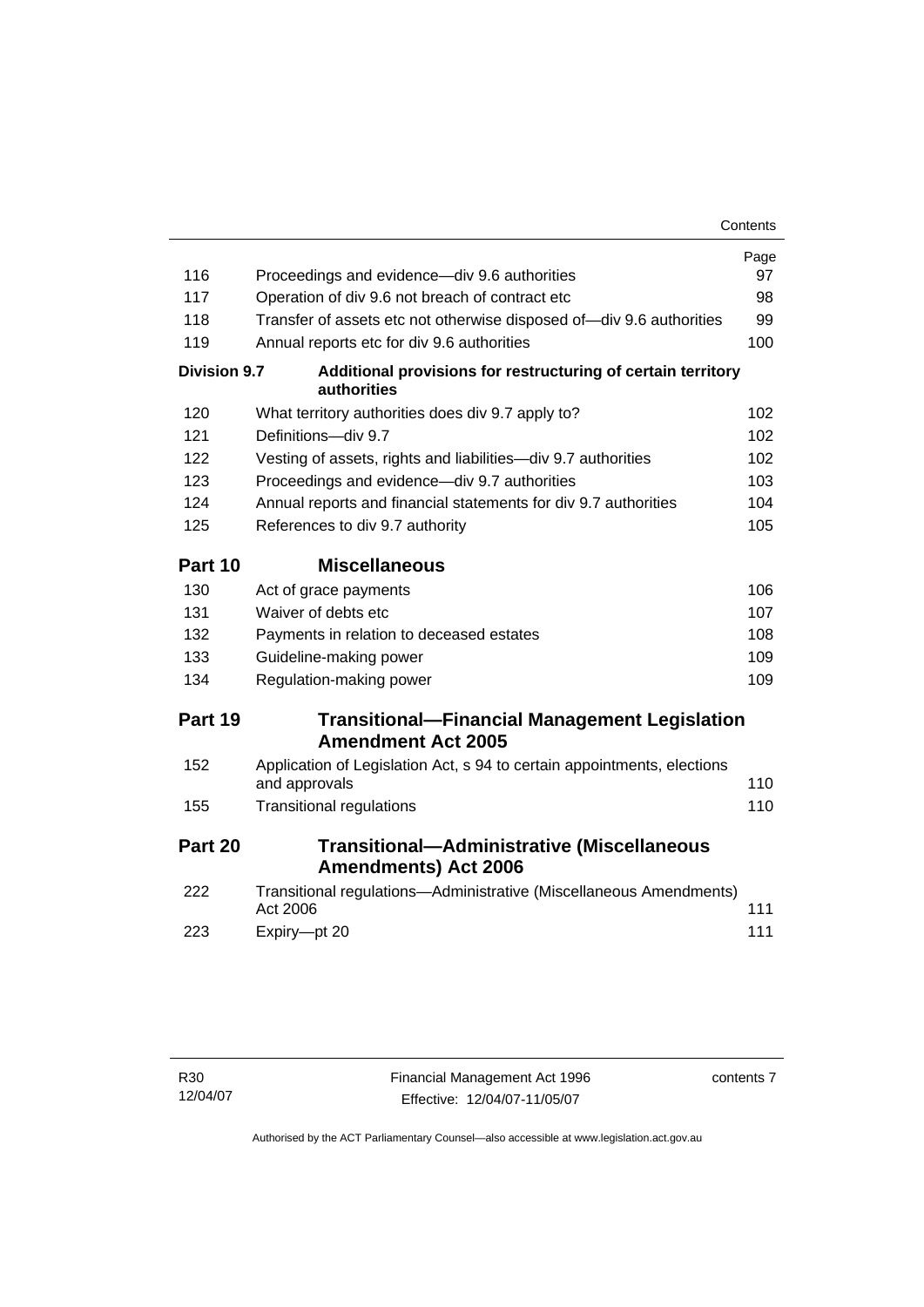**Contents** 

#### **Dictionary** 112

#### **Endnotes**

|   | About the endnotes                                     | 119 |
|---|--------------------------------------------------------|-----|
| 2 | Abbreviation key                                       | 119 |
| 3 | Legislation history                                    | 120 |
| 4 | Amendment history                                      | 125 |
| 5 | Earlier republications                                 | 141 |
| 6 | Modifications of republished law with temporary effect | 143 |

contents 8 Financial Management Act 1996 Effective: 12/04/07-11/05/07

R30 12/04/07

Page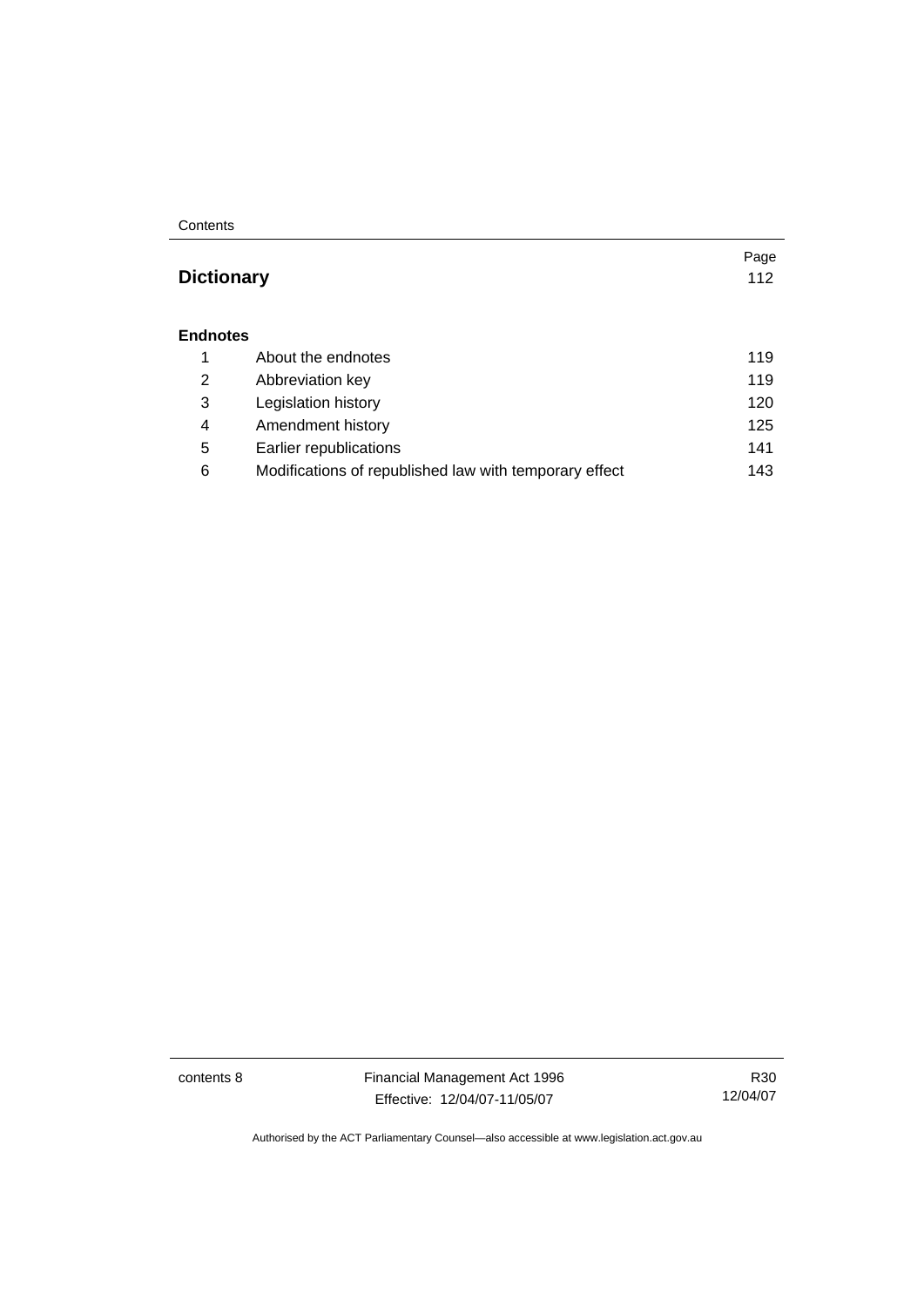

# **Financial Management Act 1996**

An Act to provide for the financial management of the government of the Territory, to provide for the scrutiny of that management by the Legislative Assembly, to specify financial reporting requirements for the government of the Territory, and for related purposes

R30 12/04/07

l

Financial Management Act 1996 Effective: 12/04/07-11/05/07

page 1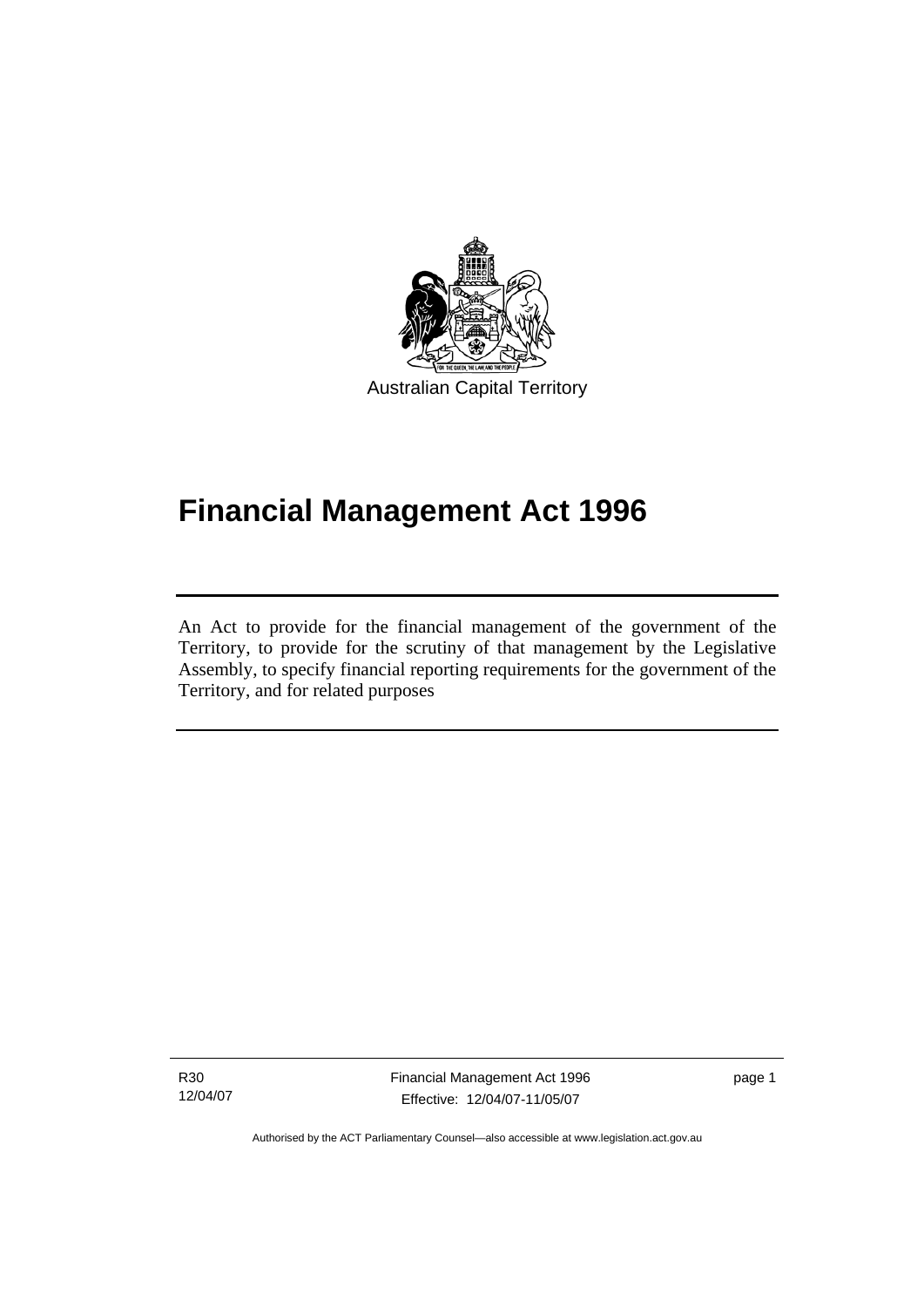#### Part 1 **Preliminary**

Section 1

### **Part 1** Preliminary

#### **1 Name of Act**

This Act is the *Financial Management Act 1996*.

#### **2 Act subject to Territory Superannuation Provision Protection Act**

This Act is subject to the *Territory Superannuation Provision Protection Act 2000*.

#### **3 Dictionary**

The dictionary at the end of this Act is part of this Act.

*Note 1* The dictionary at the end of this Act defines certain terms used in the Act, and includes references (*signpost definitions*) to other terms defined elsewhere in this Act or in other legislation.

> For example, the signpost definition '*superannuation appropriation* see the *Territory Superannuation Provision Protection Act 2000*, dictionary.' means that the term 'superannuation appropriation' is defined in that dictionary and the definition applies to this Act.

*Note 2* A definition in the dictionary (including a signpost definition) applies to the entire Act unless the definition, or another provision of the Act, provides otherwise or the contrary intention otherwise appears (see Legislation Act, s 155 and s 156).

#### **3A Notes**

A note included in this Act is explanatory and is not part of the Act.

*Note* See the Legislation Act, s 127 (1), (4) and (5) for the legal status of notes.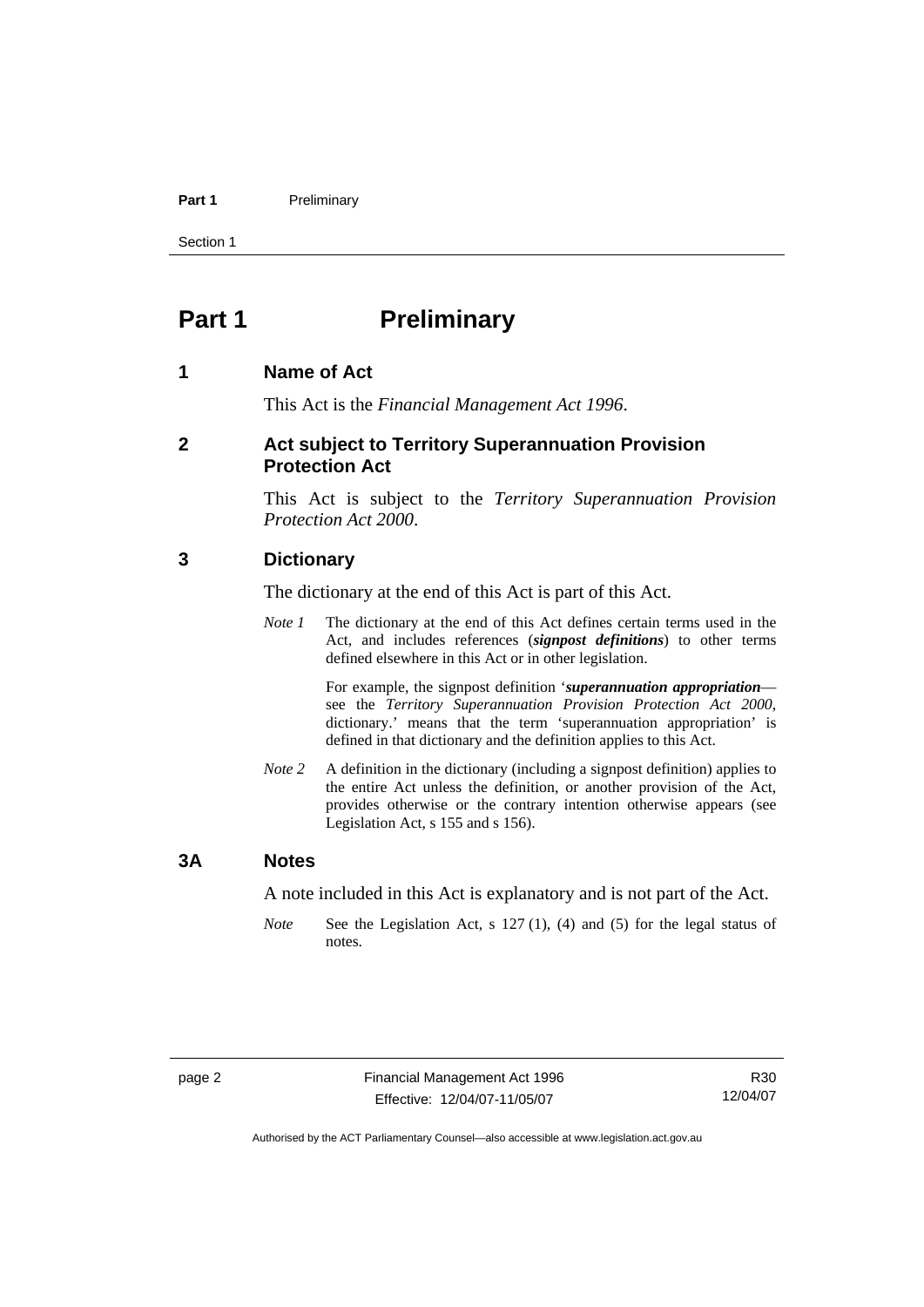#### **3B Declaration that certain bodies are not territory authorities for Act**

- (1) The Treasurer may declare that a stated body (other than a body mentioned in section 54 (1)) is not a territory authority for this Act or a stated provision of this Act.
- (2) The Treasurer may declare that a stated body mentioned in section 54 (1) is not a territory authority for a stated provision of this Act (other than section 73 (1)).
	- *Note* Section 73 gives territory authorities to which pt 9 (Governance of territory authorities) applies corporate status.
- (3) A declaration is a notifiable instrument.

*Note* A notifiable instrument must be notified under the Legislation Act.

#### **4 Application of pt 2, pt 3 and pt 5 to Legislative Assembly secretariat**

Unless the contrary intention appears, the provisions of part 2, part 3 and part 5 apply to the Legislative Assembly secretariat as if—

- (a) a reference in those provisions to a department included a reference to the Legislative Assembly secretariat; and
- (b) a reference in those provisions to the responsible Minister of a department were a reference to the Speaker of the Legislative Assembly; and
- (c) a reference in those provisions to the responsible chief executive of a department included a reference to the clerk of the Legislative Assembly.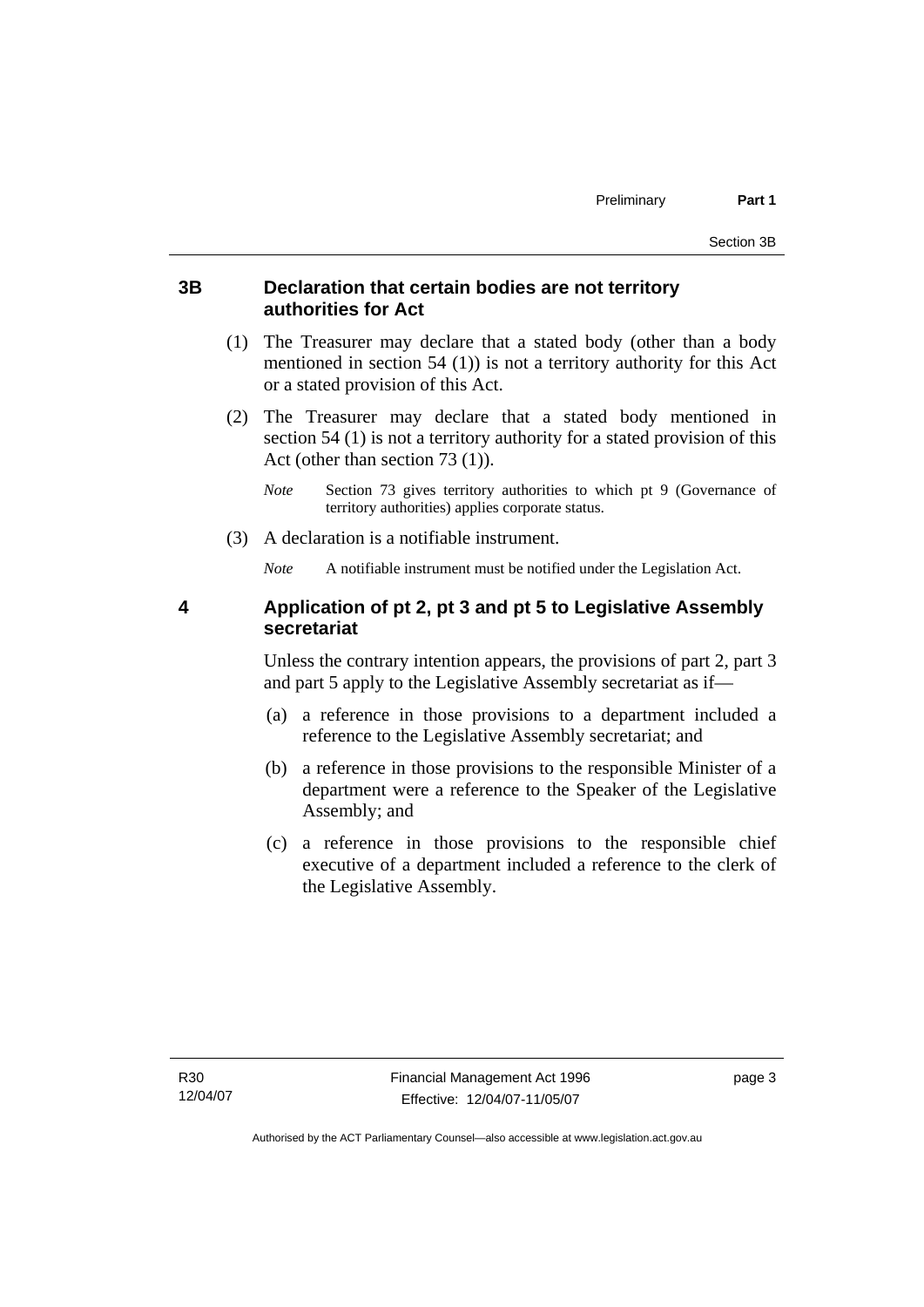**Part 2** Budget management<br>**Division 2.1** Appropriations and be **Division 2.1** Appropriations and budgets Section 5

# **Part 2 Budget management**

#### **Division 2.1 Appropriations and budgets**

#### **5 Timing of first Appropriation Bill for financial year**

Except as otherwise provided by a resolution of the Legislative Assembly, the first Appropriation Bill relating to a financial year must be introduced into the Legislative Assembly not later than 3 months after the beginning of the financial year.

#### **6 Necessity for appropriation**

No payment of public money must be made otherwise than in accordance with an appropriation.

#### **7 Payments authorised on lapse of appropriation**

If, before the end of a financial year, no Act other than this Act has been passed appropriating public money to meet the requirements of the next financial year, the Treasurer may pay the amounts necessary to meet those requirements subject to the following provisions:

- (a) the authority of the Treasurer under this section ceases on the commencement of the first Appropriation Act for the next financial year;
- (b) on that commencement all payments made under this section for the next financial year are taken for all purposes to have been paid out of money appropriated by that Act;
- (c) the payments made under this section for any purpose must not exceed, in total,  $\frac{1}{2}$  of the amount appropriated by Appropriation Acts for the immediately previous financial year for that purpose.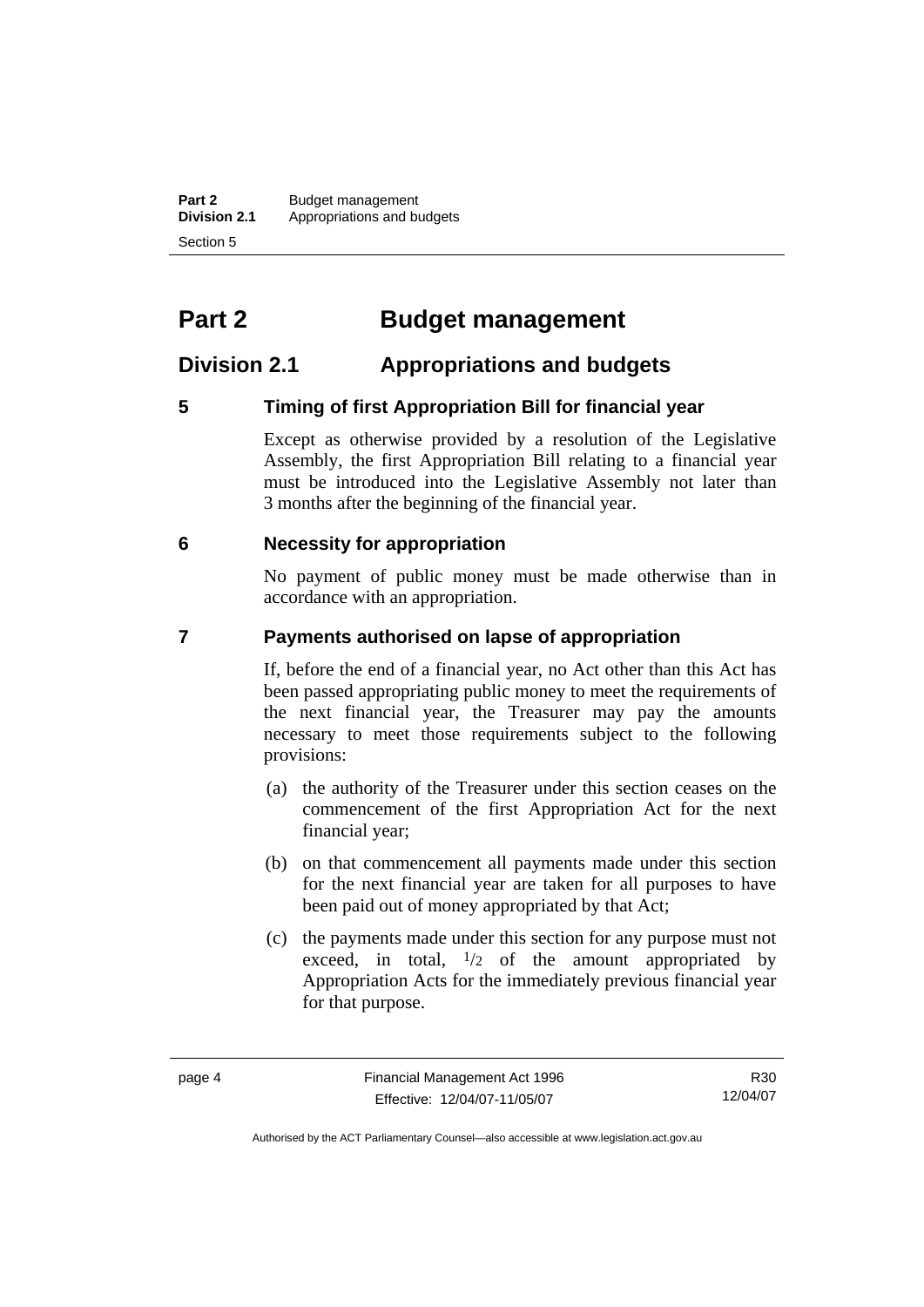#### **8 Form of appropriations**

- (1) An Appropriation Act may make separate appropriations in relation to each department for—
	- (a) the provision of outputs by the department; and
	- (b) any capital injection to be provided to the department; and
	- (c) any payments to be made by the department on behalf of the Territory.
- (2) An Appropriation Act may make separate appropriations in relation to a territory authority or territory-owned corporation for—
	- (a) the provision of outputs by the authority or corporation; and
	- (b) any capital injection to be provided to the authority or corporation.

#### **9 Net appropriations for outputs**

- (1) An appropriation for the provision of outputs may be expressed to be made for the net cost of providing the outputs.
- (2) Despite section 6, if an appropriation for a department is stated to be made for the net cost of providing outputs, the department may apply the following in paying the expenses and liabilities of the department in providing the outputs:
	- (a) the payments it is entitled to receive otherwise than under an Appropriation Act for providing the outputs;
	- (b) the value of the input tax credits to which it is entitled for taxable supplies in relation to providing the outputs.
- (3) To remove any doubt, it is declared that, if the appropriations made by an Appropriation Act for a department do not state an amount, or state an '0' appropriation, for the provision of outputs by the department, the appropriations have effect as if they included an

page 5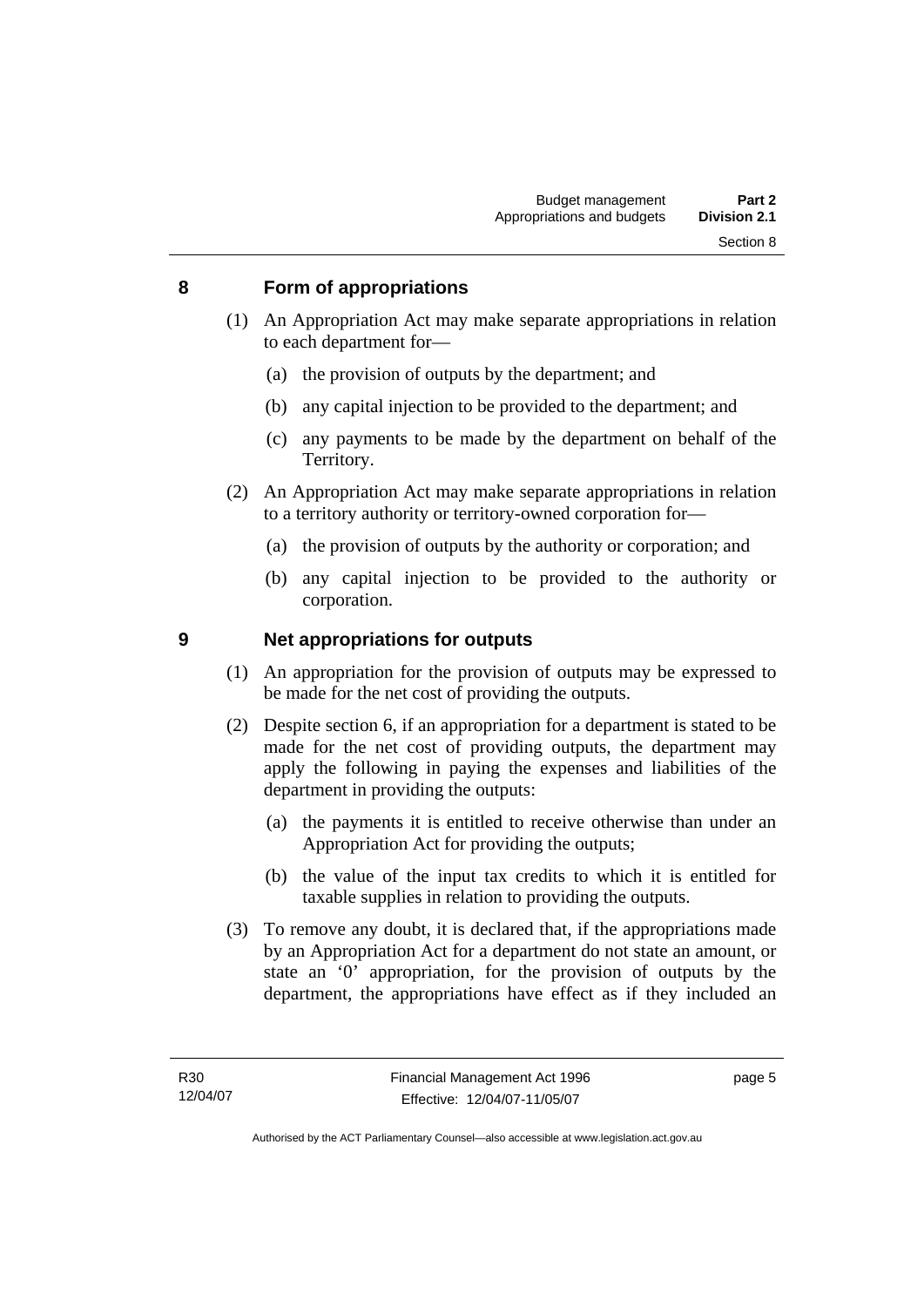| Part 2              | Budget management          |
|---------------------|----------------------------|
| <b>Division 2.1</b> | Appropriations and budgets |
| Section 9A          |                            |

appropriation stated to be made for the provision of outputs by the department at no net cost to the Territory.

#### **9A Net appropriations for capital injections**

- (1) An appropriation for a capital injection may be stated to be made for, or partly for, the net cost of purchasing or developing assets.
- (2) Despite section 6, if an appropriation is stated to be made for, or partly for, the net cost of purchasing or developing assets, the value of the input tax credits to which the relevant entity is entitled for taxable supplies in relation to purchasing or developing the assets may be applied by the entity in paying the expenses and liabilities of the entity in purchasing or developing the assets.
- (3) In this section:

*relevant entity*, in relation to an appropriation for a capital injection, means the department, authority or corporation that is to undertake the purchasing or developing of assets for which the appropriation is made.

#### **9B Appropriations for payments on behalf of Territory to be net appropriations**

Despite section 6 (Necessity for appropriations), if an appropriation for a department is made for payments to be made on behalf of the Territory, the department may apply input tax credits to which the Territory is entitled for taxable supplies for which the payments are made towards the payments under the appropriation.

#### **10 Budget papers**

The Treasurer must, for each financial year, immediately after the presentation of the bill for the first Appropriation Act relating to the year, present to the Legislative Assembly—

- (a) the proposed budget for the Territory for the year; and
- (b) the proposed budget for each department for the year; and

R30 12/04/07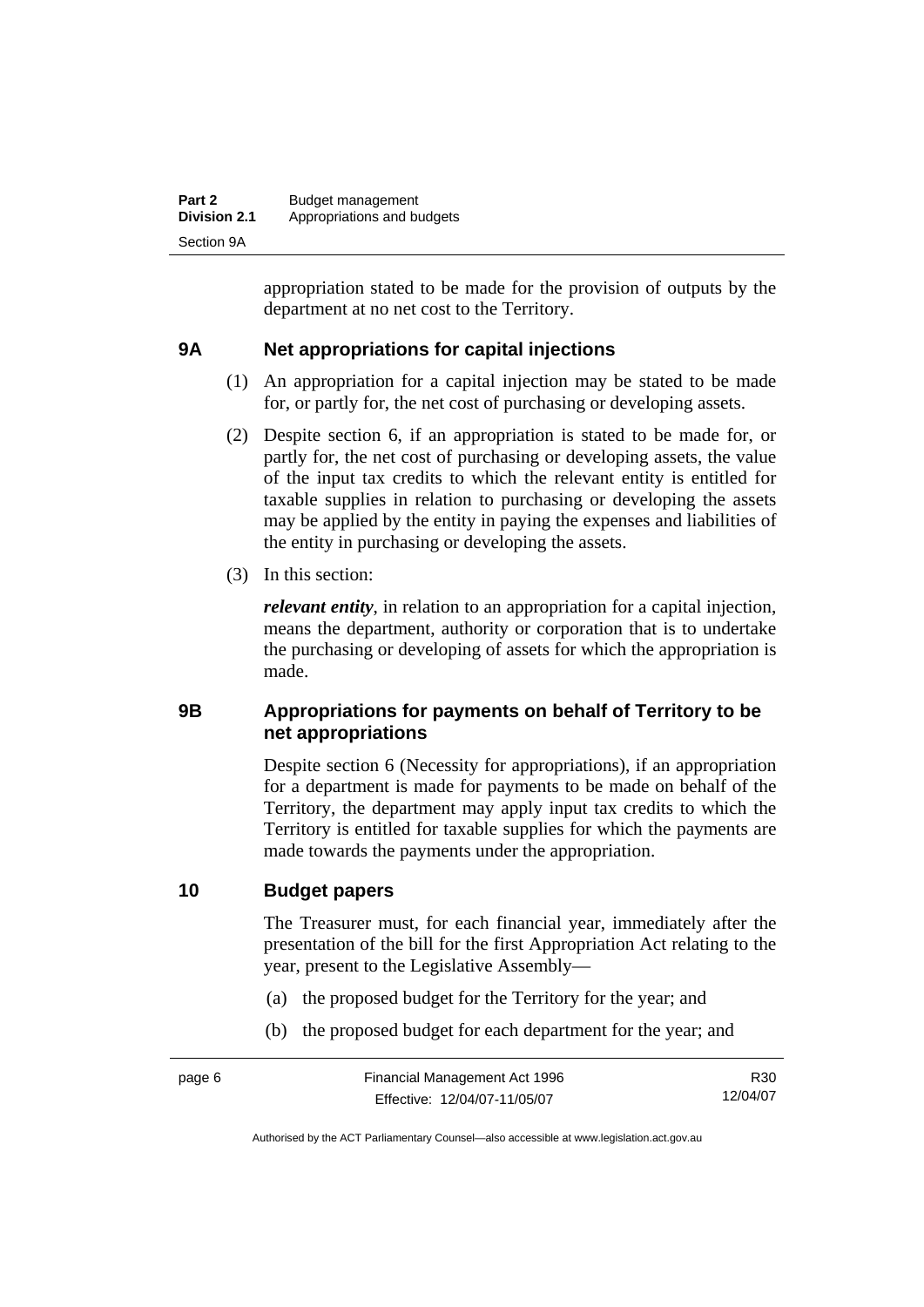- (c) the proposed budget for each territory authority and territory-owned corporation for the year; and
- (d) a consolidated financial management statement in relation to—
	- (i) the general government sector; and
	- (ii) the public trading enterprise sector.

#### **11 Territory budgets**

- (1) The proposed budget for the Territory for a financial year presented to the Legislative Assembly under section 10 (a) must include—
	- (a) a financial policy objectives and strategies statement under section 11A for the financial year; and
	- (b) a statement of the economic or other assumptions used to make the budget estimates; and
	- (c) a statement about the sensitivity of the budget estimates to changes in the economic or other assumptions; and
	- (d) a statement of the risks, quantified if possible, that may affect the budget estimates, including contingent liabilities; and
	- (e) the financial statements required under the financial management guidelines.
- (2) The proposed budget must be prepared in a form that assists a comparison, for each appropriation unit, between the budget for the Territory for the previous financial year and the proposed budget.
- (3) The financial statements included in the proposed budget under subsection (1) (e) must include budget estimates, for each appropriation unit, for each of the next 3 financial years.
- (4) The proposed budget must be prepared taking into account—
	- (a) the principles of responsible fiscal management;

page 7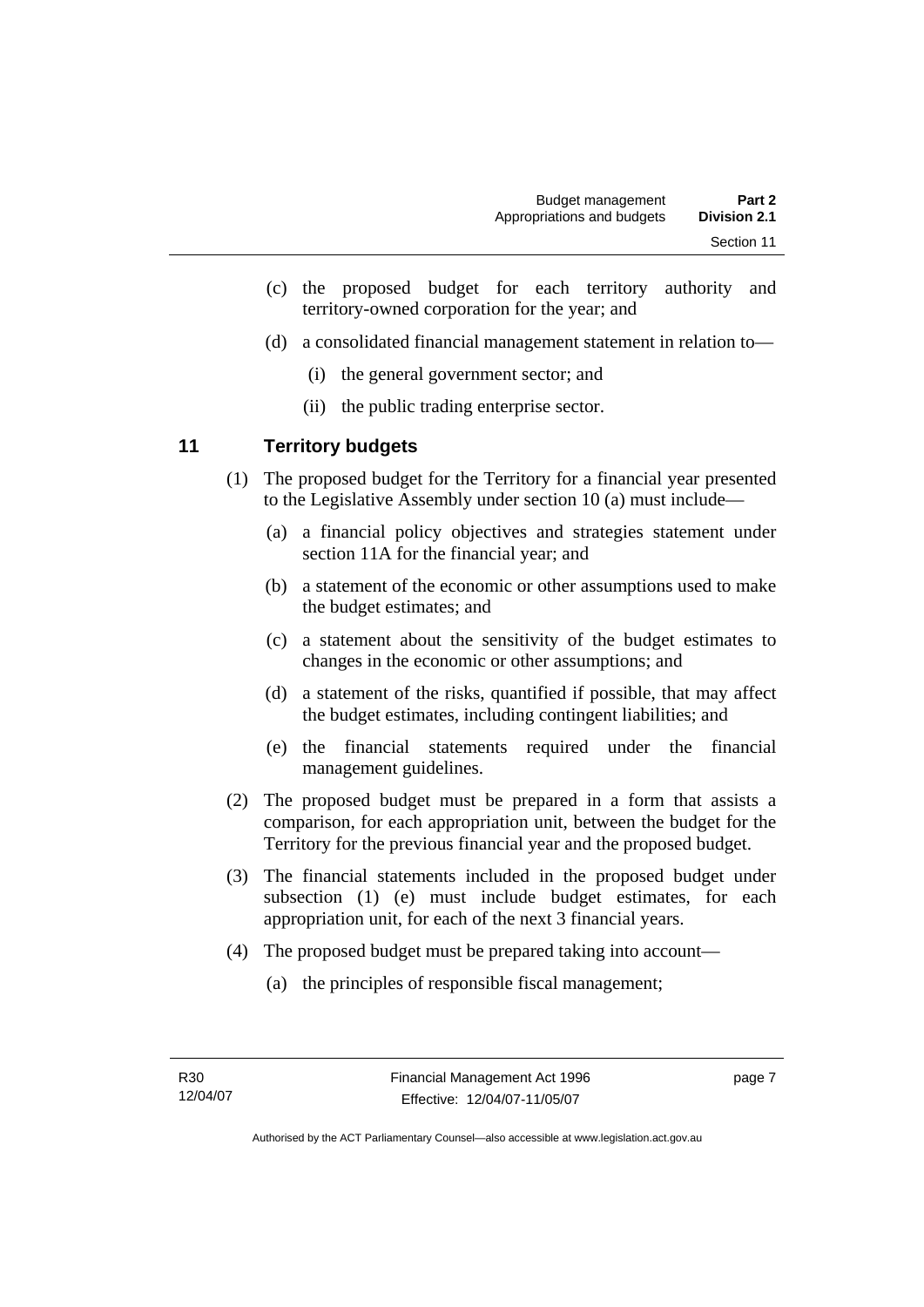| Part 2              | Budget management          |
|---------------------|----------------------------|
| <b>Division 2.1</b> | Appropriations and budgets |
| Section 11          |                            |

- (b) the object of providing a basis for sustainable social and economic services and infrastructure fairly to all ACT residents; and
- (c) the object of ecologically sustainable development.
- (5) The proposed budget may depart from the principles of responsible fiscal management, but if it does depart—
	- (a) any departure must be temporary; and
	- (b) the Treasurer must present to the Legislative Assembly, when the first Appropriation Bill for the financial year is presented to the Legislative Assembly, a statement setting out—
		- (i) the reasons for the departure; and
		- (ii) the approach intended to be taken to return to the principles; and
		- (iii) when the principles are expected to be returned to.
- (6) In this section:

*ecologically sustainable development* means the effective integration of economic and environmental considerations in decision-making processes achievable through implementation of the following principles:

- (a) the precautionary principle;
- (b) the inter-generational equity principle;
- (c) conservation of biological diversity and ecological integrity;
- (d) improved valuation and pricing of environmental resources.

*fiscal risks* include the following:

 (a) risks from the level of the Territory's general government sector debt;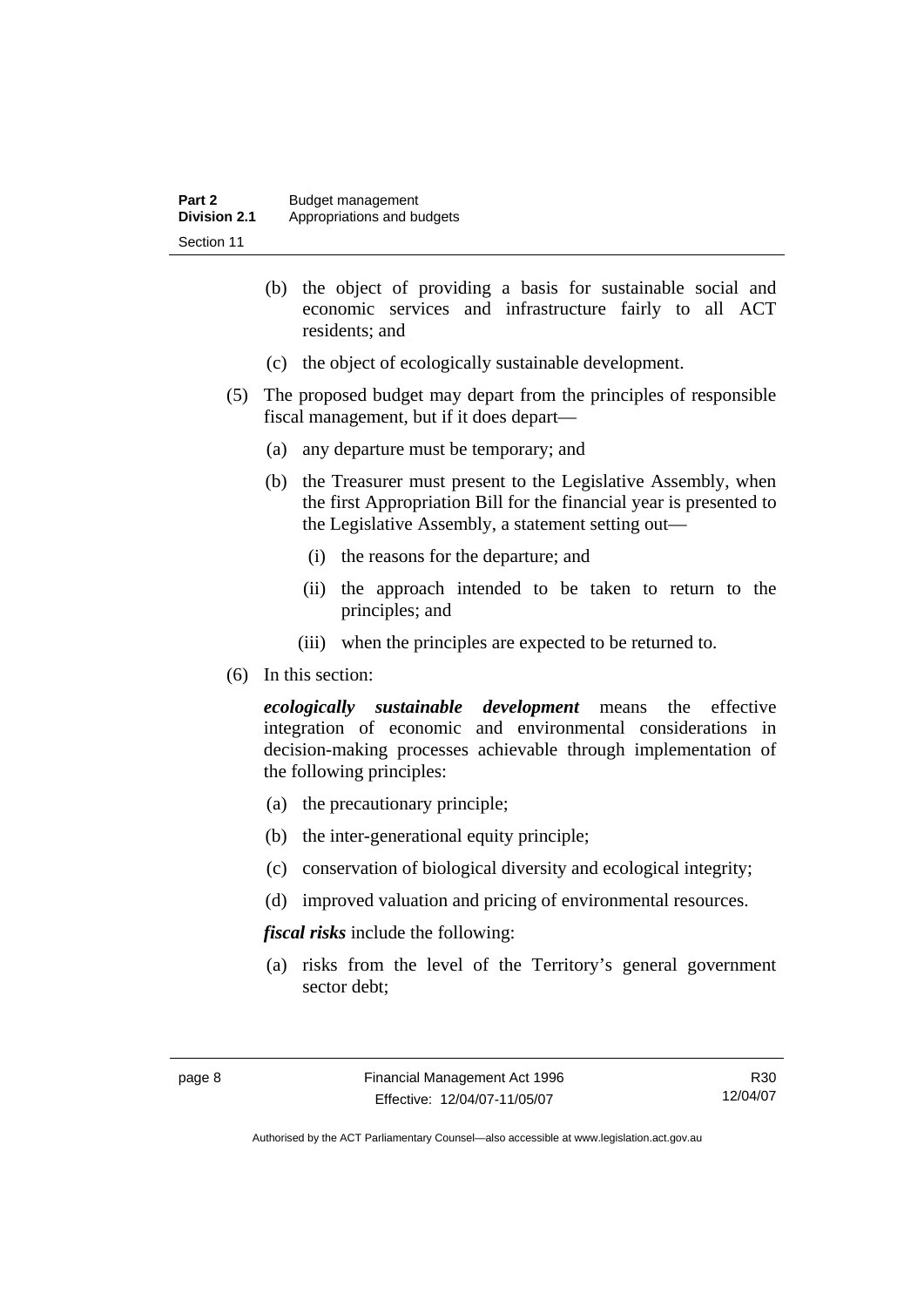- (b) commercial risks from ownership of corporations and public enterprises;
- (c) risks from changes in the structure of the Territory's tax base;
- (d) risks from management of the Territory's assets and liabilities.

*inter-generational equity principle* means that the present generation should ensure that the health, diversity and productivity of the environment is maintained or enhanced for the benefit of future generations.

*precautionary principle* means that, if there is a threat of serious or irreversible environmental damage, a lack of full scientific certainty should not be used as a reason for postponing measures to prevent environmental degradation.

*principles of responsible fiscal management* means the following principles:

- (a) ensuring that the total liabilities of the Territory are at prudent levels to provide a buffer against factors that may impact adversely on the level of total Territory liabilities in the future, and ensuring that, until prudent levels have been achieved, the total operating expenses of the Territory in each financial year are less than its operating income levels in the same financial year;
- (b) when prudent levels of total Territory liabilities have been achieved, maintaining the levels by ensuring that, on average, over a reasonable period of time, the total operating expenses of the Territory do not exceed its operating income levels;
- (c) achieving and maintaining levels of Territory net worth to provide a buffer against factors that may impact adversely on levels of Territory net worth in the future;
- (d) managing prudently the fiscal risks of the Territory;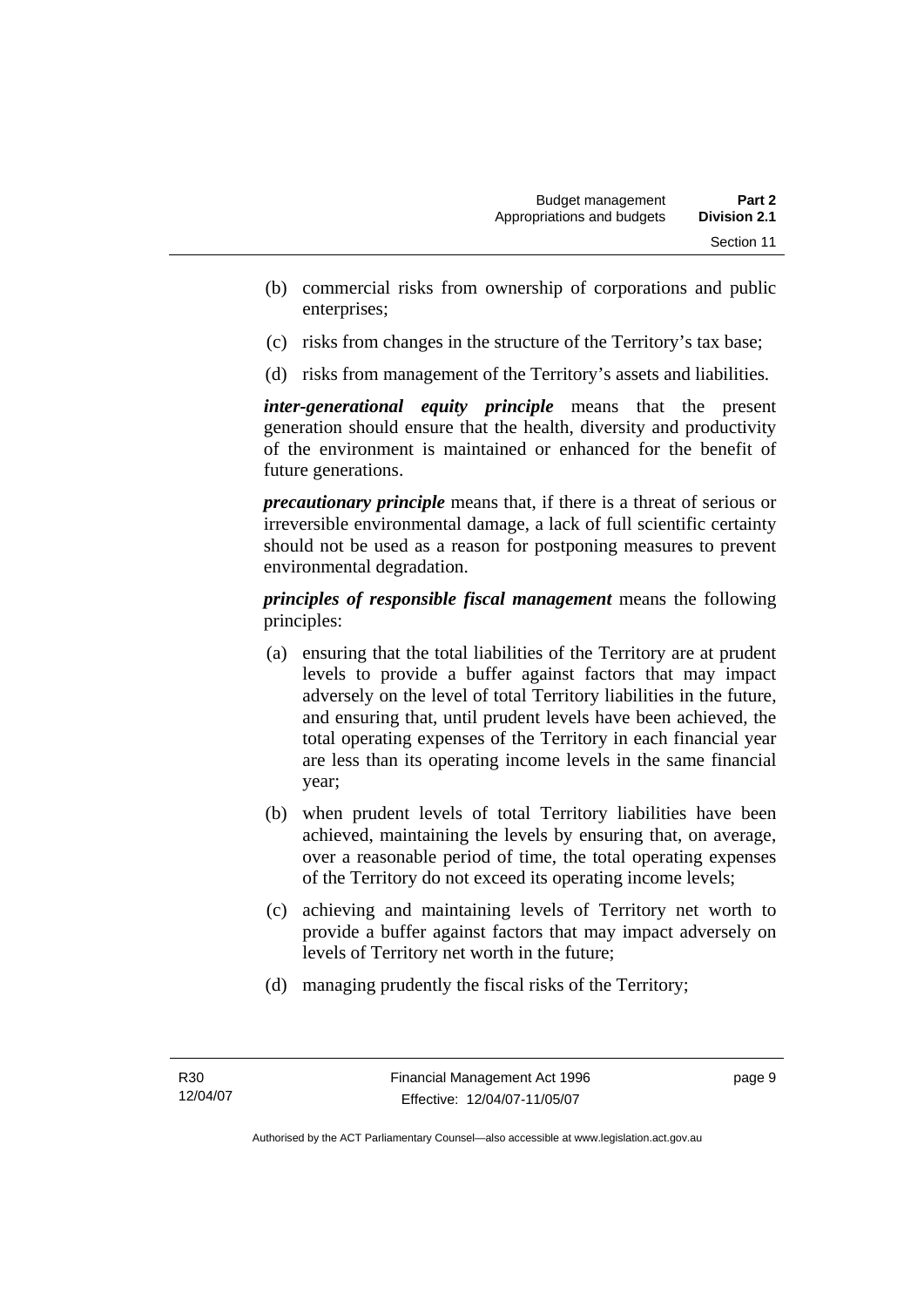- (e) pursuing spending and taxing policies that are consistent with a reasonable degree of stability and predictability in the level of the tax burden;
- (f) giving full, accurate and timely disclosure of financial information about the activities of the government and its agencies.

#### **11A Financial policy objectives and strategies statement**

- (1) The purposes of a financial policy objectives and strategies statement included in a proposed budget under section 11 (1) (a) are—
	- (a) to make transparent the government's financial strategies; and
	- (b) to establish a benchmark for evaluating the government's conduct of financial policy.
- (2) The statement must be based on the principles of responsible fiscal management.
- (3) The statement must—
	- (a) state the government's long-term financial objectives within which financial policy for the financial year and the next 3 financial years will be framed; and
	- (b) explain the broad strategic priorities on which the budget is based; and
	- (c) state the key financial measures that the government has identified as being important and against which financial policy will be set and assessed; and
	- (d) state, for the financial year and the next 3 financial years—
		- (i) the government's short-term financial objectives; and
		- (ii) the targets for each stated key financial measure; and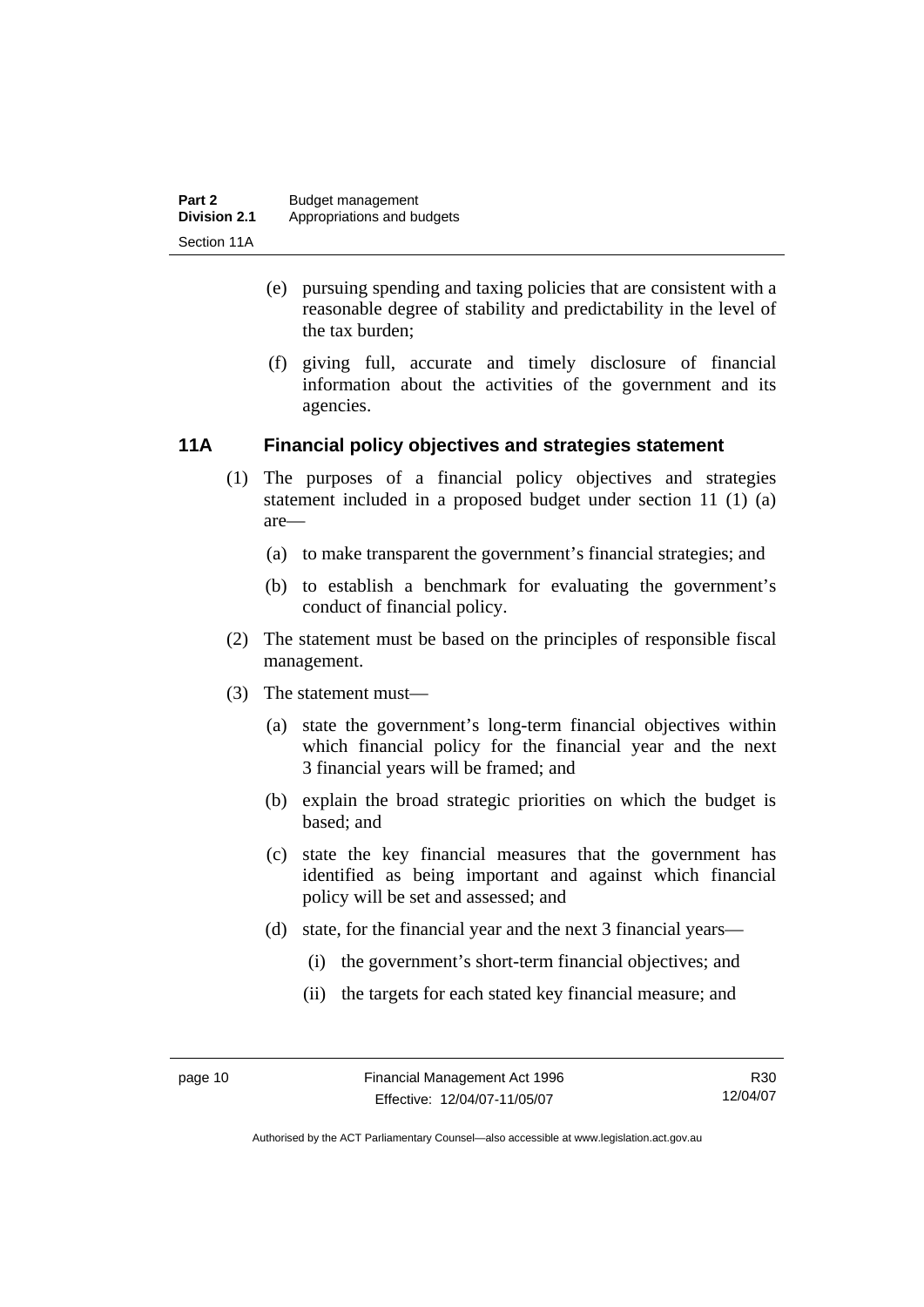- (e) explain how the financial objectives and strategic priorities mentioned in paragraphs (a), (b) and (d) relate to the principles of responsible fiscal management; and
- (f) state the reasons for any changes from the previous financial policy objectives and strategies statement.
- (4) In this section:

*principles of responsible fiscal management*—see section 11 (6).

#### **12 Departmental budgets**

- (1) A proposed budget for a department for a financial year presented to the Legislative Assembly under section 10 (b) must include—
	- (a) the financial statements required under the financial management guidelines; and
	- (b) a statement that sets out the outputs and classes of outputs it is proposed the department should provide during the year and the performance criteria to be met by the department in providing the outputs; and
	- (c) if, during the year, the department is to be given a capital injection that must be repaid—a statement that—
		- (i) states that the capital injection is a capital injection; and
		- (ii) sets out the conditions under which the injection is to be given, including the requirements about the time within which it must be repaid.
- (2) Subsection (1) (b) does not apply to the Legislative Assembly secretariat.
- (3) A proposed budget must be in a form that facilitates a comparison between—
	- (a) the proposed budget for the department; and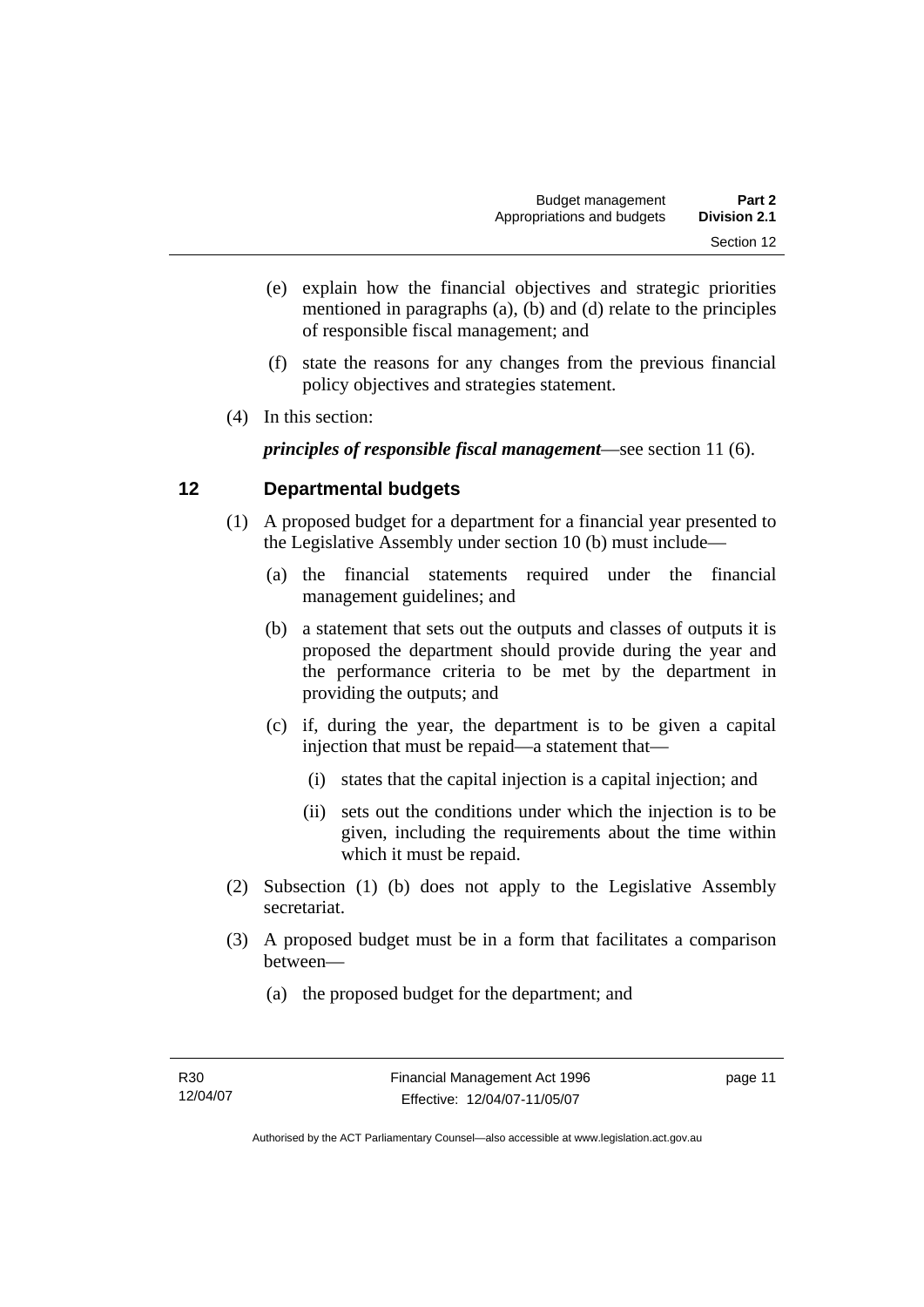- (b) the budget for the department for the previous financial year; and
- (c) the estimated results for the department for the previous financial year.
- (4) A proposed budget must also include, for the financial statements mentioned in subsection (1) (a), budget estimates for each of the next 3 financial years.

#### **12A Territory authority and territory-owned corporation budgets**

- (1) A proposed budget presented to the Legislative Assembly under section 10 (c) for a territory authority or territory-owned corporation for a financial year must include—
	- (a) the financial statements required under the financial management guidelines; and
	- (b) for a prescribed territory authority or prescribed territory-owned corporation—a statement that sets out the outputs and classes of outputs it is proposed that the authority or corporation should provide during the year and the performance criteria to be met by the authority in providing the outputs; and
	- (c) for a territory authority or territory-owned corporation that, during the year, is to be given a capital injection that must be repaid—a statement that—
		- (i) states that the capital injection is an injection that must be repaid; and
		- (ii) sets out the conditions under which the injection is to be given, including the requirements about the time within which it must be repaid.
- (2) A proposed budget must be in a form that facilitates a comparison between—

R30 12/04/07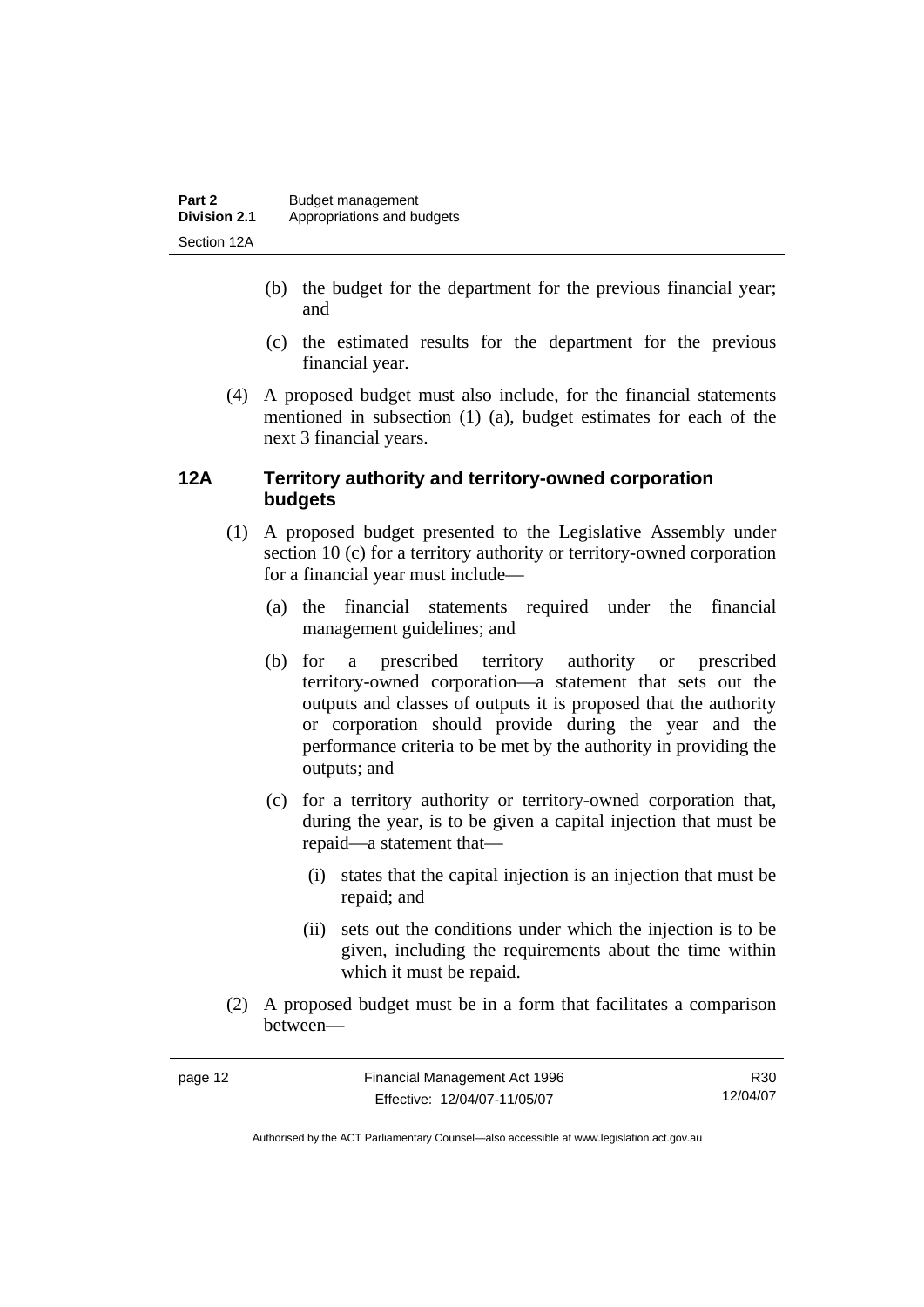- (a) the proposed budget for the authority or corporation; and
- (b) the budget for the authority or corporation for the previous financial year; and
- (c) the estimated results for the authority or corporation for the previous financial year.
- (3) A proposed budget must also include, for the financial statements mentioned in subsection (1) (a), budget estimates for each of the next 3 financial years.

#### **13 Supplementary budget papers**

- (1) The Treasurer must, on the presentation of a bill for an Appropriation Act other than the first Appropriation Act relating to a financial year, present to the Legislative Assembly supplementary budget papers.
- (2) The supplementary budget papers must, for each department, territory authority and territory-owned corporation for which an appropriation is provided by the bill (an *affected entity*)—
	- (a) state, for each purpose mentioned in section 8 that applies to the affected entity—
		- (i) the amount of the appropriation provided in the first Appropriation Act; and
		- (ii) the variations (if any) previously made to the appropriation under this Act; and
		- (iii) the amount of the appropriation provided by the bill; and
		- (iv) the total amount appropriated for the entity for the financial year; and
	- (b) indicate the impact of the proposed variation.

page 13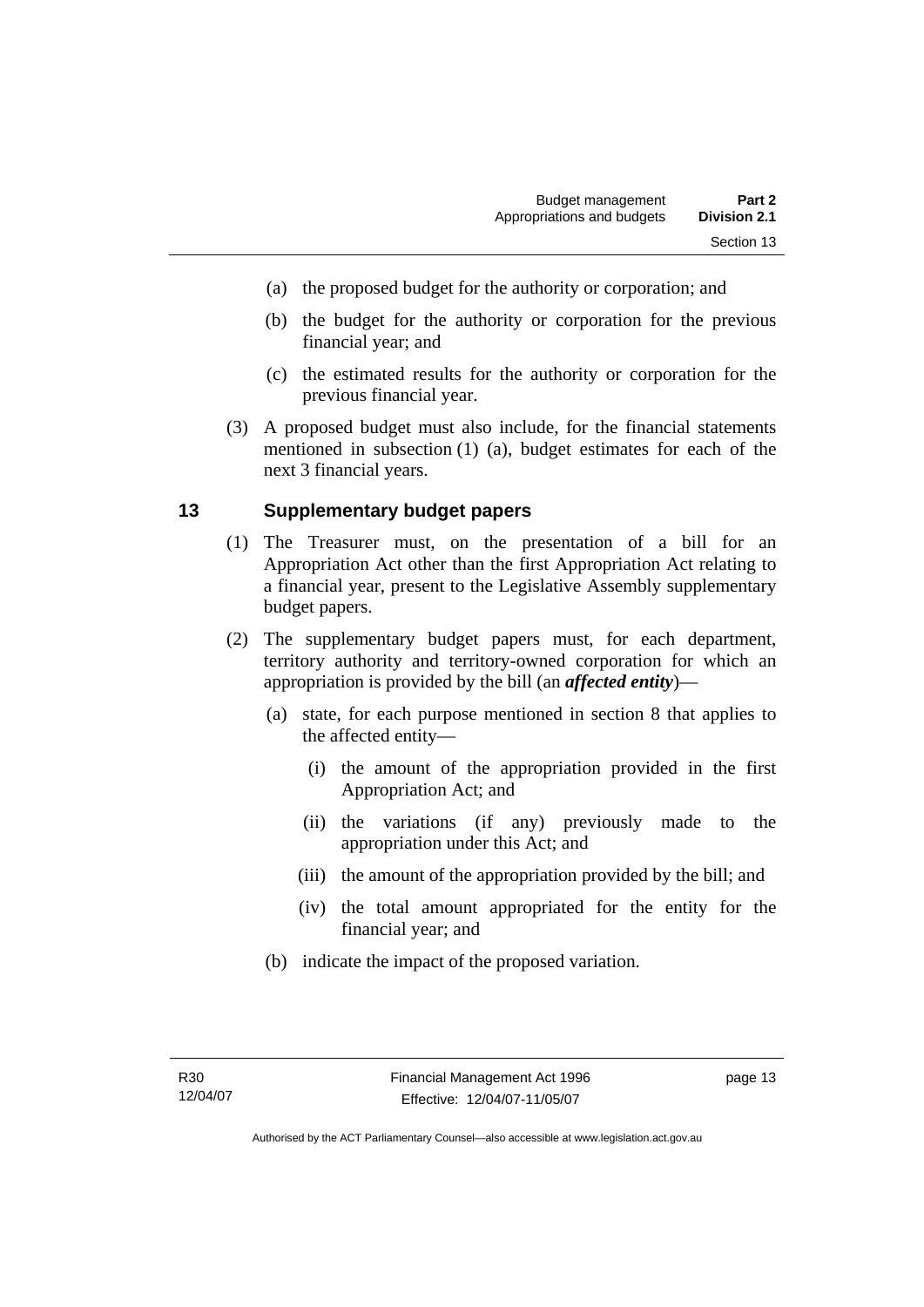| Part 2              | Budget management          |
|---------------------|----------------------------|
| <b>Division 2.1</b> | Appropriations and budgets |
| Section 13A         |                            |

- (3) For subsection (2) (b), the supplementary budget papers need not include an original or final budgeted financial statement (a *budgeted statement*) for an affected entity.
- (4) If the supplementary budget papers do not include a budgeted statement for an affected entity—
	- (a) the supplementary budget papers must state the reasons why the budgeted statement for the entity is not included; and
	- (b) the Treasurer must present the budgeted statement for the entity to the Legislative Assembly as soon as practicable after the passing of the bill.
- (5) A budgeted statement for an affected entity—
	- (a) must include details of the impact on the budget of the entity of all variations to the appropriation that happened in the financial year before the passing of the bill; and
	- (b) may show the impact of variations other than variations resulting from additional appropriations.

#### **Example for par (b)**

the impact of revised economic forecasts

*Note* An example is part of the Act, is not exhaustive and may extend, but does not limit, the meaning of the provision in which it appears (see Legislation Act, s 126 and s 132).

#### **13A Amendment of budgets for supplementary appropriation**

- (1) If an appropriation is made for a department, territory authority or territory-owned corporation by an Appropriation Act other than the first Appropriation Act for a financial year, the budget for the department, authority or corporation is amended in accordance with—
	- (a) the supplementary budget papers presented to the Legislative Assembly under section 13 (1) in relation to the bill for the Act by which the appropriation was made; and

| page 14 | Financial Management Act 1996 | R30      |
|---------|-------------------------------|----------|
|         | Effective: 12/04/07-11/05/07  | 12/04/07 |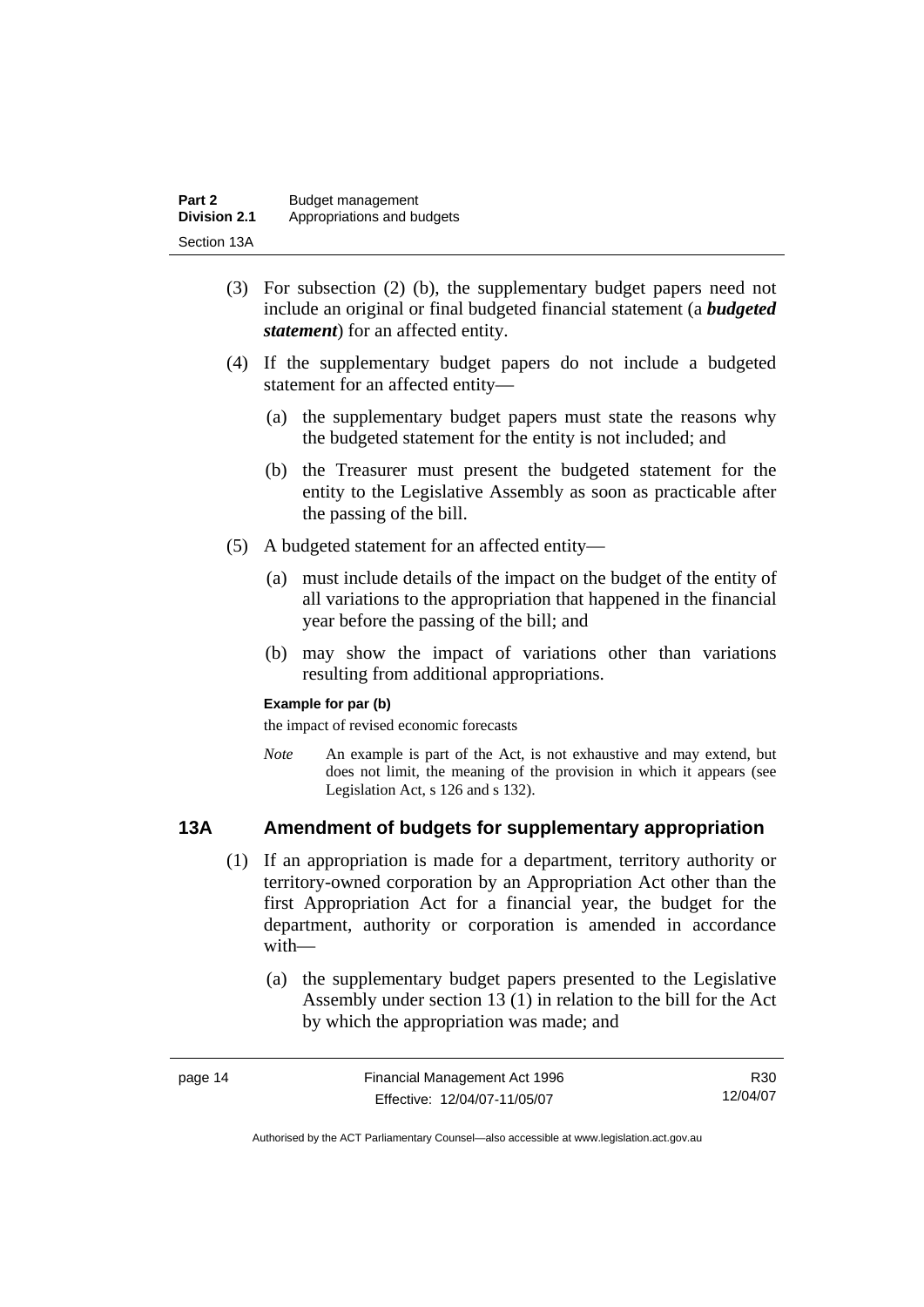- (b) any statement presented to the Legislative Assembly under section 13 (4) (b) in relation to the bill.
- (2) In this section:

*budget*, for the department, territory authority or territory-owned corporation, means the budget for the department, authority or corporation for the financial year presented to the Legislative Assembly under section 10 (b) or (c) (Budget papers) and, if the budget has been amended under this Act, the budget as amended.

#### **14 Transfer of funds between appropriations**

- (1) Despite section 6, the Executive may, in writing, direct that appropriations made by an Appropriation Act be varied by transfers of funds between the appropriations.
- (3) A transfer of funds between appropriations under this section must not cause an appropriation from which funds are transferred to be reduced by more than 3%.
- (4) If the Executive gives a direction under subsection (1), the Treasurer must present the following to the Legislative Assembly within 3 sitting days after the direction is given:
	- (a) a copy of the direction;
	- (b) a statement of the reasons for giving it.
- (5) Subsection (1) does not apply to a superannuation appropriation.

#### **15 Transfer of funds within appropriations**

- (1) The Executive may, in writing, direct that funds within the same appropriation that are allocated for the provision of different classes of outputs be reallocated in relation to those classes of outputs.
- (2) If a reallocation of funds under subsection (1) involves an amount larger than 3% of the appropriation within which the reallocation is made or \$150 000 (whichever is the larger), the Treasurer must

page 15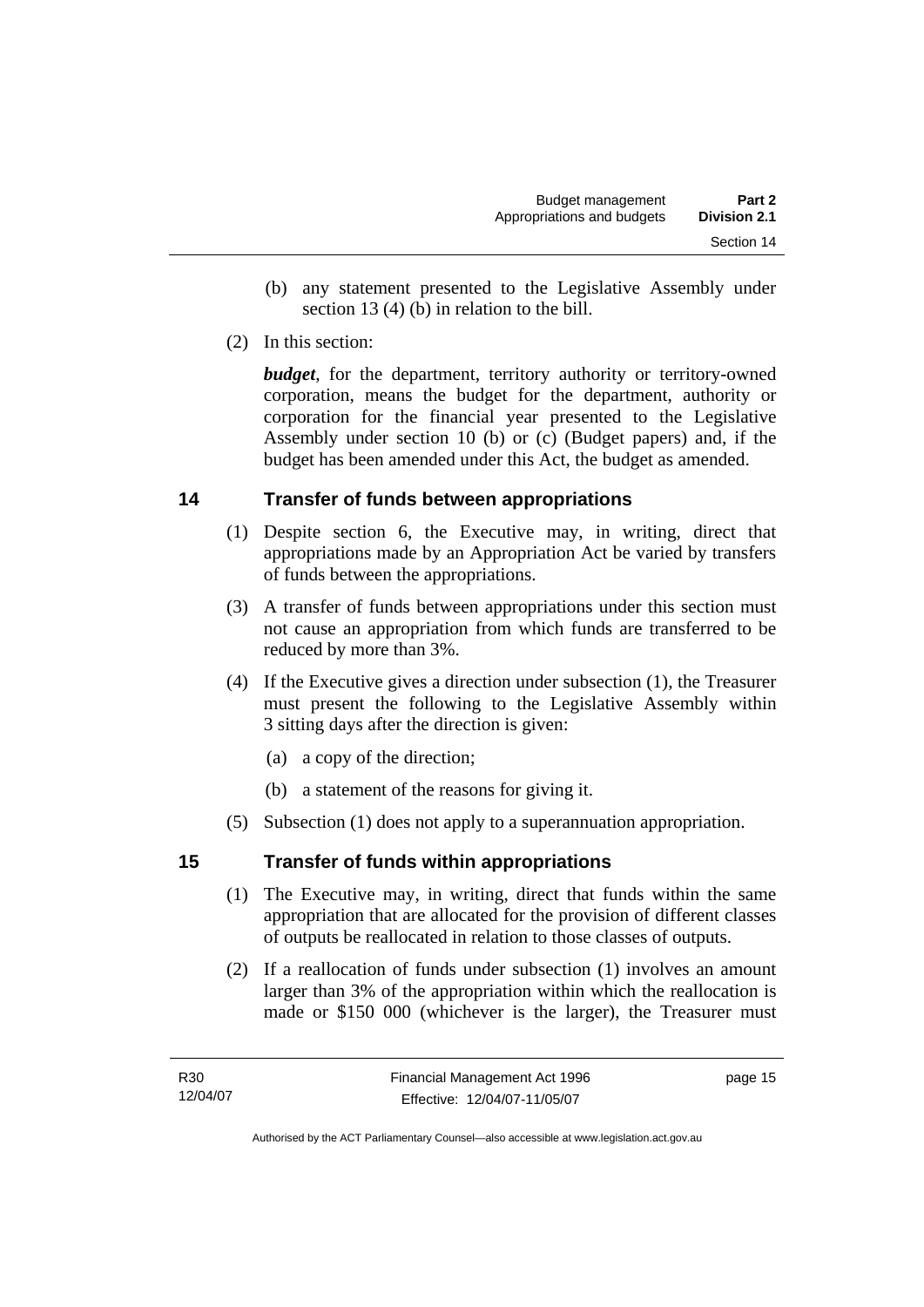| Part 2              | Budget management          |
|---------------------|----------------------------|
| <b>Division 2.1</b> | Appropriations and budgets |
| Section 15A         |                            |

present the following to the Legislative Assembly within 3 sitting days after a direction is given:

- (a) a copy of the direction;
- (b) a statement of the reasons for the reallocation.

#### **15A Reclassification of certain appropriations**

- (1) If an appropriation has been classified by the Act by which it was made as an appropriation for payments to be made by a department on behalf of the Territory, the Treasurer may, if the Treasurer is satisfied that the appropriation should be classified as an appropriation for the provision of outputs by the department, in writing, direct that the classification of the appropriation be changed accordingly.
- (2) If an appropriation has been classified by the Act by which it was made as an appropriation for the provision of outputs by a department, the Treasurer may, if the Treasurer is satisfied that the appropriation should be classified as an appropriation for payments to be made by the department on behalf of the Territory, in writing, direct that the classification of the appropriation be changed accordingly.
- (3) If the Treasurer gives a direction under subsection (1) or (2), the Treasurer must present a copy of the direction to the Legislative Assembly within 3 sitting days after the direction is given.

#### **16 Transfer of functions after Appropriation Act passed**

- (1) This section applies if, after an Appropriation Act for a financial year is passed, the responsibility for a service or function for which an appropriation is made in the Act is transferred from the entity to which the appropriation is made to another entity.
- (2) The Treasurer may, in writing, direct that the appropriation does not lapse but may, in accordance with the direction, be issued to, or applied by, the other entity for the service or function.

R30 12/04/07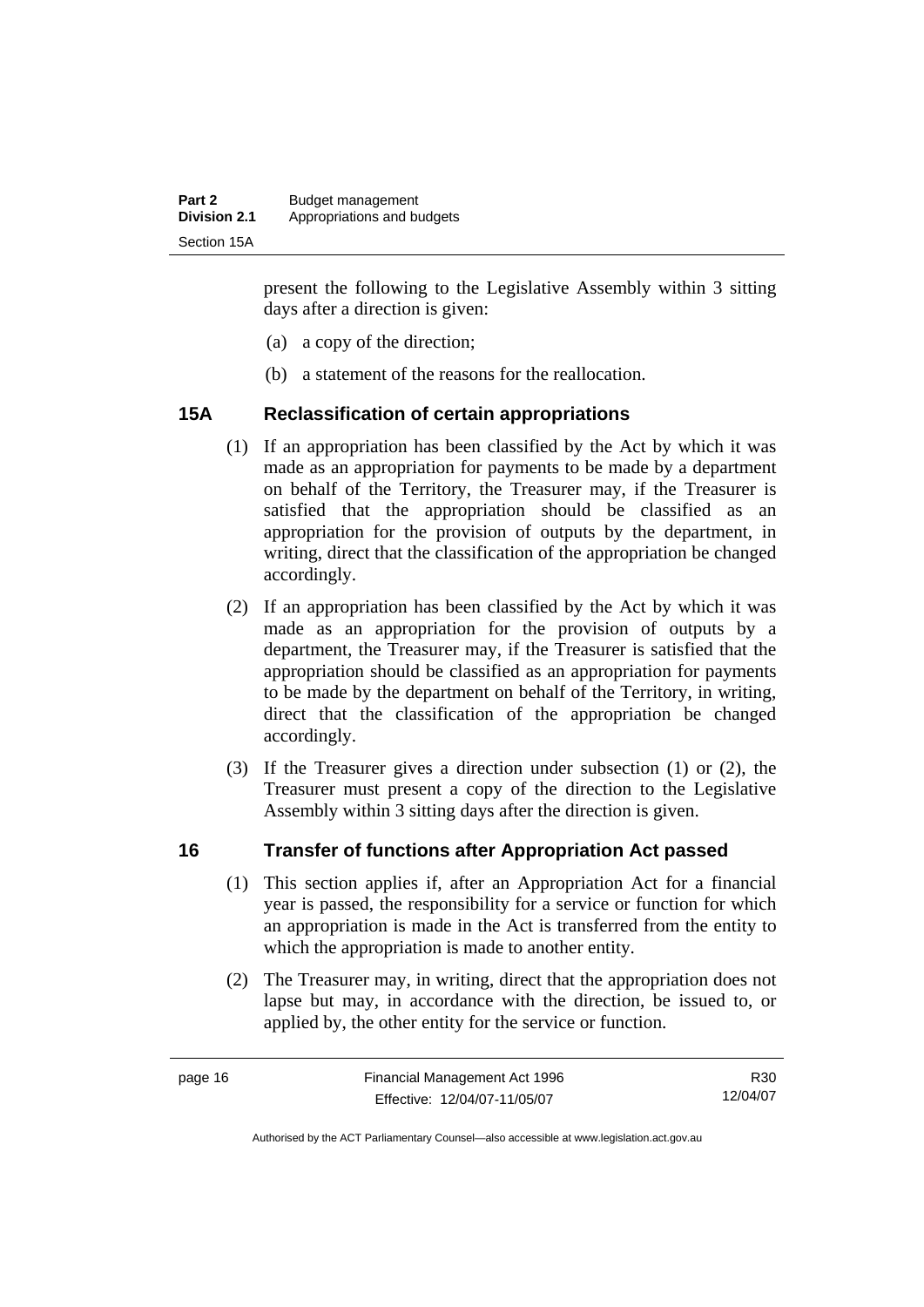- (3) If the Treasurer gives a direction under subsection (2), the Treasurer must present a copy of the direction to the Legislative Assembly within 3 sitting days after the day it is given.
- (4) This section does not apply to a superannuation appropriation.
- (5) In this section:

*entity* means a department, territory authority or territory-owned corporation.

#### **17 Variation of appropriations for Commonwealth grants**

- (1) This section applies to an appropriation that is declared by the Act by which it is made to be an appropriation to which this section applies.
- $(2)$  If—
	- (a) an appropriation to which this section applies is to be funded in whole or in part by a payment made to the Territory by the Commonwealth for a nominated purpose; and
	- (b) an estimate of the level of the funding to be provided to the Territory by the Commonwealth for that purpose is contained in the budget papers presented to the Legislative Assembly in conjunction with the bill for the Act by which the appropriation was made; and
	- (c) the level of funding provided to the Territory by the Commonwealth for that purpose for the financial year for which the appropriation was made is greater than the level of funding specified in those budget papers;

the Treasurer may, in writing, direct that the appropriation be increased by an amount not exceeding the difference between the level of funding specified in the budget papers and the level of funding provided by the Commonwealth.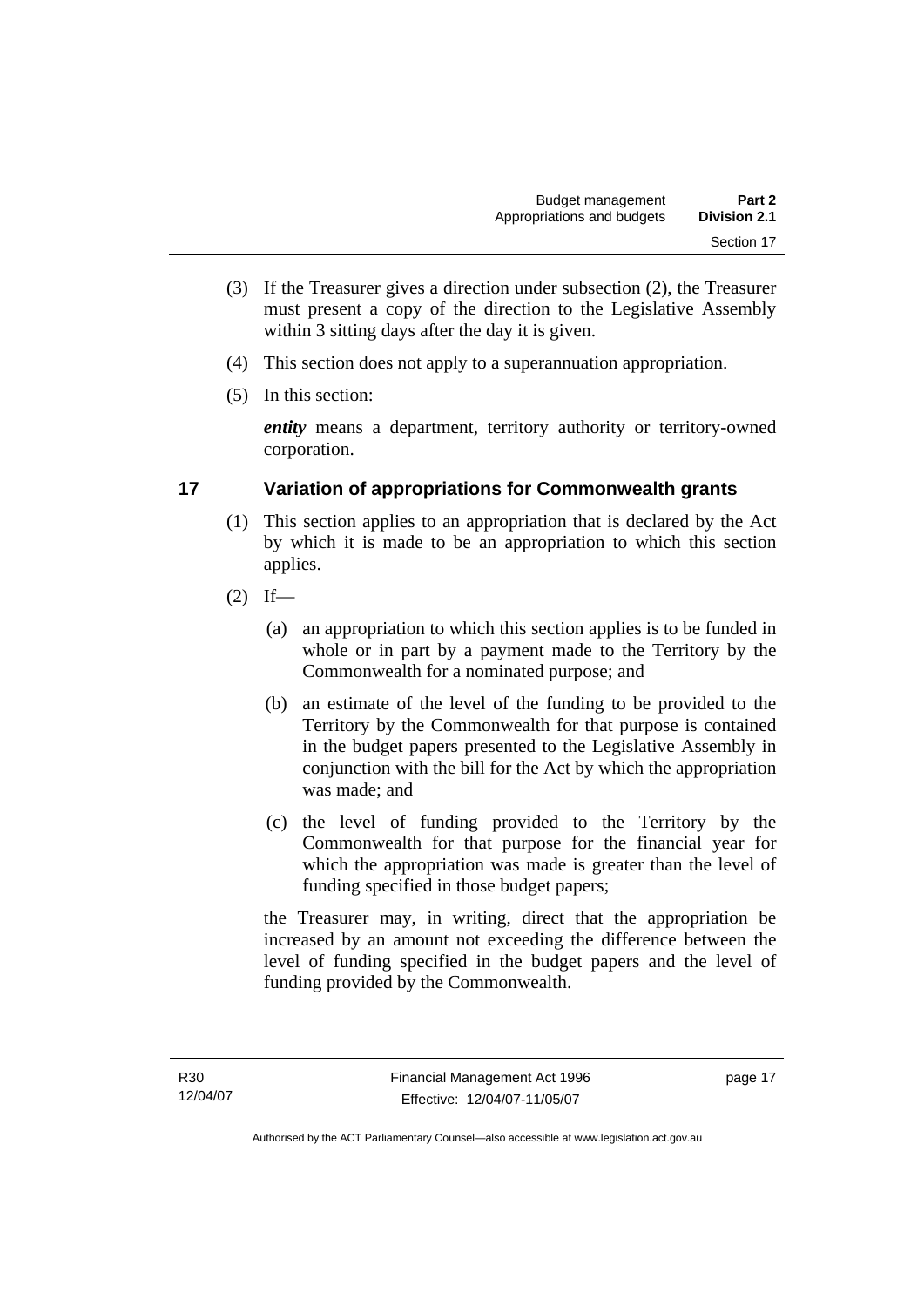| Part 2              | Budget management          |
|---------------------|----------------------------|
| <b>Division 2.1</b> | Appropriations and budgets |
| Section 17A         |                            |

 (3) If the Treasurer gives a direction under subsection (2), the Treasurer must present a copy of the direction to the Legislative Assembly within 3 sitting days after it is given.

#### **17A Variations of appropriations for certain payments to Commonwealth**

- (1) This section applies to an appropriation that is declared by the Act by which it is made to be an appropriation to which the section applies.
- $(2)$  If—
	- (a) an appropriation to which this section applies is made completely or partially for a payment required to be made to the Commonwealth for the provision of a service; and
	- (b) an estimate of the amount of the payment is contained in the budget papers presented to the Legislative Assembly in conjunction with the bill for the Act by which the appropriation is made; and
	- (c) the amount of the payment exceeds the amount of the estimate;

the Treasurer may, in writing, direct that the appropriation be increased by an amount not more than the difference between the amount of the estimate and the amount of the payment.

 (3) If the Treasurer gives a direction under subsection (2), the Treasurer must present a copy of the direction to the Legislative Assembly within 3 sitting days after it is given.

#### **18 Treasurer's advance**

- (1) This section applies to expenditure that is—
	- (a) in excess of the amount specifically appropriated for expenditure of that kind; or
	- (b) not provided for by an appropriation.

R30 12/04/07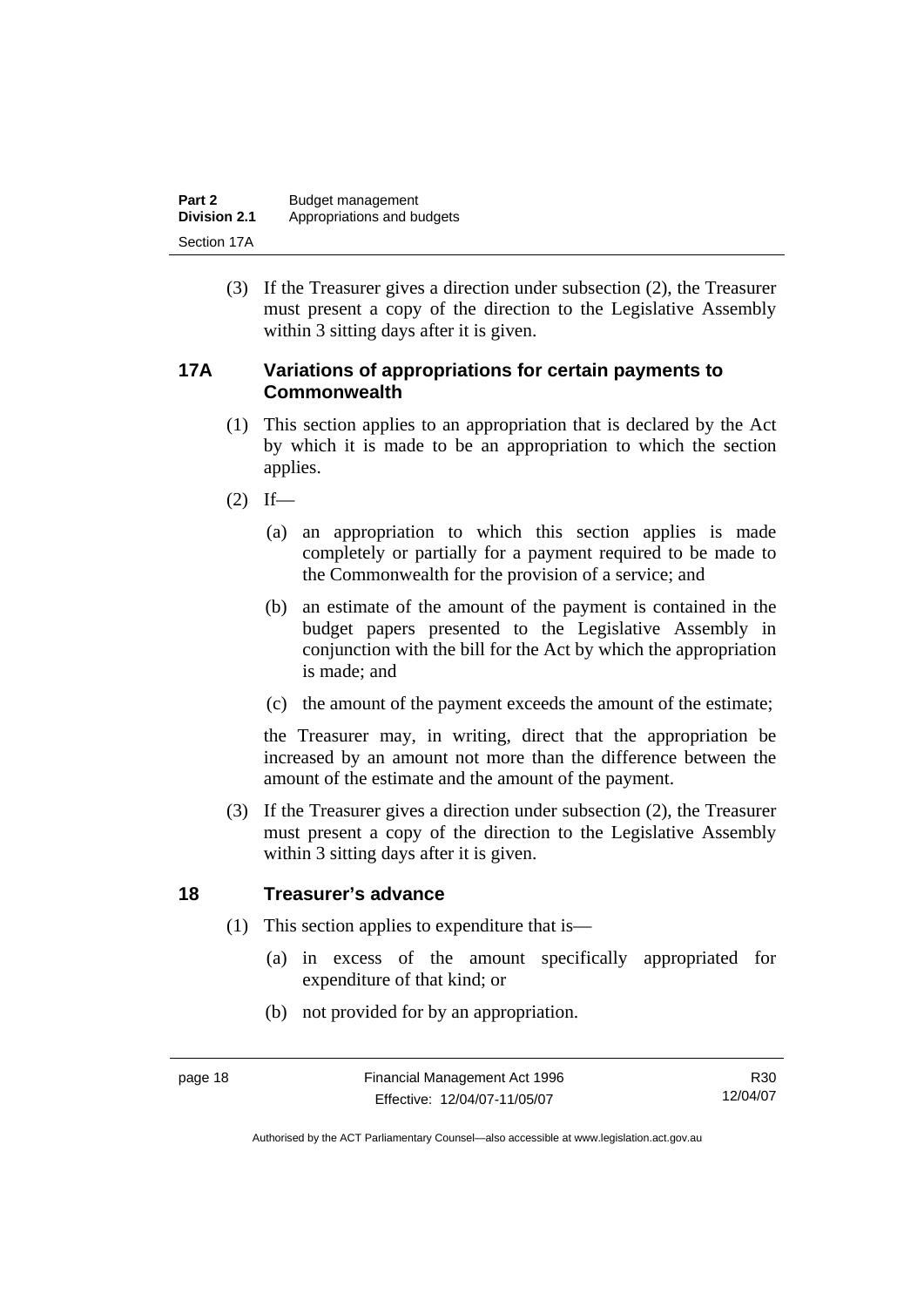- (2) The Treasurer may, in writing, authorise the appropriation if—
	- (a) the Treasurer is satisfied that—
		- (i) there is an urgent need for the expenditure; and
		- (ii) the expenditure is not provided for, or is insufficiently provided for, because of a prescribed circumstance; and
	- (b) the total expenditure authorised under this subsection in any financial year does not exceed the amount appropriated for that year for this section.
- (3) The amount appropriated for this section for a financial year must not exceed 1% of the total amount appropriated by all Appropriation Acts for that year.
- (4) The financial management guidelines may prescribe when there is an *urgent need for expenditure* for subsection (2) (a) (i).
- (5) In this section:

*expenditure* means—

- (a) a payment for, or entering into a contract to make a payment for, an output delivery, including a payment for goods, services or grants; or
- (b) a payment on behalf of the Territory, or entering into a contract to make a payment on behalf of the Territory, including a payment for goods, services or grants; or
- (c) a payment from, or entering into a contract to make a payment from, a capital injection.

*prescribed circumstance*—each of the following is a *prescribed circumstance* in relation to expenditure:

 (a) there was an erroneous omission or understatement in an appropriation;

page 19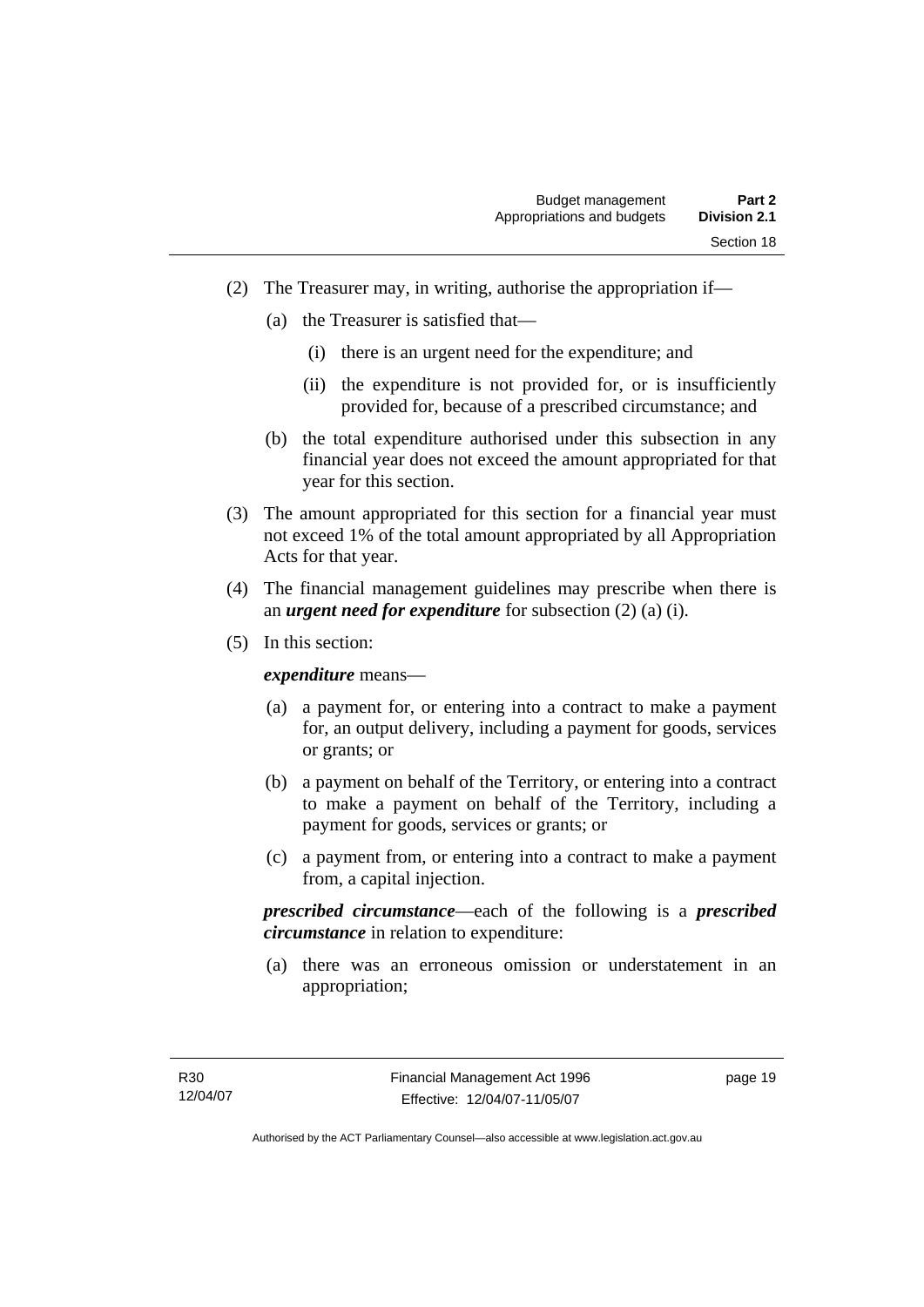| Part 2              | Budget management          |
|---------------------|----------------------------|
| <b>Division 2.1</b> | Appropriations and budgets |
| Section 18A         |                            |

 (b) the expenditure was unforeseen until after the last day when it was practicable to provide for it in the relevant Appropriation Bill before the bill was introduced into the Legislative Assembly.

*relevant Appropriation Bill*, for expenditure, means the 1st Appropriation Bill for the financial year when the expenditure is to happen.

#### **18A Assembly to be told about treasurer's advance**

- (1) This section applies if the Treasurer authorises expenditure under section 18 for a financial year.
- (2) Within 3 sitting days after the day when the authorisation is given, the Treasurer must present to the Legislative Assembly—
	- (a) a copy of the authorisation; and
	- (b) a statement of the reasons for giving it; and
	- (c) a summary of the total expenditure authorised under section 18 for the financial year to date.
- (3) Within 3 sitting days after the end of the financial year, the Treasurer must present to the Legislative Assembly a summary of the total expenditure authorised.

#### **19 Refunds of payments made without liability**

- (1) If a payment is made to the Territory in purported discharge of a liability that does not exist, the amount paid may be refunded to the person by whom the payment was made whether or not there is an appropriation available for that purpose.
- (2) If a payment made to the Territory to discharge a liability exceeds the amount of the liability, the amount by which the payment exceeds the liability may be refunded to the person by whom the payment was made whether or not there is an appropriation available for that purpose.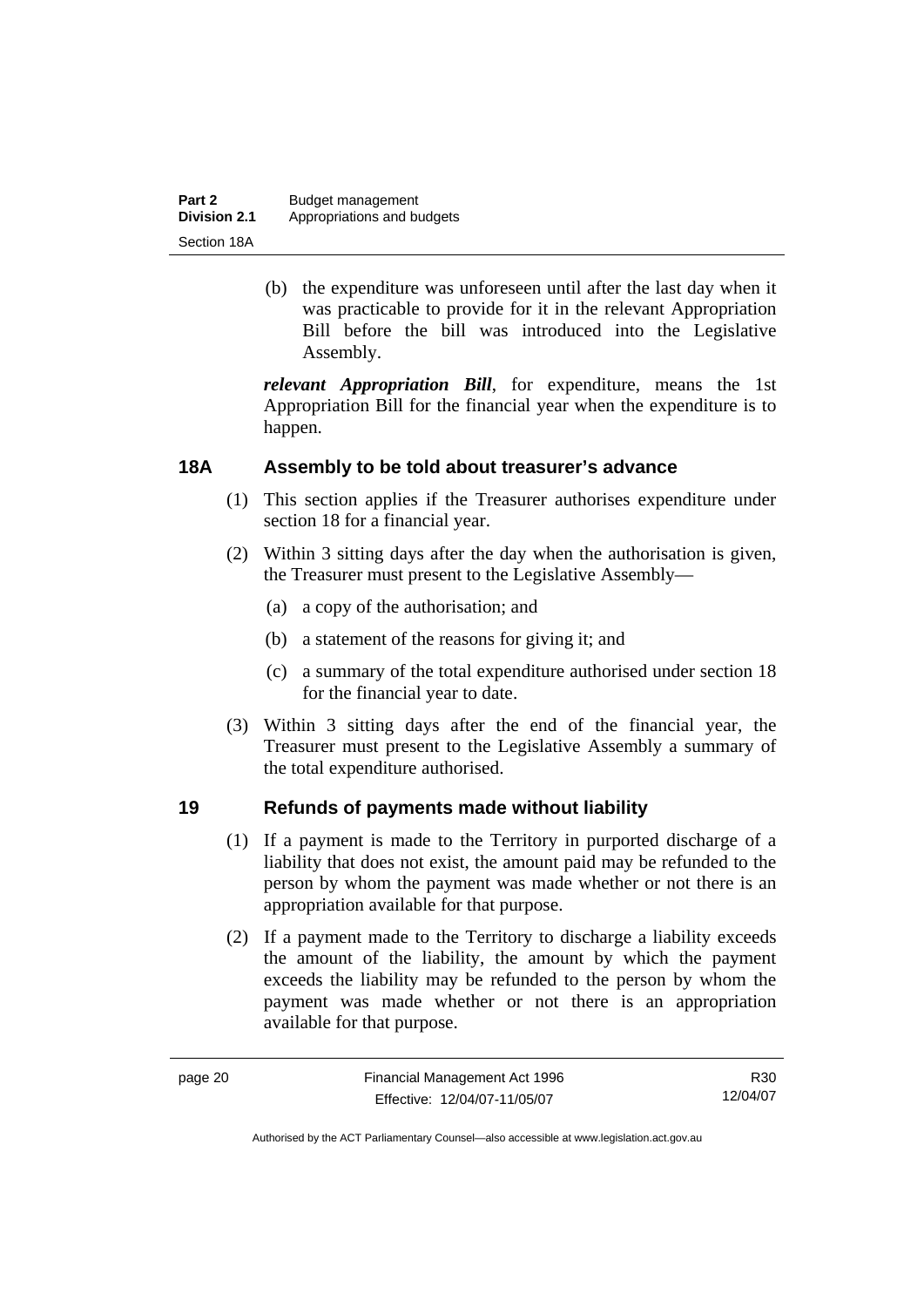- $(3)$  If—
	- (a) a person has paid an amount to the Territory for tax claimed by the Territory to be owing from the person; and
	- (b) a court or tribunal of competent jurisdiction subsequently finds that the person was not liable for that tax or was liable for an amount of tax less than the amount paid;

the amount paid, or the amount by which the payment exceeds the liability, may be refunded to the person who made the payment whether or not there is an appropriation available for that purpose.

#### **19A Payments for Territory GST liabilities**

Payments may be made to the Commonwealth for the GST liabilities of the Territory whether or not there is an appropriation for the purpose.

#### **19B Authorisation of expenditure of certain Commonwealth grants**

- (1) Despite section 6, if—
	- (a) funds have been provided to the Territory by the Commonwealth under an agreement that specifies how the funds may be applied; and
	- (b) no appropriation has been made in relation to the funds;

the Treasurer may, in writing, authorise the expenditure of the funds in accordance with the agreement.

 (2) If the Treasurer gives an authorisation under subsection (1), the Treasurer must present a copy of the authorisation to the Legislative Assembly within 3 sitting days after it is given.

#### **19C Amendment of capital injection conditions**

 (1) This section applies in relation to the conditions of a capital injection set out in a statement included in a proposed budget for a

| R30      | Financial Management Act 1996 | page 21 |
|----------|-------------------------------|---------|
| 12/04/07 | Effective: 12/04/07-11/05/07  |         |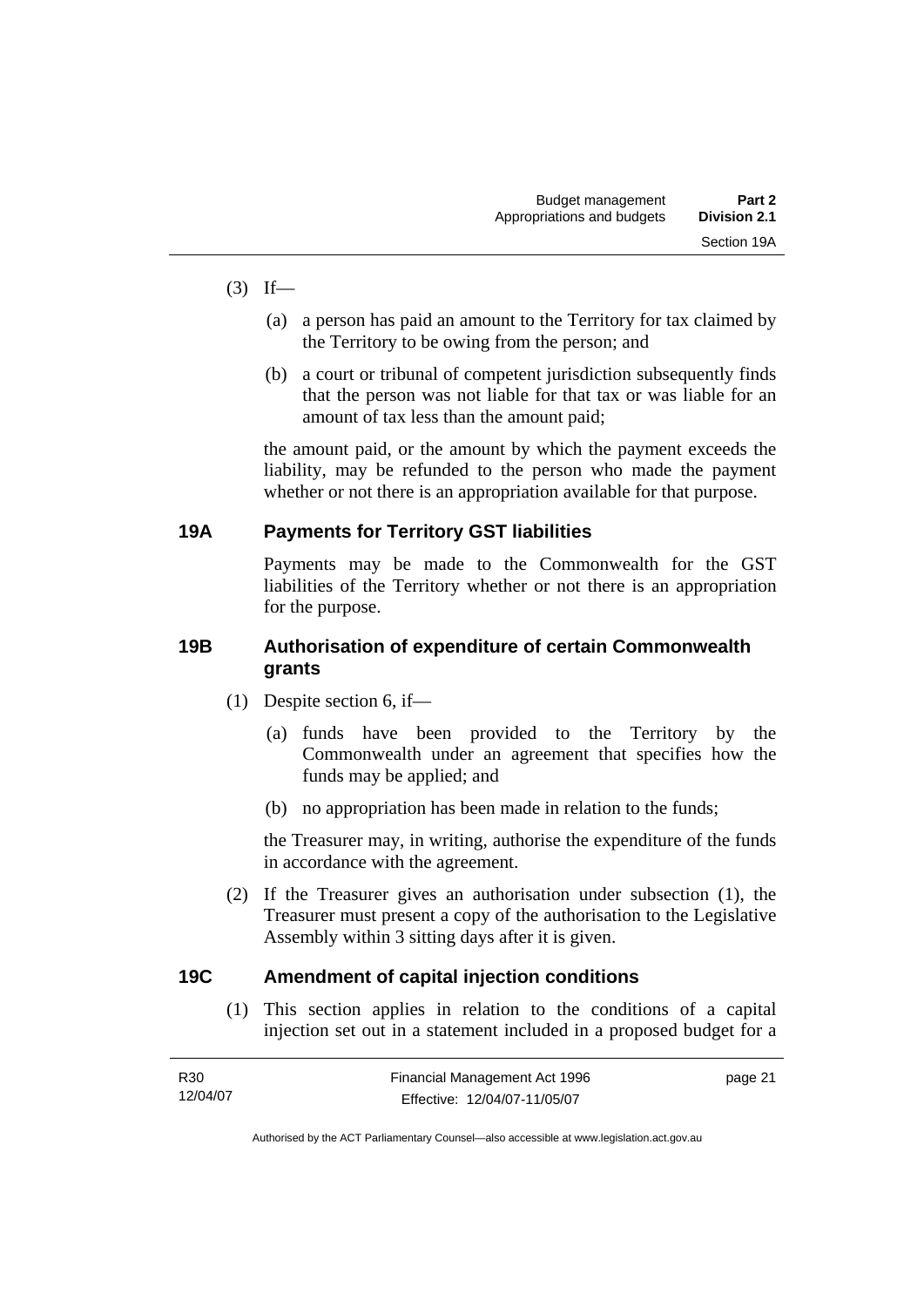department, a territory authority or a territory-owned corporation for a financial year under section  $12 (1) (c) (ii)$  or section  $12A(1)$  (c) (ii).

- (2) The Treasurer may, in writing, amend the conditions.
- (3) An amendment must state the Treasurer's reasons for the amendment.
- (4) An amendment is a notifiable instrument.

*Note* A notifiable instrument must be notified under the Legislation Act.

#### **19D Amendment of performance criteria**

- (1) This section applies in relation to the performance criteria set out in a statement included in a proposed budget for a department, a prescribed territory authority or a prescribed territory-owned corporation for a financial year under section 12 (1) (b) or section 12A (1) (b).
- (2) The responsible Minister for the department, territory authority or territory-owned corporation may, in writing, amend the performance criteria.
- (3) Without limiting subsection (2) the responsible Minister may amend the performance criteria if—
	- (a) the appropriations for the department, authority or corporation are varied under section 14 (Transfer of funds between appropriations) or section 17 (Variation of appropriations for Commonwealth grants); or
	- (b) a direction is given under section 15 (1) (Transfer of funds within appropriations) in relation to an appropriation made for the department, authority or corporation; or
	- (c) funds are transferred to or from the department, authority or corporation under section 16 (Transfer of functions after Appropriation Act passed); or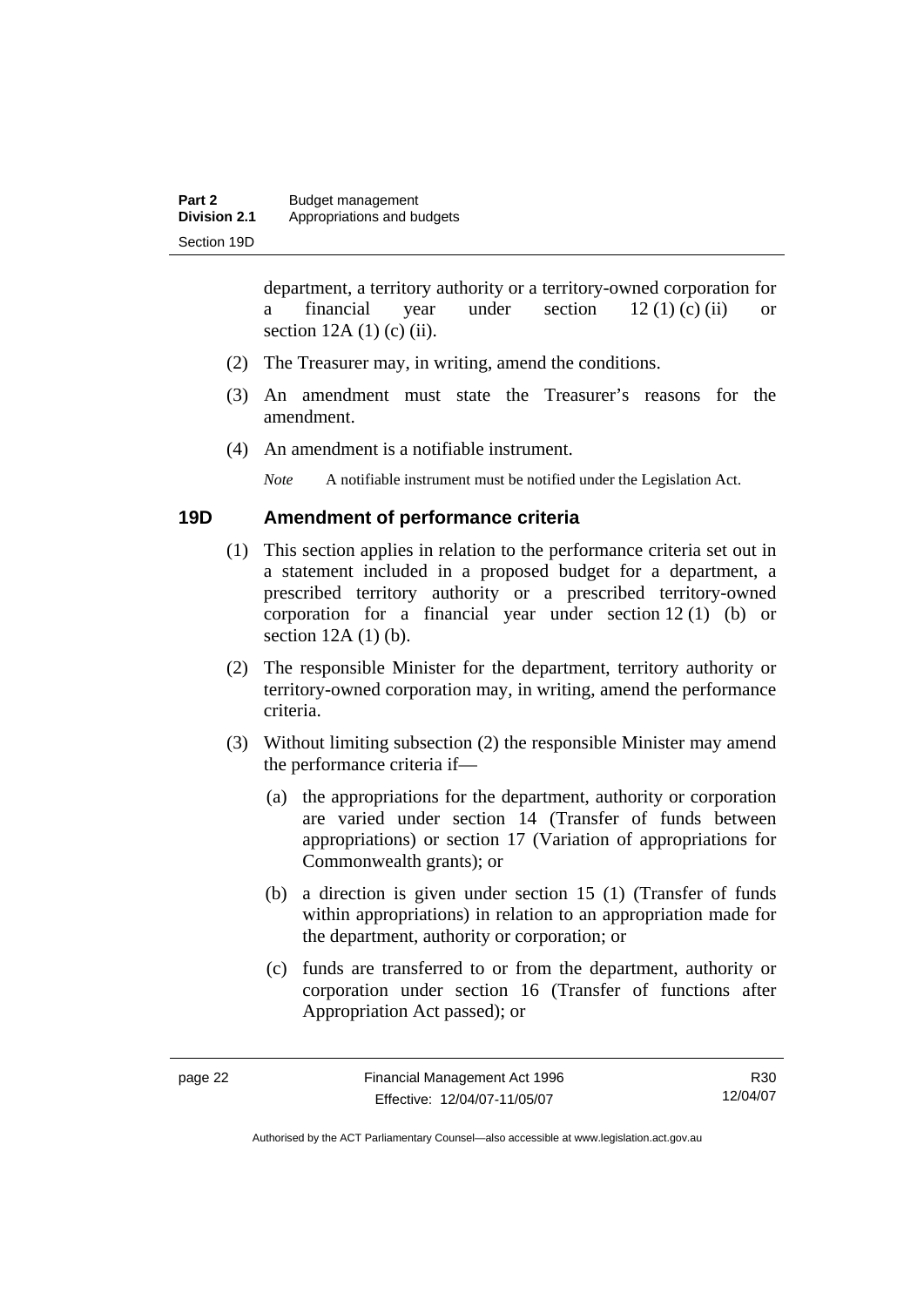- (d) funds are given to the department, authority or corporation under section 18 (Treasurer's advance); or
- (e) funds mentioned in section 19B (Authorisation of expenditure of certain Commonwealth grants) are given to the department, authority or corporation; or
- (f) changes happen in the priorities of the department, authority or corporation; or
- (g) the Minister is satisfied that other performance criteria should be adopted for the provision of outputs by the department, authority or corporation.
- (4) An amendment of the performance criteria must be made in a way that—
	- (a) for a department—the budget as amended will comply with section  $12(3)$ ; and
	- (b) for a territory authority or territory-owned corporation—the budget as amended will comply with section 12A (2).
- (5) An amendment of the performance criteria is a notifiable instrument.

*Note* A notifiable instrument must be notified under the Legislation Act.

(6) In this section:

*budget*, for the department, territory authority or territory-owned corporation, means the budget for the department, authority or corporation for the financial year presented to the Legislative Assembly under section 10 (b) or (c) (Budget papers) and, if the budget has been amended under this Act, the budget as amended.

*prescribed territory authority* means a territory authority prescribed for section  $12A(1)$  (b).

*prescribed territory-owned corporation* means a territory-owned corporation prescribed for section 12A (1) (b).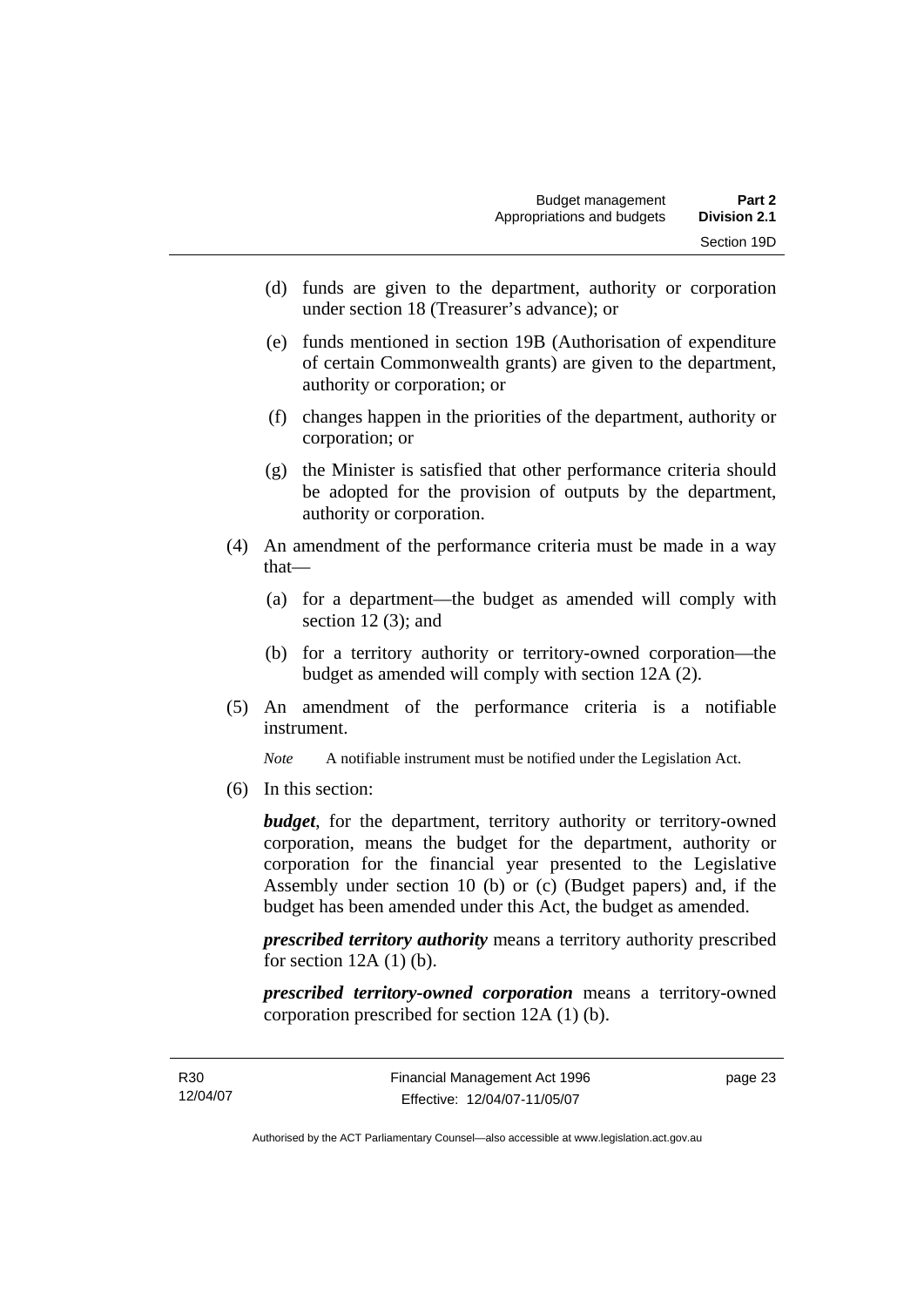#### **20 Budgets for Legislative Assembly secretariat**

Before the beginning of a financial year, the Speaker of the Legislative Assembly may—

- (a) after consultation with an appropriate committee of the Legislative Assembly, advise the Treasurer of the appropriations that the Speaker considers should be made for the Legislative Assembly secretariat for the financial year; and
- (b) provide the Treasurer with a draft budget for the Legislative Assembly secretariat for the financial year that contains the information mentioned in section 12 other than that mentioned in subsection (1) (b).

### **Division 2.2 Budget reviews and pre-election updates**

#### **20A Budget review**

- (1) The Treasurer must prepare a budget review for each financial year.
- (2) The Treasurer must present the budget review for a financial year to the Legislative Assembly not later than 15 February in the financial year.
	- *Note* This is the same day as financial statements for the 2nd quarter of the financial year are required to be presented under s 26 (Periodic financial statements).
- (3) However, if a sitting day does not fall in that year on or before 15 February, the Treasurer must give copies of the budget review to each member of the Legislative Assembly on or before that day.

#### **20B Purpose and contents of budget review**

 (1) The purpose of the budget review for a financial year is to give updated information to allow the assessment of the government's financial performance against the financial policy objectives and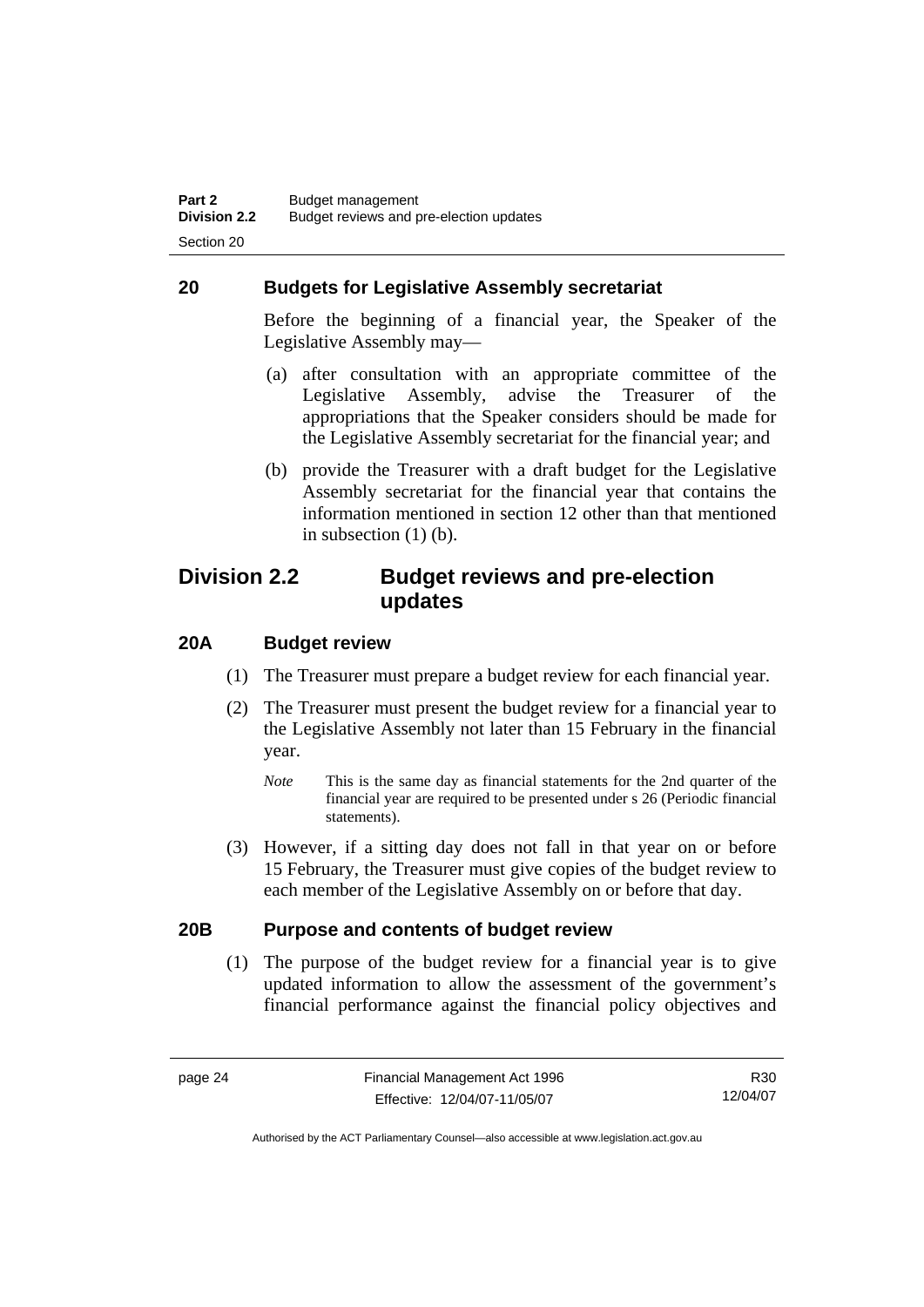strategies set out in the financial policy objectives and strategies statement for the Territory budget for the financial year.

- (2) The budget review for a financial year must be based on the financial policy objectives and strategies statement for the Territory budget for the financial year.
- (3) The budget review for a financial year must—
	- (a) include updated financial statements required under the financial management guidelines for the general government sector for the financial year; and
	- (b) include whole-of-year results for the previous financial year, the budget for the financial year, the estimated financial position of the Territory at the end of the financial year and updated budget estimates for each of the next 3 financial years; and
	- (c) include a review of the financial policy objectives and strategies statement included in the budget for the financial year that satisfies the requirements of section 11A (2) and (3); and
	- (d) state the date as at when the review was done.
- (4) However, if particular information required to be included in the budget review is unchanged from information set out in full in the budget for the Territory under section 11 (1) for the financial year, the review may instead summarise the information and state that it is unchanged from that set out in the budget.
- (5) For subsection (3):

*budget*, for a financial year, means the budget for the year presented to the Legislative Assembly under section 10 (a) (Budget papers) and, if that budget has been amended under this Act, the budget as amended.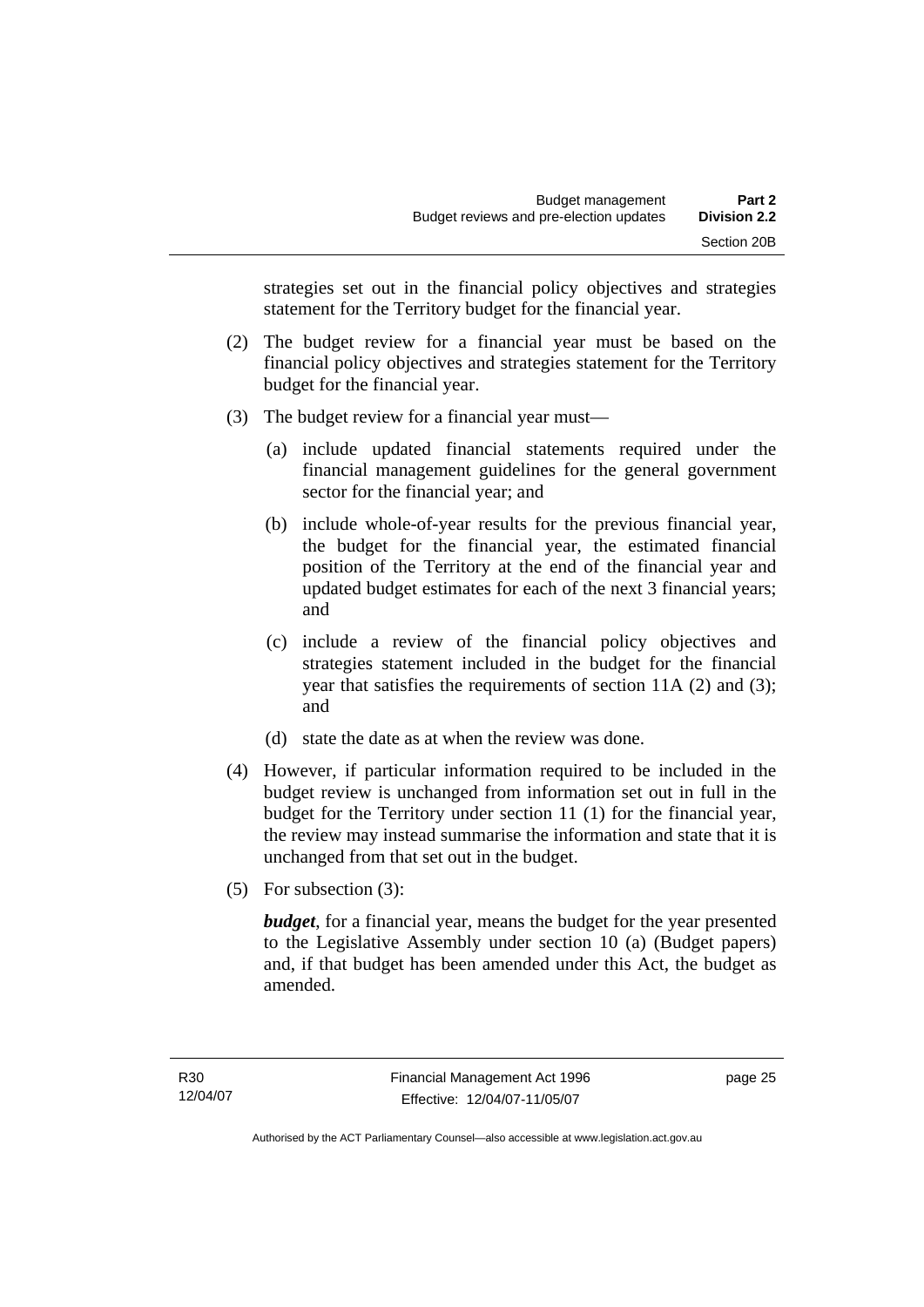#### **20C Pre-election budget update**

- (1) At least 30 days before the polling day for an ordinary election, the chief executive must prepare a pre-election budget update and give it to the parliamentary counsel for notification.
- (2) At least 20 days before the polling day for an election mentioned in the Self-Government Act, section 16 (Dissolution of Assembly by Governor-General) or section 48 (Resolution of no confidence in Chief Minister), the chief executive must prepare a pre-election budget update and give it to the parliamentary counsel for notification.
- (3) A pre-election budget update is a notifiable instrument.

*Note* A notifiable instrument must be notified under the Legislation Act.

(4) In this section:

*ordinary election*—see the *Electoral Act 1992*, dictionary.

*polling day*—see the *Electoral Act 1992*, dictionary.

#### **20D Purpose and contents of pre-election budget update**

- (1) The purpose of a pre-election budget update for an election is—
	- (a) to allow the assessment of the government's financial performance against the financial policy objectives and strategies set out in the latest financial policy objectives and strategies statement; and
	- (b) to give the electorate an accurate picture of the Territory's financial position before the election.
- (2) A pre-election budget update must be based on the latest financial policy objectives and strategies statement.
- (3) A pre-election budget update for an election must include—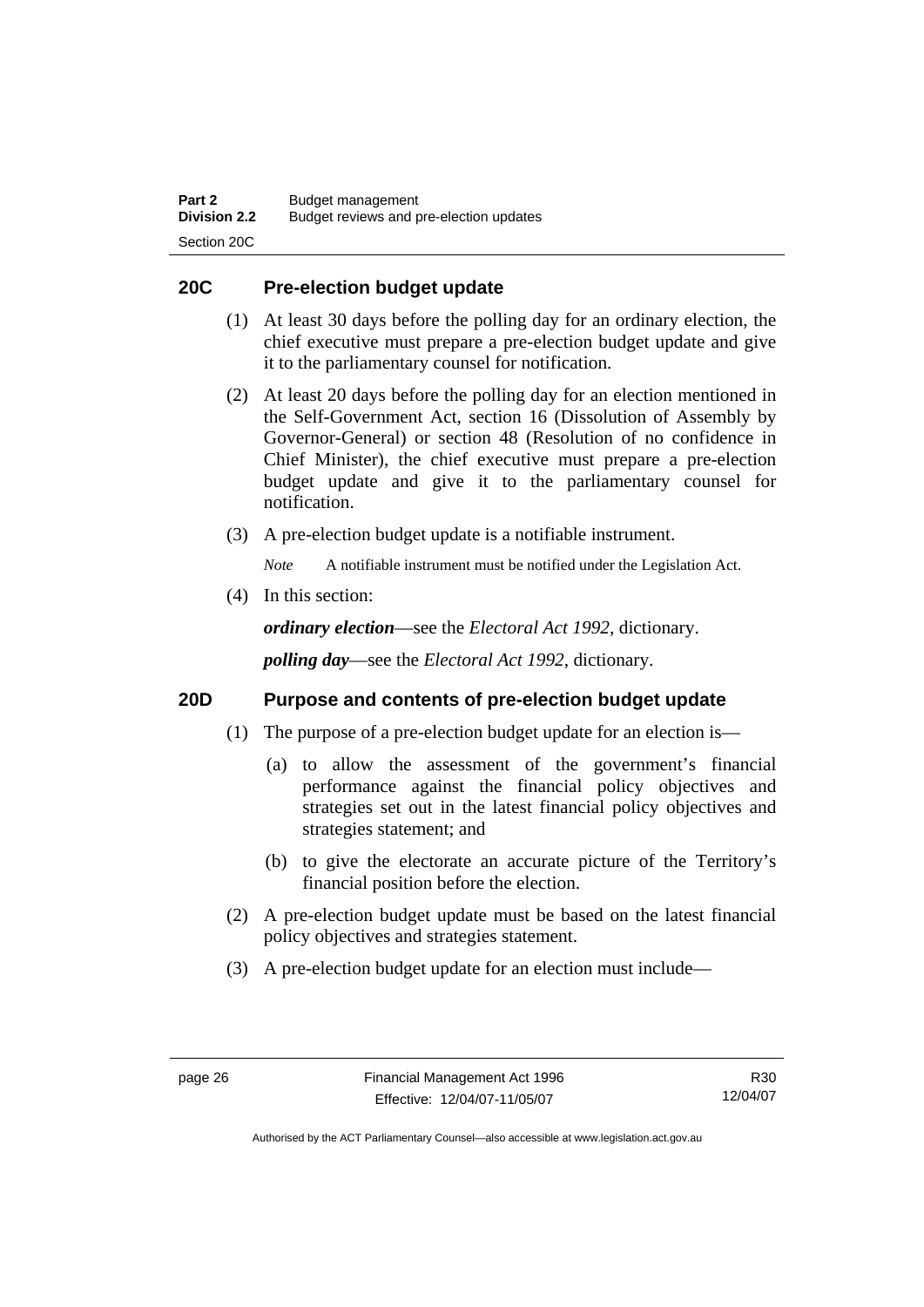- (a) updated financial statements required under the financial management guidelines for the financial year in which the election is to be held; and
- (b) updated budget estimates for the general government sector, the public trading enterprise sector and the Territory for that financial year and for each of the next 3 financial years; and
- (c) a statement of the economic or other assumptions used in preparing the updated financial statements and budget estimates; and
- (d) a statement about the sensitivity of the updated financial statements and budget estimates to changes in the economic or other assumptions; and
- (e) a statement of the risks, quantified if possible, that may affect the economic or other assumptions, including—
	- (i) contingent liabilities; and
	- (ii) publicly announced government commitments that are not yet included in the updated financial statements and budget estimates.
- (4) Information in the pre-election budget update must—
	- (a) take into account government decisions and other circumstances that may have material effect on the financial statements and budget estimates; and
	- (b) state the date as at when the updating was done.
- (5) However, if particular information required to be included in the pre-election budget update is unchanged from information set out in full in the latest financial statements, the budget estimates mentioned in section 11 (Territory budgets) or budget review, the pre-election budget update may instead summarise the information and state that it is unchanged from that set out in the financial statements, budget estimates or budget review.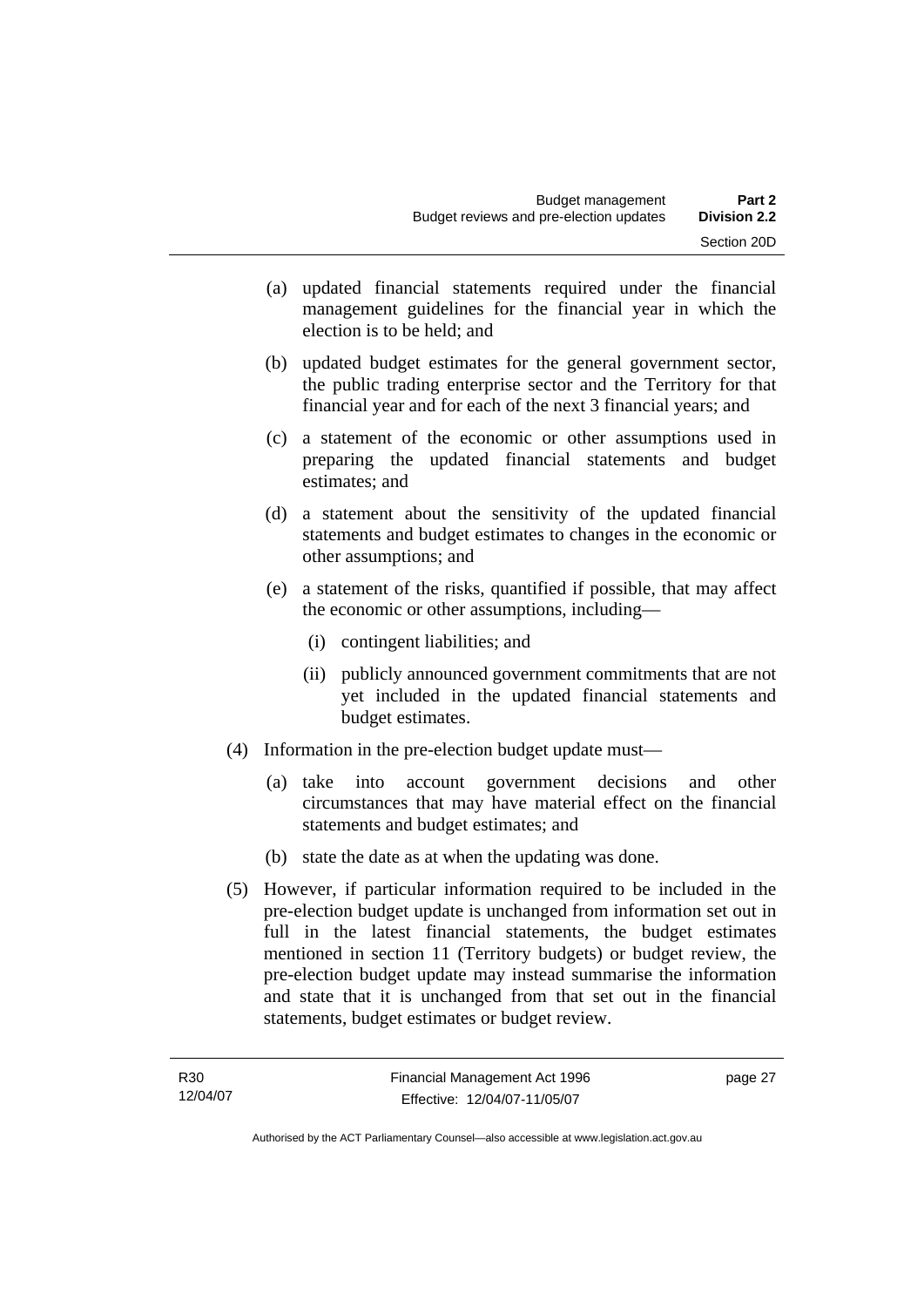# **Part 3 Financial reports**

# **Division 3.1 Financial reports of the Territory**

# **21 Meaning of** *the Territory* **in div 3.1**

In this division, a reference to *the Territory* includes a reference to all territory authorities and all territory-owned corporations.

## **22 Annual financial statements of the Territory**

- (1) The Treasurer must, as soon as practicable after the end of a financial year, prepare annual financial statements for the Territory for that year.
- (2) The statements must be prepared in accordance with generally accepted accounting principles and include—
	- (a) the financial statements required under the financial management guidelines; and
	- (b) a statement of the accounting policies adopted by the Territory; and
	- (c) the other statements that are necessary to fairly reflect the financial operations of the Territory during the year and its financial position at the end of the year.

# **23 Responsibility for annual financial statements**

- (1) Annual financial statements of the Territory must have endorsed on them, or attached to them, a statement of responsibility signed by—
	- (a) the Treasurer; and
	- (b) the chief executive of the administrative unit to which responsibility for the administration of this Act has been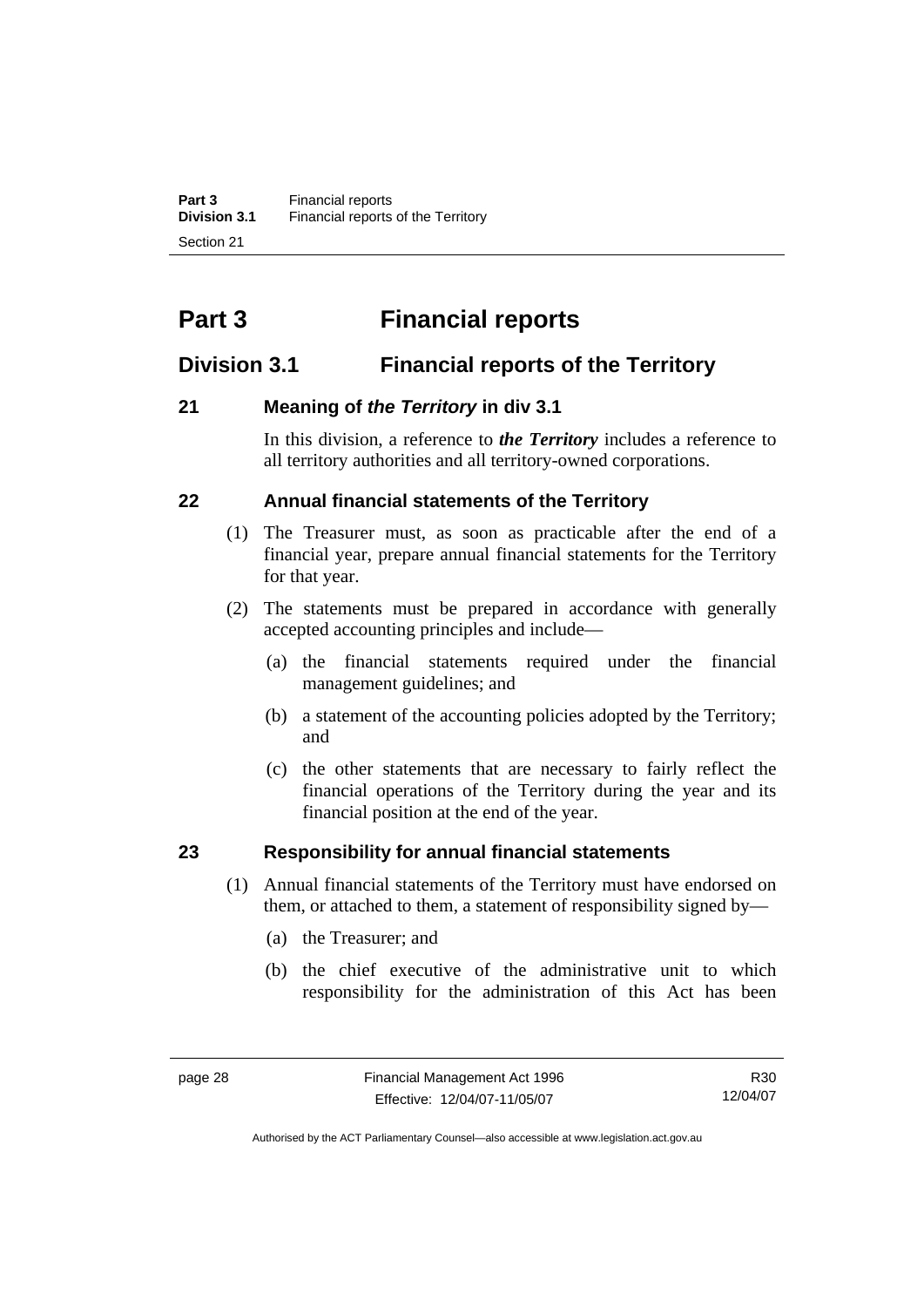allocated under the *Public Sector Management Act 1994*, section 14.

- (2) A statement of responsibility must comprise—
	- (a) a statement by the Treasurer that in his or her opinion the financial statements fairly reflect the financial operations of the Territory during the year to which they relate and the financial position of the Territory at the end of the year; and
	- (b) a statement by the chief executive that the financial statements have been prepared in accordance with generally accepted accounting principles.

## **24 Audit of annual financial statements**

- (1) The Treasurer must give the auditor-general the annual financial statements of the Territory for a financial year within 3 months after the end of the year.
- (2) The auditor-general must, within 30 days after the auditor-general receives the annual financial statements under subsection (1), give the Treasurer an audit opinion about the statements.
- (3) Despite subsections (1) and (2), if an ordinary election is to be held in the year after the end of the financial year—
	- (a) the Treasurer must give the auditor-general the annual financial statements of the Territory for the financial year in sufficient time for the auditor-general to give an audit opinion about the statements within 3 months after the end of the financial year; and
	- (b) the auditor-general must give an audit opinion to the Treasurer within 3 months after the end of the financial year.
- (4) In this section:

*ordinary election*—see the *Electoral Act 1992*, dictionary.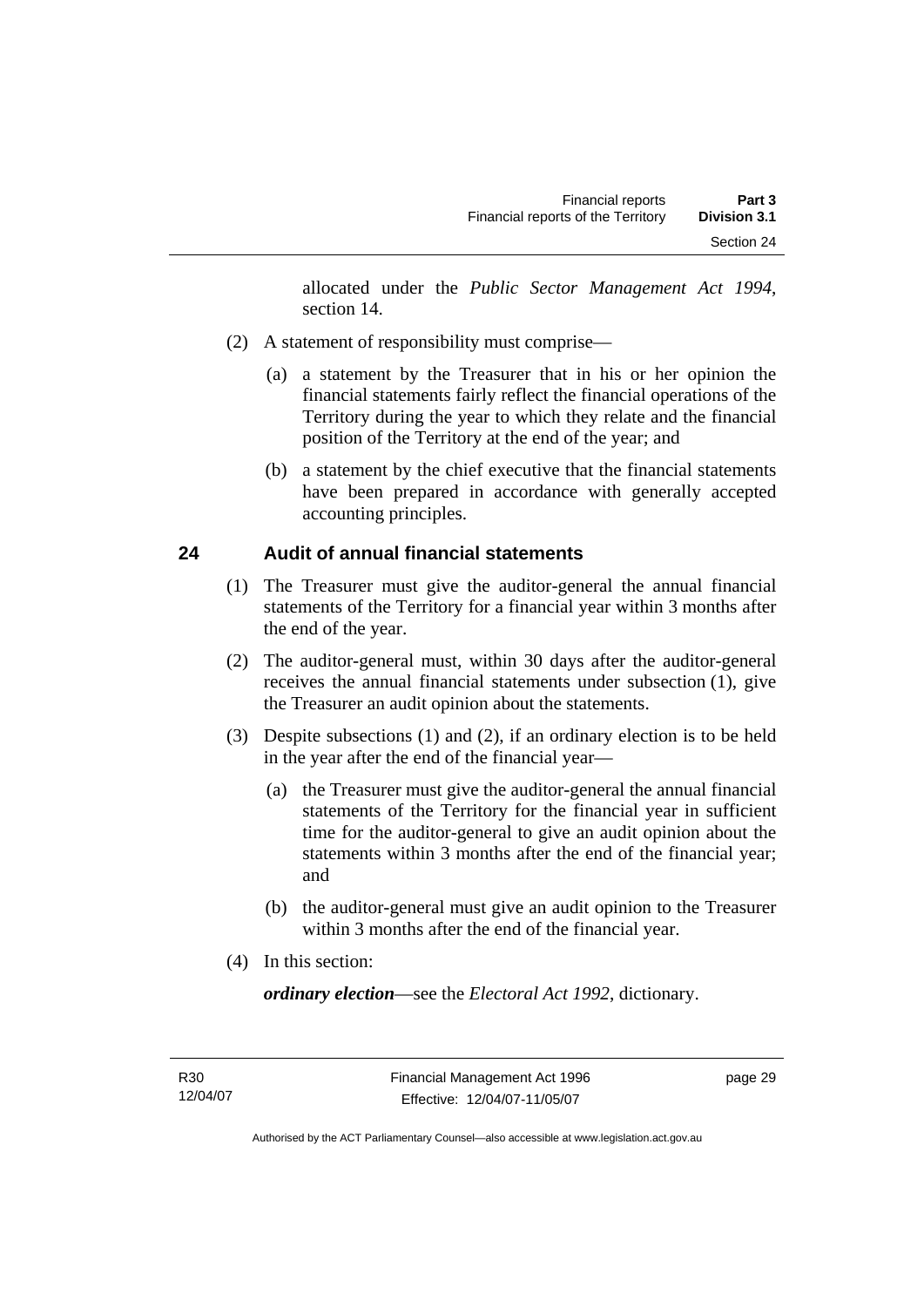## **25 Presentation of annual financial statements to Legislative Assembly**

- (1) If the Treasurer receives, under section 24 (2), an audit opinion about annual financial statements, the Treasurer must present to the Legislative Assembly, within 3 sitting days after receiving the opinion—
	- (a) a copy of the annual financial statements; and
	- (b) a copy of the audit opinion.
- (2) If the Treasurer receives, under section 24 (3) (b), an audit opinion about annual statements, the Treasurer must give to each member of the Legislative Assembly, within 7 days after receiving the opinion—
	- (a) a copy of the annual financial statements; and
	- (b) a copy of the audit opinion.

## **26 Periodic financial statements**

- (1) Within 45 days after the end of each quarter of a financial year, the Treasurer must prepare financial statements for—
	- (a) the quarter; and
	- (b) the period from the beginning of the financial year until the end of the quarter.
- (2) The statements must be prepared in accordance with the financial management guidelines.
- (3) The Treasurer must present copies of the statements prepared under subsection (1) to the Legislative Assembly on the first sitting day after they are prepared.
- (4) If the first sitting day mentioned in subsection (3) does not fall within 45 days after the end of the relevant quarter, the Treasurer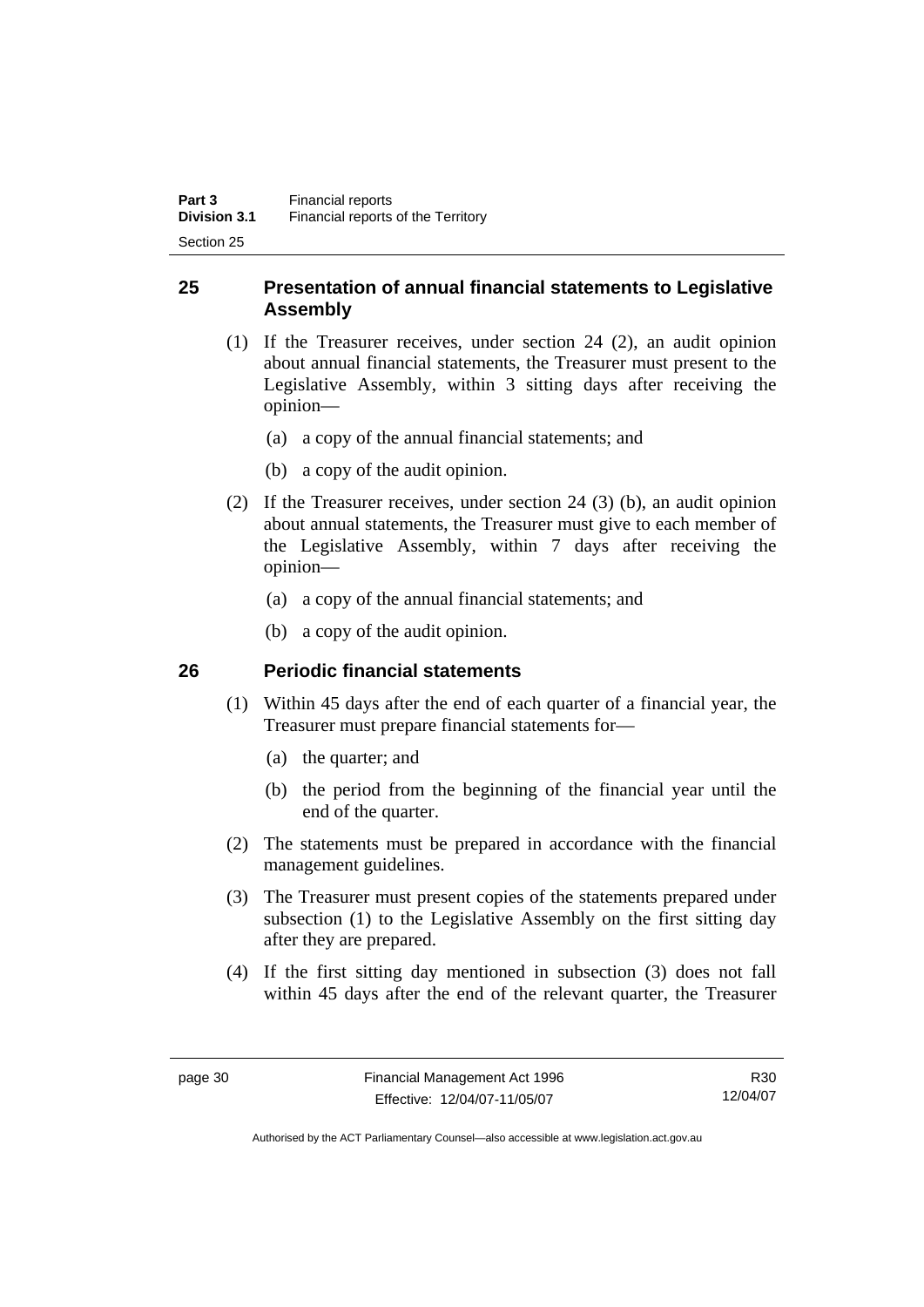must give copies of the statements prepared under subsection (1) to each member of the Legislative Assembly within the 45 days.

# **Division 3.2 Financial reports and performance statements of departments**

# **27 Annual financial statements of departments**

- (1) A department must, as soon as practicable after the end of each financial year, prepare annual financial statements relating to its operations during the year.
- (2) The annual financial statements of a department must be prepared in accordance with generally accepted accounting principles and in a form that facilitates a comparison between the financial operations of the department during the year and the estimates of those operations contained in the budget for the department for the financial year.
- (3) The annual financial statements must include—
	- (a) the financial statements required under the financial management guidelines; and
	- (b) if a change was made during the year to the conditions of a capital injection set out under section 12 (1) (c) (ii) (Departmental budgets) in a statement included in a proposed budget for the department for a financial year—a statement of the change and the reasons for it; and
	- (c) a statement of the accounting policies adopted by the department; and
	- (d) any other statements necessary to fairly reflect the financial operations of the department during the year and its financial position at the end of the year.
- (4) In this section: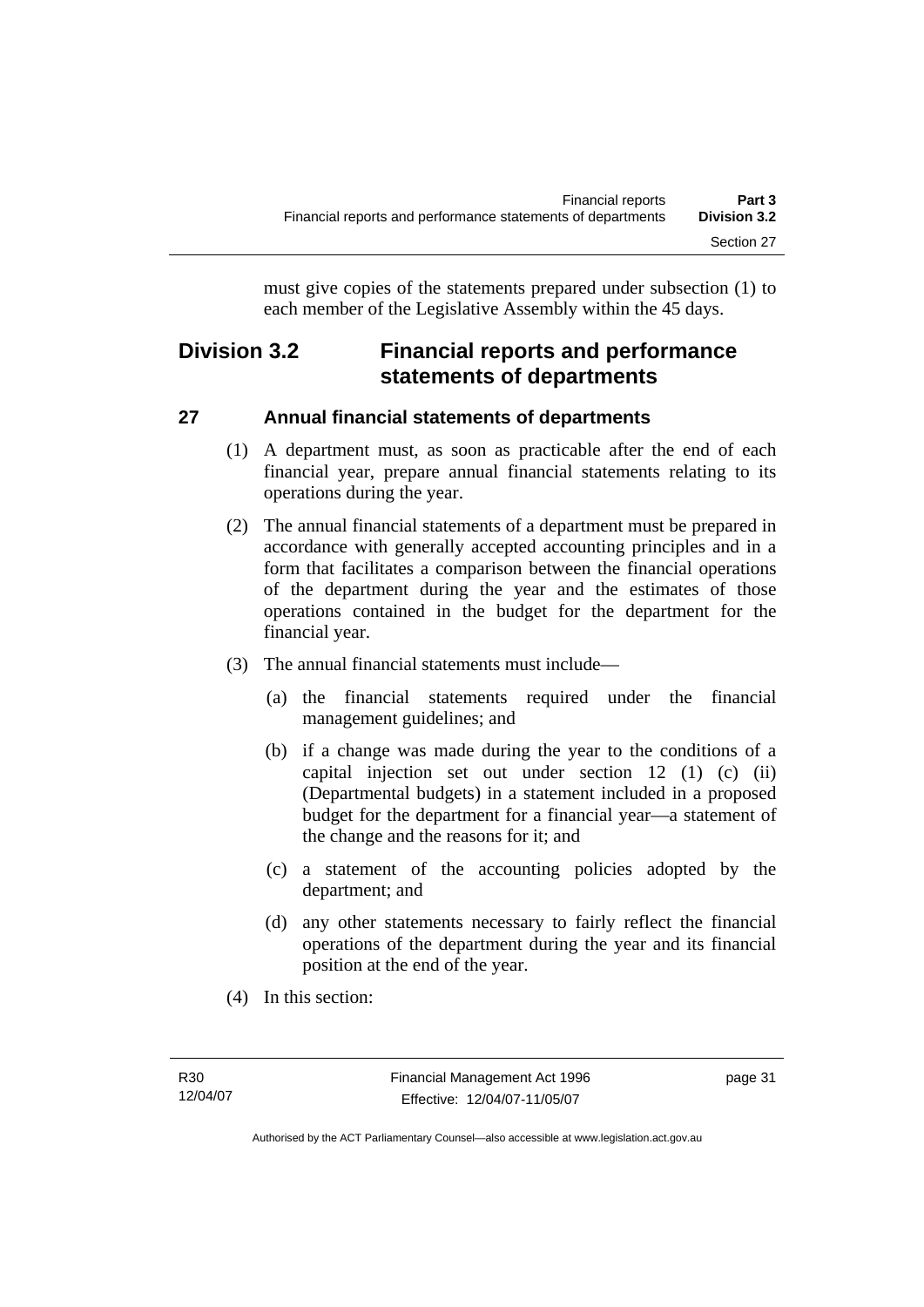| Part 3              | Financial reports                                           |
|---------------------|-------------------------------------------------------------|
| <b>Division 3.2</b> | Financial reports and performance statements of departments |
| Section 28          |                                                             |

*budget*, for a department for a financial year, means the budget for the department for the year presented to the Legislative Assembly under section 10 (b) (Budget papers).

#### **28 Responsibility for annual financial statements of departments**

- (1) The annual financial statements of a department for a financial year must have endorsed on them, or attached to them, a statement of responsibility signed by the responsible chief executive.
- (2) The statement of responsibility must state that, in the responsible chief executive's opinion, the annual financial statements fairly reflect the financial operations of the department during the financial year and the financial position of the department at the end of the year.

#### **29 Audit of financial statements of departments**

- (1) The responsible chief executive of a department must give the auditor-general the financial statements of the department for a financial year as soon as practicable after the statements are prepared.
- (2) The financial statements must have endorsed on them, or attached to them, the statement of responsibility made for them.
- (3) The auditor-general must give the responsible chief executive an audit opinion about the financial statements as soon as practicable after the auditor-general receives them.

#### **30 Departmental annual financial statements to be included in annual reports etc**

A report prepared under the *Annual Reports (Government Agencies) Act 2004* for a department for a financial year must include, or have attached to it—

(a) the department's annual financial statements for the year; and

page 32 Financial Management Act 1996 Effective: 12/04/07-11/05/07 R30 12/04/07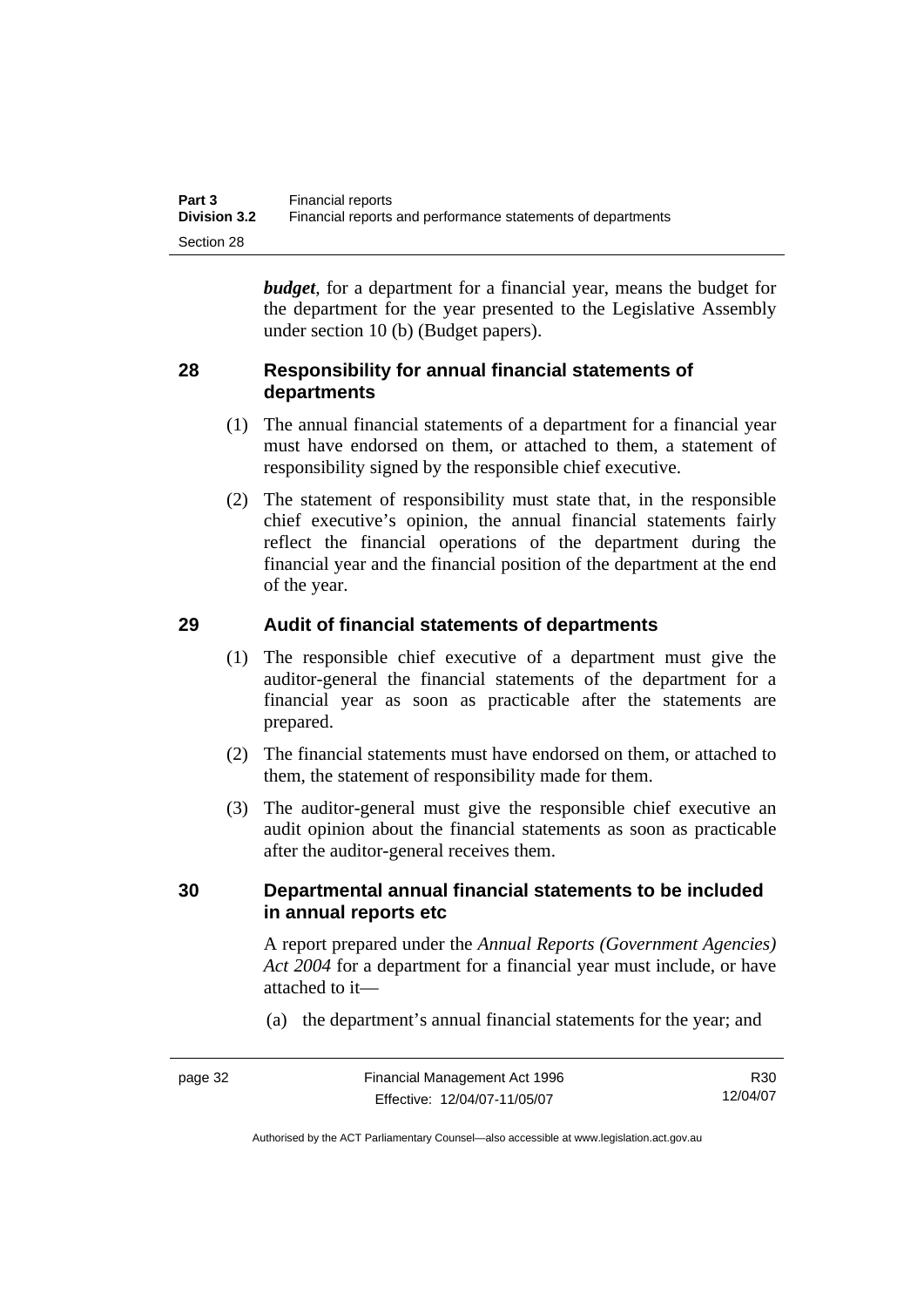(b) the audit opinion under section 29 (3) about the financial statements.

## **30A Statements of performance of departments**

- (1) As soon as practicable after the end of each financial year, each department must prepare a statement of the performance of the department in providing each class of outputs provided by it during the year.
- (2) The statement must—
	- (a) compare the performance of the department in providing each class of the outputs with the forecast of the performance in the department's budget for the year; and
	- (b) give particulars of the extent to which the performance criteria set out in the budget for the provision of the outputs were met.
- (3) In this section:

*budget*, for the department, means the budget for the department for the financial year presented to the Legislative Assembly under section 10 (b) (Budget papers) and, if that budget has been amended under this Act, the budget as amended.

## **30B Responsibility for departmental statements of performance**

- (1) A statement of performance of a department for a financial year must have endorsed on it, or attached to it, a statement of responsibility signed by the responsible chief executive.
- (2) The statement of responsibility must state that, in the responsible chief executive's opinion, the statement of performance fairly reflects the performance of the department in providing each class of outputs during the financial year.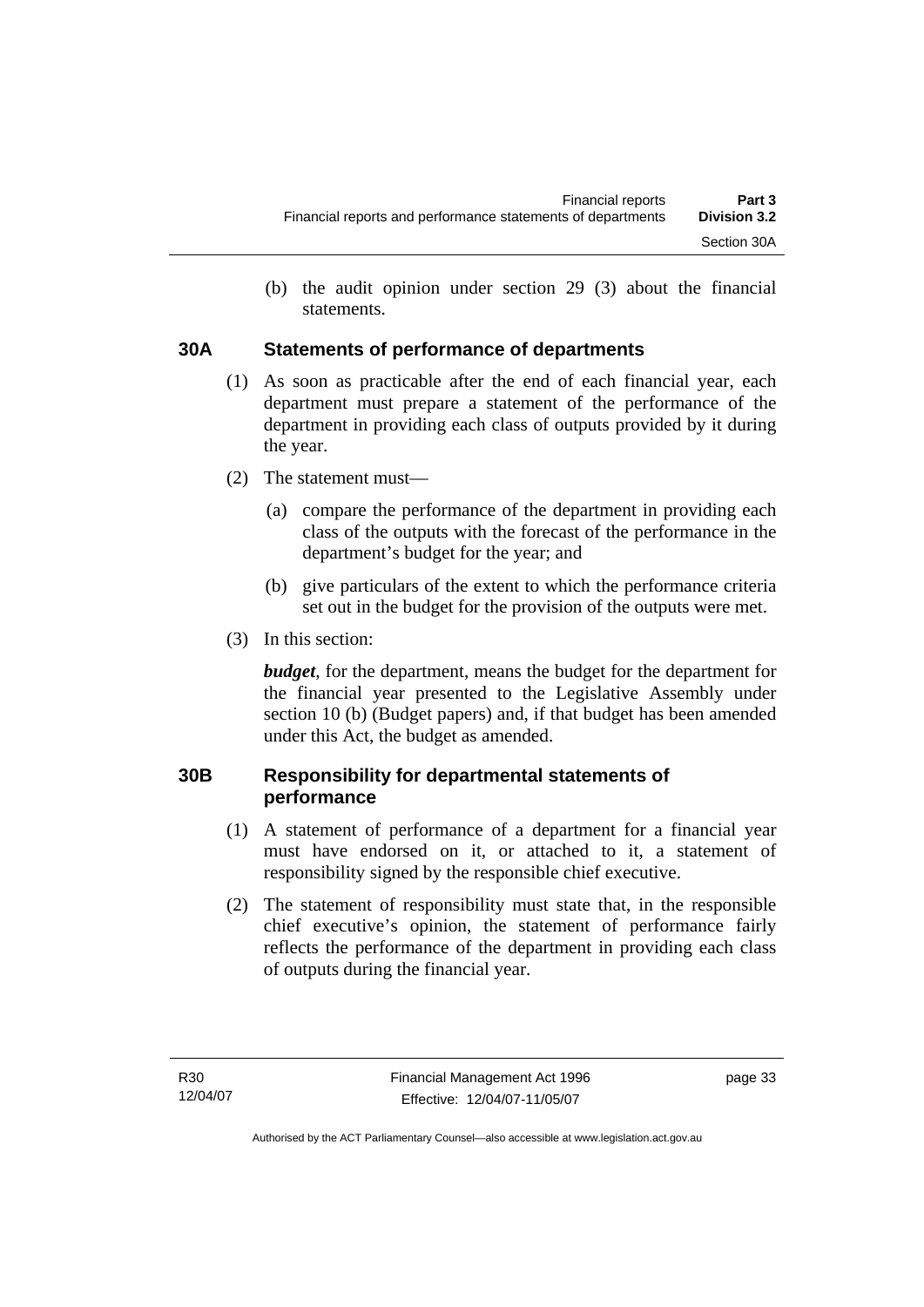#### **30C Scrutiny of departmental statements of performance**

- (1) The responsible chief executive of a department must give the auditor-general the department's statement of performance for a financial year as soon as practicable after the statement is prepared.
- (2) The statement of performance must have endorsed on it, or attached to it, the statement of responsibility made for it under section 30B.
- (3) The auditor-general must give the chief executive a report about the statement of performance as soon as practicable after the auditor-general receives it.
- (4) The report must be prepared in accordance with the financial management guidelines.

#### **30D Departmental statements of performance to be included in annual reports etc**

A report prepared under the *Annual Reports (Government Agencies) Act 2004* for a department for a financial year must include, or have attached to it—

- (a) the department's statement of performance for the year; and
- (b) the auditor-general's report under section 30C (3) about the statement of performance.

#### **30E Half-yearly departmental performance reports**

- (1) Within 30 days after 31 December in each financial year, each Minister must prepare a half-yearly performance report for each department for which the Minister is responsible.
- (2) The report must include—
	- (a) a progress report on delivery of outputs; and
	- (b) an explanation of any significant variations from performance criteria.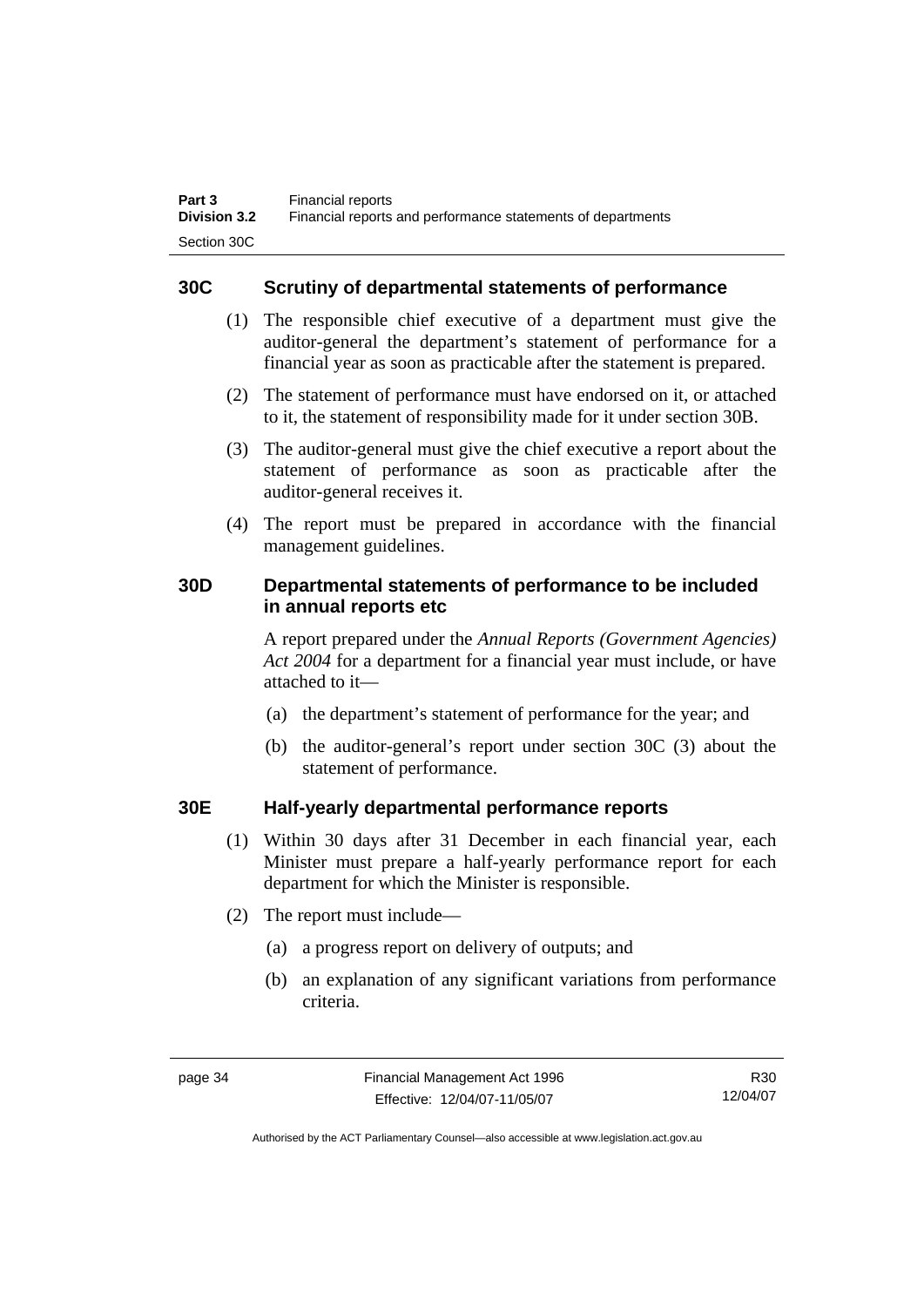- (3) The Minister must present the report to the Legislative Assembly on the first sitting day after the report is prepared.
- (4) If the report is not presented to the Legislative Assembly under subsection (3) within 30 days after 31 December, the Minister must make a copy of the report available to members of the Legislative Assembly within the 30 days.
- (5) This section does not apply to the Legislative Assembly secretariat.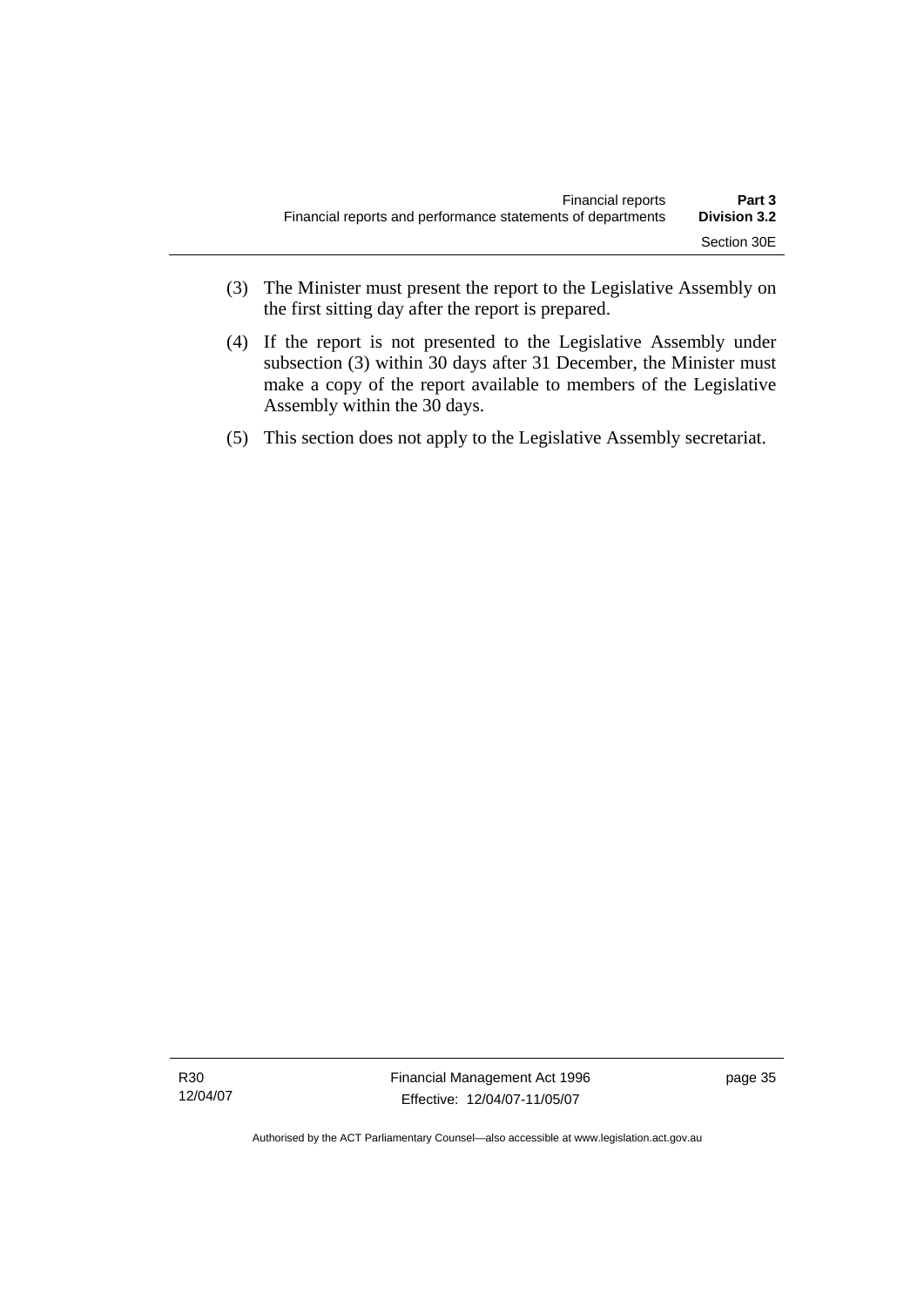# **Part 4 Financial management responsibilities of chief executives of departments**

#### **31 Responsibilities of chief executives of departments**

- (1) The responsible chief executive of a department is accountable to the responsible Minister of the department for the efficient and effective financial management of the department.
- (2) Without limiting subsection (1), the responsible chief executive of a department is responsible, under the responsible Minister, for ensuring—
	- (a) that money spent by the department is spent in accordance with appropriations made for the department (including appropriations available under section 34B); and
	- (b) that, as far as practicable, the operations of the department for a financial year are consistent with, and comparable to, the budget for the department for the year; and
	- (c) that the officers and employees of the department comply with this Act (including the financial management guidelines); and
		- *Note* A reference to an Act includes a reference to the statutory instruments made or in force under the Act, including any guideline (see Legislation Act, s 104).
	- (d) that proper accounts and records are kept of the transactions and affairs of the department in accordance with generally accepted accounting principles; and
	- (e) that adequate control is maintained over the assets of the department and assets in the control of the department; and
	- (f) that adequate control is maintained over the incurring of liabilities by the department.

| page 36 | Financial Management Act 1996 | R30      |
|---------|-------------------------------|----------|
|         | Effective: 12/04/07-11/05/07  | 12/04/07 |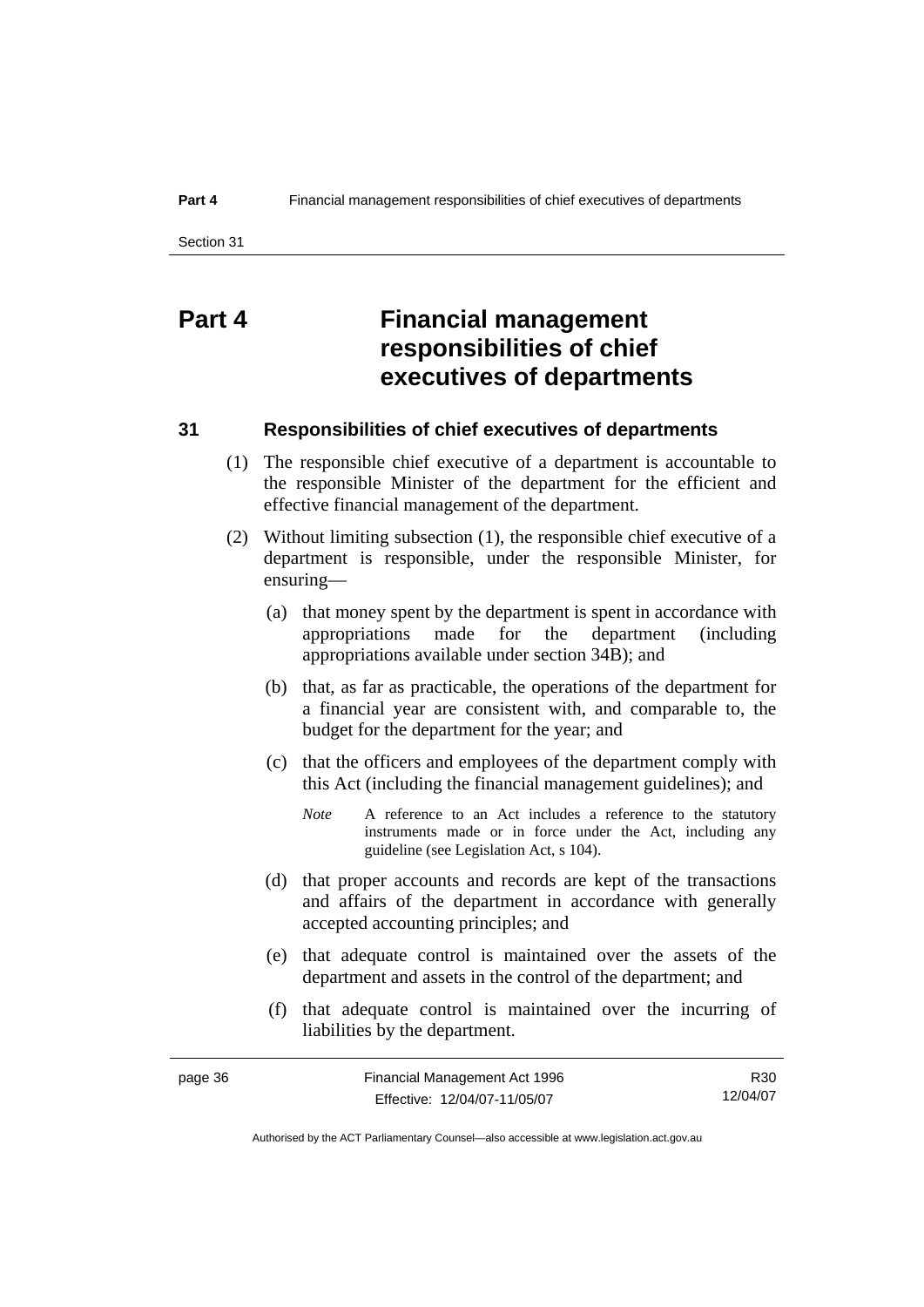- (3) A report prepared under the *Annual Reports (Government Agencies) Act 2004* for a financial year by the responsible chief executive of a department must include an explanation of material variations between the actual results of the department for the year and the budget for the department for the year.
- (4) In this section:

*budget*, for a department for a financial year, means the budget for the department for the year presented to the Legislative Assembly under section 10 (b) (Budget papers) and, if that budget has been amended under this Act, the budget as amended.

R30 12/04/07 Financial Management Act 1996 Effective: 12/04/07-11/05/07

page 37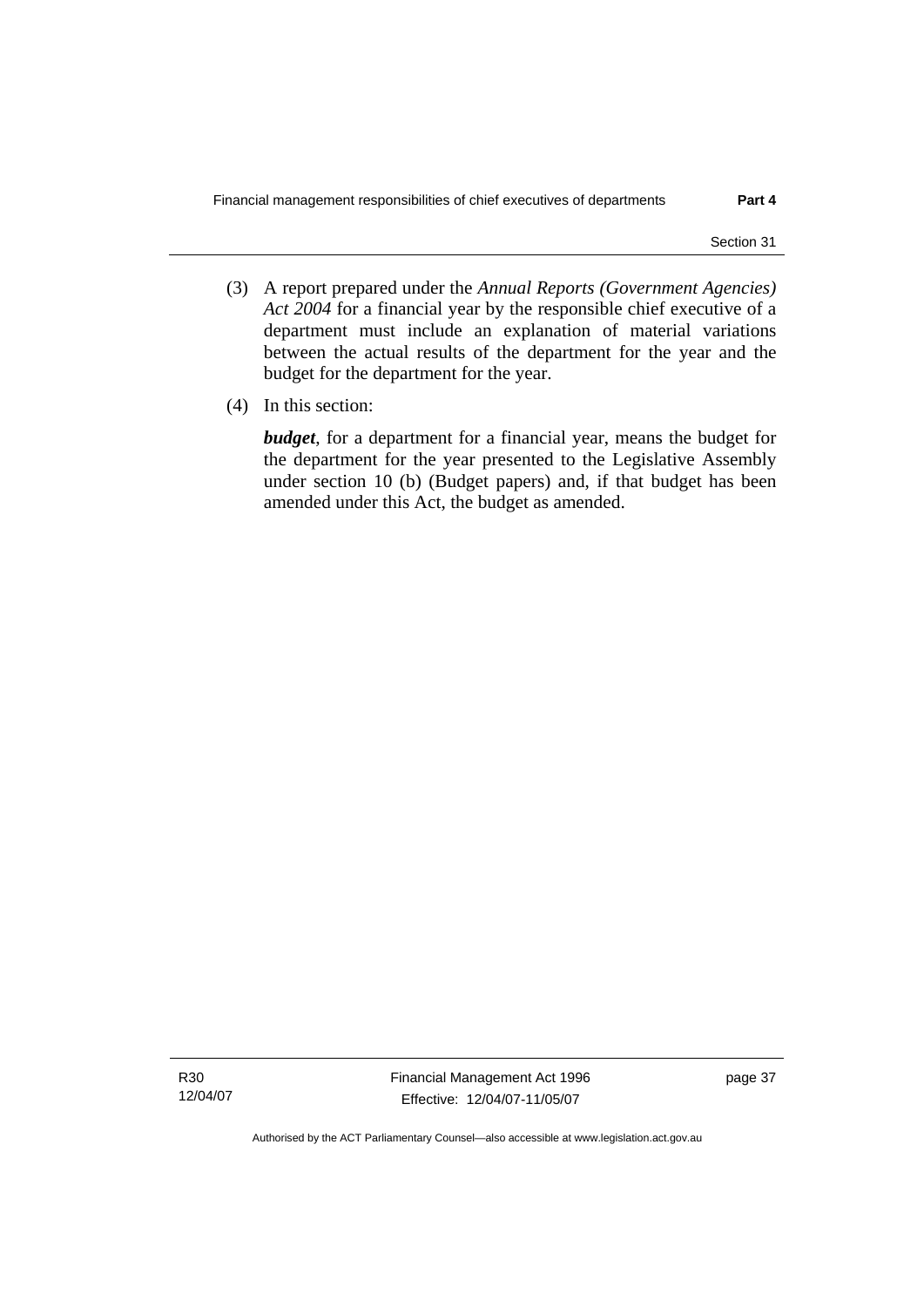#### **Part 5 Banking and investment**

Section 32

# **Part 5 Banking and investment**

#### **32 Agreement for the conduct of banking for Territory**

- (1) The Treasurer may enter into an agreement with an authorised deposit-taking institution relating to the conduct of banking for the Territory.
- (2) An agreement must not be entered into unless it contains a provision to the effect that it may be terminated by the Territory at any time subject to the giving of written notice that specifies the date the termination is to take effect.

#### **33 Territory banking account**

The Treasurer must open and maintain a banking account for the purposes of the Territory.

#### **34 Departmental banking accounts**

- (1) The responsible Minister or the responsible chief executive may open 1 or more banking accounts for the purposes of the relevant department.
- (2) A departmental banking account must be maintained by the chief executive.
- (3) A departmental banking account must not, without the Treasurer's written approval, be opened or maintained otherwise than with an authorised deposit-taking institution with which an agreement is in force under section 32.
- (4) The responsible Minister or the responsible chief executive of a department may close a departmental banking account of the department.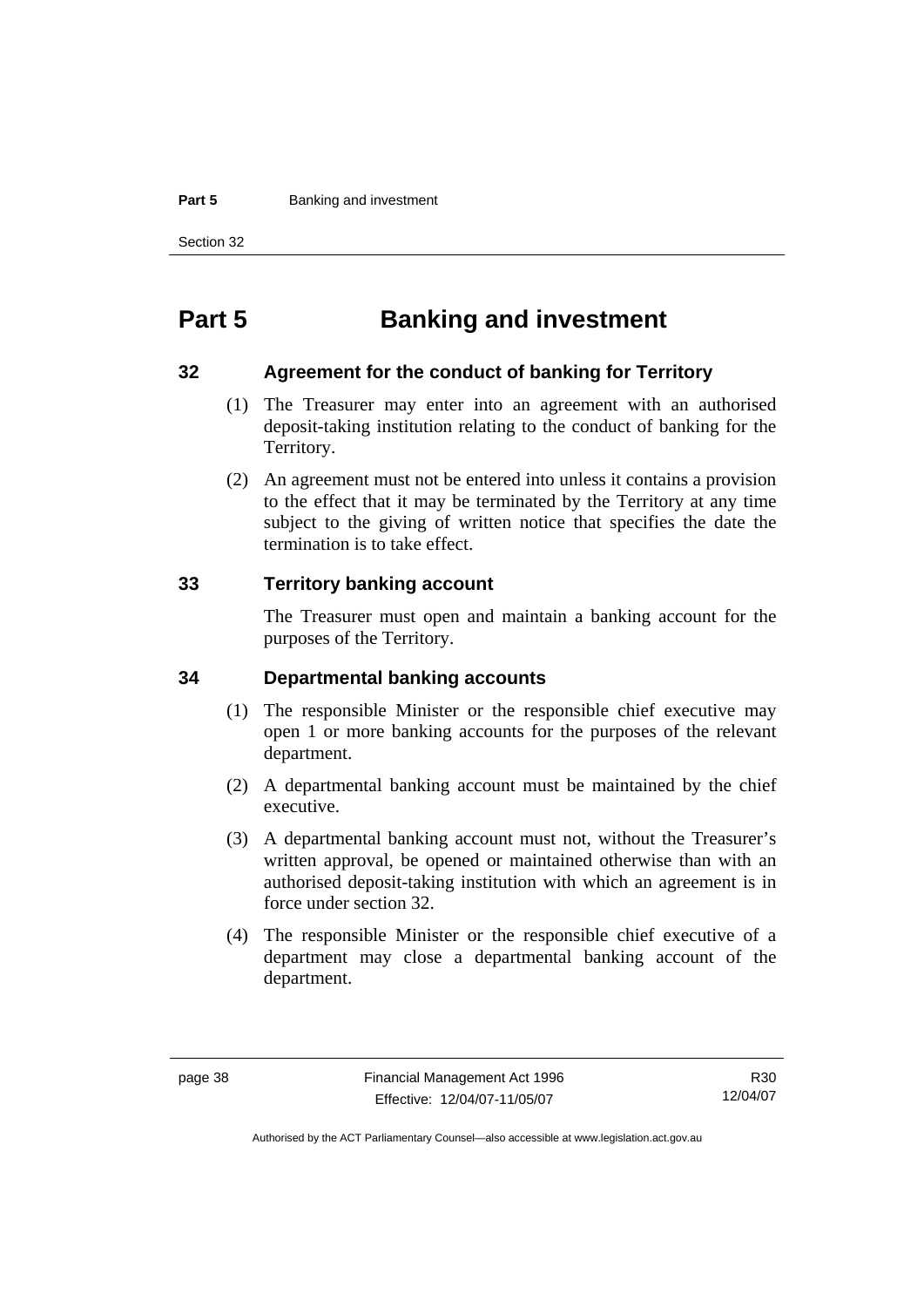- (5) If the responsible Minister or the responsible chief executive of a department closes a departmental banking account under subsection (4), he or she must transfer any money standing to the credit of the account to another departmental banking account of the department or to the territory banking account.
- (6) The Treasurer may, at any time, after consultation with the responsible Minister, close or suspend the operation of a departmental banking account.
- (7) A Minister or a chief executive must not open or operate a departmental banking account otherwise than in accordance with this Act.

## **34A Transfer of departmental banking account**

- (1) If, in the Treasurer's opinion, it is desirable, because of changes in departmental responsibilities, to transfer a departmental banking account from a department to another department, the Treasurer may, in writing, direct the responsible chief executive of the department that holds the account to arrange for it to be transferred to another department nominated in the direction.
- (2) A chief executive who receives a direction under subsection (1) must comply with the direction.
- (3) A departmental banking account transferred in accordance with a direction under subsection (1) becomes a departmental banking account of the department to which it is transferred.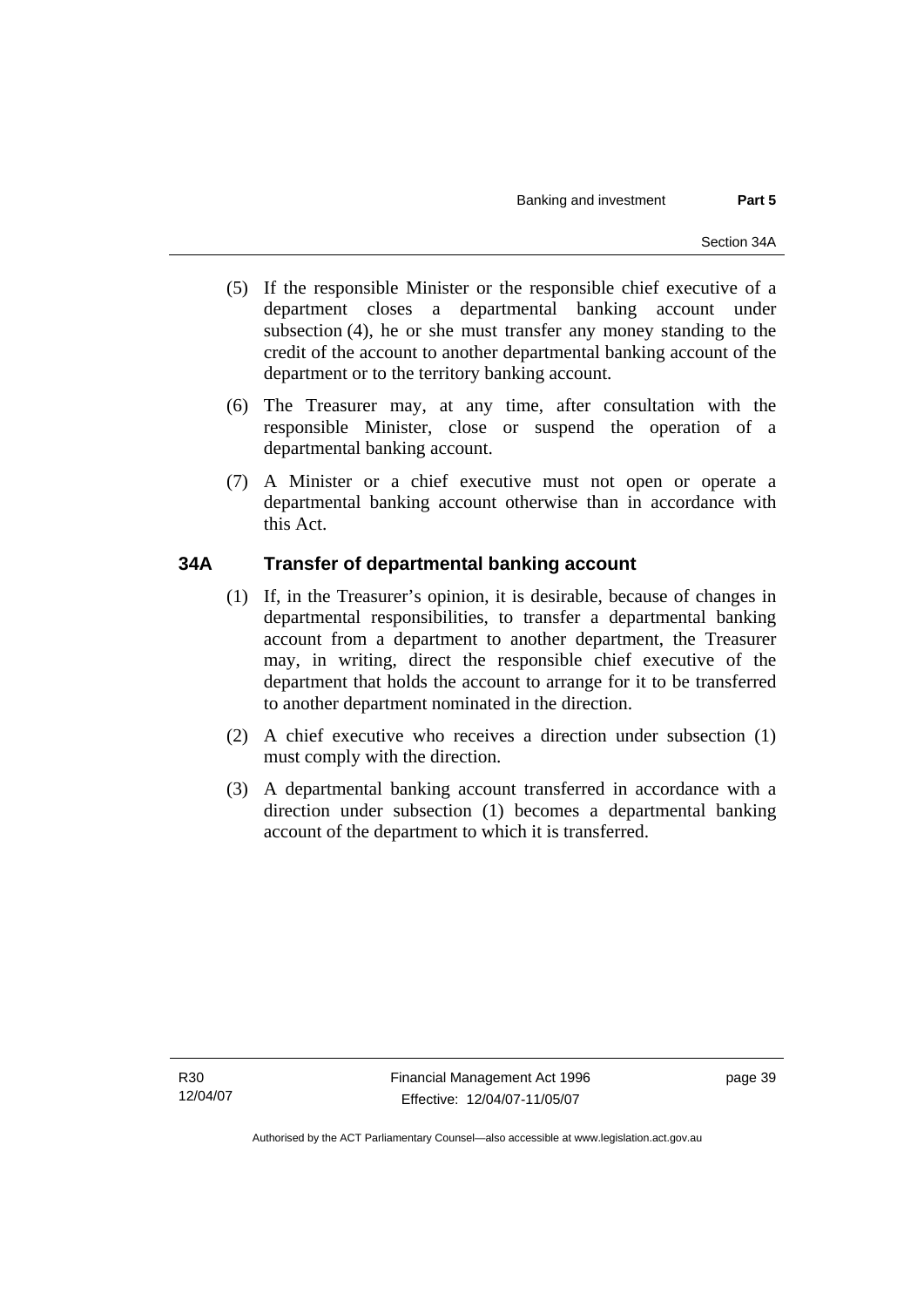#### **Part 5 Banking and investment**

Section 34B

#### **34B End of year balances of departmental banking accounts**

- (1) If at the end of a financial year amounts appropriated for a department for that financial year are held in a departmental banking account, the amounts may be applied after the end of that financial year for the purposes for which they were appropriated.
- (2) If at the end of a financial year a departmental banking account has a debit balance, the chief executive of the department must devise and implement a scheme to recoup the amount of the deficit.

#### **35 Payments into banking accounts**

- (1) All public money is the property of the Territory.
- (2) If public money is received by a person other than for the purpose of making a payment in the course of his or her duties, the person must take reasonable steps to safeguard the money until it is paid into a banking account in accordance with this section.
- (3) Money must be paid into a departmental banking account of a department if the money is—
	- (a) money that may be disbursed to the department as a consequence of an appropriation; or
	- (b) a receipt relating to the operations of the department; or
	- (c) a receipt relating to the sale or disposal of assets of the Territory held by the department.
- (4) All public money, except money payable into a departmental banking account, must be paid into the territory banking account.
- (5) The Treasurer may issue financial management guidelines regarding the banking of public money.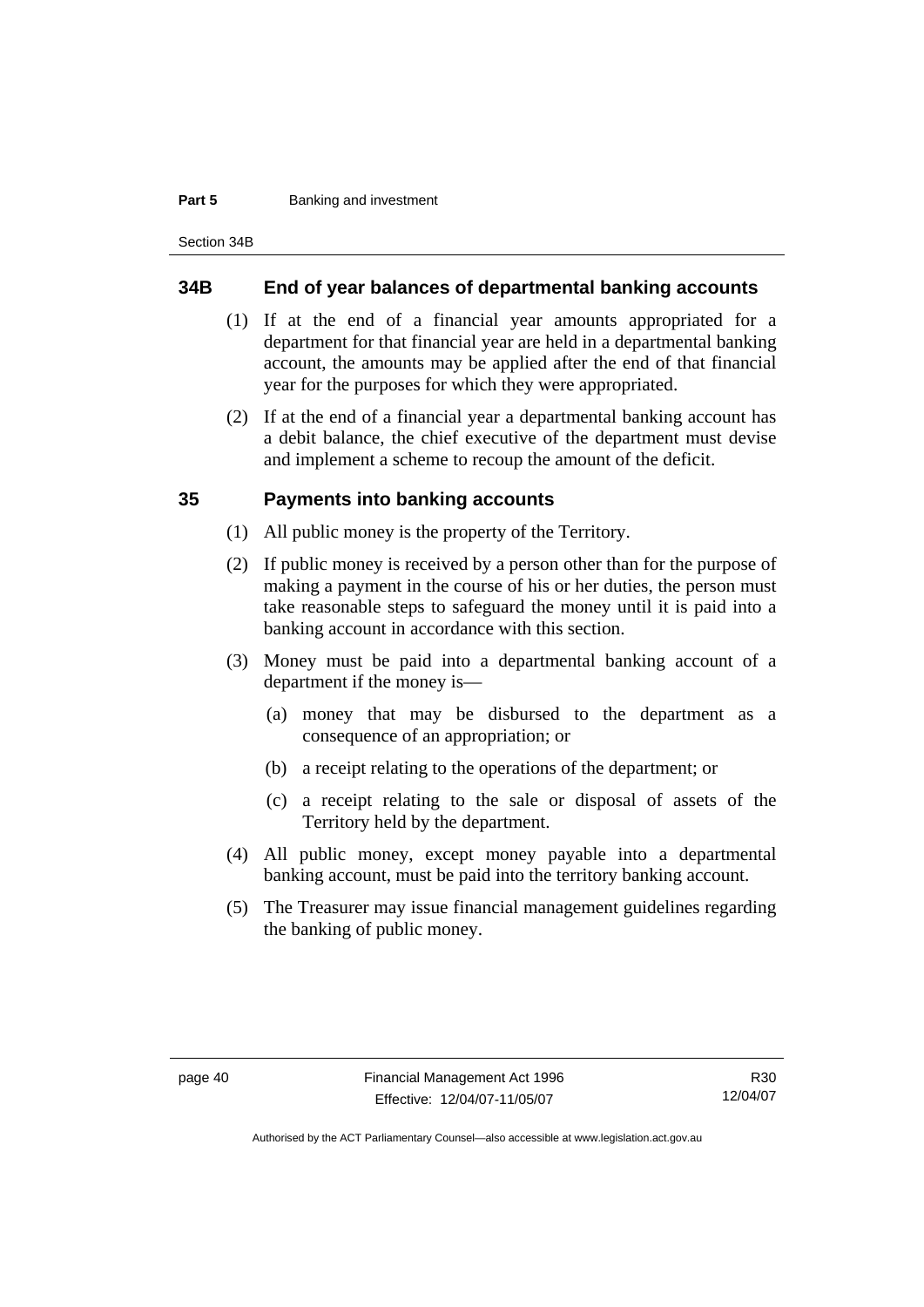#### **36 Transfer following change in departmental responsibilities**

- (1) If, in the Treasurer's opinion, it is necessary as a consequence of changes in departmental responsibilities, to transfer to another account money held in the territory banking account or a departmental banking account, the Treasurer must decide the amount to be transferred and direct that the transfer be made.
- (2) The Treasurer must not exercise the powers under subsection (1) in relation to a departmental banking account except after consultation with the responsible Minister.

#### **36A Transfers from departmental banking accounts to territory banking account**

If, in the Executive's opinion, it is desirable for the management of the public money of the Territory to transfer an amount held in a departmental banking account to the territory banking account, the Executive may direct that the transfer be made.

## **37 Payments from territory banking account**

- (1) An amount must not be paid out of the territory banking account except under an appropriation to a departmental banking account, a territory authority banking account or a territory-owned corporation banking account.
- (2) This section is subject to—
	- (a) the *Territory Superannuation Provision Protection Act 2000*, section 11 (2) (which is about transfers between the territory banking account and departmental banking accounts to facilitate investment of superannuation funds); and
	- (b) this Act, section 38 (3) (which is about transfers of public money to facilitate investment); and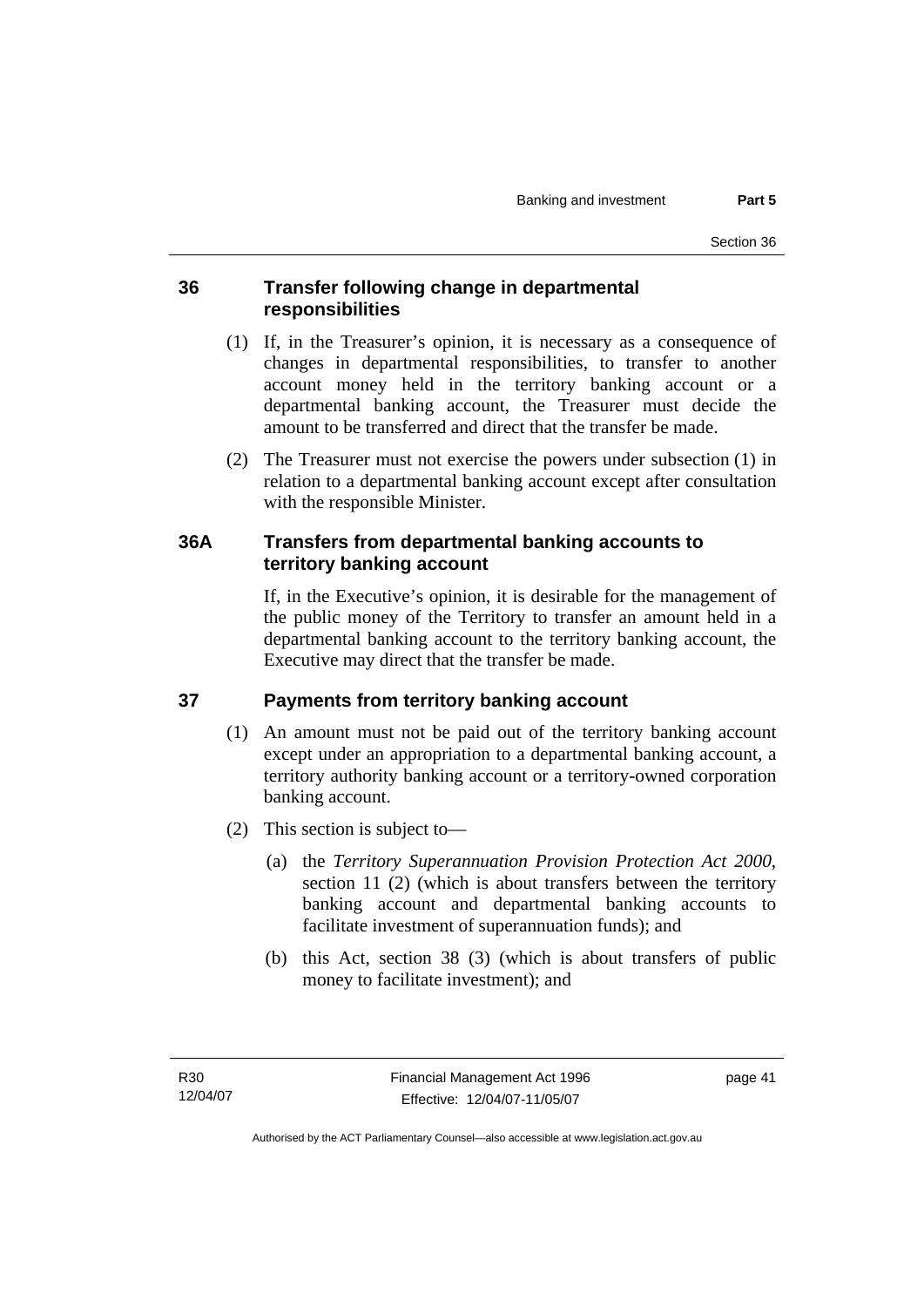#### **Part 5 Banking and investment**

Section 38

- (c) this Act, section 38 (7) (which is about the payment of interest on certain investments of public money); and
- (d) this Act, section 58 (7) (which is about transfers between the territory banking account and territory authorities of interest earned on certain investments for territory authorities).
- (3) This section does not apply to an overdraft or credit facility for a territory authority approved under section 59 (5).

#### **38 Investment of certain public money**

- (1) The Treasurer may invest any money held in the territory banking account or departmental banking accounts for the period and on the terms and conditions the Treasurer considers appropriate—
	- (a) on deposit with an authorised deposit-taking institution; or
	- (b) in the purchase of a bill of exchange that is drawn or accepted by an authorised deposit-taking institution; or
	- (c) in a loan to a person who is a dealer in the short-term money market; or
	- (d) in Territory, State or Commonwealth securities; or
	- (e) in any investment prescribed under the financial management guidelines for this paragraph.
- (2) However, an investment may be made under this section only to increase or protect the financial wealth of the Territory.
- (3) Transfers of money for investment, including transfers between the territory banking account and departmental banking accounts to facilitate investment, may be made without appropriation.
- (4) Interest received from the investment of public money under this section shall be paid to the territory banking account.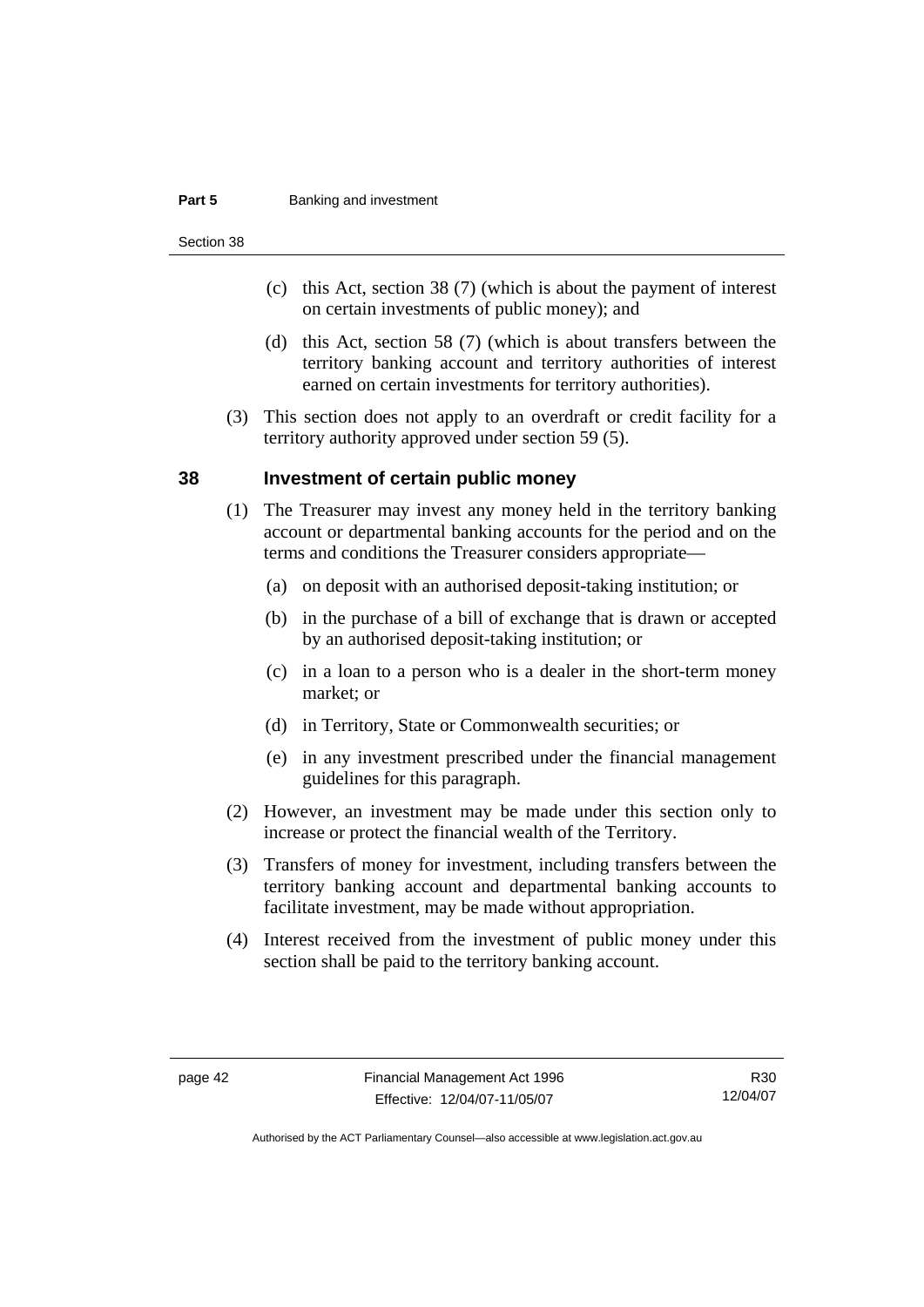- (5) However, if an investment of public money is made or managed for the Territory by an entity other than a department, the entity may deduct from the interest received by the entity for the investment—
	- (a) a fee charged by the entity for making or managing the investment; and
	- (b) expenses reasonably incurred by the entity in making or managing the investment.
- (6) The Treasurer may decide the amounts of interest from investments under this section that are to be credited to departmental banking accounts.
- (7) The amounts decided by the Treasurer may be paid from the territory banking account without further appropriation.
- (8) However, the total of the amounts paid under subsection (7) must not exceed the total of the interest received from investments under this section.
- (9) This section does not apply to money held in a superannuation banking account.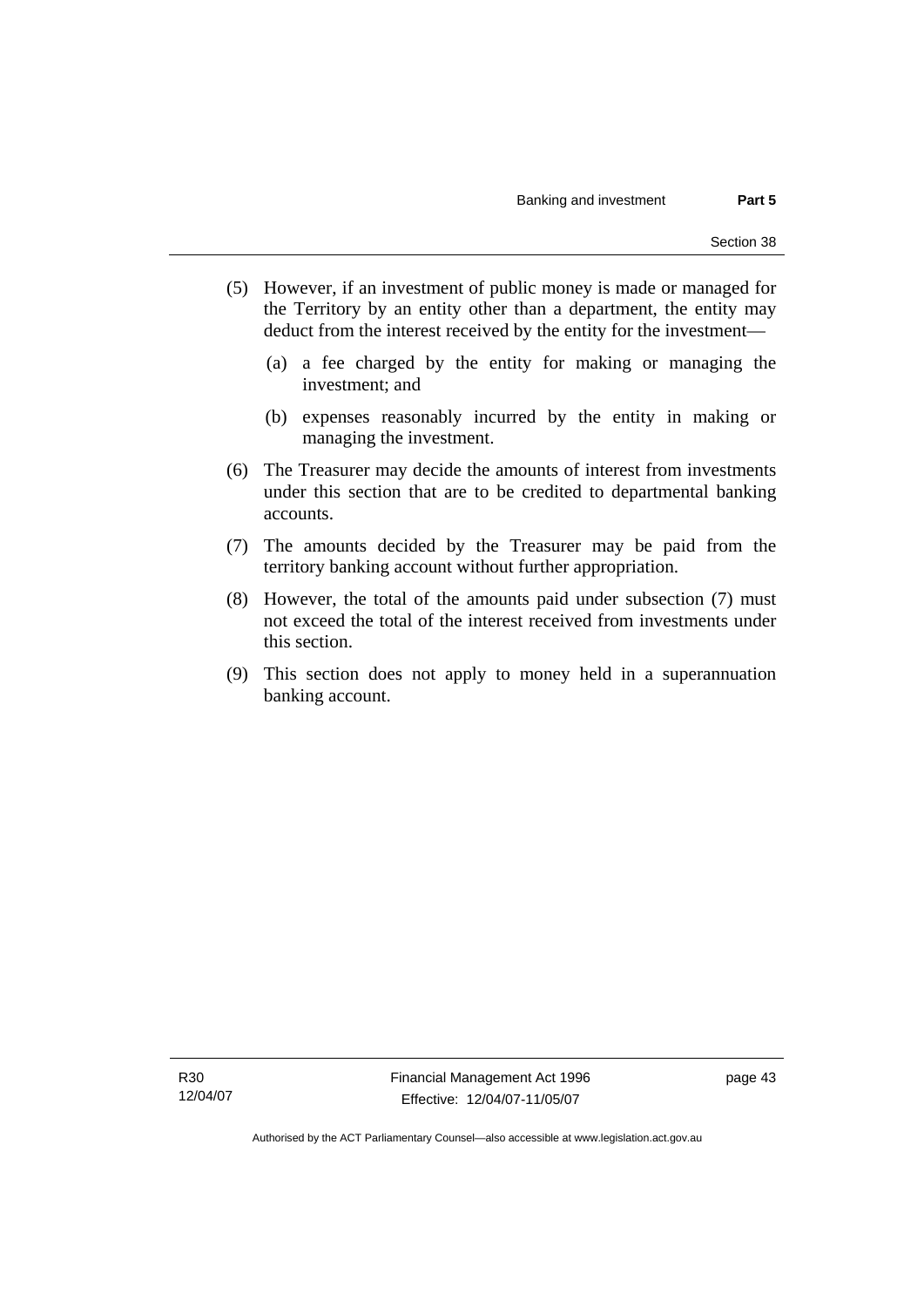#### **Part 6 Borrowing and guarantees**

Section 39

# **Part 6 Borrowing and guarantees**

#### **39 Power of Territory to borrow**

The Territory may only borrow in accordance with this Act or another law of the Territory.

#### **40 Treasurer may borrow on behalf of Territory**

The Treasurer may, on behalf of the Territory, if necessary or expedient in the public interest to do so—

- (a) borrow money; or
- (b) give security for the repayment of an amount borrowed or the payment of interest on an amount borrowed; or
- (c) enter into a financing lease.

#### **41 Power of territory authorities to borrow**

Despite any other Act, a territory authority may only borrow (other than from the Territory) in accordance with this Act.

#### **42 Borrowings by territory authorities to be approved**

- (1) A territory authority must not borrow unless—
	- (a) the borrowing is approved in writing by the Treasurer; and
	- (b) the terms and conditions of the borrowing include the terms and conditions (if any) specified in the approval and are otherwise consistent with the approval; and
	- (c) the borrowing is within the borrowing limits (if any) of the authority for the financial year in which the borrowing is entered into, that are approved in writing by the Treasurer.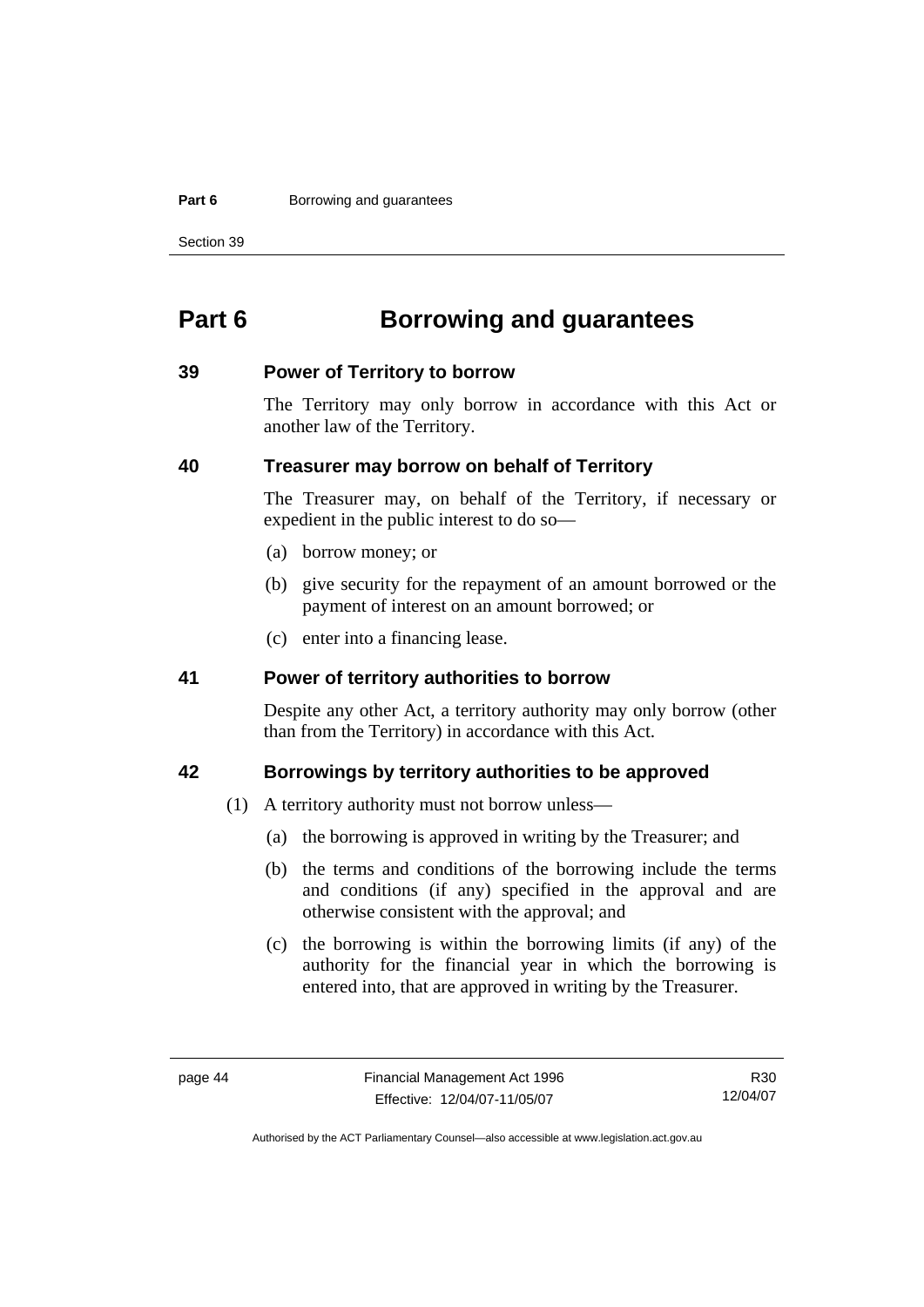(2) However, subsection (1) (a) and (b) does not apply to a loan made to a territory authority under section 57 (1) (b).

#### **43 Territory authorities may give security**

Subject to the Treasurer's approval of the borrowing under section 42 (a), a territory authority may give security for the repayment of an amount borrowed, or for the payment of interest on that amount, by issuing securities.

#### **44 Power to approve borrowings not delegable**

The Treasurer must not delegate to anyone the power under section 42 (a) to approve borrowings by territory authorities.

#### **45 Loans to be paid into territory banking account**

Subject to this Act and any other Act, the proceeds of a loan raised on behalf of the Territory must be paid into the territory banking account.

## **46 Payments by Treasurer**

The Treasurer may, without further appropriation, make payments needed for—

- (a) payment of interest on borrowings made for the Territory; or
- (b) repayment of borrowings made for the Territory; or
- (c) payment of the expenses of making or repaying borrowings for the Territory.

## **47 Guarantees by Territory**

- (1) The Territory may only give a guarantee for the payment of money or the performance of an obligation in accordance with this Act.
- (2) The Treasurer may approve in writing a guarantee by the Territory for the payment of money or the performance by any person of an

Authorised by the ACT Parliamentary Counsel—also accessible at www.legislation.act.gov.au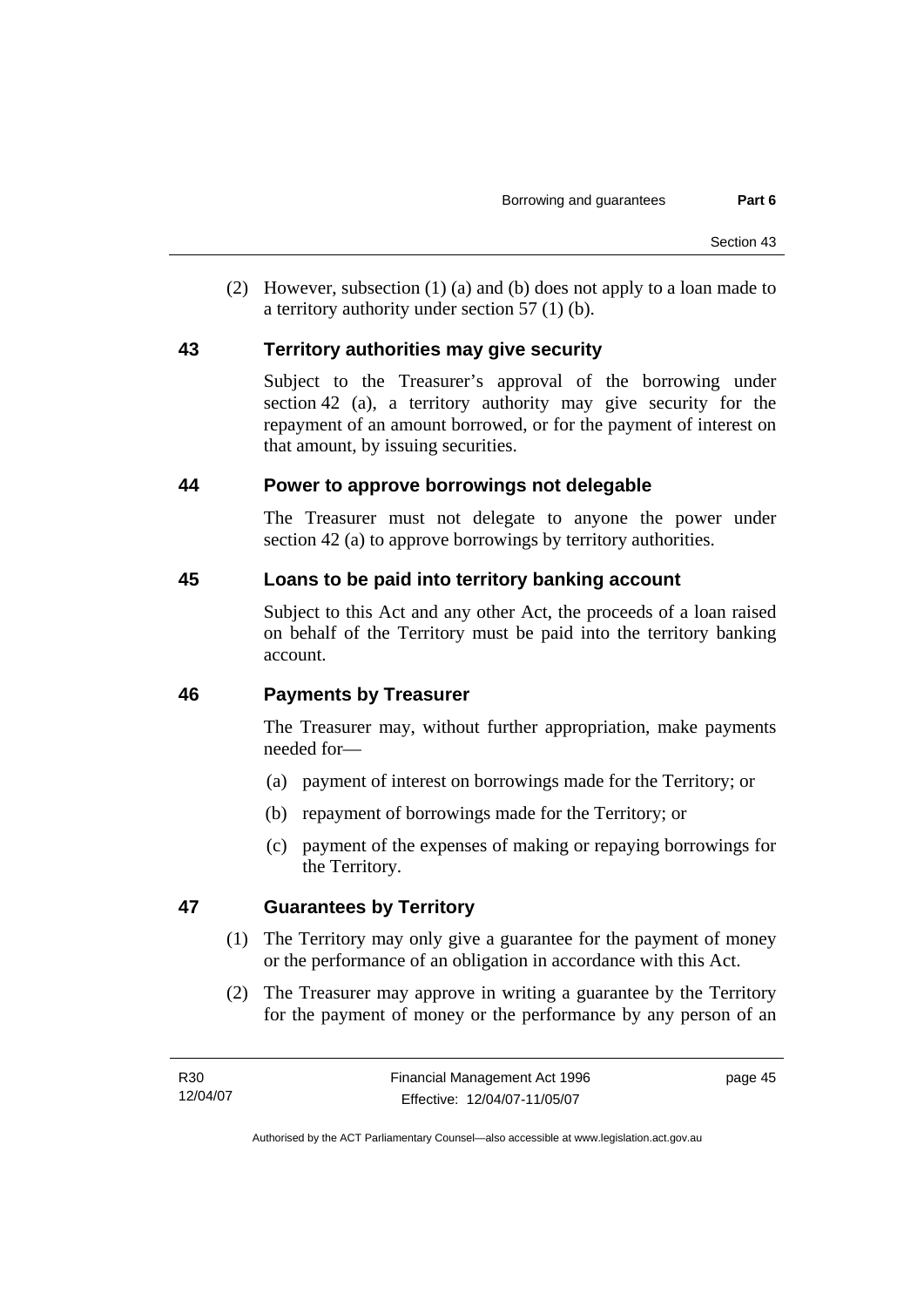#### **Part 6 Borrowing and guarantees**

Section 47

obligation under a contract, subject to any conditions the Treasurer may specify in the approval.

 (3) If the Treasurer approves a guarantee under subsection (2), the Treasurer must present a copy of the approval to the Legislative Assembly within 3 sitting days after the approval is given.

page 46 Financial Management Act 1996 Effective: 12/04/07-11/05/07

R30 12/04/07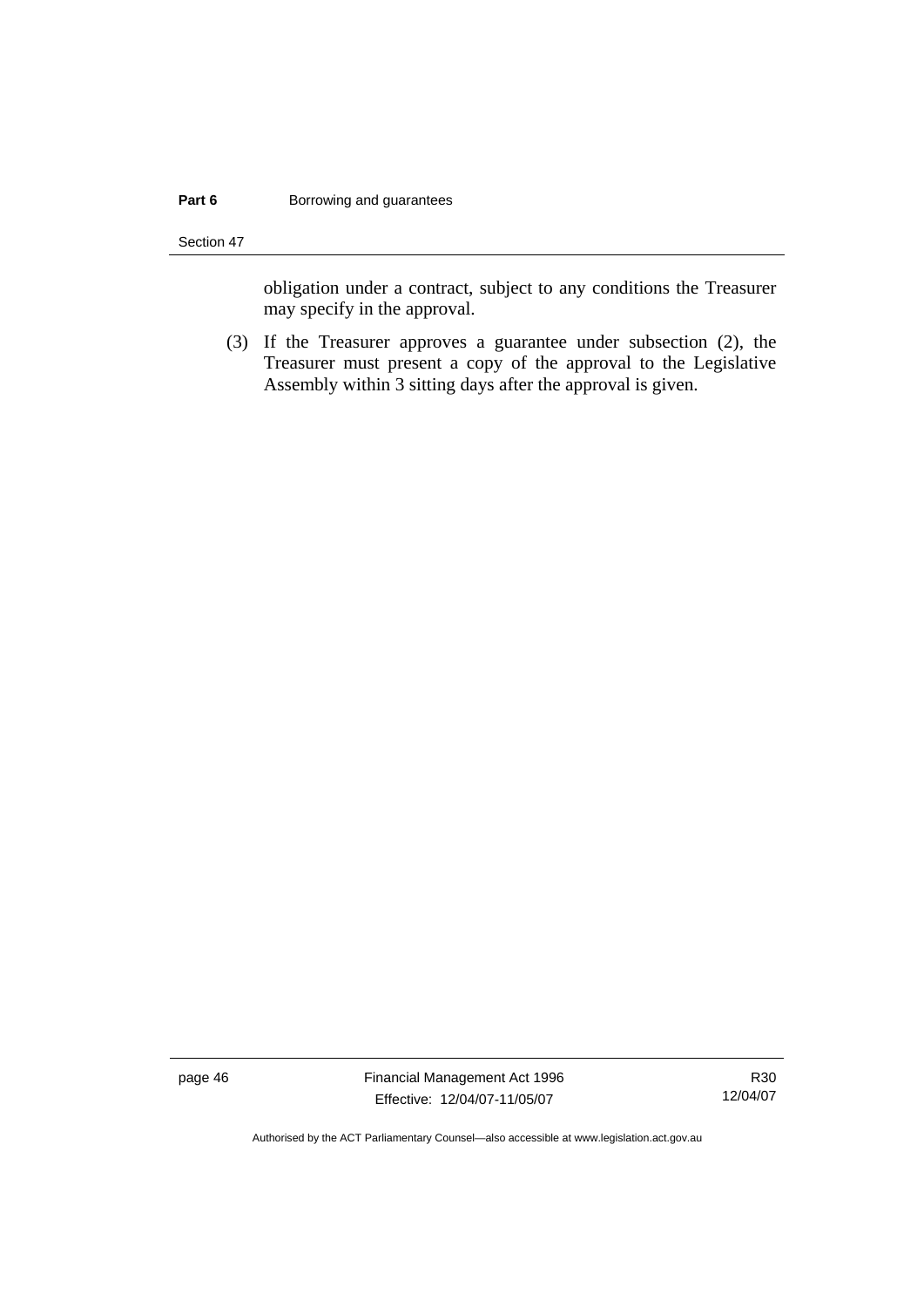# **Part 7 Trust money**

#### **49 Identity of trust money**

All trust money held by the Territory must be accounted for separately from public money.

#### **50 Administration of trust money**

- (1) Trust money must be administered by the appropriate department on behalf of the Territory.
- (2) The Treasurer may, in writing, specify a department as the appropriate department in relation to an amount of trust money.
- (3) In this section:

*appropriate department*, in relation to an amount of trust money, means—

- (a) except if paragraph (b) applies—the department responsible for matters or enactments that relate most closely to the purpose of the payment; or
- (b) the department specified under subsection (2).

## **51 Departmental trust banking accounts**

- (1) The responsible Minister or the responsible chief executive may open a trust banking account for the purposes of the relevant department.
- (2) A trust banking account must be maintained by the chief executive.
- (3) A trust banking account must not, without the Treasurer's written approval, be opened or maintained otherwise than with an authorised deposit-taking institution with which an agreement is in force under section 32 (Agreement for the conduct of banking for Territory).

| R30      | Financial Management Act 1996 | page 47 |
|----------|-------------------------------|---------|
| 12/04/07 | Effective: 12/04/07-11/05/07  |         |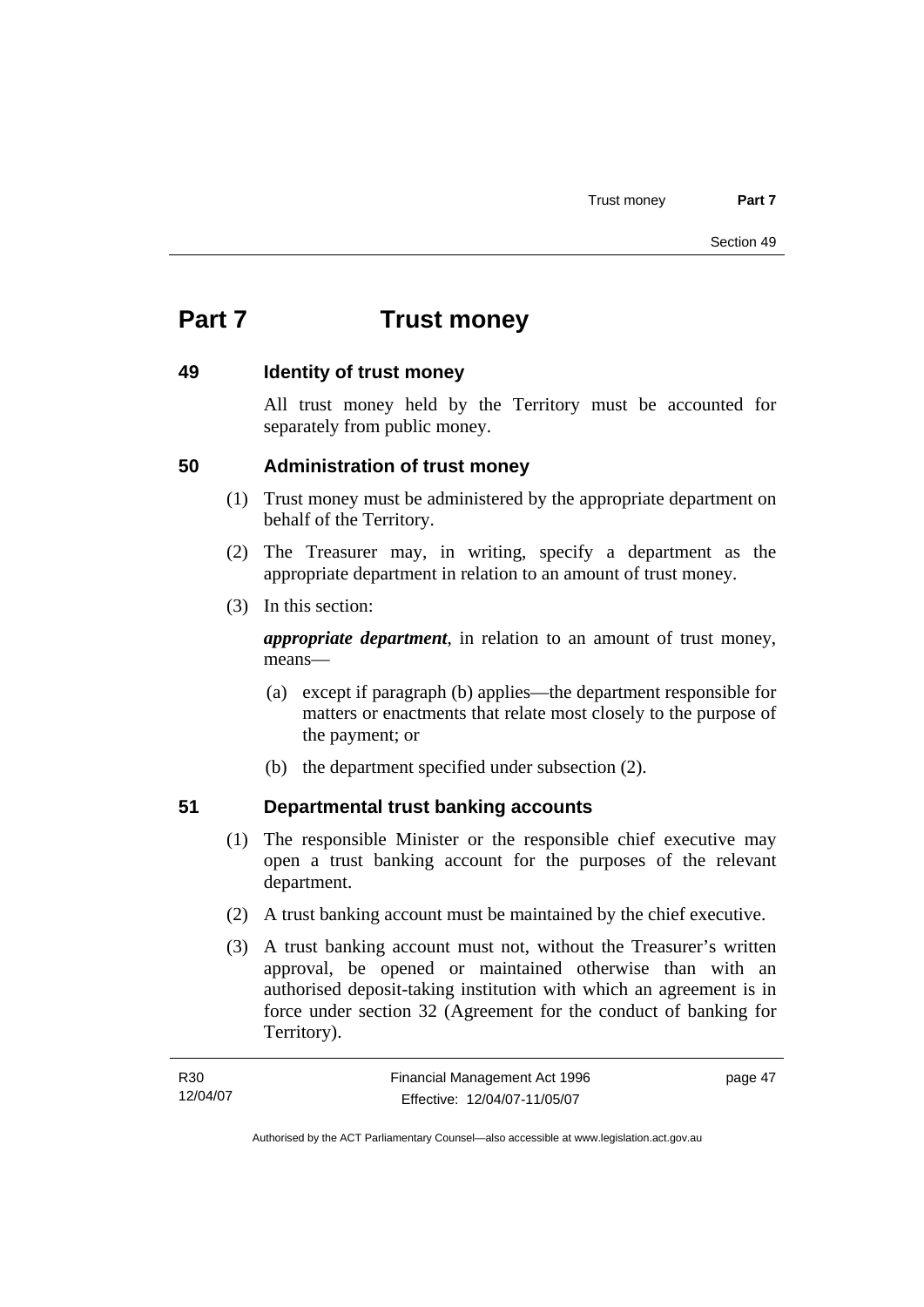#### **Part 7 Trust money**

Section 51A

- (4) No money may be held in a trust banking account other than trust money.
- (5) A Minister or a chief executive must not open or operate a trust banking account otherwise than in accordance with this Act.

#### **51A Transfer of departmental trust banking accounts**

- (1) This section applies if the Treasurer believes that it is desirable, because of changes in departmental responsibilities, to transfer a departmental trust banking account from a department to another department.
- (2) The Treasurer may, in writing, direct the responsible chief executive of the department that holds the account to arrange for it to be transferred to the other department.
- (3) If a chief executive receives a direction under subsection (2), the chief executive must comply with it.
- (4) An account transferred in accordance with the direction becomes a trust banking account of the department to which it is transferred.

#### **51B Transfers between trust banking accounts—changes in departmental responsibilities**

- (1) This section applies if the Treasurer believes that it is necessary, because of changes in departmental responsibilities, to transfer an amount held in a departmental trust banking account (the *first account*) to a trust banking account of another department.
- (2) The Treasurer may, in writing, direct the responsible chief executive of the department that holds the first account to transfer the amount.
- (3) If a chief executive receives a direction under subsection (2), the chief executive must comply with it.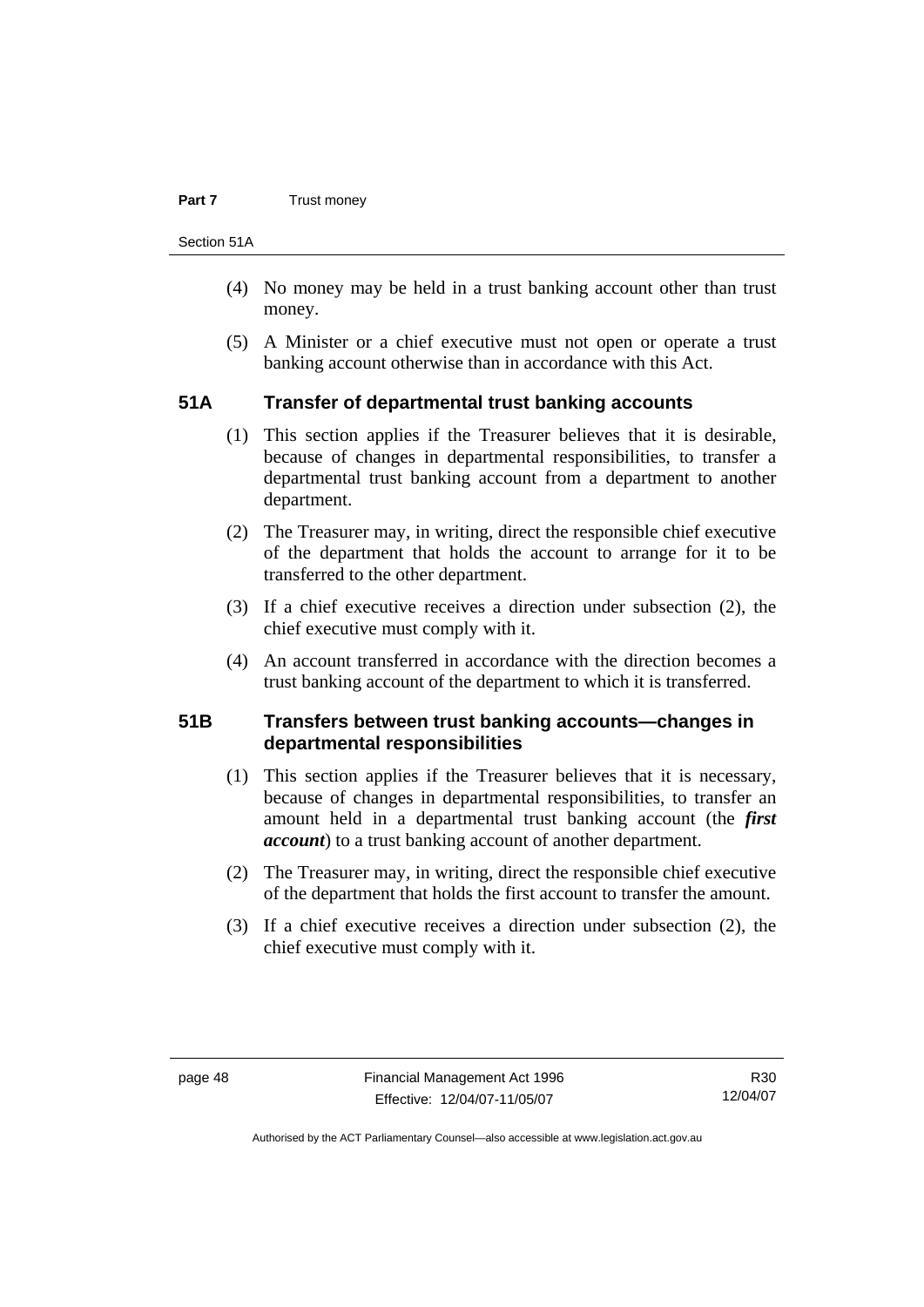#### **51C Transfers between trust banking accounts—investment**

Amounts may at any time be transferred between trust banking accounts to facilitate investment of trust money.

#### **52 Transfers between trust banking account and territory banking account**

Amounts may only be transferred between a trust banking account and the territory banking account—

- (a) to facilitate investment of the trust money; or
- (b) to make a payment required by section 53A (6) (Unclaimed trust money).

#### **53 Investment of trust money**

The Treasurer may invest trust money as if the Treasurer were a trustee under the *Trustee Act 1925.*

#### **53A Unclaimed trust money**

- (1) For this section, money held in a trust banking account is unclaimed trust money if—
	- (a) not less than 6 years has elapsed since the date the money became payable; and
	- (b) during that period, no-one entitled to the money has requested that the money be paid to him or her or according to his or her direction.
- (2) If on 1 January in any year a trust banking account contains unclaimed trust money, the chief executive responsible for maintaining the account must, on or before 31 January in the year, give to the Treasurer a statement of all unclaimed trust money held in the account.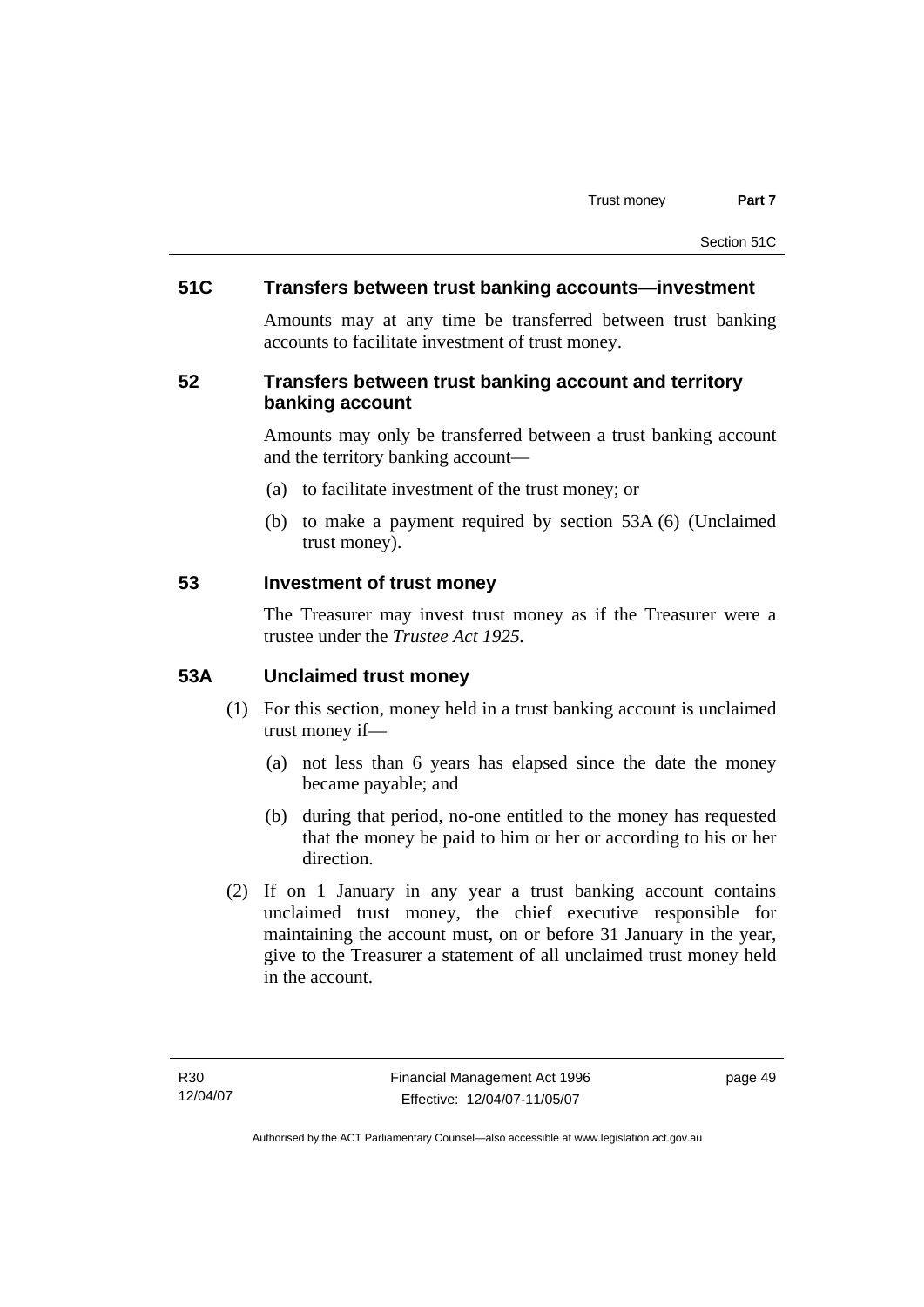#### **Part 7** Trust money

Section 53A

- (3) The statement must set out—
	- (a) the name, and last-known address, of each person entitled to unclaimed trust money held in the account; and
	- (b) the amount of the trust money to which each of those people is entitled; and
	- (c) the authorised deposit-taking institution, and the branch of the institution, with which the trust money is held.
- (4) The statement is a notifiable instrument.

*Note* A notifiable instrument must be notified under the Legislation Act.

- (5) The chief executive must also publish the statement in a newspaper published in the ACT.
- (6) The total amount shown in the statement must be paid into the territory banking account when the statement is given to the Treasurer and, on being paid into that account, becomes public money of the Territory.
- (7) A person who claims to be entitled to any money paid into the territory banking account in accordance with subsection (6) may apply to the Treasurer for a payment of an amount equal to the money to which the person is entitled.
- (8) The Treasurer must consider each application and either refuse it or approve it completely or partly.
- (9) The Treasurer must give the applicant written notice of his or her decision.
- (10) A payment approved by the Treasurer under subsection (8) may be made whether or not an appropriation is available for the purpose.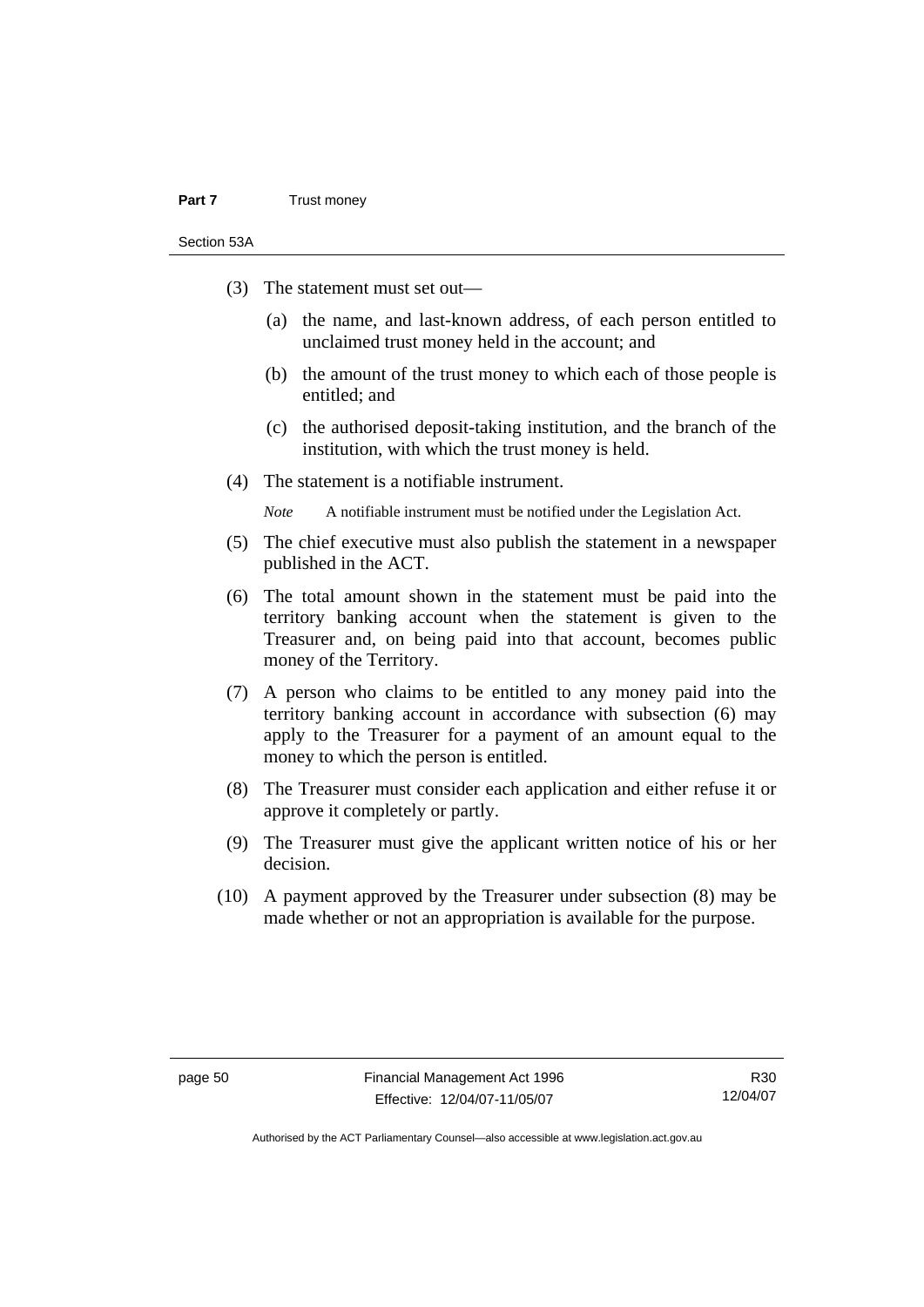#### **53B Review of decisions**

Application may be made to the administrative appeals tribunal for a review of a decision of the Treasurer under section 53A (8) refusing an application completely or partly.

#### **53C Notification of decisions**

A notice given under section 53A (9) must be in accordance with the requirements of the code of practice in force under the *Administrative Appeals Tribunal Act 1989*, section 25B (1).

R30 12/04/07 Financial Management Act 1996 Effective: 12/04/07-11/05/07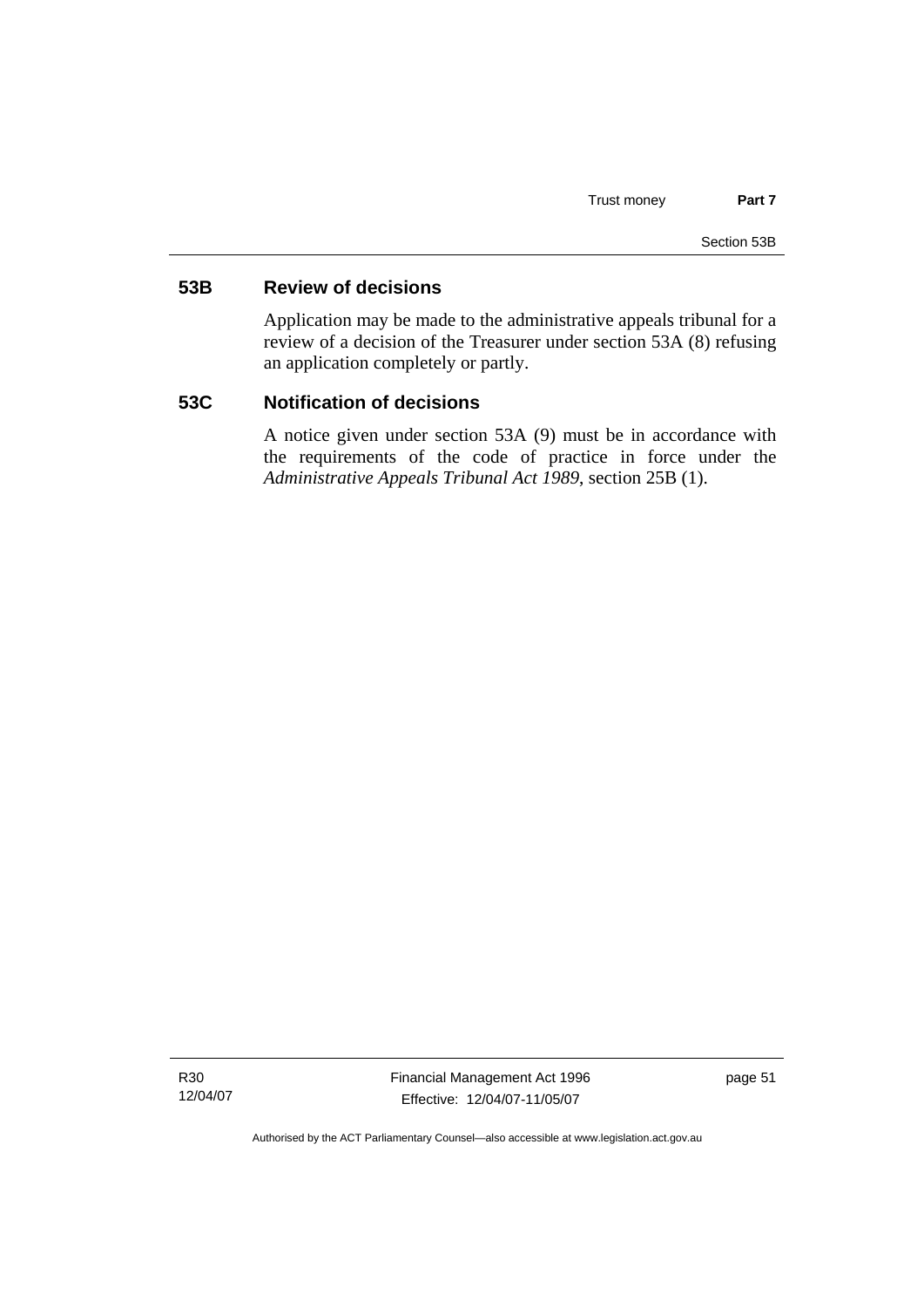Section 54

# **Part 8 Financial provisions for territory authorities**

#### **54 Application—pt 8**

(1) This part applies to the following territory authorities:

- ACT Gambling and Racing Commission
- ACT Insurance Authority
- Australian Capital Territory Public Cemeteries Authority
- Building and Construction Industry Training Fund Authority
- Canberra Institute of Technology
- Cleaning Industry Long Service Leave Authority
- Construction Industry Long Service Leave Authority
- Cultural Facilities Corporation
- **Exhibition Park Corporation**
- Independent Competition and Regulatory Commission for the Australian Capital Territory
- Land Development Agency
- Legal Aid Commission (A.C.T.)
- Public Trustee for the Australian Capital Territory
- University of Canberra.
- (2) This part also applies to a territory authority prescribed by the financial management guidelines.

#### **55 Responsibilities of chief executive officers of territory authorities**

 (1) This section applies to a territory authority if the authority does not have a governing board.

*Note* Section 76 (2) sets out the territory authorities that have governing boards.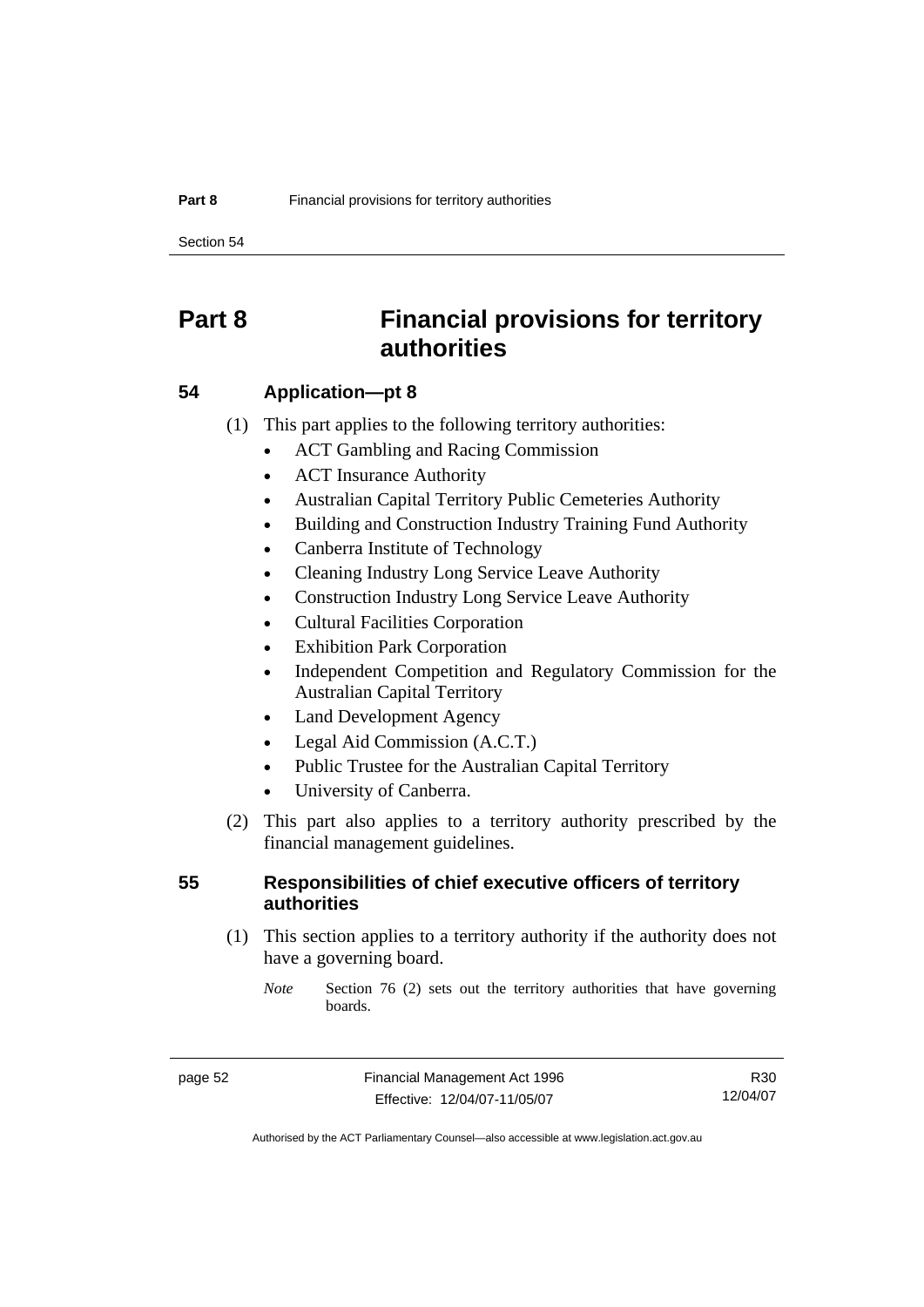- (2) The chief executive officer of the territory authority is responsible, under the responsible Minister, for the efficient and effective financial management of the authority.
- (3) Without limiting subsection (2), the chief executive officer of the territory authority is responsible, under the responsible Minister, for ensuring the following:
	- (a) that the expenses incurred by the authority are properly authorised;
	- (b) that, if an appropriation is made in relation to the authority, any amount of the appropriation spent by the authority is spent in accordance with the appropriation;
	- (c) that, as far as practicable, the operations of the authority during a financial year are consistent with, and comparable to, the estimates in the authority's statement of intent for the year.
	- (d) that payments made by the authority are properly authorised and correctly made;
	- (e) that the staff of the authority comply with the requirements of this Act;
		- *Note* A reference to an Act includes a reference to the statutory instruments made or in force under the Act, including in this case the financial management guidelines (see Legislation Act, s 104).
	- (f) that proper accounts and records are kept of the transactions and affairs of the authority in accordance with generally accepted accounting principles;
	- (g) that adequate control is maintained over the assets of the authority and assets under the authority's control;
	- (h) that adequate control is maintained over the incurring of liabilities by the authority.
- (4) A report prepared by the territory authority under the *Annual Reports (Government Agencies) Act 2004* for a financial year must

page 53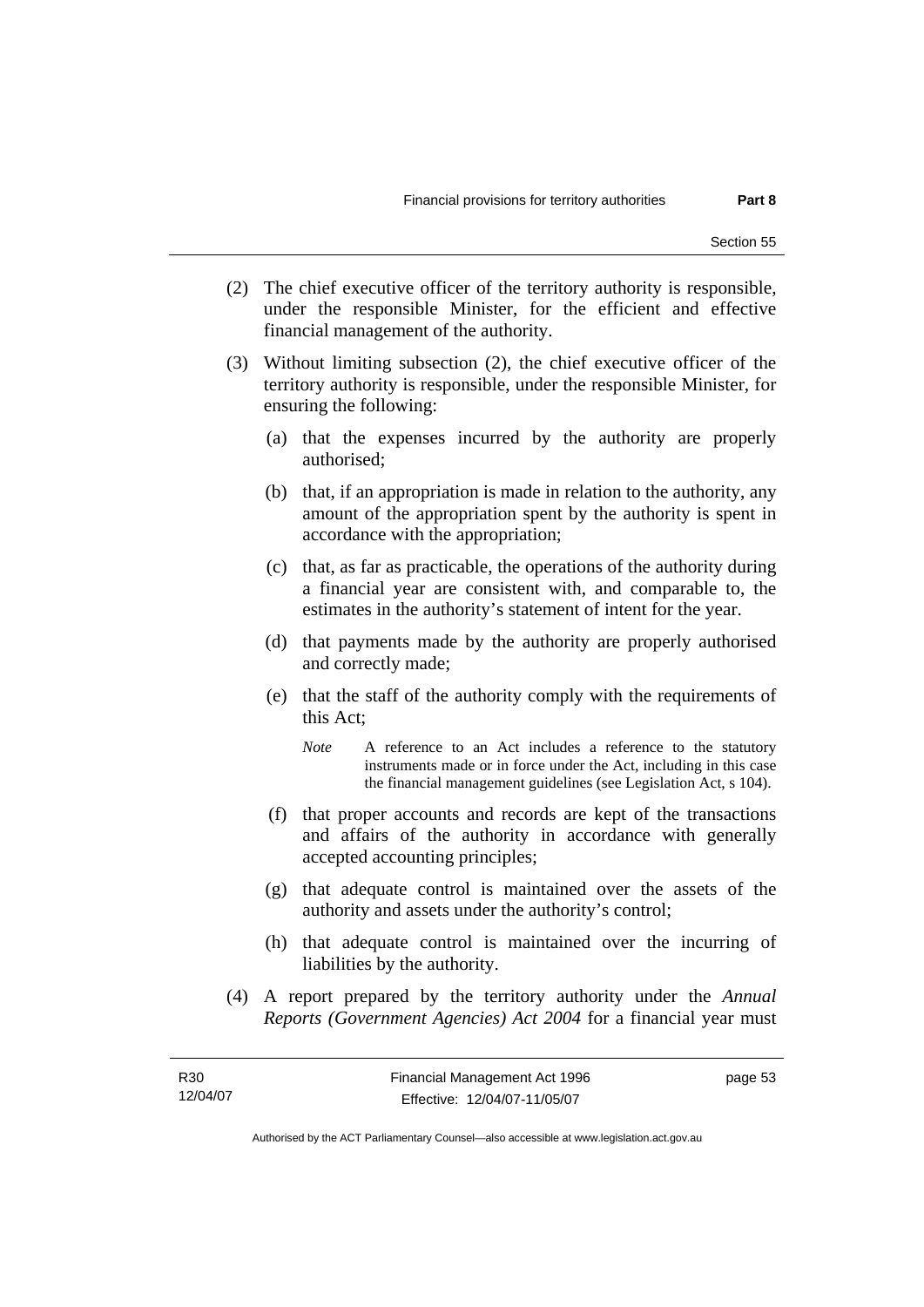Section 56

include an explanation of material variations between the actual results of the authority for the year and the estimates in the authority's statement of intent for the year.

#### **56 Responsibilities of governing boards of territory authorities**

 (1) This section applies to a territory authority if the authority has a governing board.

- (2) The governing board of the territory authority is responsible, under the responsible Minister, for the efficient and effective financial management of the authority.
- (3) Without limiting subsection (2), the governing board of the territory authority is responsible, under the responsible Minister, for ensuring the following:
	- (a) that expenses incurred by the authority are properly authorised;
	- (b) that, if an appropriation is made in relation to the authority, any amount of the appropriation spent by the authority is spent in accordance with the appropriation;
	- (c) that, as far as practicable, the operations of the authority during a financial year are consistent with, and comparable to, the estimates in the authority's statement of intent for the year;
	- (d) that payments made by the authority are properly authorised and correctly made;
	- (e) that the staff of the authority comply with the requirements of this Act;

*Note* Section 76 (2) sets out the territory authorities that have governing boards.

*Note* A reference to an Act includes a reference to the statutory instruments made or in force under the Act, including in this case the financial management guidelines (see Legislation Act, s 104).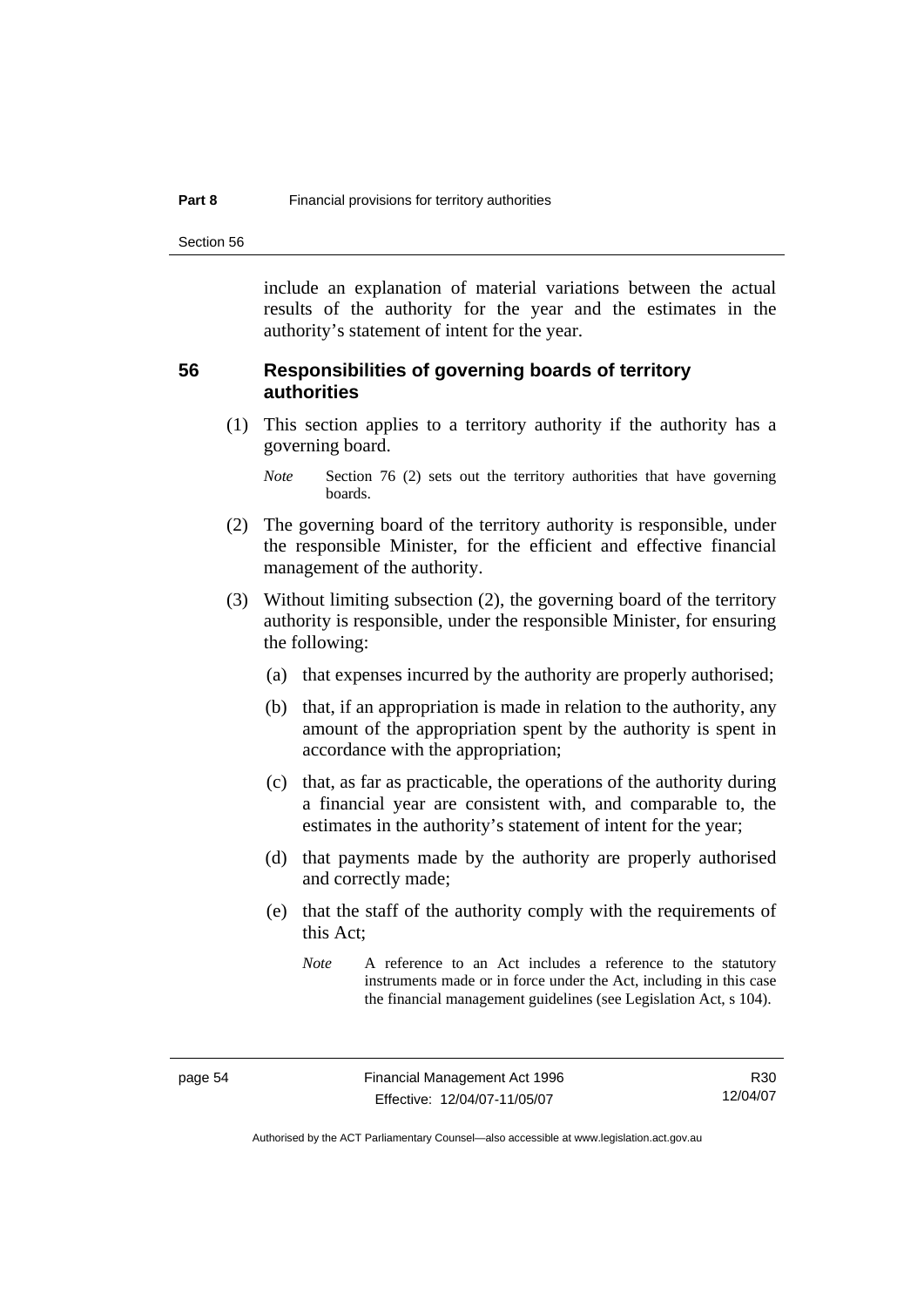- (f) that proper accounts and records are kept of the transactions and affairs of the authority in accordance with generally accepted accounting principles;
- (g) that adequate control is maintained over the assets of the authority and assets under the authority's control;
- (h) that adequate control is maintained over the incurring of liabilities by the authority.
- (4) A report prepared by the territory authority under the *Annual Reports (Government Agencies) Act 2004* for a financial year must include an explanation of material variations between the actual results of the authority for the year and the estimates in the authority's statement of intent for the year.

## **57 Banking accounts of territory authorities**

- (1) A territory authority may open 1 or more banking accounts for the purposes of the authority.
- (2) A territory authority must at all times keep at least 1 banking account.
- (3) A banking account of a territory authority must not, without the Treasurer's written approval, be opened or kept otherwise than with an authorised deposit-taking institution with which an agreement is in force under section 32 (Agreement for the conduct of banking for Territory).

#### **58 Investment by territory authorities**

- (1) Funds not immediately required for the purposes of a territory authority may be invested—
	- (a) on deposit with an authorised deposit-taking institution; or
	- (b) in Territory, State or Commonwealth securities; or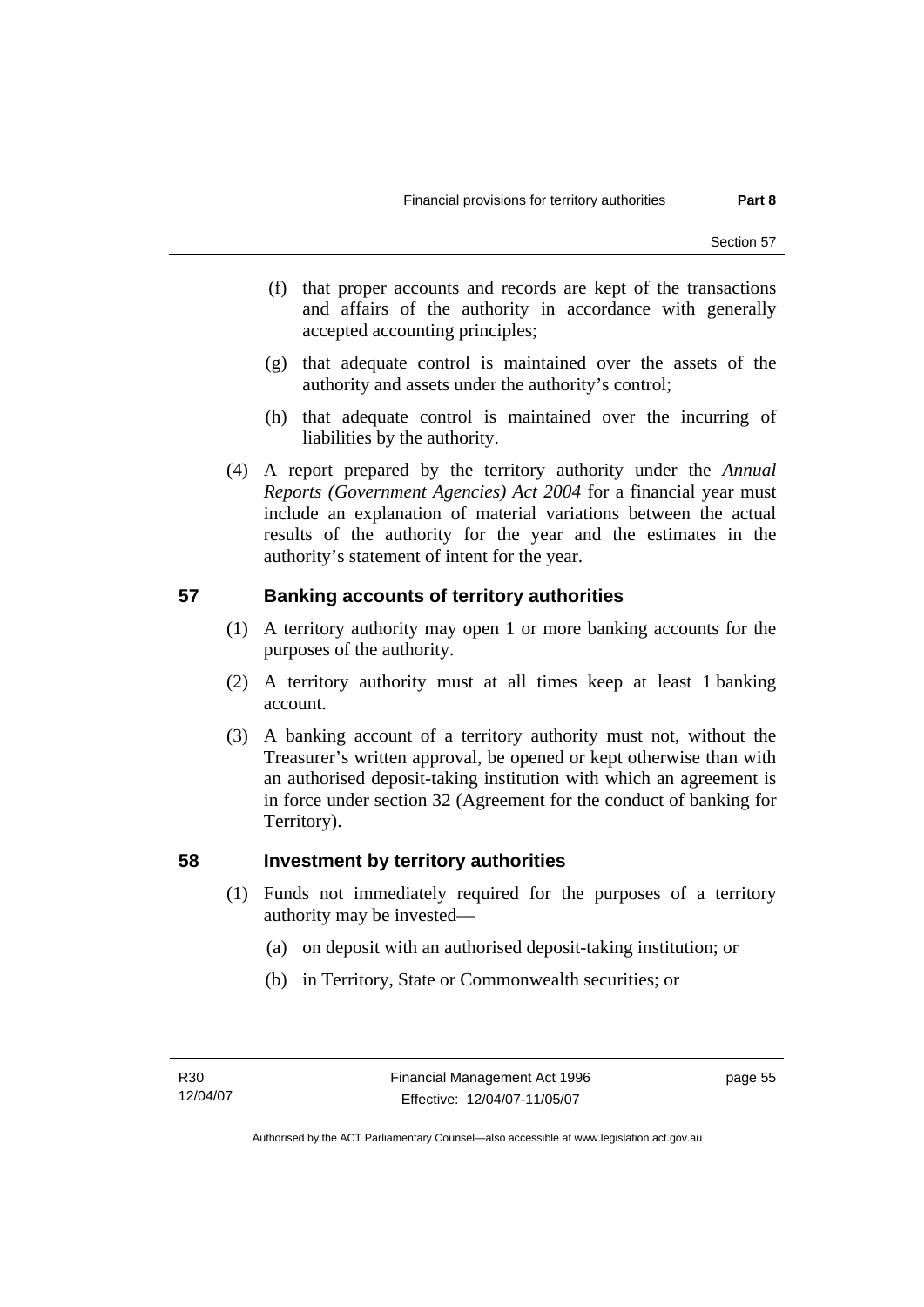Section 59

- (c) by the Treasurer, for the territory authority, in an investment mentioned in section 38 (1) (a) to (e); or
- (d) in an investment prescribed for this paragraph.
- (2) However, the funds of the territory authority may only be invested under this section to increase or protect the financial wealth of the authority.
- (3) Transfers between the territory banking account and the banking account of a territory authority to facilitate investments may be made without appropriation.
- (4) Interest received by the Treasurer for the investment of funds of a territory authority must be paid to the territory authority.
- (5) However, if an investment of funds of a territory authority is made or managed by a department, the department may deduct from the interest received by the department for the investment—
	- (a) a fee charged by the department for making or managing the investment; and
	- (b) expenses reasonably incurred by the department in making or managing the investment.
- (6) Interest that is to be paid to a territory authority under subsection (4) may be paid direct to the territory authority or through the territory banking account.
- (7) If interest to be paid to a territory authority is paid into the territory banking account under subsection (6), the interest may be paid to the authority from that account without further appropriation.
- (8) This section does not apply to money held on trust by a territory authority.

#### **59 Borrowing by territory authorities**

 (1) The Treasurer may, on the terms and conditions the Treasurer considers appropriate—

| e ca |  |
|------|--|
|------|--|

R30 12/04/07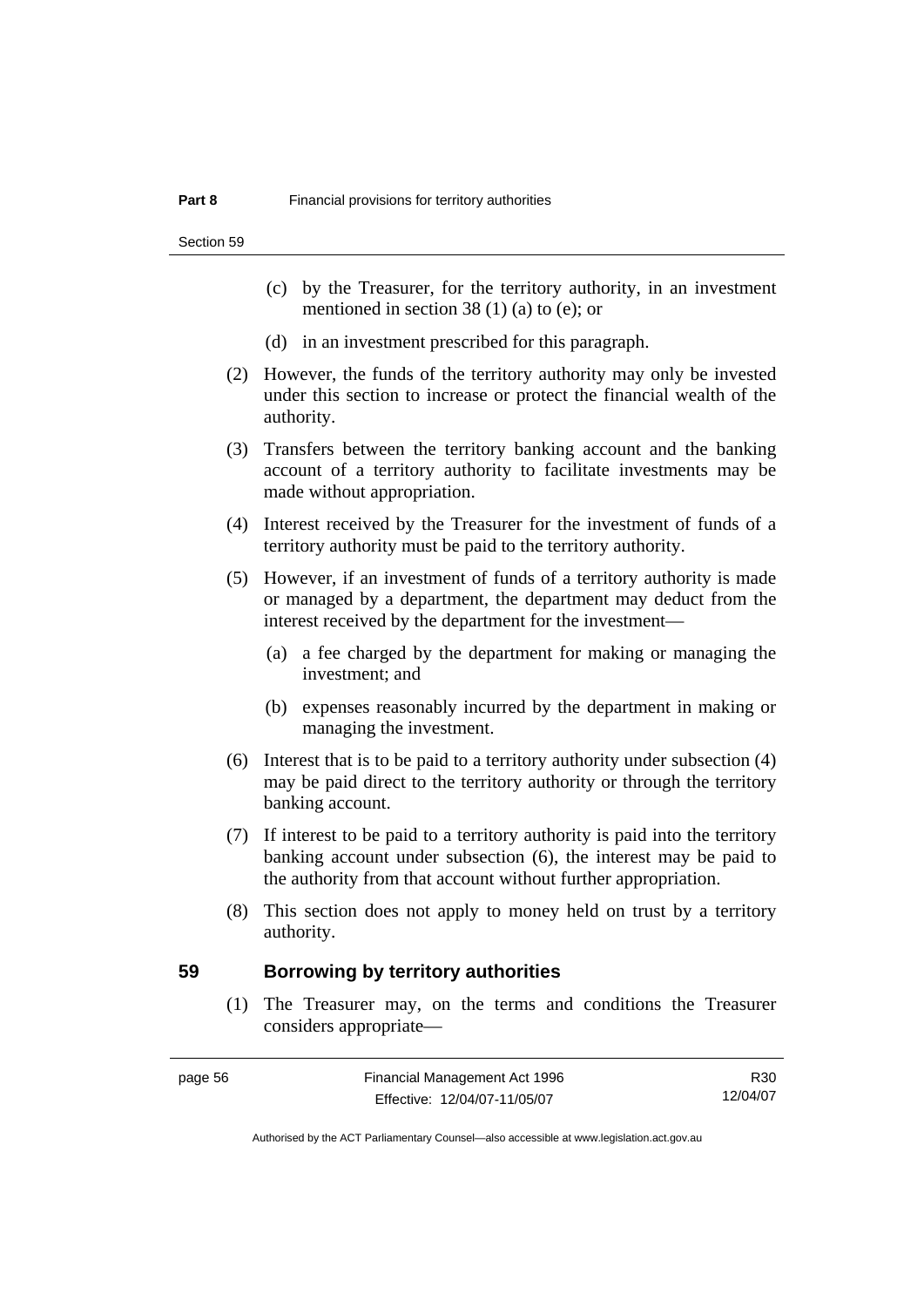- (a) borrow money for a territory authority; or
- (b) lend public money to a territory authority.
- (2) A borrowing may be secured by the territory authority's assets approved by the Treasurer for this section.
- (3) A territory authority may arrange an overdraft or credit facility only with the written approval of the Treasurer.
- (4) A loan under subsection (1) (b) may be made only from—
	- (a) money appropriated for the purpose of making the loan; or
	- (b) money appropriated for purposes that include the purpose of making the loan.
- (5) However, subsection (4) does not apply to an overdraft or credit facility for a territory authority from the territory banking account that is approved, in writing, by the Treasurer for the authority.
- (6) The Treasurer may approve an overdraft or credit facility for a territory authority under subsection (5) only if satisfied that it is for a purpose consistent with a function of the authority.
- (7) An approval under subsection (5) must state, for the overdraft or credit facility—
	- (a) each purpose for which it may be used; and
	- (b) the maximum amount that may be outstanding at any time; and
	- (c) conditions about—
		- (i) the repayment of principal; and
		- (ii) the interest rate; and
		- (iii) the repayment of interest.
- (8) An approval under subsection (5) may also state any other condition that the Treasurer requires.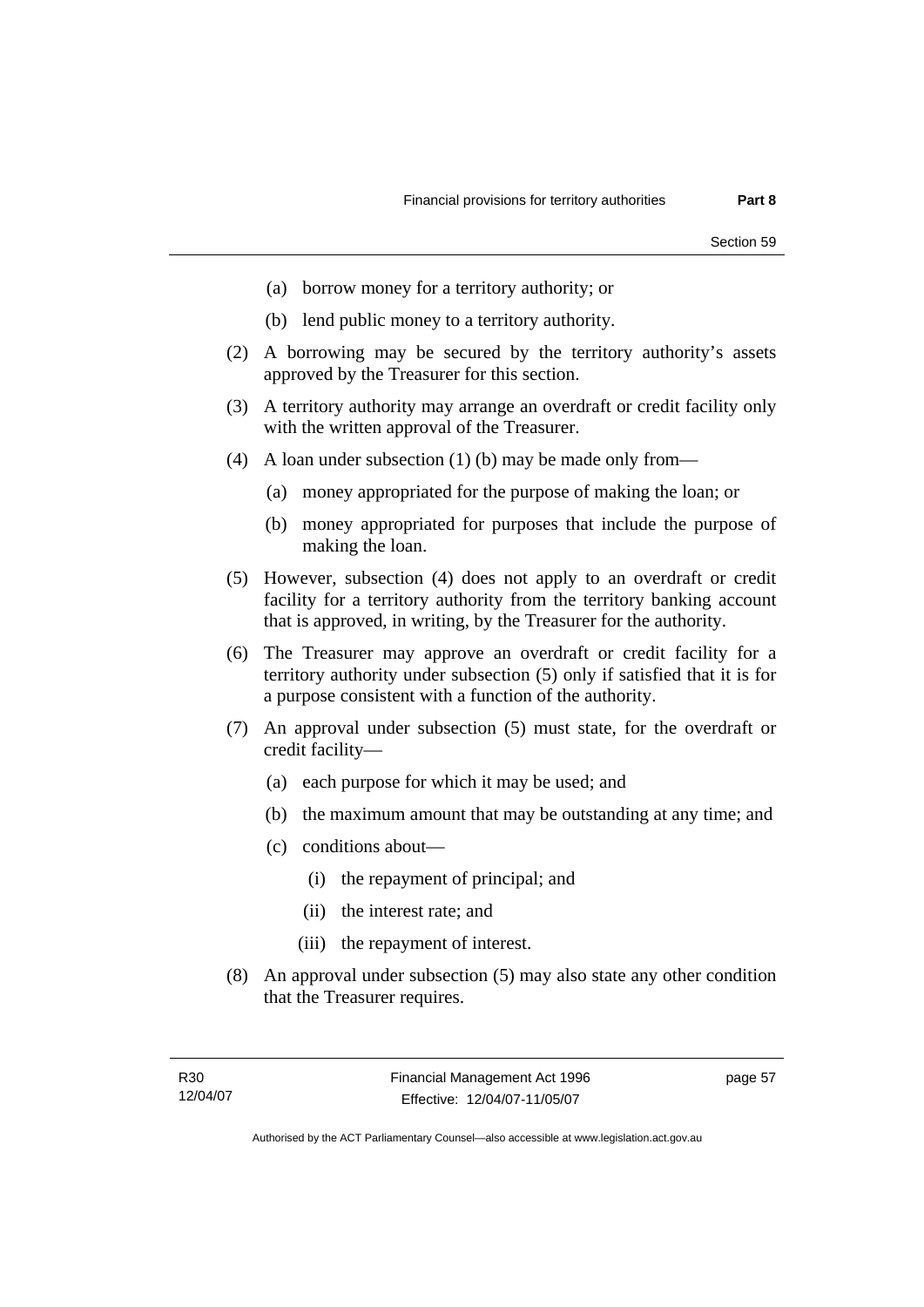Section 60

- (9) An approval under subsection (5) is a disallowable instrument.
	- *Note* A disallowable instrument must be notified, and presented to the Legislative Assembly, under the Legislation Act.
- (10) An overdraft or credit facility approved under subsection (5) must be reviewed annually by the Treasurer.

#### **60 Guarantees by territory authorities**

A territory authority may only give a guarantee with the written approval of the Treasurer.

#### **61 Territory authority statements of intent**

- (1) A territory authority must give the Treasurer a statement (a *statement of intent*) for each financial year.
- (2) A territory authority must consult the responsible Minister in preparing a statement of intent.
- (3) A territory authority must show the responsible Minister a copy of the proposed statement of intent, and take into consideration any comment by the Minister, before giving it to the Treasurer.
- (4) A statement of intent must be—
	- (a) in the form the Treasurer requires; and
	- (b) as agreed between the relevant person for the authority and the Treasurer; and
	- (c) provided to the Treasurer within the period the Treasurer requires.
- (5) A statement of intent for a financial year must include the following:
	- (a) the financial statements required under the financial management guidelines;
	- (b) a statement of the objectives of the authority for the year, and each of the next 3 financial years;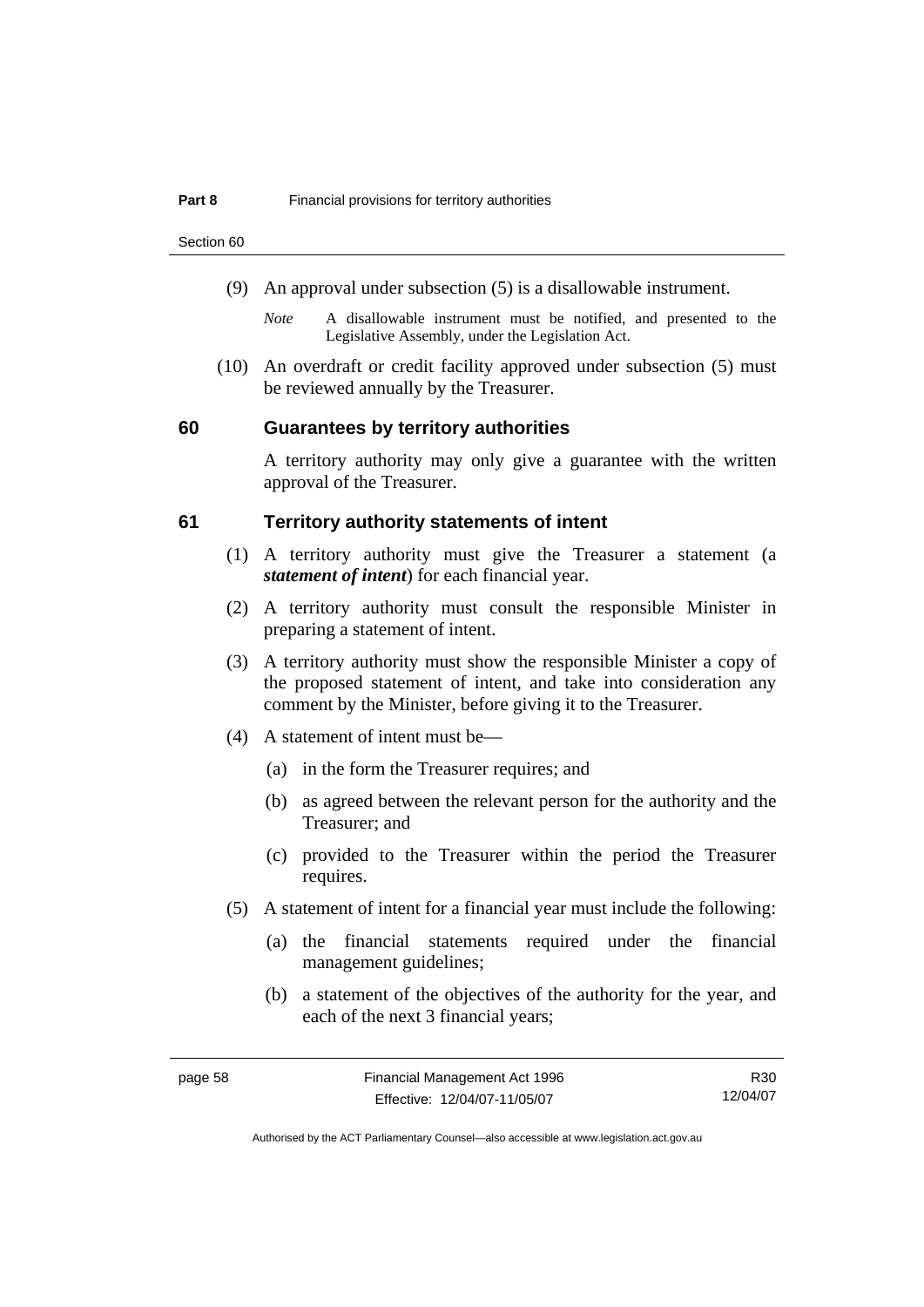- (c) a statement of the nature and scope of the activities to be carried out by the authority during the year, and each of the next 3 financial years;
- (d) the performance criteria and other measures by which the performance of the authority may be assessed against its objectives for the year, and each of the next 3 financial years;
- (e) an assessment of the performance (or estimated performance) of the authority in the previous financial year against its objectives for that year;
- (f) the results of any review under section 59 (10) in the previous financial year of an overdraft or credit facility approved for the authority;
- (g) any other information the Treasurer directs.
- (6) In this section:

*relevant person*, for a territory authority, means—

- (a) if the authority has a governing board—the chair of the governing board; or
- (b) if the authority does not have a governing board—the chief executive officer.

#### **62 Presentation of statements of intent of territory authorities**

- (1) The Treasurer must present to the Legislative Assembly, with the budget papers for a financial year, a statement of intent for each territory authority for the year.
- (2) If the Treasurer does not present to the Legislative Assembly, with the budget papers for a financial year, a statement of intent for a territory authority, the Treasurer must—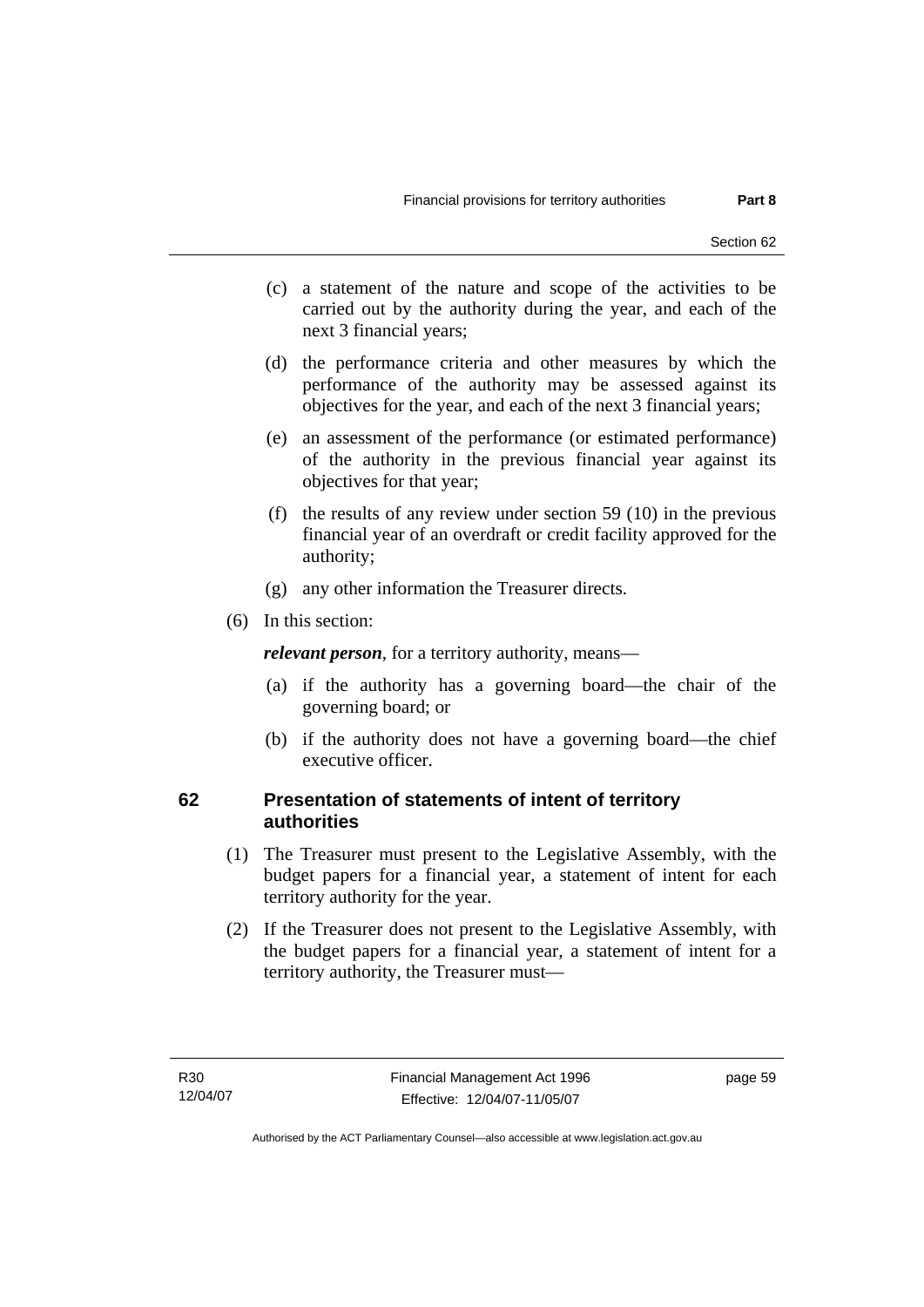Section 63

- (a) as soon as practicable after the budget papers are presented, explain to the Legislative Assembly why the statement of intent was not presented; and
- (b) present the statement of intent to the Legislative Assembly as soon as practicable after presenting the budget papers.

#### **63 Annual financial statements of territory authorities**

- (1) As soon as practicable after the end of each financial year, each territory authority must prepare annual financial statements for its operations during the year.
- (2) The annual financial statements must be prepared in accordance with generally accepted accounting principles and in a form that facilitates a comparison between the financial operations of the territory authority during the financial year and the estimates of the operations in the authority's statement of intent for the year.
- (3) The annual financial statements must include—
	- (a) the financial statements required under the financial management guidelines; and
	- (b) if a change was made during the year to the conditions of a capital injection set out under section 12A (1) (c) (ii) (Territory authority and territory-owned corporation budgets) in a statement included in a proposed budget for the authority for a financial year—a statement of the change and the reasons for it; and
	- (c) any other statement necessary to fairly reflect the financial operations of the authority during the year and its financial position at the end of the year.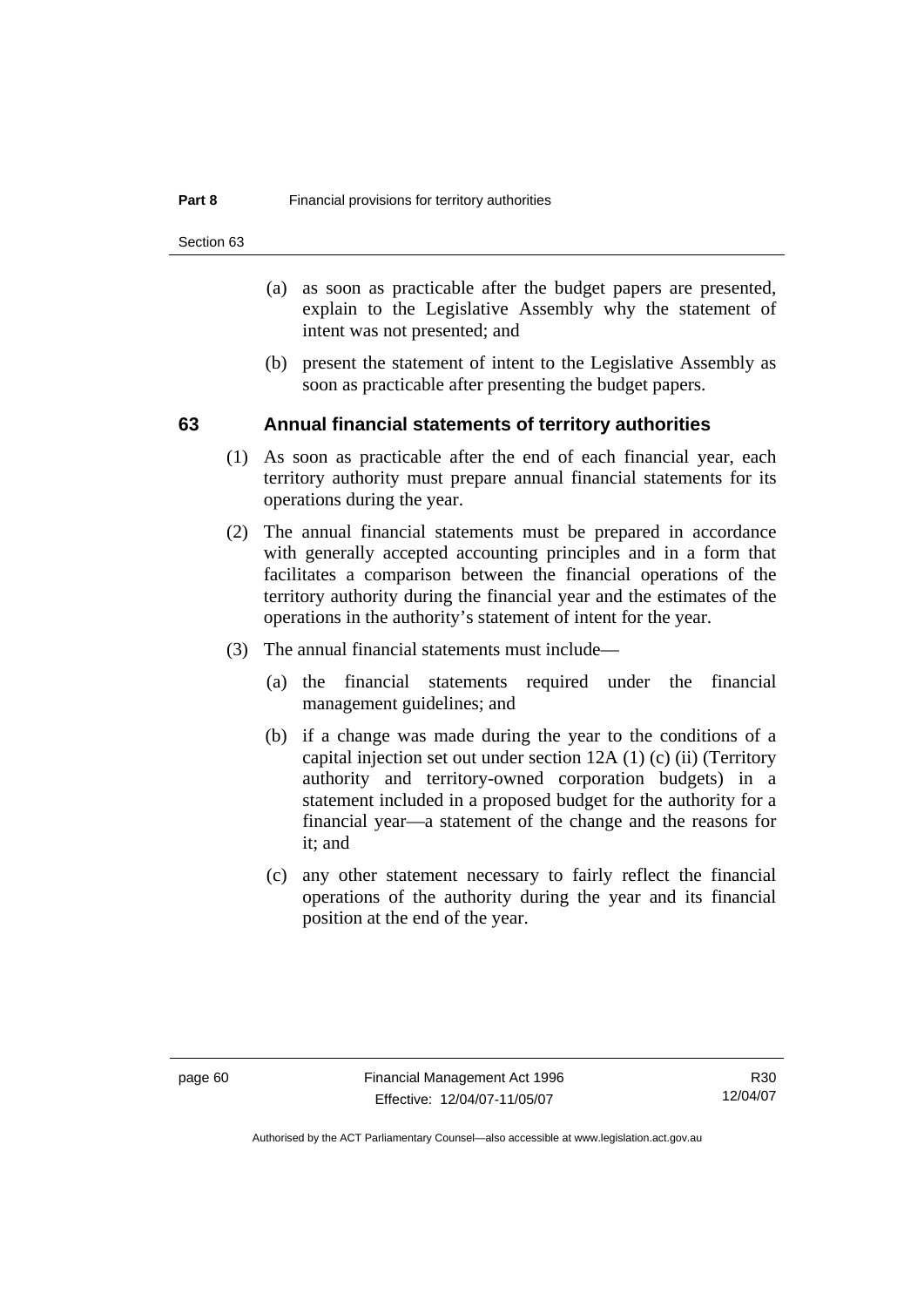#### **64 Responsibility for annual financial statements of territory authorities**

- (1) The annual financial statements of a territory authority for a financial year must have endorsed on them, or attached to them, a statement of responsibility signed by the relevant person for the authority.
- (2) The statement of responsibility must—
	- (a) include a statement of the relevant person's responsibility for the preparation of the annual financial statements and the judgments exercised in preparing them; and
	- (b) state that, in the relevant person's opinion, the financial statements fairly reflect the financial operations of the authority during the financial year and the financial position of the authority at the end of the year.
- (3) In this section:

*relevant person*, for the territory authority, means—

- (a) if the authority has a governing board—the chair of the governing board; or
- (b) if the authority does not have a governing board—the chief executive officer.

#### **65 Audit of annual financial statements of territory authorities**

- (1) The chief executive officer of a territory authority must give the auditor-general the annual financial statements of the authority for a financial year within the prescribed period after the end of the year.
- (2) The financial statements given to the auditor-general must have endorsed on them, or attached to them, the statement of responsibility made for them under section 64.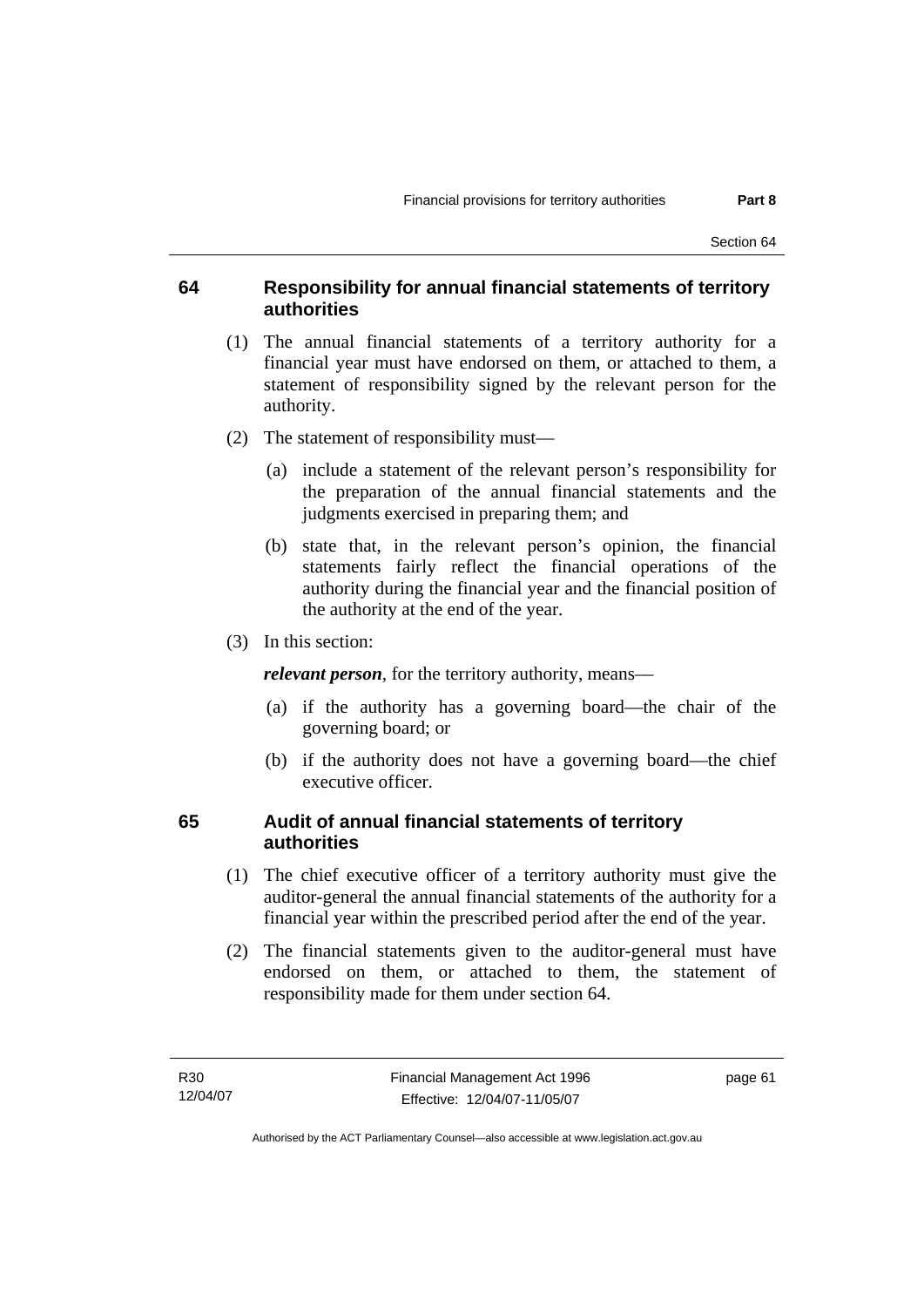Section 66

 (3) The auditor-general must give the chief executive officer an audit opinion about the financial statements as soon as practicable after the auditor-general receives them.

#### **66 Annual financial statements of territory authorities to be included in annual reports etc**

A report prepared under the *Annual Reports (Government Agencies) Act 2004* for a territory authority for a financial year must include, or have attached to it—

- (a) the authority's annual financial statements for the year; and
- (b) the audit opinion under section 65 (3) about the financial statements.

#### **67 Treasurer may require interim financial statements etc for territory authorities**

- (1) The Treasurer may, in writing, direct the relevant person for a territory authority to give the responsible Minister of the authority and the Treasurer financial or other statements relating to the authority for each month, quarter or other stated period of the year.
- (2) The relevant person must prepare the statements required by the direction and give them to the responsible Minister and Treasurer within 1 month after the day the person receives the direction or, if a longer period for compliance is stated in the direction, within the longer period.
- (3) In this section:

*relevant person*, for a territory authority, means—

- (a) if the authority has a governing board—the chair of the governing board; or
- (b) if the authority does not have a governing board—the chief executive officer.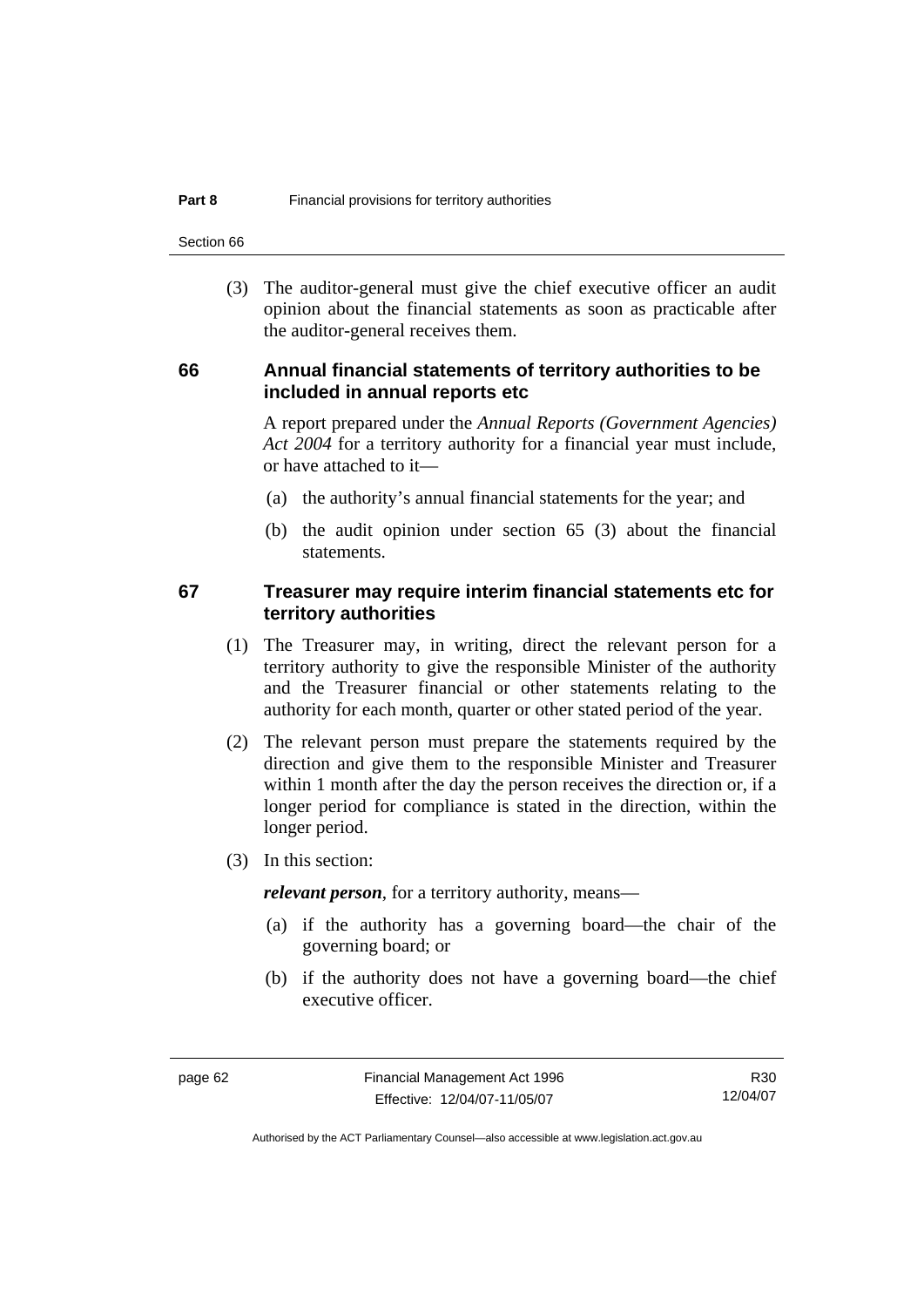### **68 Statements of performance of territory authorities**

- (1) As soon as practicable after the end of each financial year, each territory authority must prepare a statement of the performance of the authority in meeting the objectives in the authority's statement of intent for the year.
- (2) The statement must assess the performance by reference to the performance criteria and other measures included in the statement of intent in accordance with section 61 (5) (d).
- (3) For a prescribed territory authority, the statement must also include a statement of the performance of the authority in providing each class of outputs provided by it during the year and, in particular—
	- (a) compare the performance of the territory authority in providing each class of the outputs with the forecast of the performance in the authority's budget for the year; and
	- (b) give particulars of the extent to which the performance criteria set out in the budget for the provision of the outputs were met.
- (4) In this section:

*budget*, for the territory authority, means the budget for the authority for the financial year presented to the Legislative Assembly under section 10 (c) (Budget papers) and, if that budget has been amended under this Act, the budget as amended.

*prescribed territory authority* means a territory authority prescribed for section 12A (1) (b) (Territory authority and territory-owned corporation budgets).

### **69 Responsibility for territory authority statements of performance**

 (1) A statement of performance of a territory authority for a financial year must have endorsed on it, or attached to it, a statement of responsibility signed by the relevant person for the authority.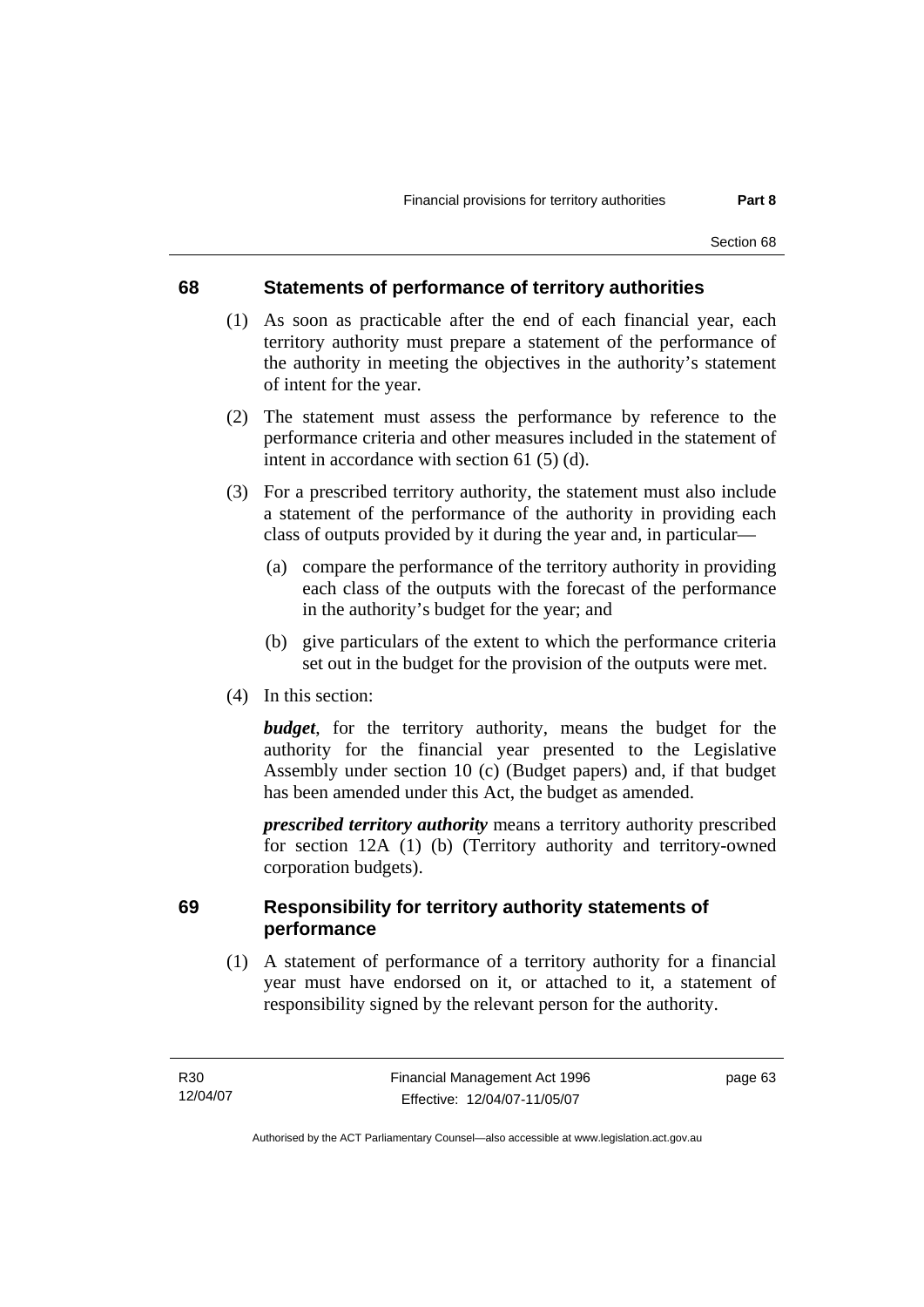Section 70

- (2) The statement of responsibility must—
	- (a) include a statement of the relevant person's responsibility for the preparation of the statement of performance and the judgments exercised in preparing them; and
	- (b) state that, in the relevant person's opinion, the statement of performance fairly reflects the performance of the authority during the financial year.
- (3) In this section:

*relevant person*, for the territory authority, means—

- (a) if the authority has a governing board—the chair of the governing board; or
- (b) if the authority does not have a governing board—the chief executive officer.

### **70 Scrutiny of territory authority statements of performance**

- (1) The chief executive officer of a territory authority must give the auditor-general the authority's statement of performance for a financial year within the prescribed period after the end of the year.
- (2) The statement of performance given to the auditor-general must have endorsed on it, or attached to it, the statement of responsibility made for it under section 69.
- (3) The auditor-general must give the chief executive officer a report about the statement of performance as soon as practicable after the auditor-general receives it.
- (4) The report must be prepared in accordance with the financial management guidelines.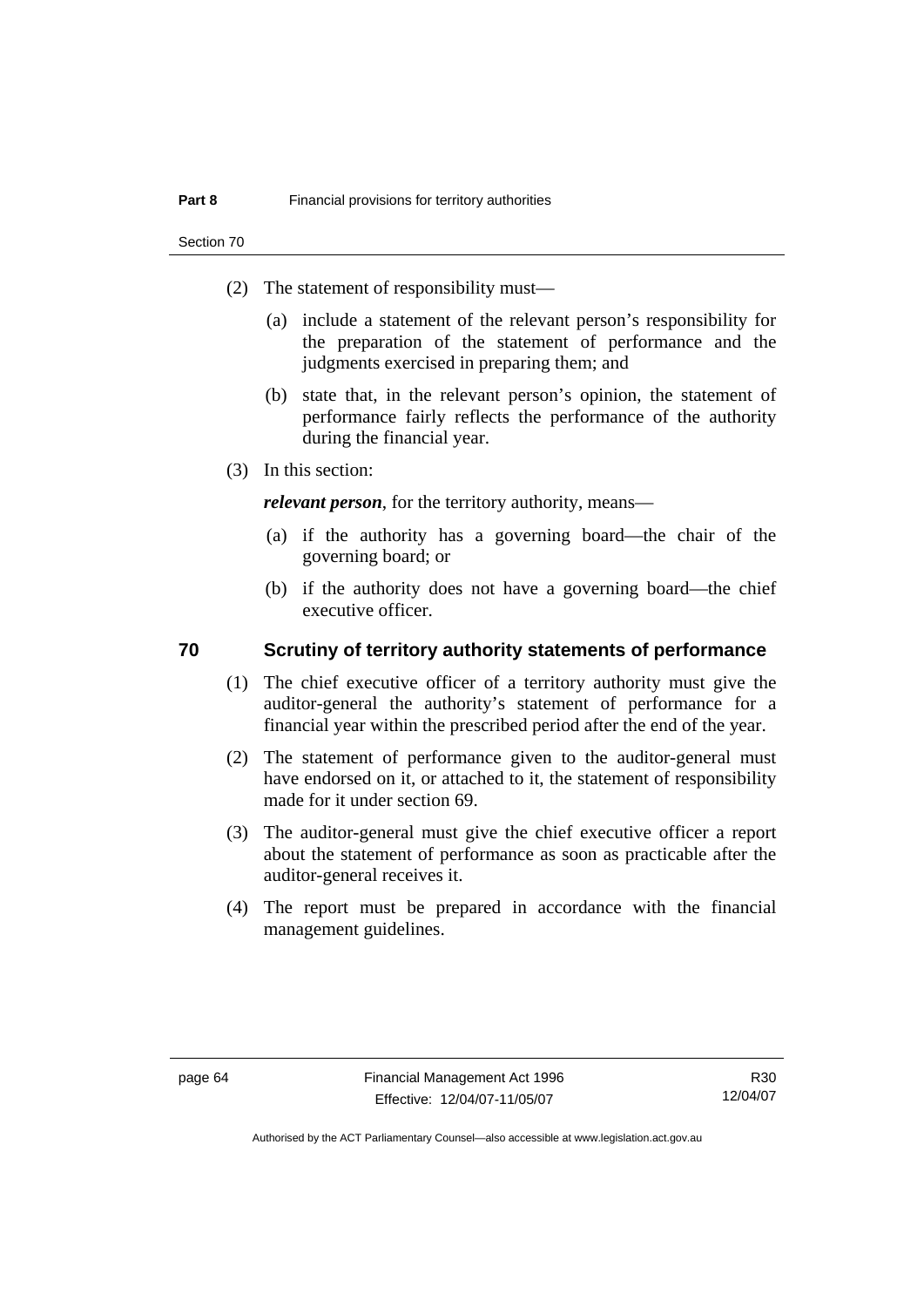### **71 Territory authority statements of performance to be included in annual reports etc**

A report prepared under the *Annual Reports (Government Agencies) Act 2004* for a territory authority for a financial year must include, or have attached to it—

- (a) the authority's statement of performance for the year; and
- (b) the auditor-general's report under section 70 (3) about the statement of performance.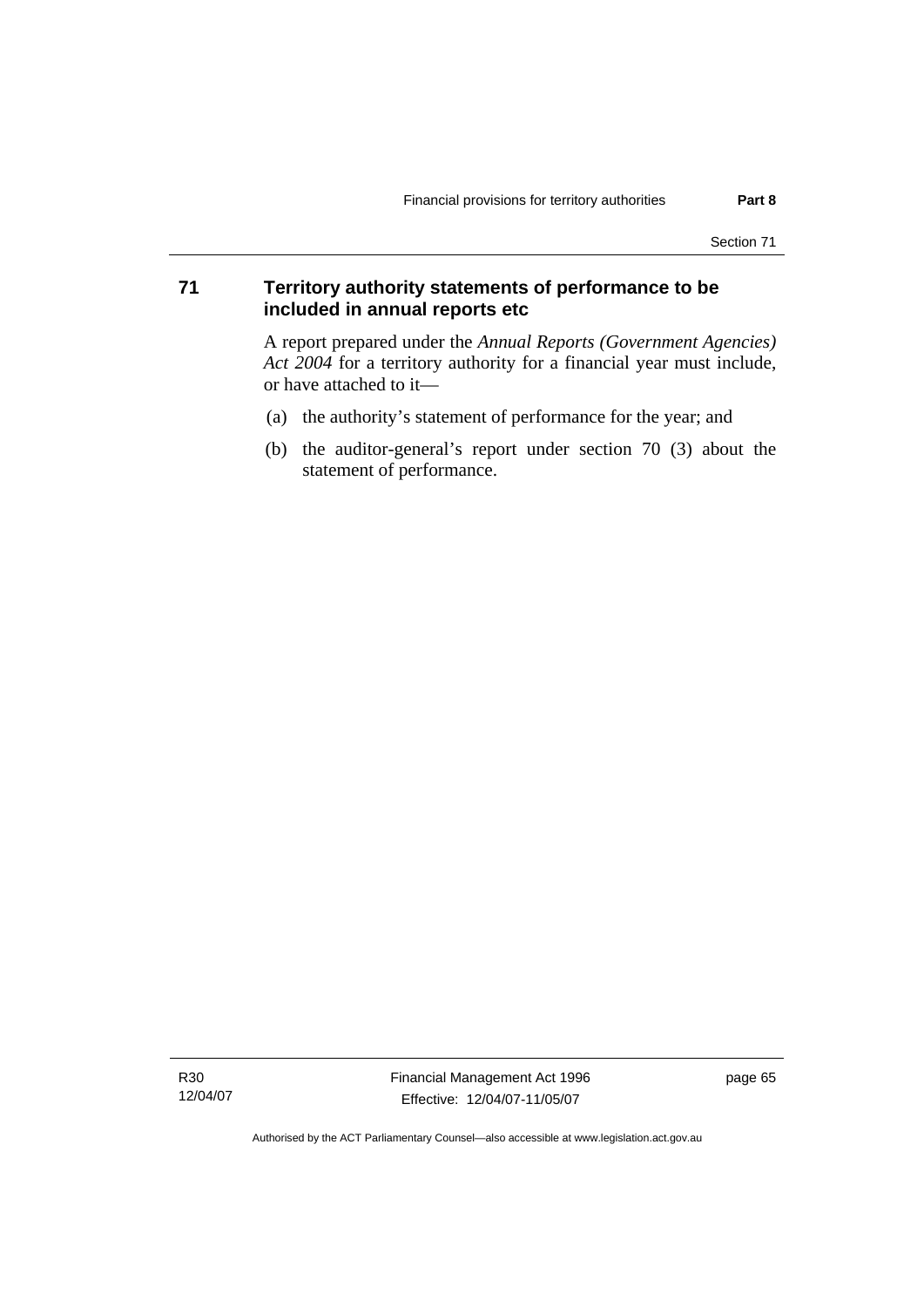# **Part 9 Governance of territory authorities**

#### *Notes for pt 9*

- *Note 1* Div 9.1 and div 9.5 apply to a territory authority, whether or not it has a governing board, unless the establishing Act otherwise provides (see eg the *Legal Aid Act 1977*, s 94A).
- *Note 2* The Legislation Act contains provisions relevant to territory authorities, including the following:
	- making appointments (s 206, s 207)
	- consultation with a committee of the Legislative Assembly (div 19.3.3)
	- eligibility for reappointment (s 208 and dict, pt 1, def *appoint*)
	- acting appointments (s 209)
	- resignations (s 210)
	- effect of appointment irregularity or defect (s 212).
- *Note 3* The *Remuneration Tribunal Act 1995* allows terms and conditions for people appointed to be set by determination under that Act.

# **Division 9.1 Definitions and important concepts**

### **72 Definitions—pt 9**

In this part:

*applicable governmental policies*, for a territory authority—see section 103.

*establishing Act*, for a territory authority, governing board or governing board member, means the Act that establishes the authority or governing board.

*financial year*, for a territory authority, means—

(a) a period of 12 months beginning on 1 July; or

R30 12/04/07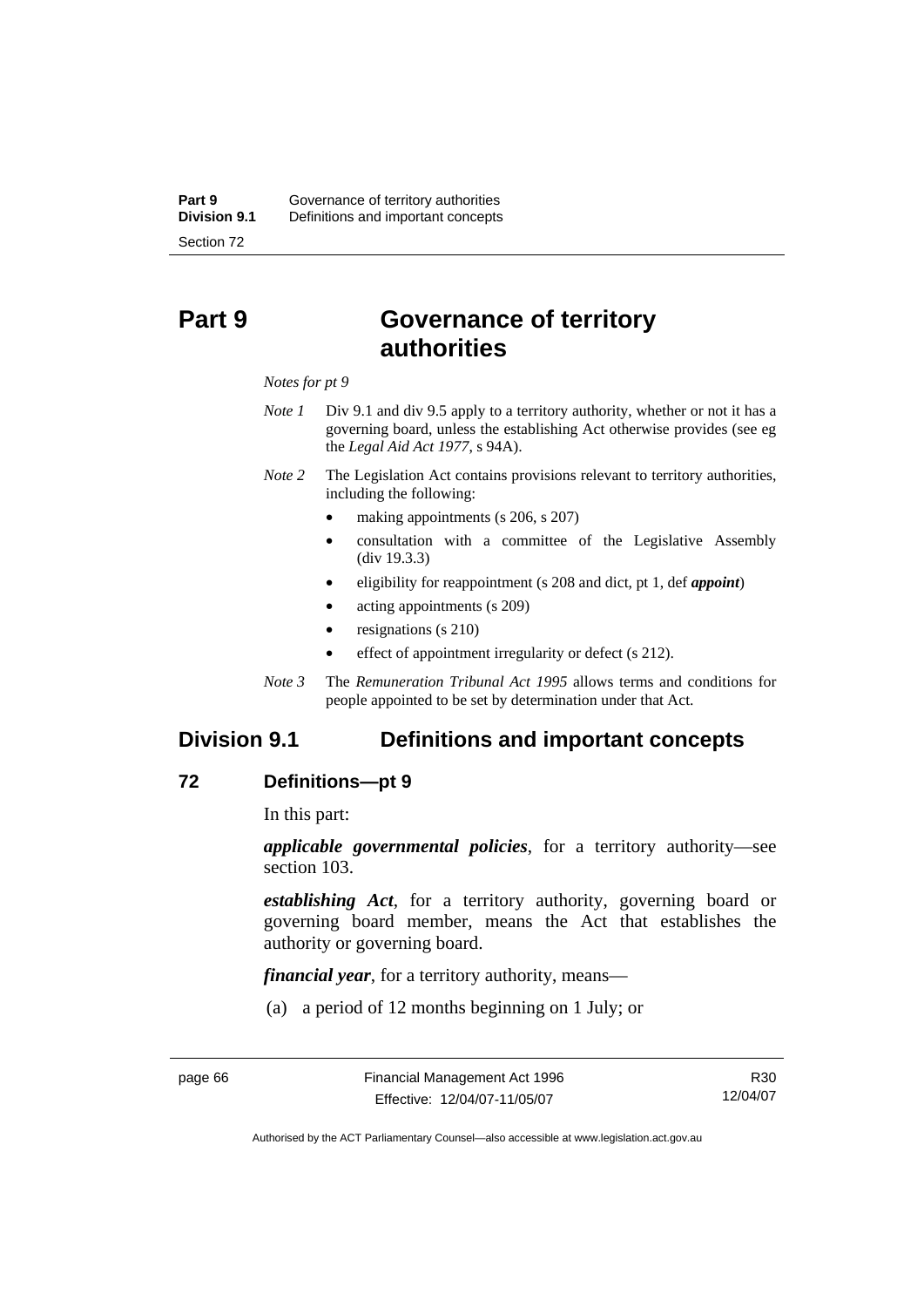(b) if the territory authority has, in writing, fixed another 12-month period as its financial year—the period fixed.

*governing board member*, for a territory authority with a governing board, includes the CEO.

*material interest*—see section 88 (4).

*relevant territory authority*—a territory authority to which part 8 applies is a *relevant territory authority*, unless the establishing Act for the authority provides otherwise.

### **73 Nature of relevant territory authorities**

- (1) A relevant territory authority—
	- (a) is a corporation; and
	- (b) may sue and be sued in its corporate name; and
	- (c) may have a seal.
- (2) A relevant territory authority represents the Territory when exercising its functions, unless the establishing Act for the authority or another territory law otherwise provides.
- (3) A relevant territory authority has the same status, privileges and immunities as the Territory so far as it represents the Territory.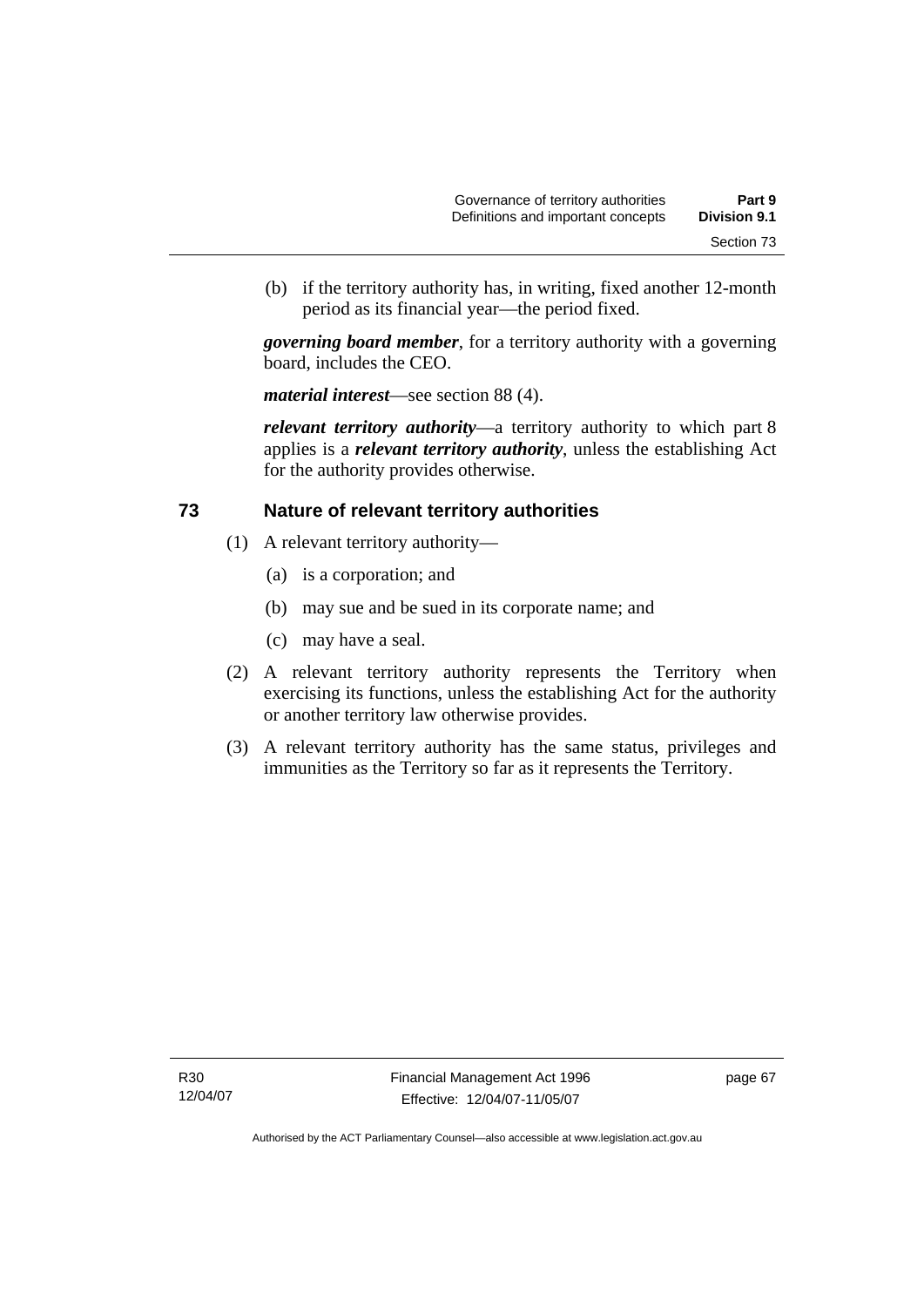### **74 Powers of territory authorities generally**

 (1) A relevant territory authority has the legal capacity and powers of an individual both in and outside the ACT (including outside Australia).

#### **Examples**

- 1 to enter into a contract
- 2 to own, deal with and dispose of property
- 3 to act as trustee
- *Note* An example is part of the Act, is not exhaustive and may extend, but does not limit, the meaning of the provision in which it appears (see Legislation Act, s 126 and s 132).
- (2) Without limiting subsection (1), a relevant territory authority—
	- (a) has the powers given to it under this Act or another territory law; and
	- (b) may do anything that it is authorised to do by a territory law or a law of another jurisdiction; and
	- (c) may exercise its powers in and outside the ACT (including outside Australia).

#### **Example for par (b)**

A territory authority may arrange for the authority to be registered or recognised under a law of another jurisdiction.

- (3) A relevant territory authority's legal capacity to do something is not affected by the fact that the authority's interests are not, or would not be, served by doing it.
- (4) To remove any doubt, this section does not—
	- (a) authorise a relevant territory authority to do anything that is prohibited by a territory law or a law of another jurisdiction; and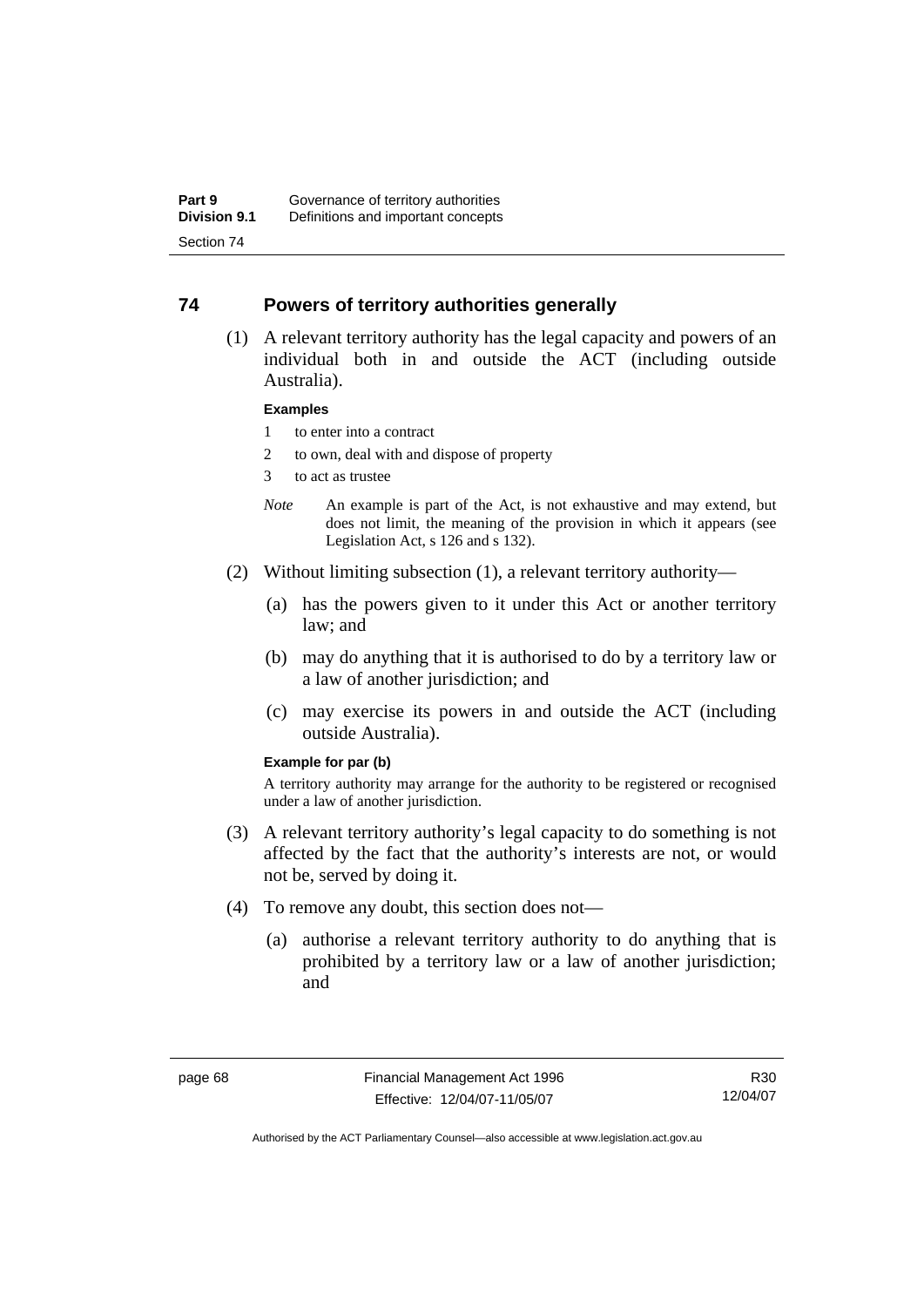- (b) give a relevant territory authority a right that a territory law or a law of another jurisdiction denies to the authority.
- (5) In this section:

*another jurisdiction* means the Commonwealth, a State, another Territory or a foreign country.

### **75 Execution of documents and assumptions people dealing with relevant territory authority may make**

(1) In this section:

*applied Corporations Act provisions* means the following provisions of the Corporations Act:

- (a) section 127 (which is about the execution of documents by a company);
- (b) section 128 (which is about a person's entitlement to make certain assumptions in dealing with a company);
- (c) section 129 (which is about the assumptions that may be made).
- (2) The applied Corporations Act provisions apply to a relevant territory authority as if—
	- (a) a reference to a *company* were a reference to the authority; and
	- (b) a reference to a *common seal* were a reference to any seal of the authority; and
	- (c) a reference to a *director* were a reference to a board member; and
	- (d) a reference to a company's *constitution* were a reference to this Act and the establishing Act; and
	- (e) a reference to an *officer* of a company were a reference to the chief executive officer and any member of staff of the authority; and

| R30      | Financial Management Act 1996 | page 69 |
|----------|-------------------------------|---------|
| 12/04/07 | Effective: 12/04/07-11/05/07  |         |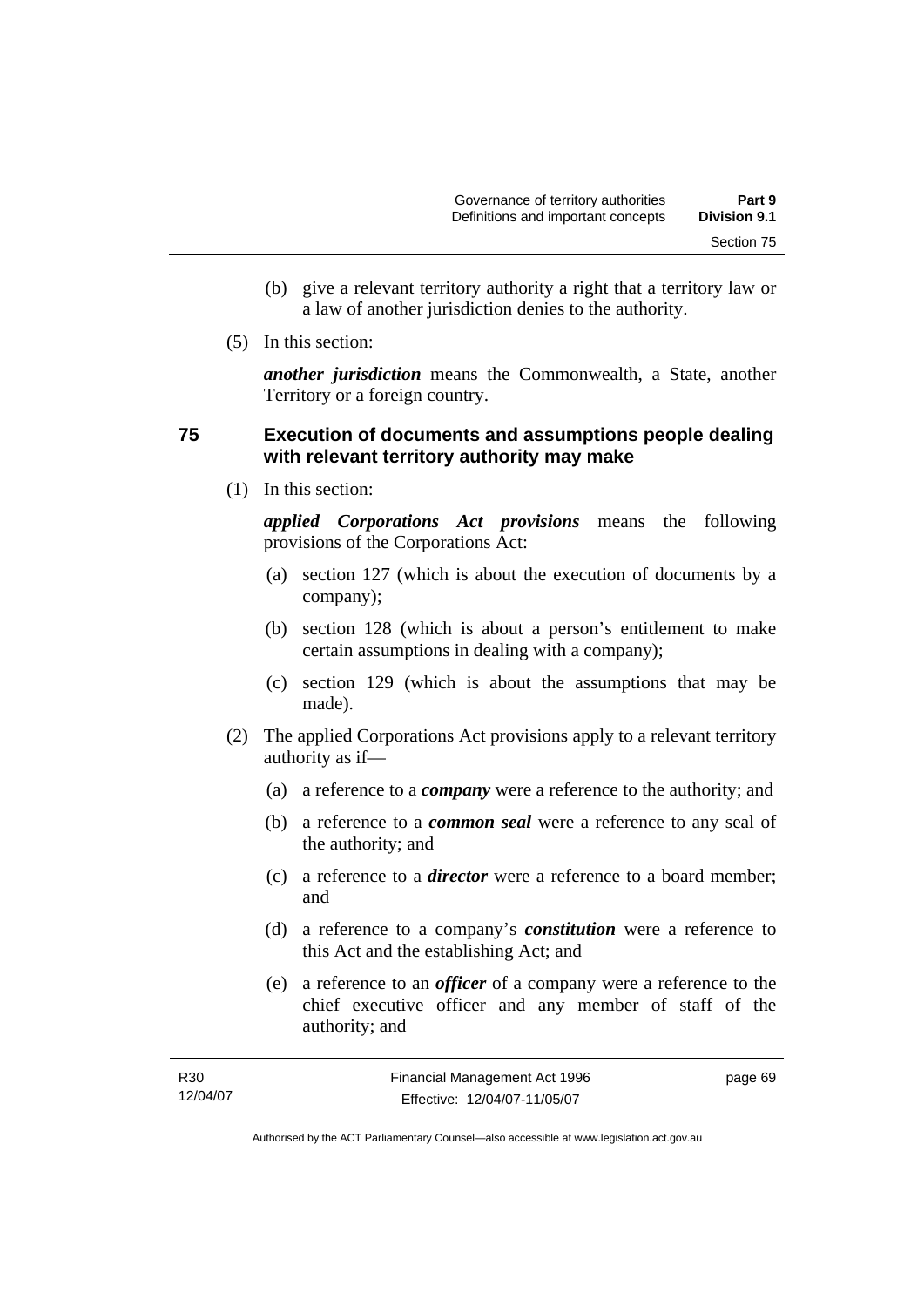- (f) a reference to *information available to the public from ASIC*  were a reference to information available to the public from the Territory; and
- (g) any other necessary changes, and any change prescribed by regulation, were made.

# **76 Governing board of territory authority**

- (1) A territory authority has a governing board if the establishing Act for the authority establishes a governing board for the authority.
- (2) To remove any doubt, only the following territory authorities have governing boards:
	- ACT Gambling and Racing Commission
	- Australian Capital Territory Public Cemeteries Authority
	- Building and Construction Industry Training Fund Authority
	- Cleaning Industry Long Service Leave Authority
	- Construction Industry Long Service Leave Authority
	- Cultural Facilities Corporation
	- Exhibition Park Corporation
	- Land Development Agency
	- a territory authority prescribed by the financial management guidelines.

# **77 Role of governing board**

- (1) If a territory authority has a governing board, the governing board has the following functions:
	- (a) setting the authority's policies and strategies;
	- (b) governing the authority consistently with the authority's establishing Act and other relevant legislation;
	- (c) ensuring, as far as practicable, that the authority operates in a proper, effective and efficient way;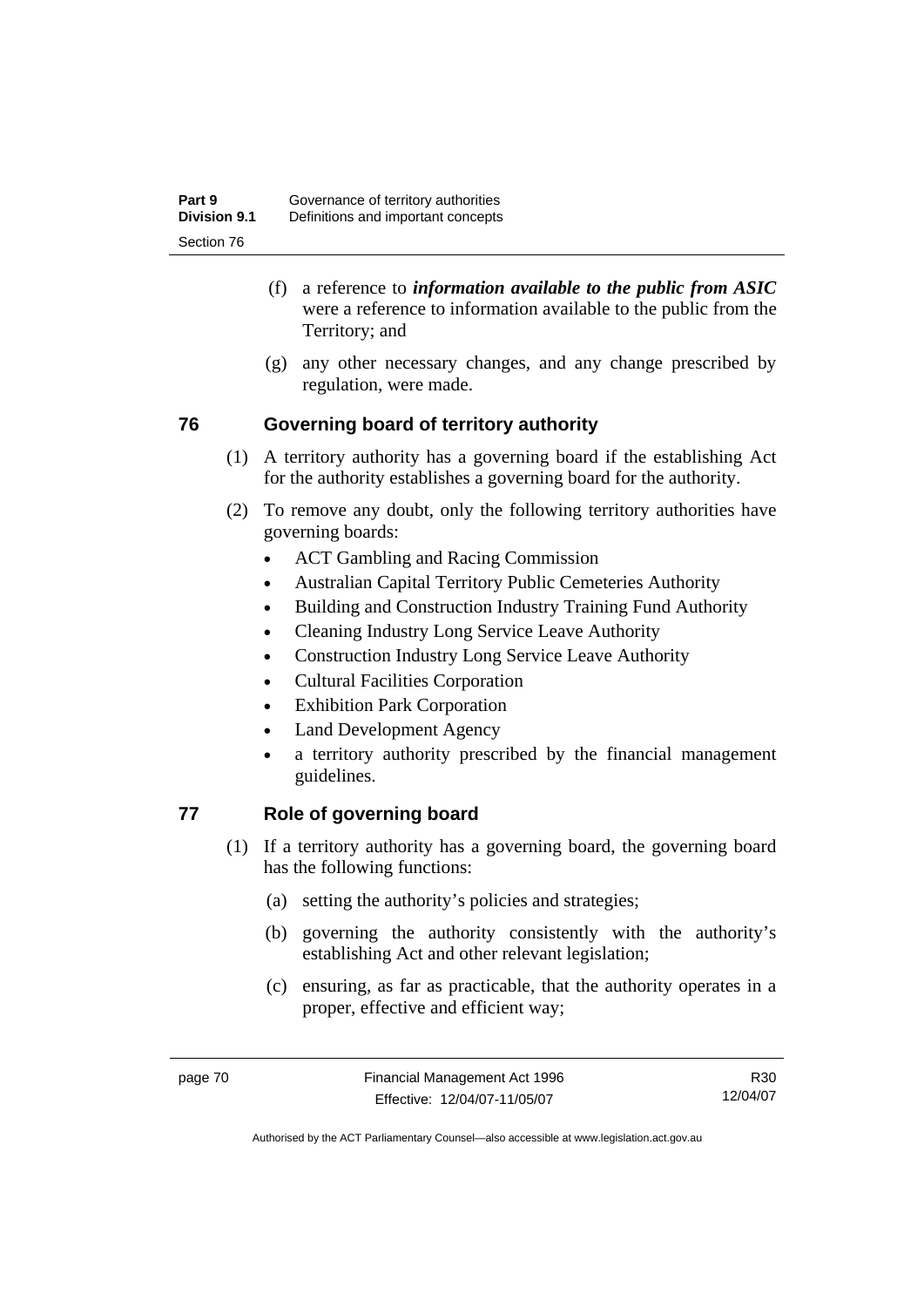(d) ensuring, as far as practicable, that the authority complies with applicable governmental policies (if any).

#### **Examples of policies for par (a)**

- 1 risk management
- 2 communication with government
- 3 corporate planning
- *Note* An example is part of the Act, is not exhaustive and may extend, but does not limit, the meaning of the provision in which it appears (see Legislation Act, s 126 and s 132).
- (2) This section does not limit the functions of a governing board.

# **Division 9.2 Governing board member appointments**

### **78 Appointment of governing board members generally**

- (1) This section applies to the appointment of the members of the governing board of a territory authority, other than the CEO.
- (2) The responsible Minister for the territory authority may appoint the members.
	- *Note 1* For the making of appointments (including acting appointments), see the Legislation Act, pt 19.3.
	- *Note 2* In particular, an appointment may be made by naming a person or nominating the occupant of a position (see s 207).
	- *Note 3* Certain Ministerial appointments require consultation with an Assembly committee and are disallowable (see Legislation Act, div 19.3.3).
- (3) The only criteria for deciding whether to appoint a person as a member are—
	- (a) the contribution the person can make to the goals and objectives of the governing board; and
	- (b) the criteria stated in applicable governmental policies (if any) relating to appointments.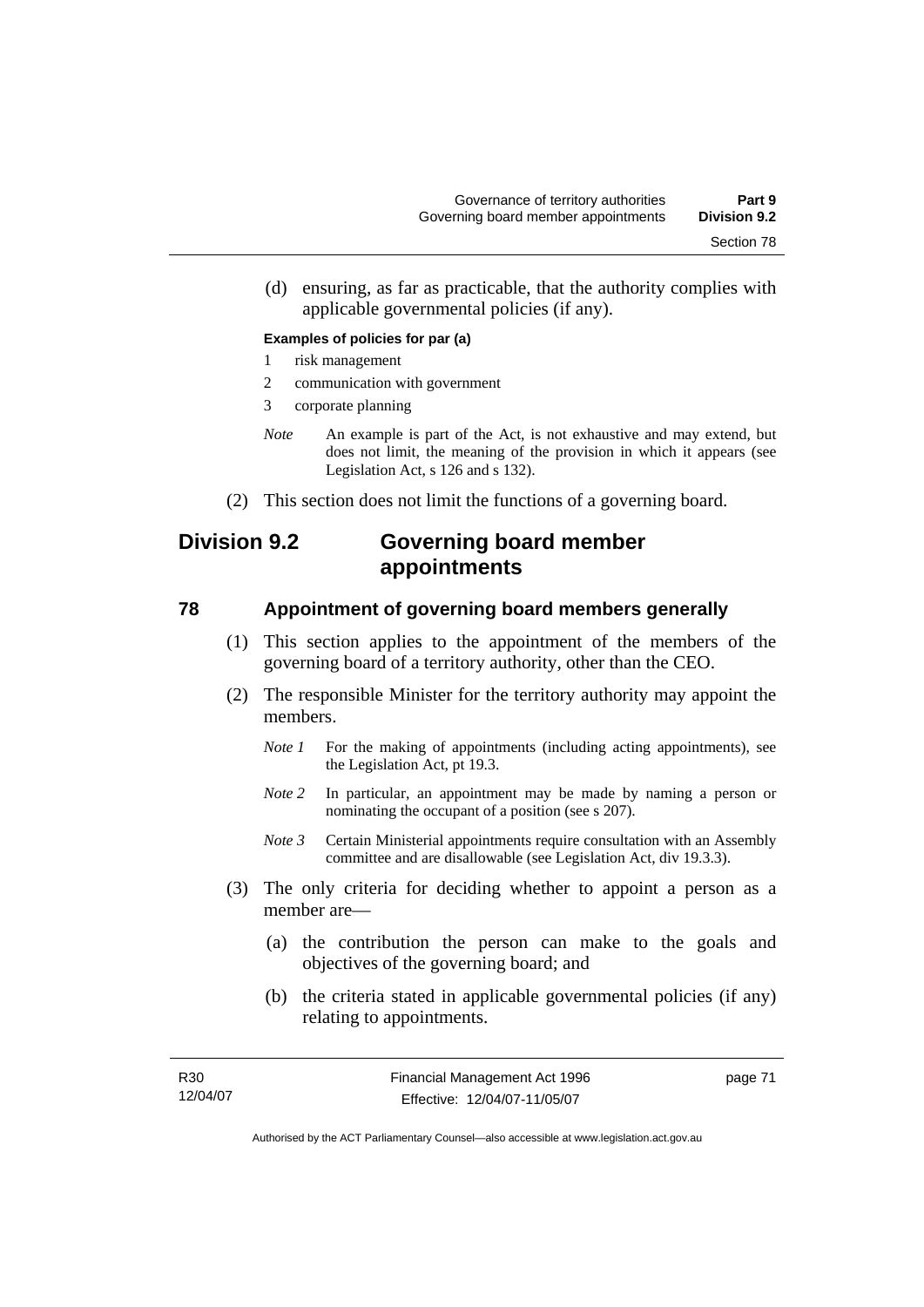- (4) However, the establishing Act may prescribe other criteria for deciding whether to appoint a person as a member.
- (5) An appointment of a member—
	- (a) must not be for longer than 3 years, unless the establishing Act allows a longer period; and
	- (b) is an appointment under the provision of the establishing Act that establishes the governing board.
- (6) The conditions of appointment of a member (other than a member required under the establishing Act to be a public servant or statutory office holder) are the conditions agreed between the Minister and the member, subject to any determination under the *Remuneration Tribunal Act 1995*.

### **79 Appointment of chair and deputy chair**

- (1) The responsible Minister for a territory authority with a governing board may appoint a chair for the board and, unless the establishing Act otherwise provides, a deputy chair for the board.
	- *Note 1* For the making of appointments (including acting appointments), see the Legislation Act, pt 19.3.
	- *Note 2* In particular, an appointment may be made by naming a person or nominating the occupant of a position (see s 207).
	- *Note 3* Certain Ministerial appointments require consultation with an Assembly committee and are disallowable (see Legislation Act, div 19.3.3).
- (2) However, the responsible Minister must not appoint the CEO of the territory authority as chair or deputy chair.
- (3) The responsible Minister must try to ensure that the governing board of a territory authority always has a chair and, unless the establishing Act otherwise provides, deputy chair.

### **80 Appointment of CEO of authority with governing board**

(1) This section applies to a territory authority with a governing board.

R30 12/04/07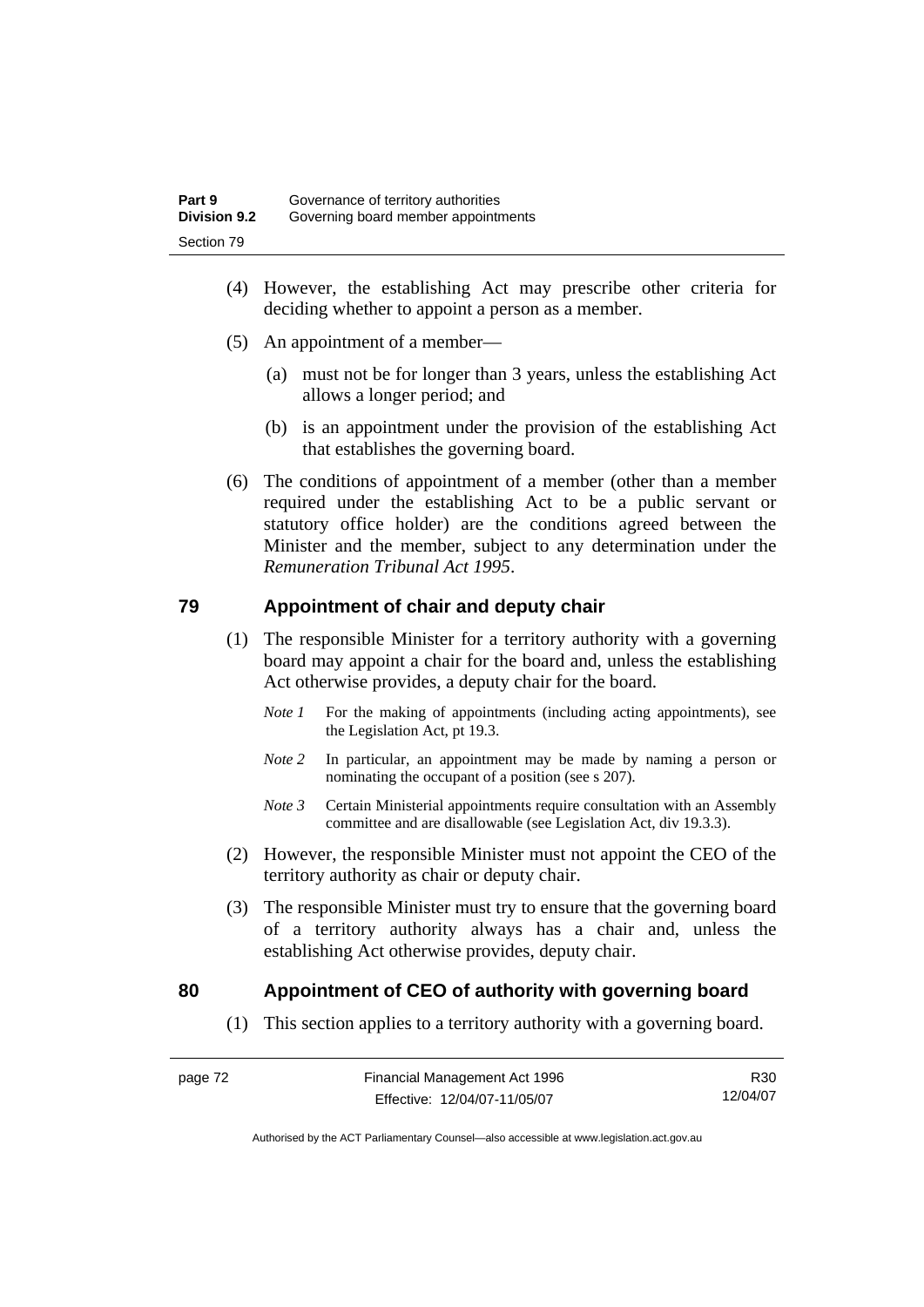- (2) The governing board of the territory authority must, after consulting the responsible Minister, appoint a CEO for the authority.
	- *Note 1* For the making of appointments (including acting appointments), see the Legislation Act, pt 19.3.
	- *Note 2* In particular, an appointment may be made by naming a person or nominating the occupant of a position (see s 207).
- (3) However, if the CEO is required under the establishing Act to be a public servant, the chief executive of the administrative unit responsible for the establishing Act must, after consulting the governing board and the responsible Minister, appoint a CEO for the authority.
- (4) The CEO is a member of the governing board.
- (5) However, the CEO is not a member of the governing board if it is considering or deciding—
	- (a) the appointment, or the ending of the appointment, of the CEO; or
	- (b) the CEO's conditions of appointment.
- (6) The conditions of appointment of a CEO (other than a CEO required under the establishing Act to be a public servant) are the conditions agreed between the governing board and the CEO, subject to any determination under the *Remuneration Tribunal Act 1995*.

### **81 Ending board member appointments**

- (1) This section applies to a governing board member other than the CEO.
- (2) The responsible Minister may end the member's appointment—
	- (a) if the member contravenes a territory law; or
	- (b) for misbehaviour; or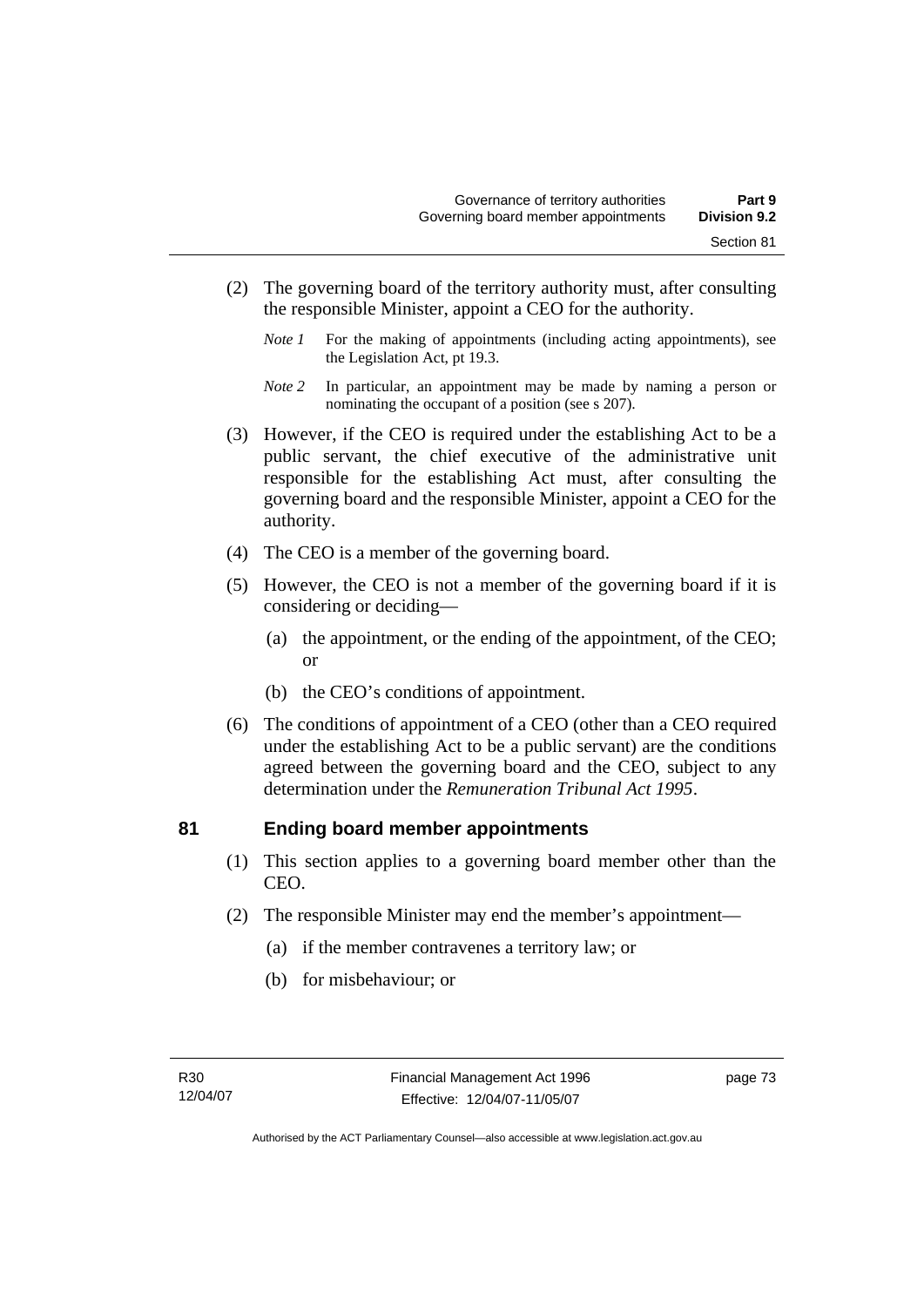- (c) if the member becomes bankrupt or executes a personal insolvency agreement; or
- (d) if the member is convicted, or found guilty, in Australia of an offence punishable by imprisonment for at least 1 year; or
- (e) if the member is convicted, or found guilty, outside Australia of an offence that, if it had been committed in the ACT, would be punishable by imprisonment for at least 1 year; or
- (f) if the member exercises the member's functions other than in accordance with section 85 (Honesty, care and diligence of governing board members); or
- (g) if the member fails to take all reasonable steps to avoid being placed in a position where a conflict of interest arises during the exercise of the member's functions; or
- (h) if the member contravenes section 88 (Disclosure of interests by governing board members); or
- (i) if the member is absent from 3 consecutive meetings of the board, otherwise than on approved leave; or
- (j) for physical or mental incapacity, if the incapacity substantially affects the exercise of the member's functions.
- *Note* A person's appointment also ends if the person resigns (see Legislation Act, s 210).
- (3) The Minister may also end the appointment of the member (the *member concerned*) if the board tells the Minister in writing that it has resolved, by a majority of at least  $\frac{2}{3}$  of the members, to recommend to the Minister that the member's appointment be ended.
- (4) The governing board may pass a resolution mentioned in subsection (3) only if—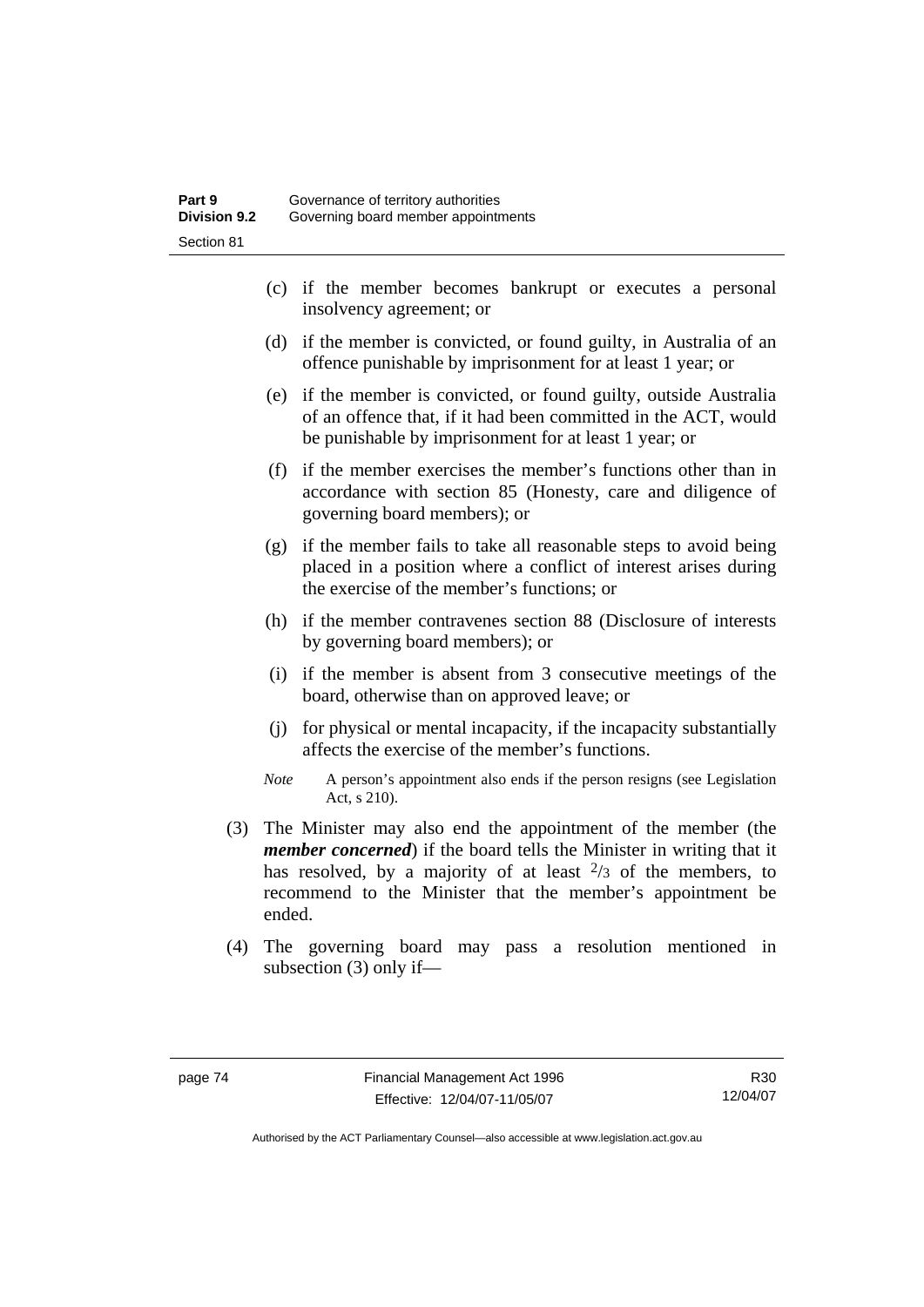- (a) at least 3 weeks written notice of the intention to consider the proposed resolution has been given to the member concerned; and
- (b) the member concerned has been given an opportunity to make submissions and present documents to a meeting of the board; and
- (c) if the member concerned has used the opportunity mentioned in paragraph (b)—a summary of the member's submissions is recorded in the minutes of the board and a copy of any documents presented is included in the minutes.

# **Division 9.3 Functions of governing board members**

# **82 Chair's functions**

The chair of the governing board of a territory authority has the following functions:

- (a) managing the affairs of the governing board;
- (b) ensuring, as far as practicable, that there is a good working relationship between the governing board and management of the authority;
- (c) ensuring the responsible Minister is kept informed about the operations of the authority.

# **83 Deputy chair's functions**

 (1) If the chair of the governing board of a territory authority is absent or cannot for any reason exercise the functions of the chair, the deputy chair of the governing board must exercise the functions of the chair.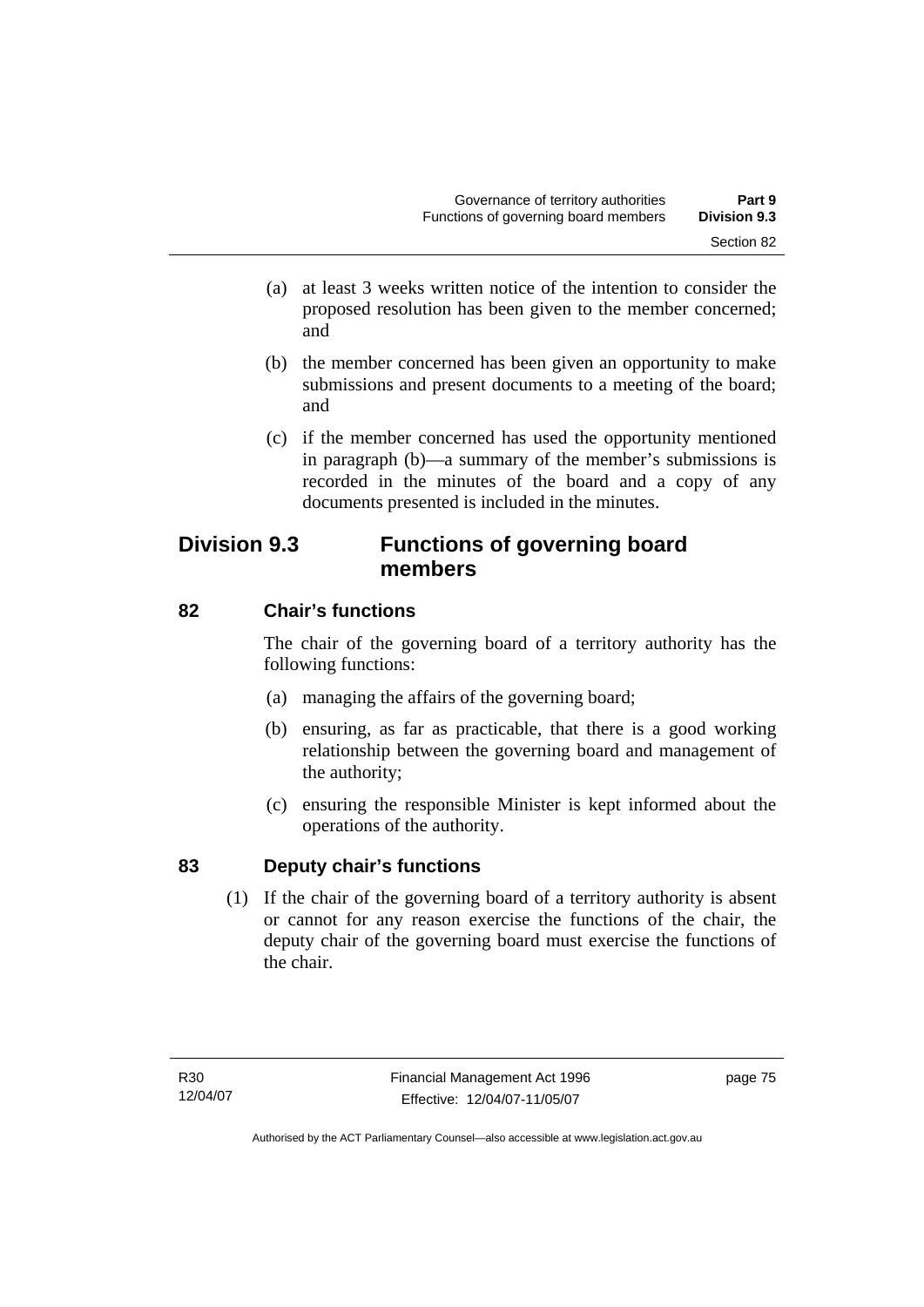| Part 9              | Governance of territory authorities  |
|---------------------|--------------------------------------|
| <b>Division 9.3</b> | Functions of governing board members |
| Section 84          |                                      |

- (2) However, this section does not apply to a territory authority if the establishing Act for the authority provides that it need not have a deputy chair.
	- *Note* The Legislation Act, s 209 deals with acting appointments.

### **84 CEO's functions**

- (1) The CEO of a territory authority with a governing board has the following functions:
	- (a) ensuring, as far as practicable, that the authority's statement of intent is implemented effectively and efficiently;

**Example of implementation of statement of intent** 

achieving objectives in statement of intent

- (b) managing the day-to-day operations of the authority in accordance with—
	- (i) applicable governmental policies (if any); and
	- (ii) the policies of the authority set by the board; and
	- (iii) each legal requirement that applies to the authority;

#### **Example for par (iii)**

a direction by the independent competition and regulatory commission that relates to the authority

- (c) regularly advising the board about the operation and financial performance of the authority;
- (d) immediately advising the board about significant events.
	- *Note* An example is part of the Act, is not exhaustive and may extend, but does not limit, the meaning of the provision in which it appears (see Legislation Act, s 126 and s 132).
- (2) In this section:

*significant event*, for a territory authority, means an event that the authority is required to tell the responsible Minister about under section 101.

| page 76 | Financial Management Act 1996 | R30      |
|---------|-------------------------------|----------|
|         | Effective: 12/04/07-11/05/07  | 12/04/07 |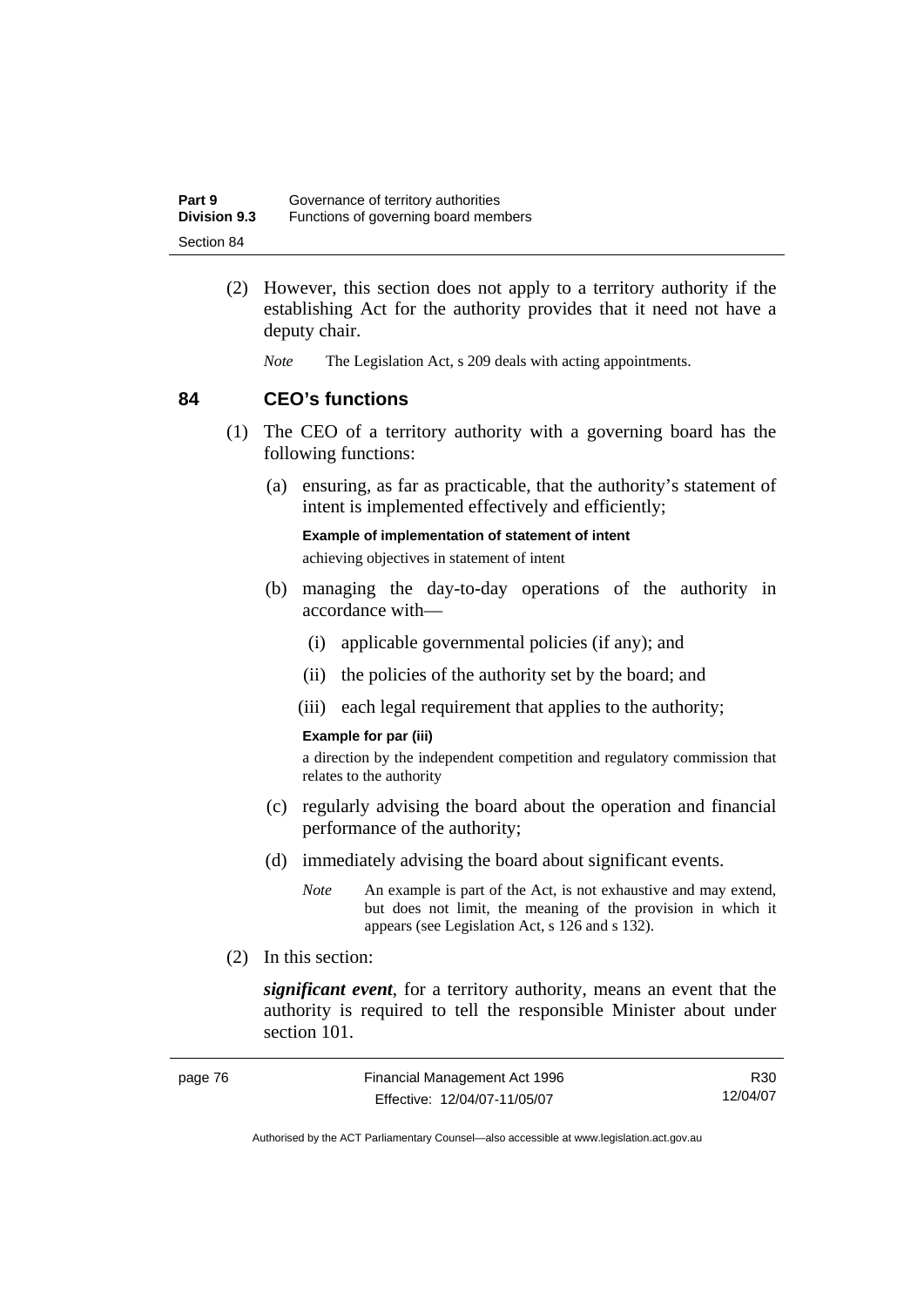### **85 Honesty, care and diligence of governing board members**

In exercising the functions of a governing board member, a member must exercise the degree of honesty, care and diligence required to be exercised by a director of a corporation in relation to the affairs of the corporation.

### **86 Conflicts of interest by governing board members**

A governing board member must take all reasonable steps to avoid being placed in a position where a conflict of interest arises during the exercise of the member's functions.

### **87 Agenda to require disclosure of interest item**

The agenda for each meeting of a territory authority governing board must include an item requiring any material interest in an issue to be considered at the meeting to be disclosed to the meeting.

### **88 Disclosure of interests by governing board members**

- (1) If a governing board member has a material interest in an issue being considered, or about to be considered, by the governing board, the member must disclose the nature of the interest at a board meeting as soon as practicable after the relevant facts come to the member's knowledge.
	- *Note Material interest* is defined in s (4). The definition of *indirect interest* in s (4) applies to the definition of *material interest*.
- (2) The disclosure must be recorded in the governing board's minutes and, unless the board otherwise decides, the member must not—
	- (a) be present when the board considers the issue; or
	- (b) take part in a decision of the board on the issue.

#### **Example**

Albert, Boris and Chloe are members of a governing board. They have an interest in an issue being considered at a governing board meeting and they disclose the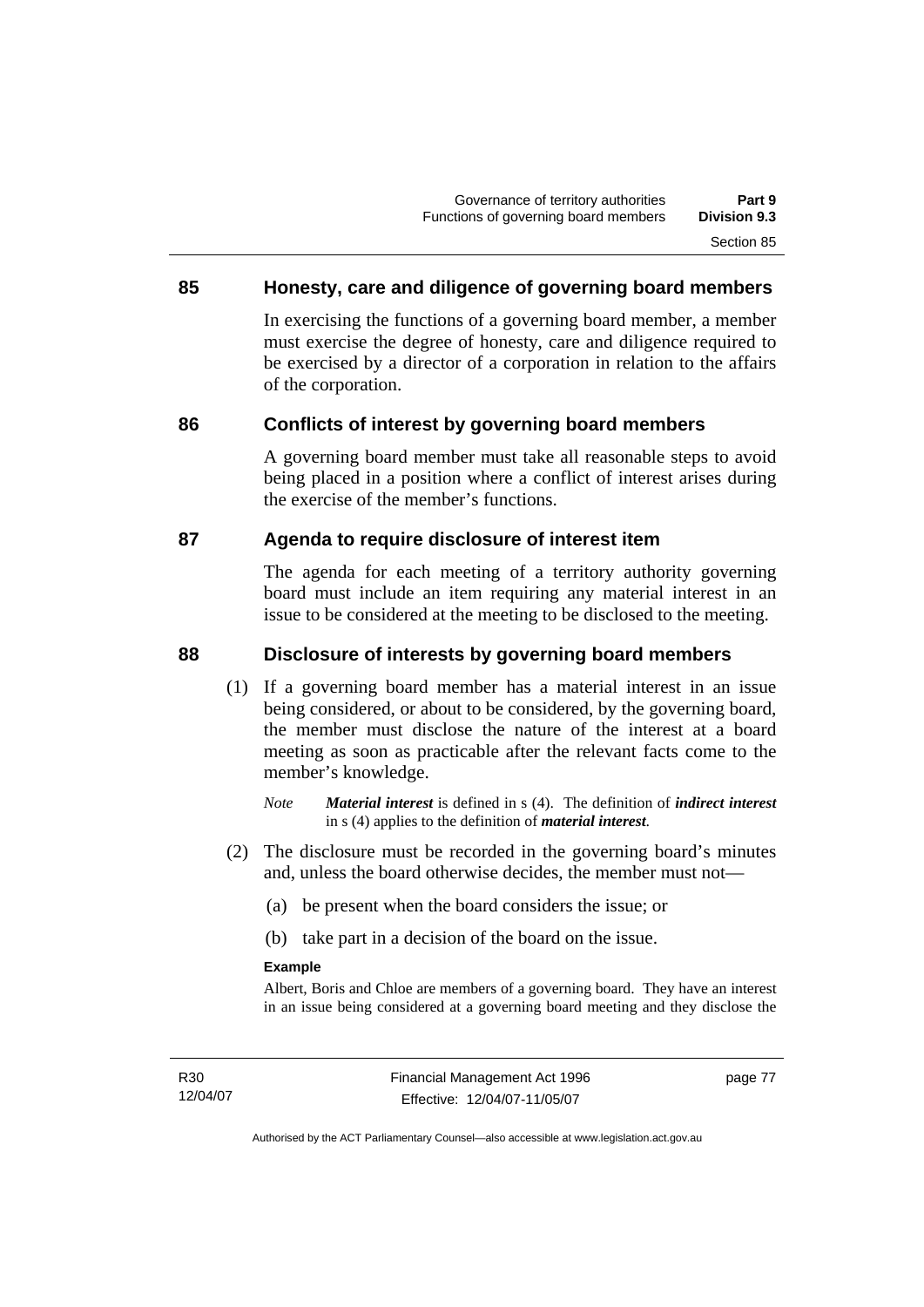#### **Part 9 Governance of territory authorities Division 9.3** Functions of governing board members Section 88

interest as soon as they become aware of it. Albert's and Boris's interests are minor but Chloe has a direct financial interest in the issue.

The governing board considers the disclosures and decides that because of the nature of the interests:

- Albert may be present when the board considers the issue but not take part in the decision
- Boris may be present for the consideration and take part in the decision.

The board does not make a decision allowing Chloe to be present or take part in the board's decision. Accordingly, since Chloe has a material interest she cannot be present for the consideration of the issue or take part in the decision.

- *Note* An example is part of the Act, is not exhaustive and may extend, but does not limit, the meaning of the provision in which it appears (see Legislation Act, s 126 and s 132).
- (3) Any other governing board member who also has a material interest in the issue must not be present when the board is considering its decision under subsection (2).
- (4) In this section:

*associate*, of a person, means—

- (a) the person's business partner; or
- (b) a close friend of the person; or
- (c) a family member of the person.

*executive officer*, of a corporation, means a person (however described) who is concerned with, or takes part in, the corporation's management, whether or not the person is a director of the corporation.

*indirect interest*—without limiting the kinds of indirect interests a person may have, a person has an *indirect interest* in an issue if any of the following has an interest in the issue:

(a) an associate of the person;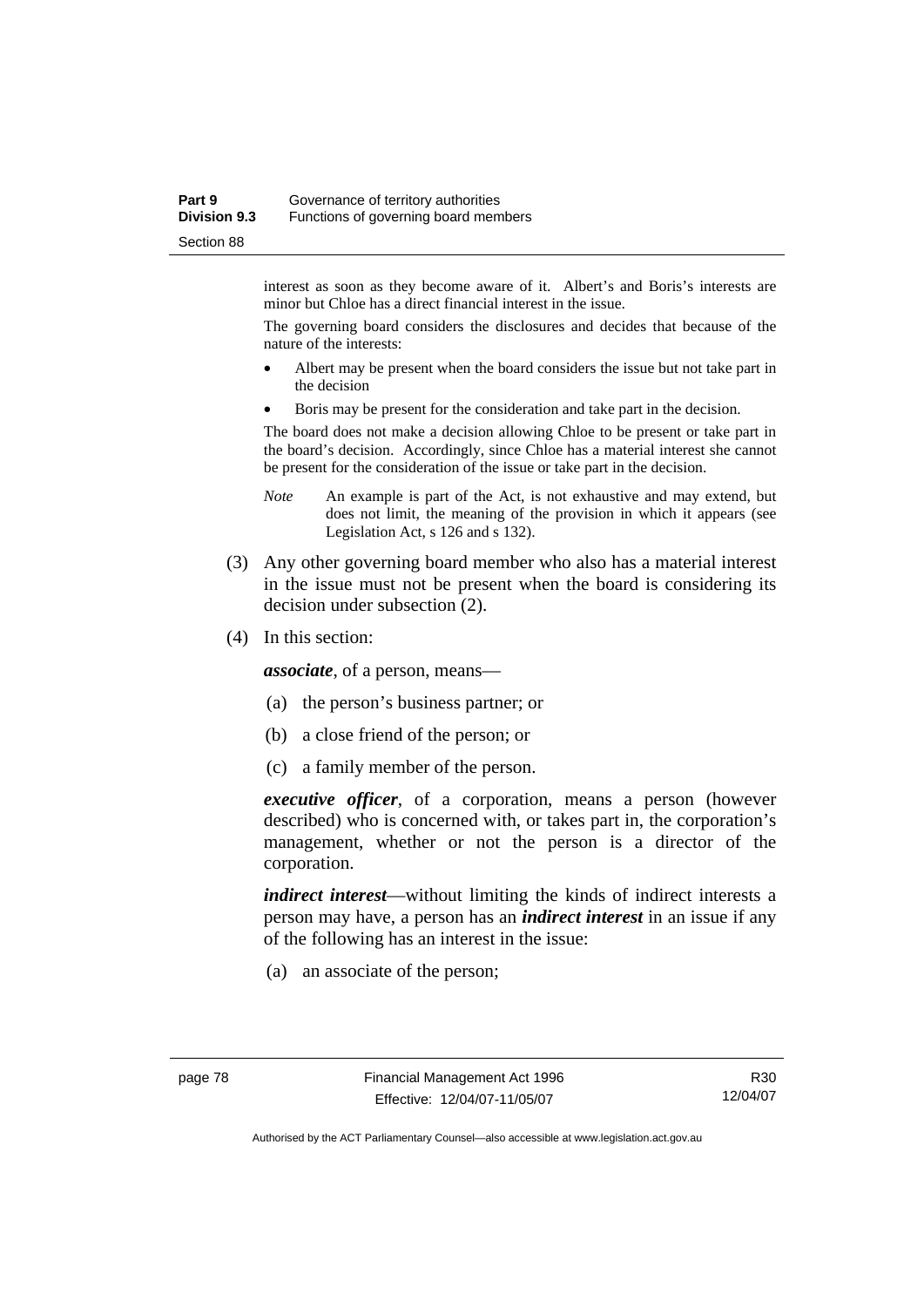- (b) a corporation if the corporation has not more than 100 members and the person, or an associate of the person, is a member of the corporation;
- (c) a subsidiary of a corporation mentioned in paragraph (b);
- (d) a corporation if the person, or an associate of the person, is an executive officer of the corporation;
- (e) the trustee of a trust if the person, or an associate of the person, is a beneficiary of the trust;
- (f) a member of a firm or partnership if the person, or an associate of the person, is a member of the firm or partnership;
- (g) someone else carrying on a business if the person, or an associate of the person, has a direct or indirect right to participate in the profits of the business.

*material interest*—a governing board member has a *material interest* in an issue if the member has—

- (a) a direct or indirect financial interest in the issue; or
- (b) a direct or indirect interest of any other kind if the interest could conflict with the proper exercise of the member's functions in relation to the board's consideration of the issue.

### **89 Reporting of disclosed governing board interests to Minister**

- (1) Within 3 months after the day a material interest is disclosed under section 88 (1), the chair of the governing board must report to the responsible Minister in writing about—
	- (a) the disclosure; and
	- (b) the nature of the interest disclosed; and
	- (c) any decision by the board under section 88 (2).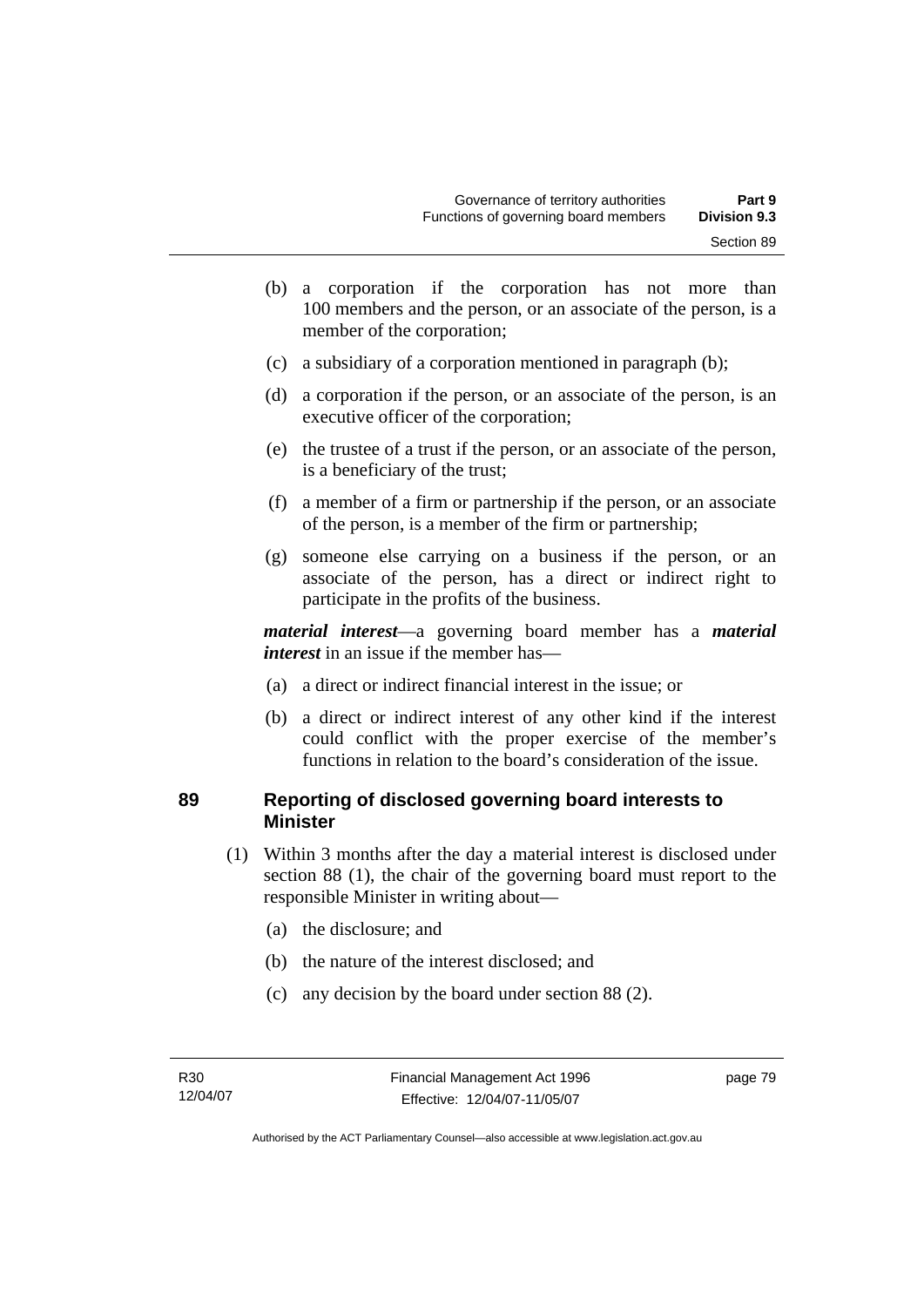| Part 9              | Governance of territory authorities  |
|---------------------|--------------------------------------|
| <b>Division 9.3</b> | Functions of governing board members |
| Section 90          |                                      |

- (2) The chair must also give the responsible Minister, not later than 31 days after the end of each financial year, a statement that sets out the information given to the Minister in reports under subsection (1) that relate to disclosures made during the previous financial year.
- (3) The responsible Minister must give a copy of the statement to the relevant committee of the Legislative Assembly within 31 days after the day the Minister receives the statement.
- (4) In this section:

### *relevant committee* means—

- (a) a standing committee of the Legislative Assembly nominated by the Speaker for subsection (3); or
- (b) if no nomination under paragraph (a) is in effect—the standing committee of the Legislative Assembly responsible for public accounts.

### **90 Protection of governing board members from liability**

- (1) A governing board member is not civilly liable for anything done or omitted to be done honestly and without recklessness—
	- (a) in the exercise of a function under a territory law; or
	- (b) in the reasonable belief that the act or omission was in the exercise of a function under a territory law.
- (2) Any liability that would, apart from this section, attach to a governing board member of a territory authority attaches instead to the authority.

### **91 Indemnification and exemption of governing board members**

 (1) A territory authority must not exempt a governing board member (whether directly or through another entity) from liability to the authority.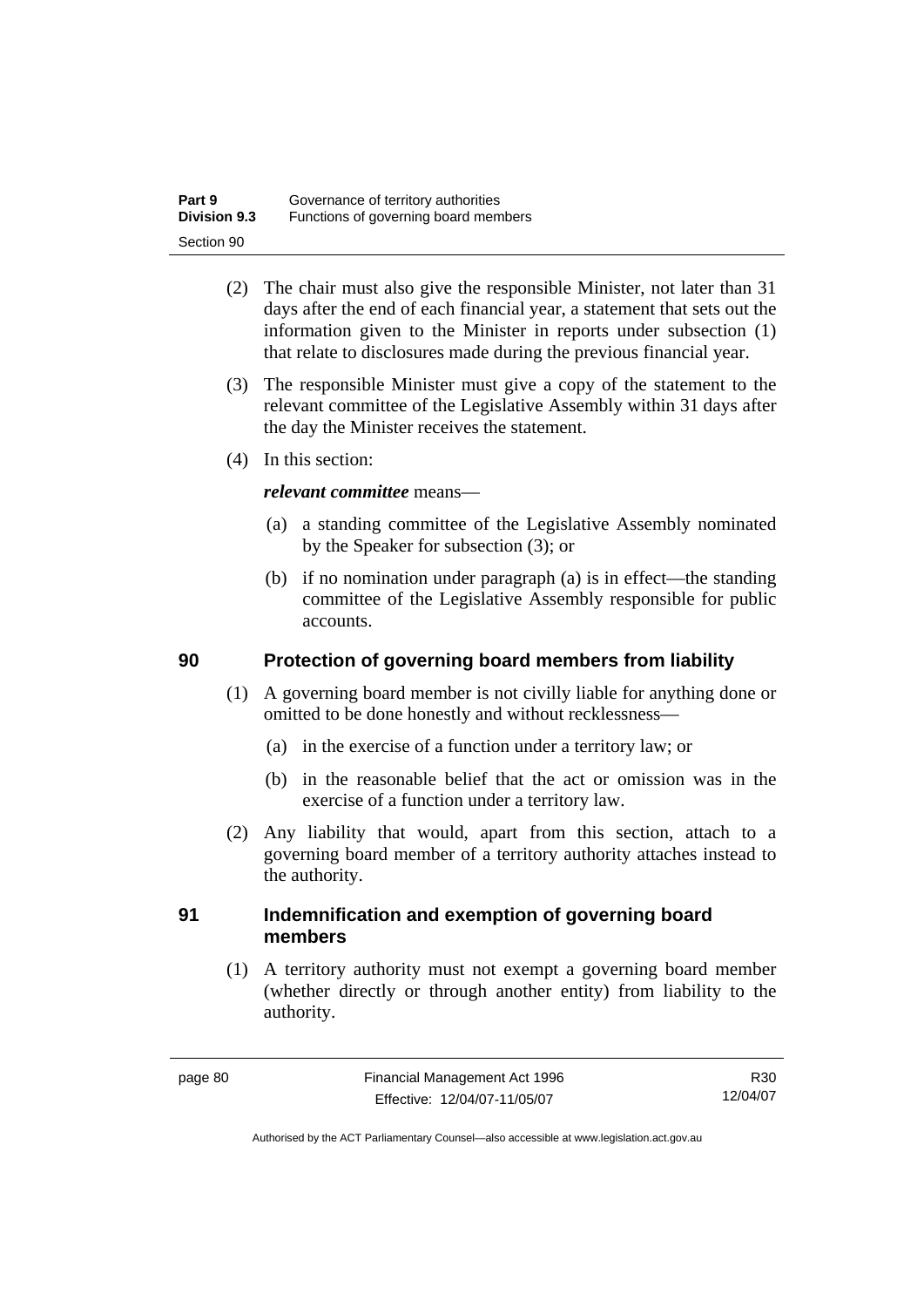- (2) A territory authority must not indemnify a governing board member (whether directly or through another entity and whether by agreement or by making a payment) against any of the following liabilities incurred as a board member:
	- (a) a liability owed to the authority;
	- (b) a liability owed to someone other than the authority that did not arise from honest conduct.
- (3) A territory authority must not indemnify a governing board member (whether directly or through another entity and whether by agreement or by making a payment) against legal costs incurred as a member if the costs are incurred—
	- (a) in defending or resisting a proceeding if the person is found to have a liability for which the person could not be indemnified under subsection (2); or
		- *Note* A governing board member is not personally liable for certain acts done or omissions made honestly and without recklessness (see s 90).
	- (b) in defending or resisting a criminal proceeding in which the person is found guilty.
- (4) In this section:

*authority* includes a subsidiary (if any) of the authority.

### **92 Compensation for exercise of functions etc**

- (1) A person may claim compensation from the Territory if the person suffers loss because of the exercise, or purported exercise, of a function under this part or the establishing Act.
- (2) Compensation may be claimed and ordered in a proceeding for compensation brought in a court of competent jurisdiction.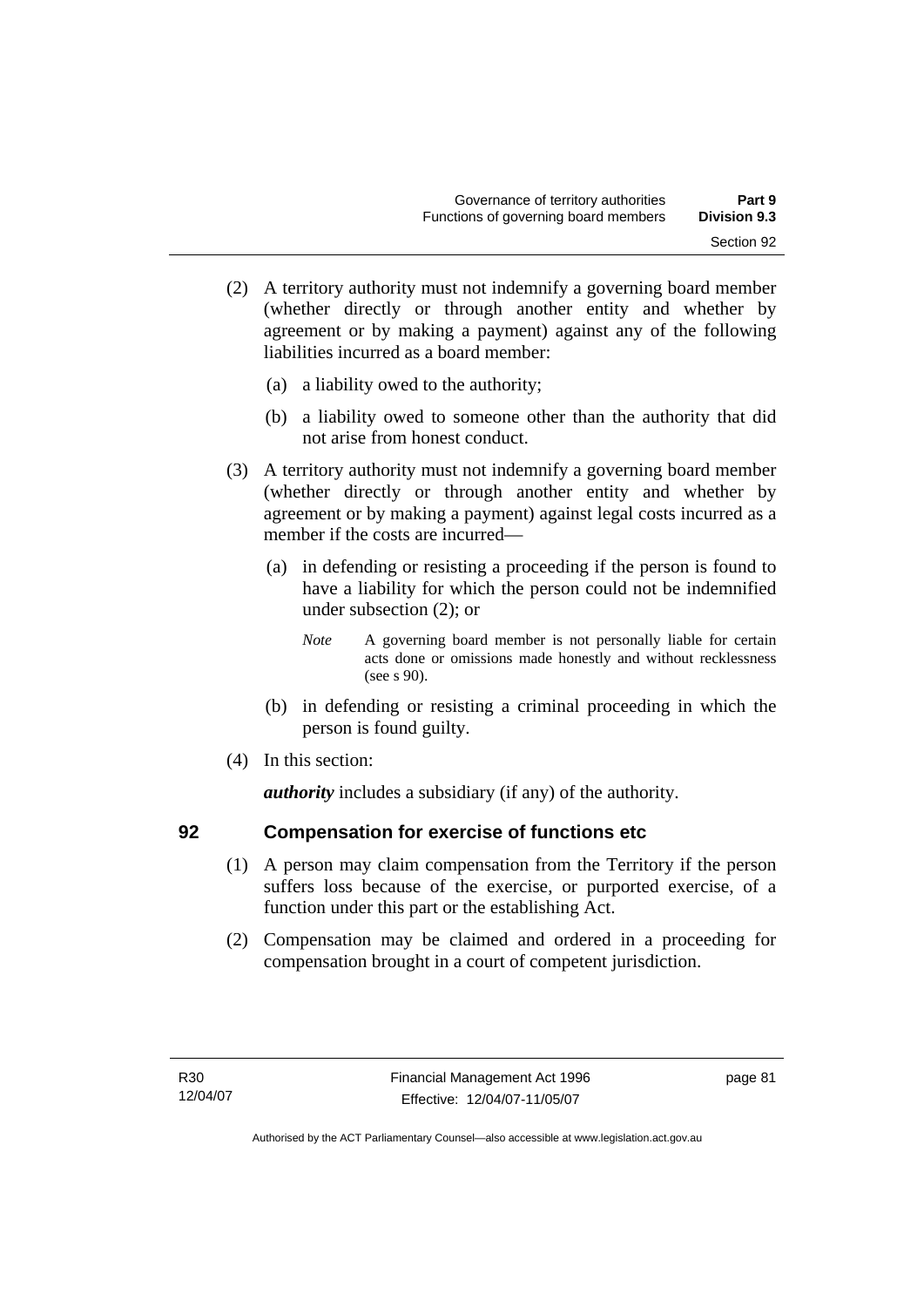| Part 9              | Governance of territory authorities |
|---------------------|-------------------------------------|
| <b>Division 9.4</b> | Governing board meetings            |
| Section 93          |                                     |

- (3) A court may order the payment of reasonable compensation for the loss or expense only if it is satisfied it is just to make the order in the circumstances of the particular case.
- (4) A regulation may prescribe matters that may, must or must not be taken into account by the court in considering whether it is just to make the order.

# **Division 9.4 Governing board meetings**

# **93 Time and place of governing board meetings**

- (1) Meetings of the governing board of a territory authority are to be held when and where it decides.
- (2) However, the governing board must meet—
	- (a) at least once every 3 months; or
	- (b) if the establishing Act requires the governing board to meet more frequently—at the times required under the establishing Act.
- (3) The chair—
	- (a) may at any time call a meeting of the governing board; and
	- (b) must call a meeting if asked by the Minister or at least 2 members.
- (4) The chair must give the other members reasonable notice of the time and place of a meeting called by the chair.

# **94 Presiding member at governing board meetings**

- (1) The chair presides at all meetings at which the chair is present.
- (2) If the chair is absent and the governing board has a deputy chair, the deputy chair presides.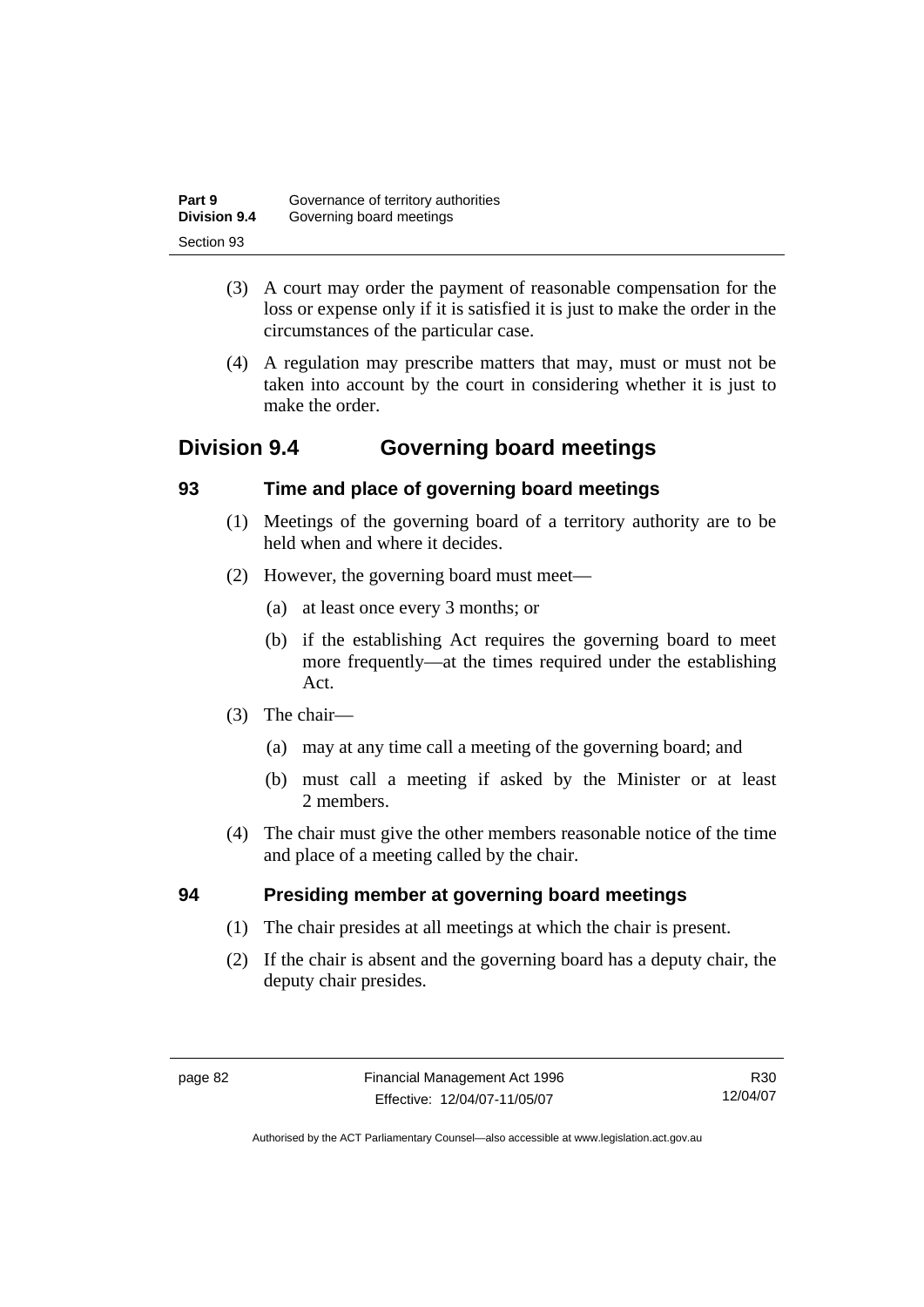- (3) If the chair and the deputy chair are absent or the chair is absent and there is no deputy chair, the member chosen by the members present presides.
- (4) However, the members must not choose the CEO to preside.

### **95 Quorum at governing board meetings**

- (1) Business may be carried on at a meeting of the governing board only if at least 1/2 the number of members appointed are present.
- (2) However, if the establishing Act for the governing board provides that a board member is a non-voting member, that board member is not counted as a member appointed or present for subsection (1).

# **96 Voting at governing board meetings**

- (1) At a meeting of the governing board each member has a vote on each question to be decided, unless the establishing Act for the board otherwise provides.
- (2) A question is decided by a majority of the votes of the members present and voting but, if the votes are equal, the member presiding has a deciding vote.

### **97 Conduct of governing board meetings etc**

- (1) The governing board may conduct its proceedings (including its meetings) as it considers appropriate.
- (2) A meeting may be held using a method of communication, or a combination of methods of communication, that allows a board member taking part to hear what each other member taking part says without the members being in each other's presence.

### **Examples**

a phone link, a satellite link

*Note* An example is part of the Act, is not exhaustive and may extend, but does not limit, the meaning of the provision in which it appears (see Legislation Act, s 126 and s 132).

| R <sub>30</sub> | Financial Management Act 1996 | page 83 |
|-----------------|-------------------------------|---------|
| 12/04/07        | Effective: 12/04/07-11/05/07  |         |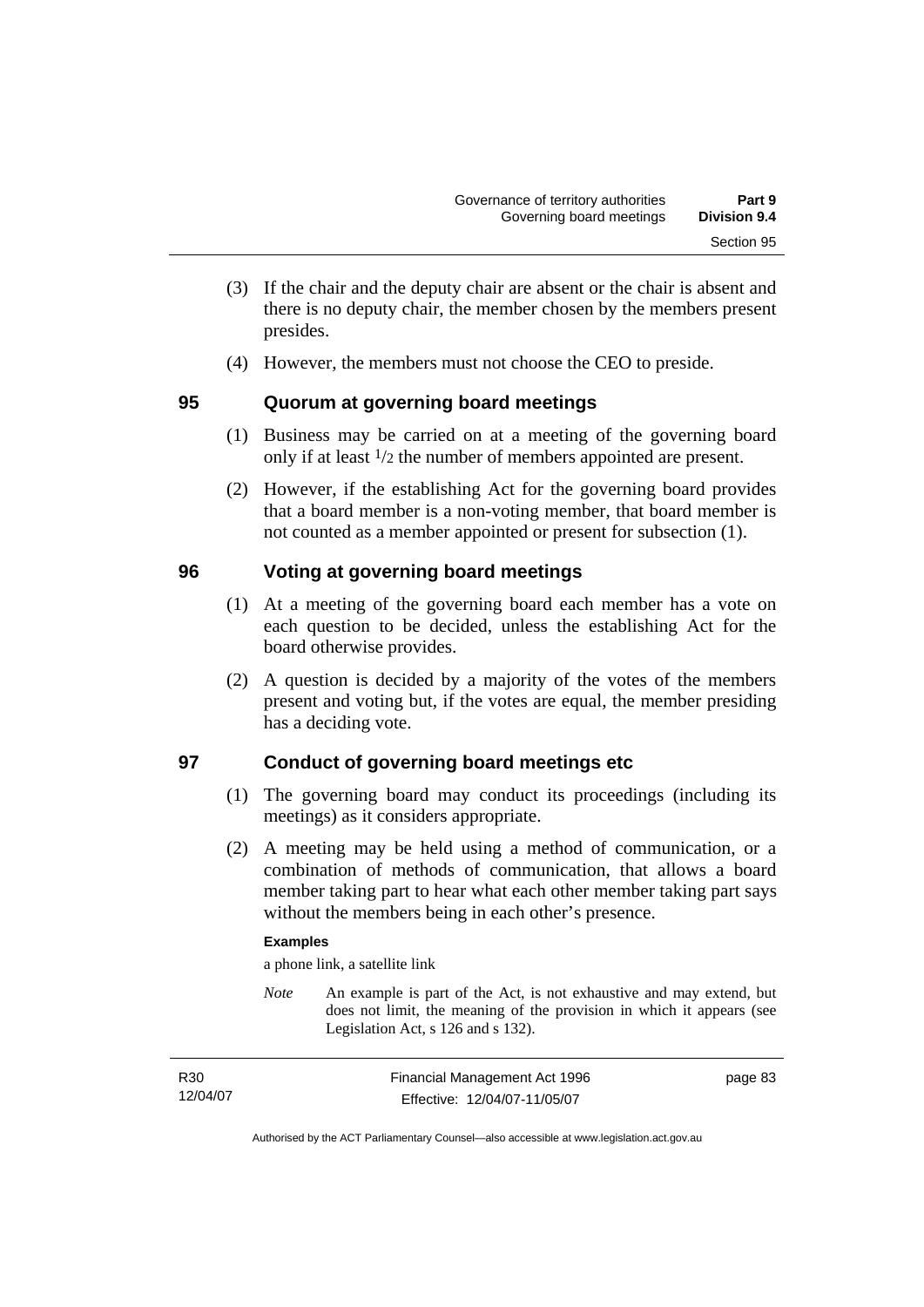| Part 9              | Governance of territory authorities                    |
|---------------------|--------------------------------------------------------|
| <b>Division 9.5</b> | Requirements and obligations for territory authorities |
| Section 98          |                                                        |

- (3) A governing board member who takes part in a meeting conducted under subsection (2) is taken, for all purposes, to be present at the meeting.
- (4) A resolution is a valid resolution of the governing board, even if it is not passed at a meeting of the board, if all members agree to the proposed resolution in writing or by electronic communication.

**Example of electronic communication**  email

(5) The board must keep minutes of its meetings.

# **Division 9.5 Requirements and obligations for territory authorities**

### **98 Limitations on authorities forming corporations etc**

- (1) A relevant territory authority must not do any of the following without the Treasurer's prior written approval:
	- (a) subscribe for, or purchase, shares in or debentures or other securities of, a corporation;
	- (b) form, or take part in the formation of, a corporation.
- (2) An approval under subsection (1)—
	- (a) must relate only to a particular corporation or proposed corporation; and
	- (b) may be given subject to the conditions or restrictions stated in the approval.
- (3) If a relevant territory authority does something mentioned in subsection (1), the authority must tell the responsible Minister within 2 weeks after the day the authority does the thing.
- (4) The responsible Minister must—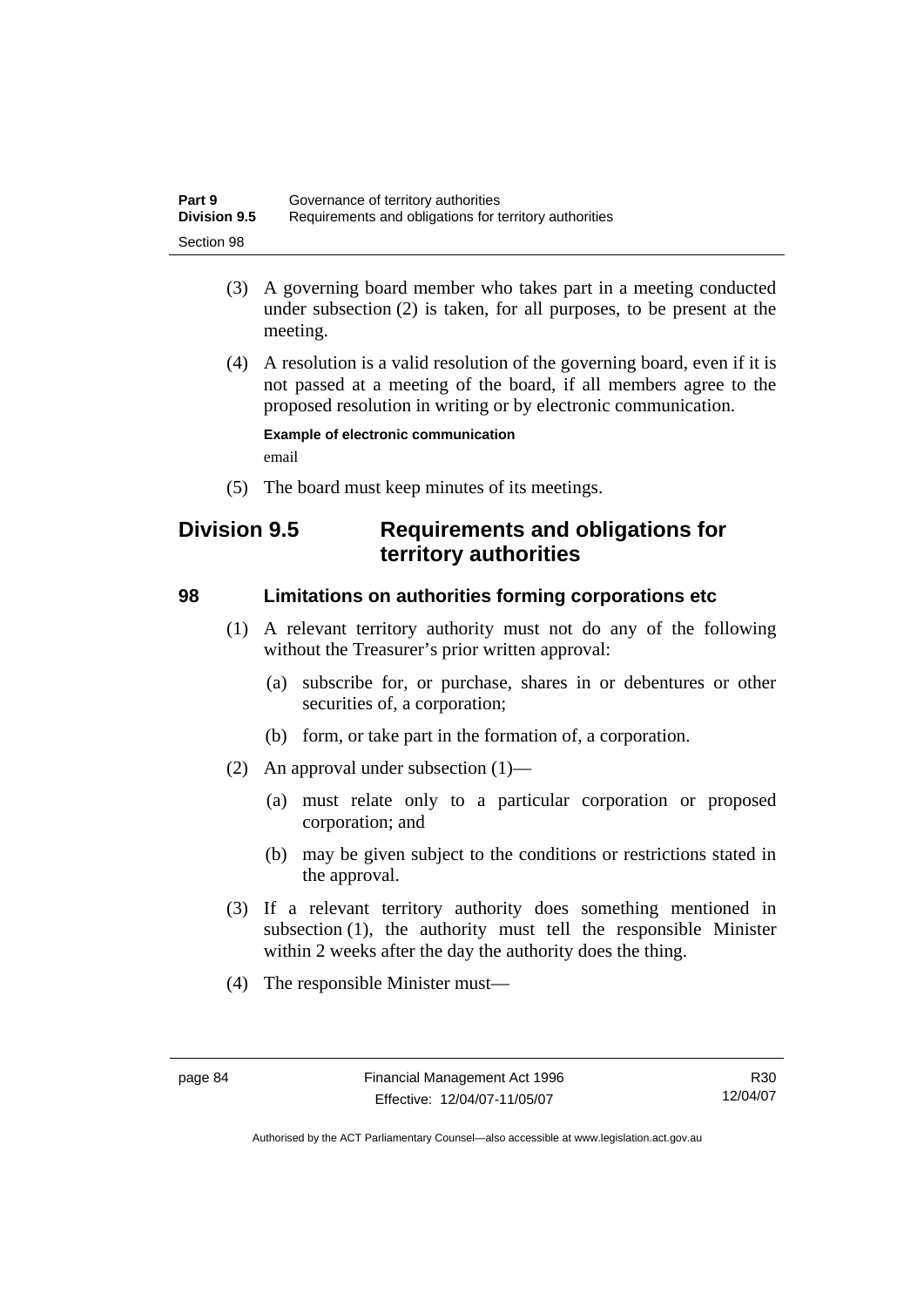- (a) prepare a written statement setting out details of, and reasons for, the relevant territory authority's action; and
- (b) present the statement to the Legislative Assembly within 6 sitting days after the day the Minister is told about the action.
- (5) A statement need not include any material that is commercially sensitive.
- (6) However, if commercially sensitive information is not included in the statement, the responsible Minister must, when presenting the statement to the Legislative Assembly, also present a further statement setting out the general nature of the information and the reason for its non-inclusion in the statement.

### **99 Limitations on authorities taking part in joint ventures and trusts**

- (1) A relevant territory authority must not take part in a joint venture or trust without the Treasurer's prior written approval.
- (2) An approval under subsection (1)—
	- (a) may apply generally or may relate to a particular proposed joint venture or trust; and
	- (b) may be given subject to the conditions or restrictions stated in the approval.
- (3) If a relevant territory authority enters into an agreement for a joint venture or trust, the authority must tell the responsible Minister within 2 weeks after the day the authority enters into the agreement.
- (4) The responsible Minister must—
	- (a) prepare a written statement setting out details of, and reasons for, the agreement; and
	- (b) present the statement to the Legislative Assembly within 6 sitting days after the day the Minister is told about the agreement.

| R30      | Financial Management Act 1996 | page 85 |
|----------|-------------------------------|---------|
| 12/04/07 | Effective: 12/04/07-11/05/07  |         |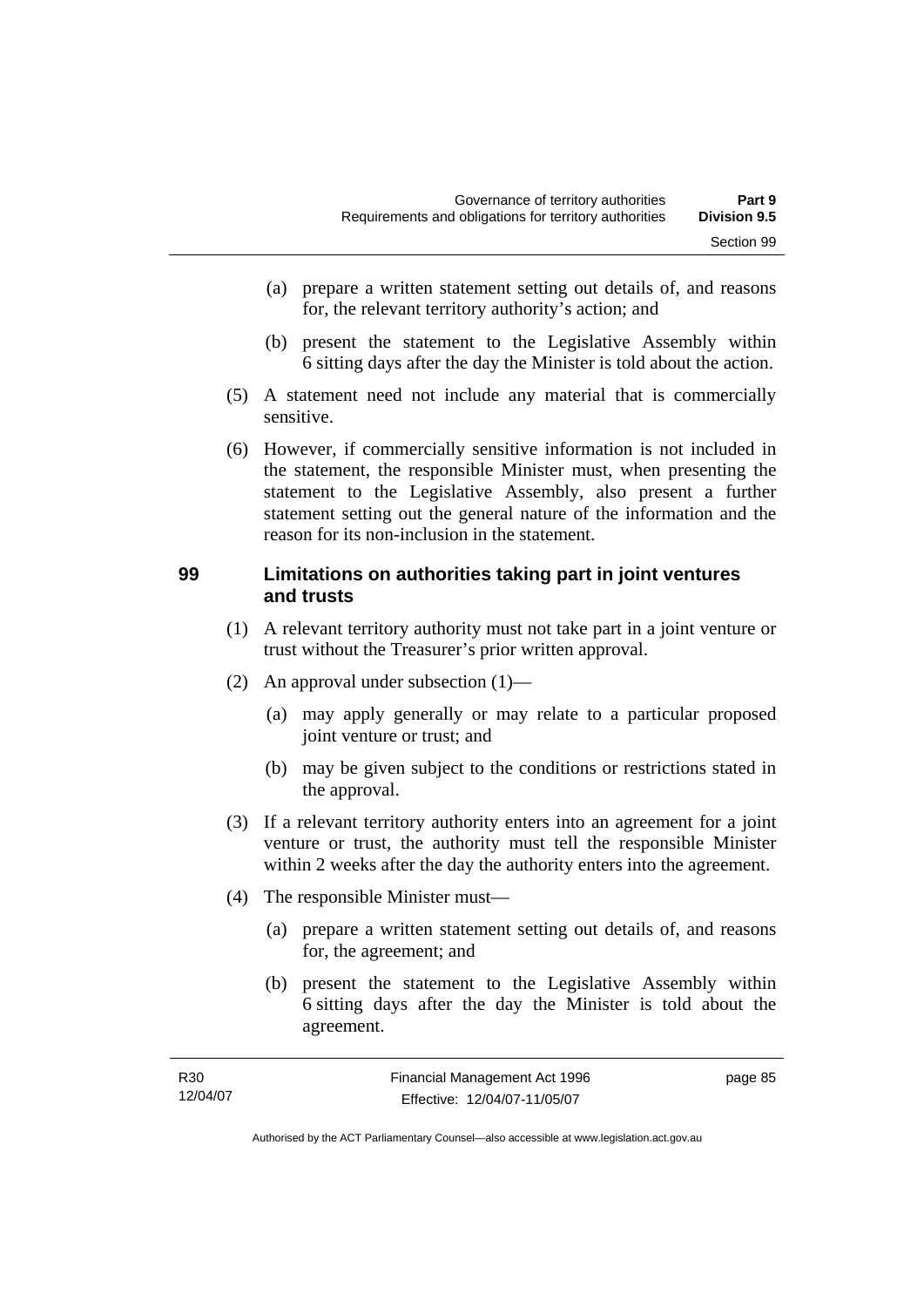| Part 9              | Governance of territory authorities                    |
|---------------------|--------------------------------------------------------|
| <b>Division 9.5</b> | Requirements and obligations for territory authorities |
| Section 100         |                                                        |

- (5) A statement need not include any material that is commercially sensitive.
- (6) However, if commercially sensitive information is not included in the statement, the responsible Minister must, when presenting the statement to the Legislative Assembly, also present a further statement setting out the general nature of the information and the reason for its non-inclusion in the statement.

### **100 Corporations, joint ventures and trusts in which authority has interest**

- (1) If a relevant territory authority has a controlling interest in a corporation, joint venture or trust, the authority must ensure that—
	- (a) the auditor-general is appointed auditor for the corporation, joint venture or trust; and
	- (b) the corporation or joint venture, or a trustee for the trust, does not do anything that the authority itself could not do.
- (2) If a relevant territory authority has an interest, other than a controlling interest, in a corporation, joint venture or trust, the authority must try to ensure that the auditor-general is appointed auditor for the corporation, joint venture or trust.
	- *Note* The *Auditor-General Act 1996*, s 14 allows the auditor-general to require a person to give to the auditor-general information and documents.
- (3) In this section—

*controlling interest*—see the *Auditor-General Act 1996*, section 5.

### **101 Obligation of authorities to tell Minister about significant events**

 (1) A relevant territory authority must, as soon as practicable, tell the responsible Minister of any significant event that affects, or seems likely to affect—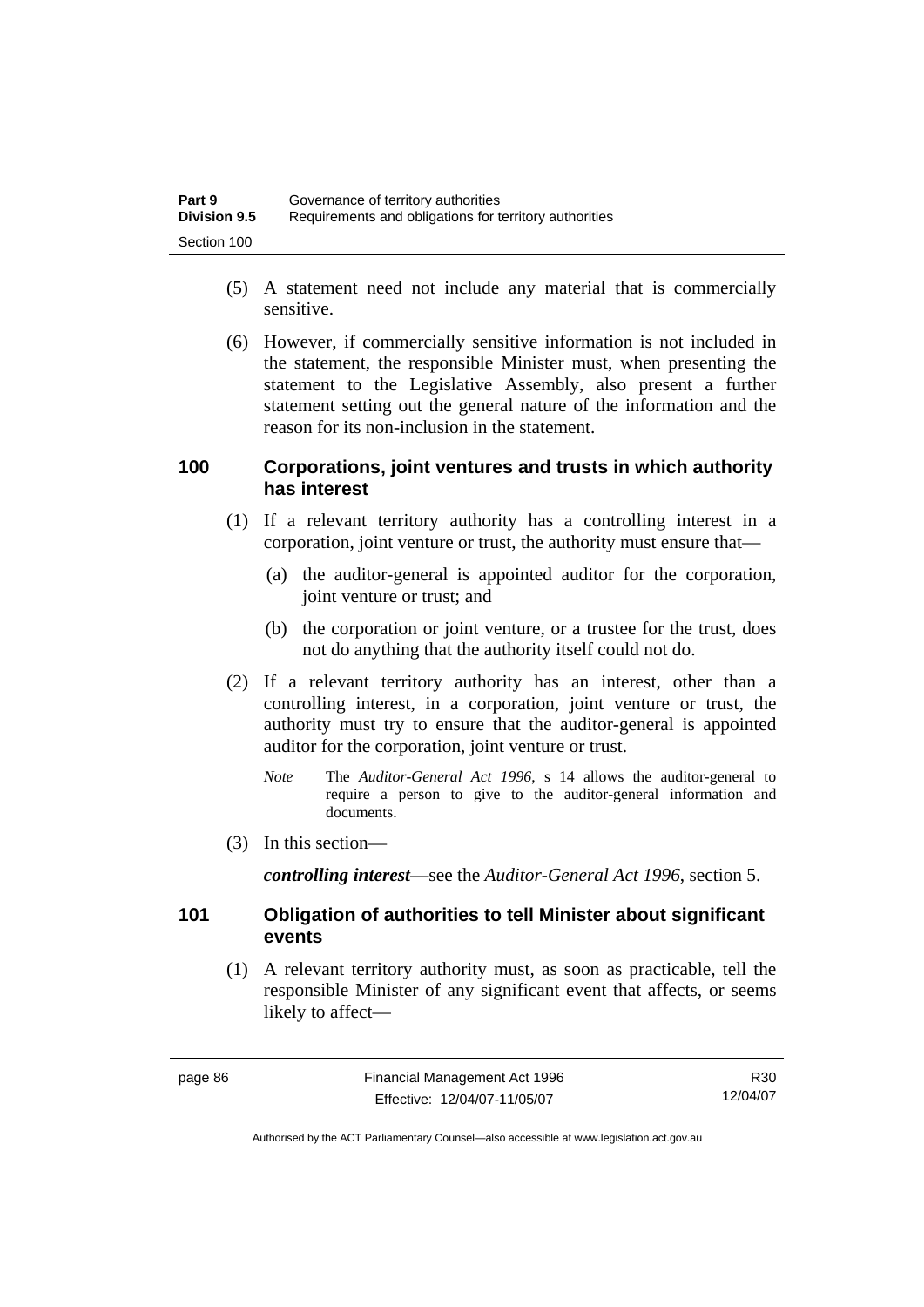- (a) the value of the authority; or
- (b) a significant part of the authority's assets; or
- (c) the performance of the authority as a whole; or
- (d) the carrying out of a significant activity of the authority.
- (2) For this section, an event, part of assets or activity is *significant* for a relevant territory authority if—
	- (a) it is significant when interpreted in accordance with accounting standards relating to materiality ordinarily used in Australia when the decision about whether it is significant is made; or
	- (b) a document published by the authority identifies it as significant (however described); or
	- (c) a memorandum of understanding or other agreement between the responsible Minister or Treasurer and the authority identifies it as significant (however described); or
	- (d) it is prescribed under the financial management guidelines.

### **102 Ministerial directions to authorities about financial etc statements**

- (1) The responsible Minister for a relevant territory authority may, in writing, direct the relevant person for the authority to give the Minister financial or other statements relating to the authority.
- (2) Without limiting subsection (1), the direction may state the form in which the statements are to be given and the period to which they must relate.
- (3) A relevant person for a relevant territory authority who receives a direction under subsection (1) must prepare the statements required by the direction and give them to the responsible Minister within 1 month after the day the person receives the direction or, if a longer period is allowed by the Minister, within the longer period.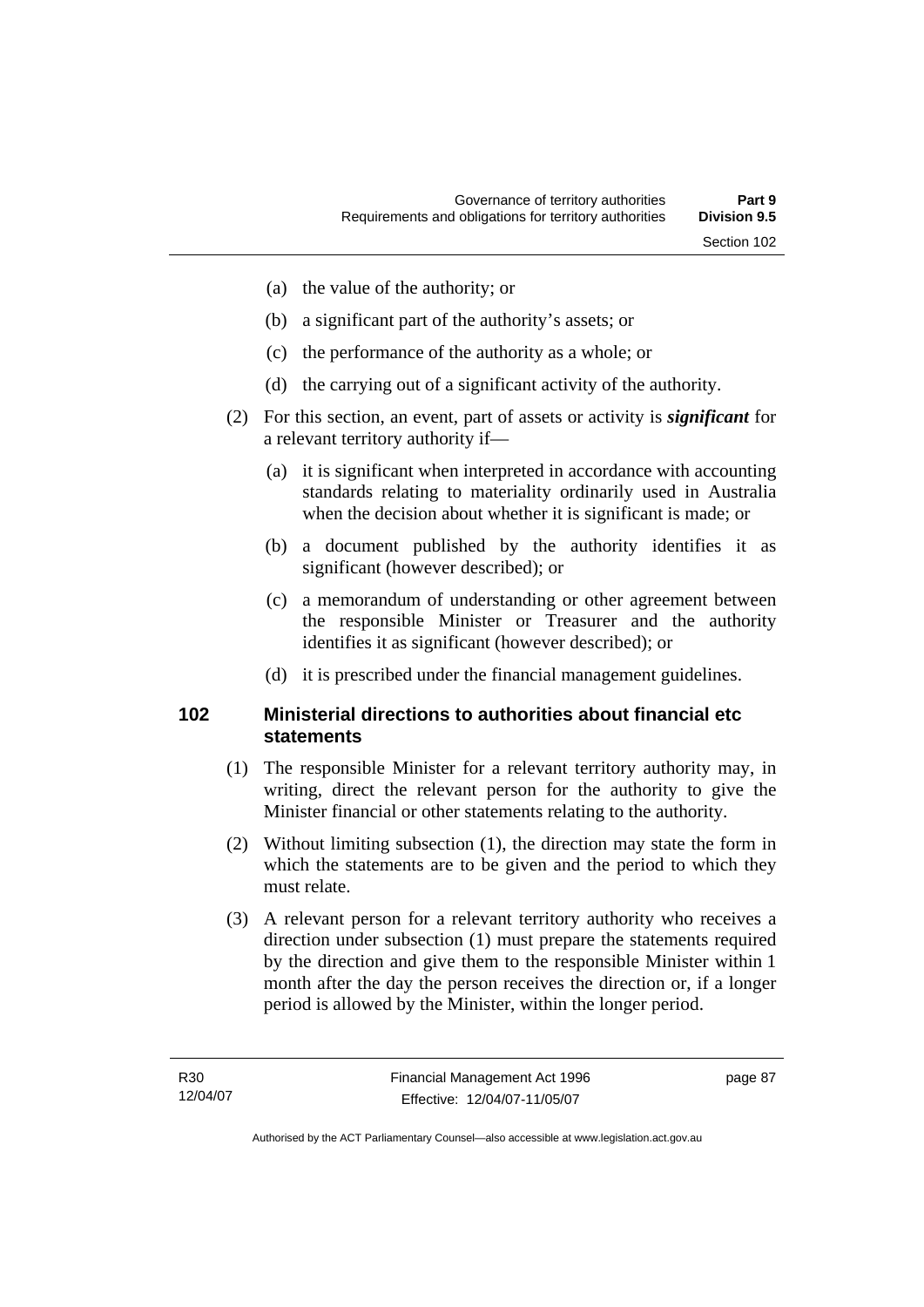| Part 9              | Governance of territory authorities                    |
|---------------------|--------------------------------------------------------|
| <b>Division 9.5</b> | Requirements and obligations for territory authorities |
| Section 103         |                                                        |

- (4) The responsible Minister must not allow a longer period under subsection (3) for complying with a direction unless satisfied that there are special circumstances that justify the longer period.
- (5) In this section:

*relevant person*, for a relevant territory authority, means—

- (a) if the authority has a governing board—the chair of the governing board; or
- (b) if the authority does not have a governing board—the chief executive officer.

### **103 Application of government policies to authorities**

- (1) The responsible Minister for a relevant territory authority may, after consulting the authority, tell the authority, in writing, the general government policies (*applicable governmental policies*) that are to apply to the authority.
- (2) A relevant territory authority must ensure that the authority complies, as far as practicable, with the applicable governmental policies.
- (3) For the *Trade Practices Act 1974* (Cwlth), this Act authorises—
	- (a) the decision to apply applicable governmental policies to an authority; and
	- (b) the doing of, or the failure to do, anything by or in relation to the authority to comply with applicable governmental policies.
- (4) A notice under subsection (1) is a notifiable instrument.

*Note* A notifiable instrument must be notified under the Legislation Act.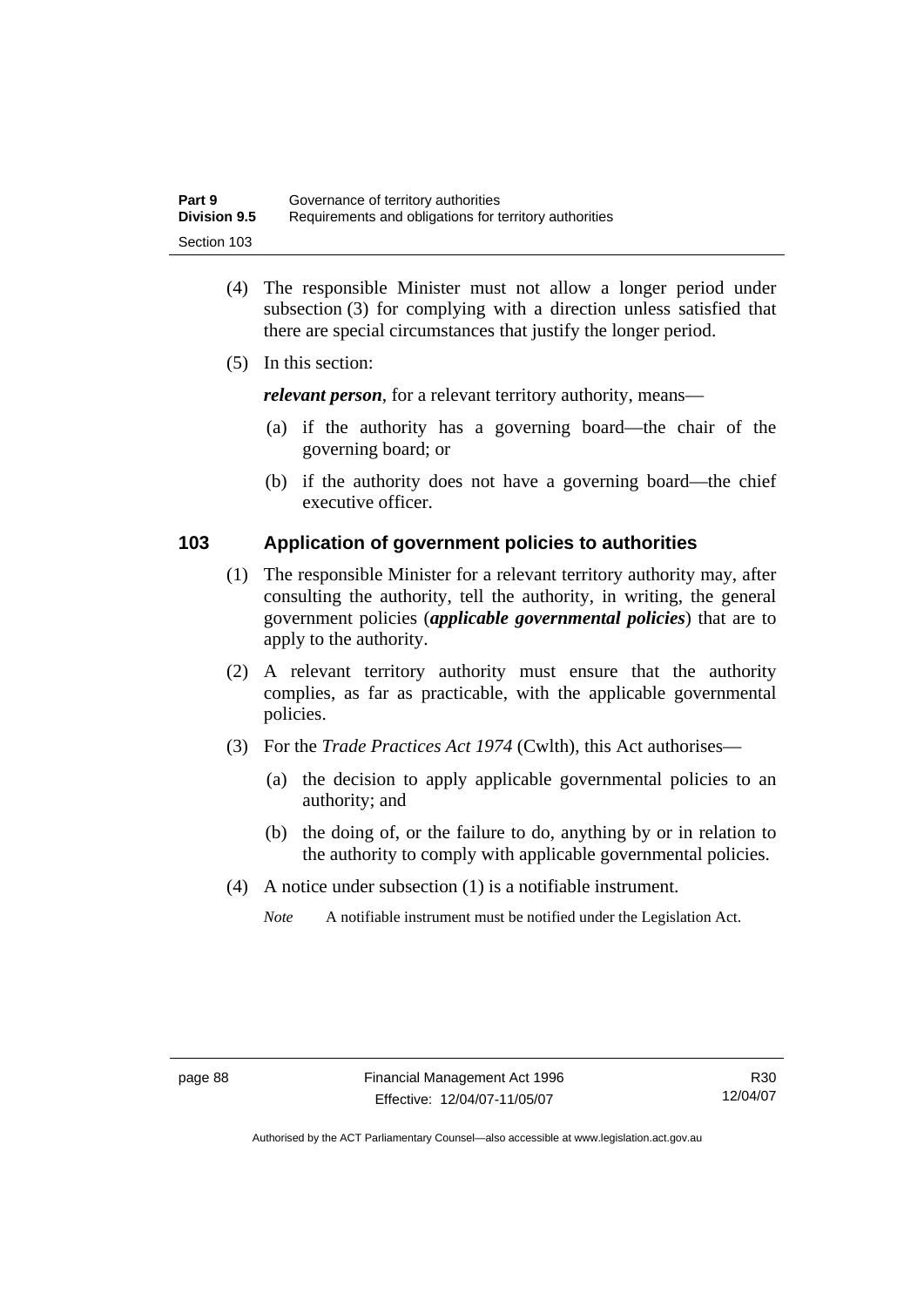# **Division 9.6 Restructuring of territory authorities**

### **104 Purpose of div 9.6**

The purpose of this division is to facilitate the transfer of assets, rights and liabilities of, or held by, territory authorities to which this division applies.

*Note 1* A *liability* includes an obligation (see Legislation Act, dict, pt 1).

*Note 2* See also the Legislation Act, dict, def *asset*.

# **105 What territory authorities does div 9.6 apply to?**

- (1) This division applies to a territory authority if the authority is prescribed by regulation for this division.
- (2) A reference in this division to a *division 9.6 authority* is a reference to a territory authority to which this division applies.
- (3) To remove any doubt—
	- (a) nothing in this Act prevents a division 9.6 authority also being a division 9.7 authority; and
	- (b) a regulation may prescribe a territory authority for this division whether or not this part would otherwise apply to the authority.

### **106 Responsible Minister may direct div 9.6 authority to sell or transfer assets**

 (1) The responsible Minister for a division 9.6 authority may direct the authority to sell or transfer a stated asset of, or held by, the authority.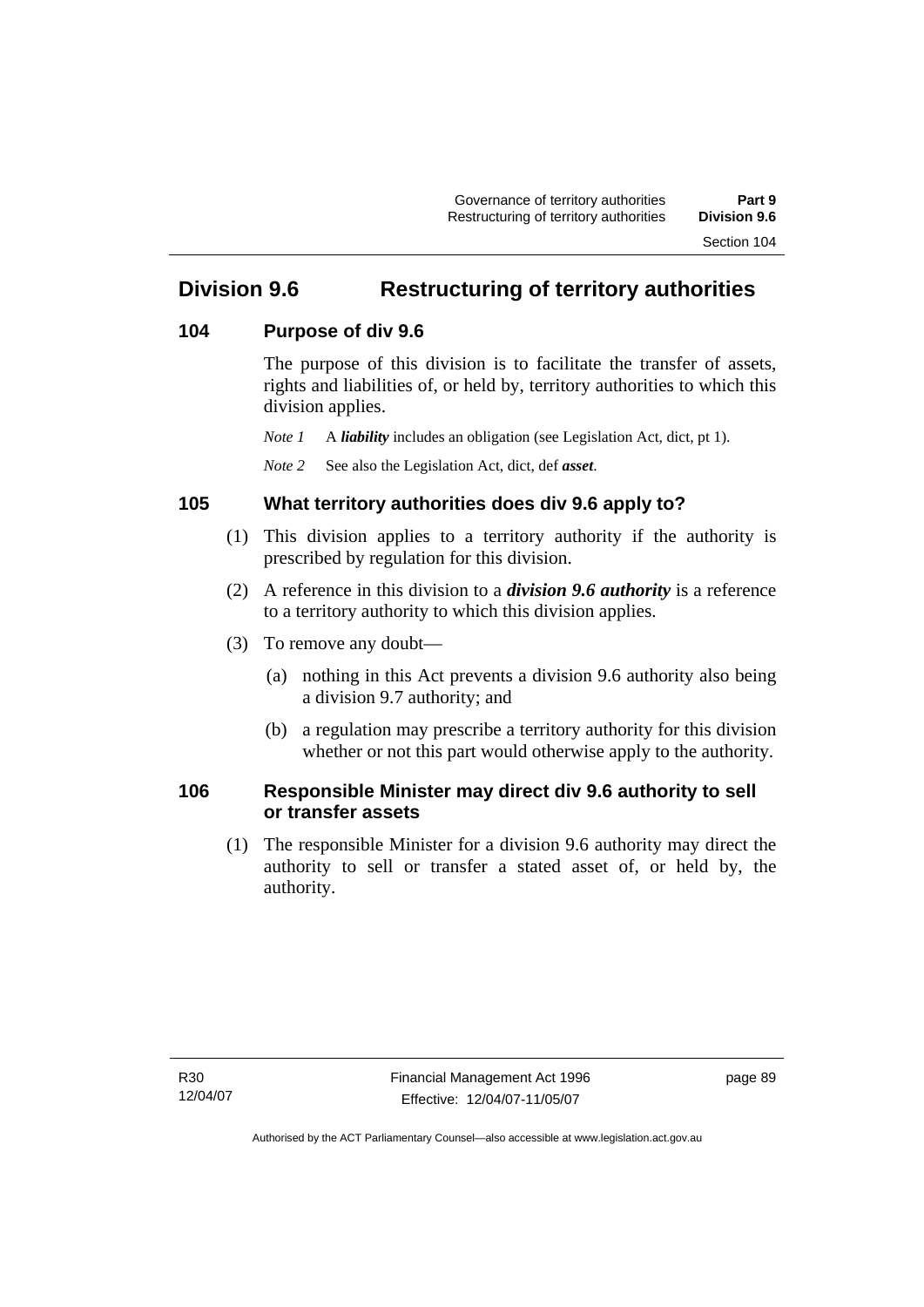| Part 9              | Governance of territory authorities    |
|---------------------|----------------------------------------|
| <b>Division 9.6</b> | Restructuring of territory authorities |
| Section 107         |                                        |

 (2) The direction may also impose on the division 9.6 authority requirements to assist or regulate, or otherwise in relation to, the sale or transfer.

#### **Examples of other requirements**

- 1 that a sale or transfer must be to a stated entity
- 2 that a sale or transfer must be finished before a stated time
- 3 that a sale or transfer must be undertaken in a stated way
- 4 that an asset must be sold for a price within a stated price-range
- 5 that an asset must be marketed, and the sale undertaken, through a stated agent
- *Note* An example is part of the Act, is not exhaustive and may extend, but does not limit, the meaning of the provision in which it appears (see Legislation Act, s 126 and s 132).
- (3) The division 9.6 authority must comply with the direction.
- (4) A direction under subsection (1) is a notifiable instrument.

*Note* A notifiable instrument must be notified under the Legislation Act.

 (5) To remove any doubt, this section is additional to, and does not limit, any other provision of this division.

### **107 Transfer of assets by declaration—div 9.6 authorities**

- (1) The responsible Minister for a division 9.6 authority may make 1 or more of the following declarations (a *transfer declaration*) in relation to an asset of, or held by, the authority:
	- (a) a declaration that the stated asset vests in a stated entity at a stated time without a conveyance, transfer or assignment;
	- (b) a declaration that a stated instrument relating to the asset continues to have effect after the asset vests in a stated entity as if a reference in the instrument to the authority were a reference to the entity;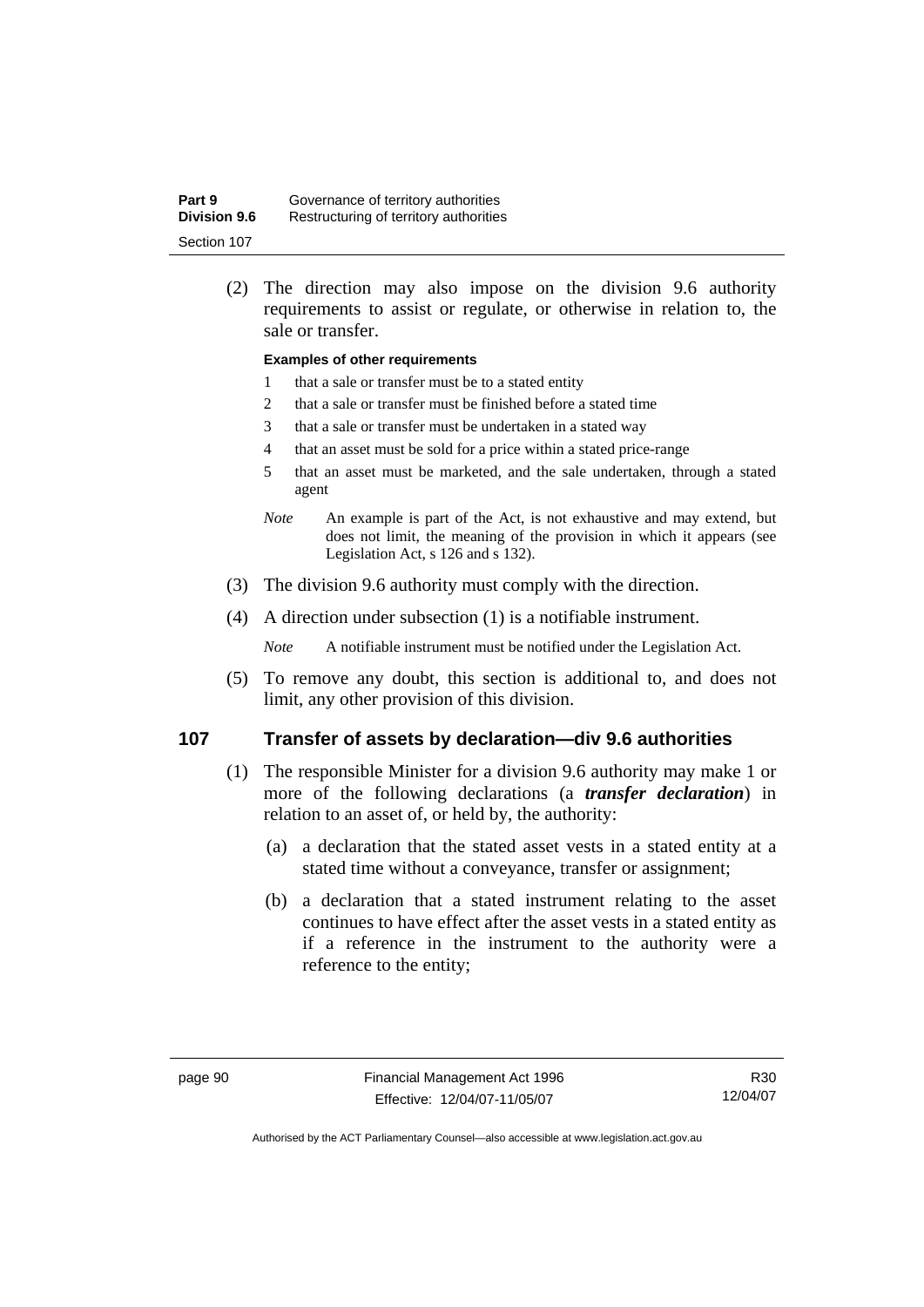- (c) a declaration that a stated entity becomes the authority's successor in law in relation to the asset after the asset vests in the entity.
- (2) A transfer declaration has effect in accordance with its terms.
- (3) A transfer declaration is a notifiable instrument.

*Note* A notifiable instrument must be notified under the Legislation Act.

- (4) To remove any doubt, the making of a transfer declaration in relation to an asset of, or held by, a division 9.6 authority does not prevent the authority from transferring assets not dealt with in the declaration otherwise than in accordance with the declaration.
- (5) To remove any doubt, this section is additional to, and does not limit, any other provision of this division.

### **108 Transfer of contractual rights and liabilities by declaration—div 9.6 authorities**

- (1) The responsible Minister for a division 9.6 authority may declare that the authority's rights and liabilities under a stated contract to which the authority is party—
	- (a) stop being the rights and liabilities of the authority at a stated time; and
	- (b) become rights and liabilities of a stated entity at that time.
- (2) The responsible Minister for a division 9.6 authority may declare that a stated contract continues to have effect after a stated time as if a reference in the contract were a reference to a stated entity.
- (3) The responsible Minister for a division 9.6 authority may declare that a stated instrument relating to a stated contract continues to have effect after the authority's rights and liabilities under the contract become rights and liabilities of a stated entity as if a reference in the instrument to the authority were a reference to the entity.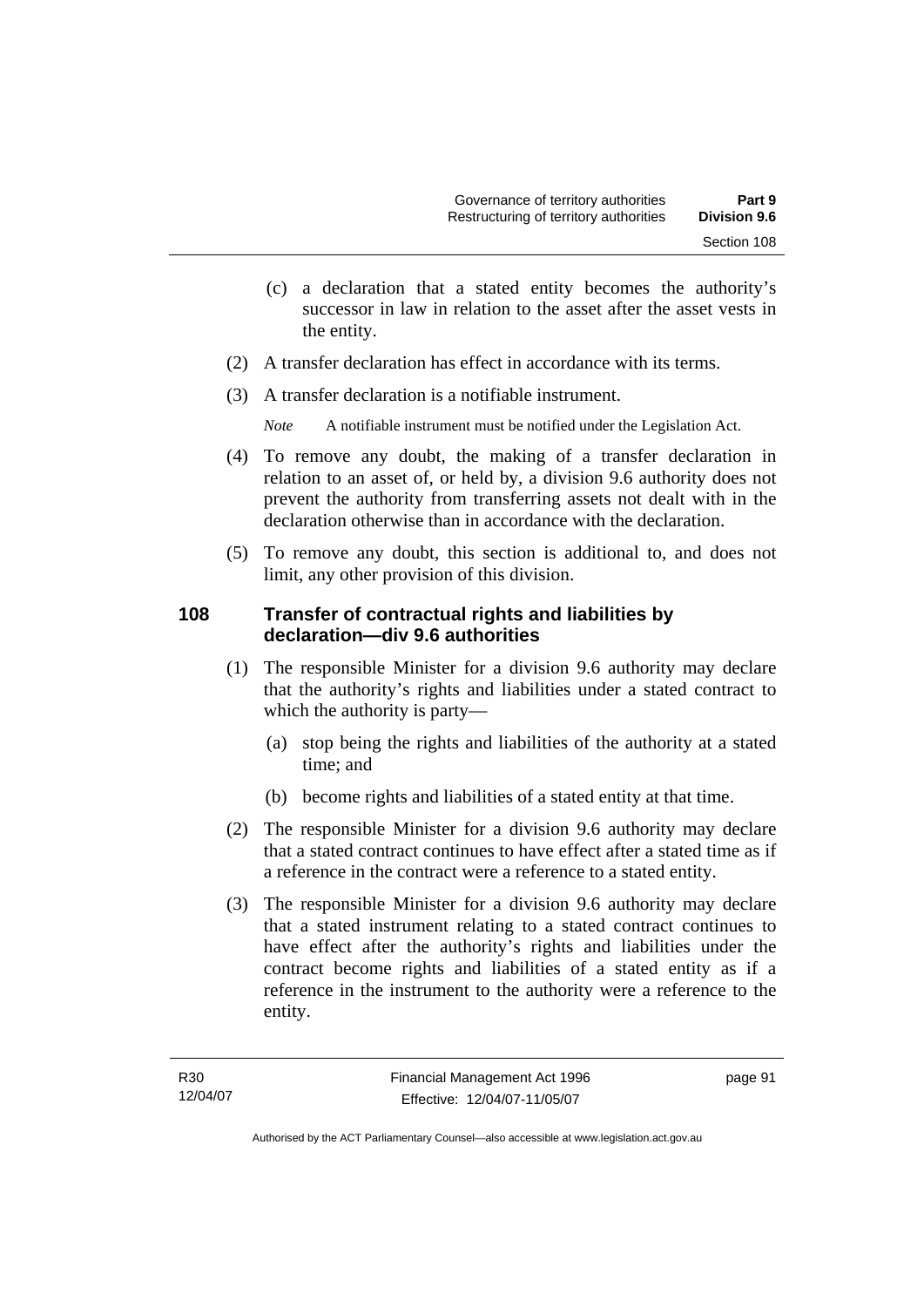| Part 9              | Governance of territory authorities    |
|---------------------|----------------------------------------|
| <b>Division 9.6</b> | Restructuring of territory authorities |
| Section 109         |                                        |

- (4) The responsible Minister for a division 9.6 authority may declare that a stated person becomes the authority's successor in law, in relation to the authority's rights and liabilities under a stated contract, immediately after the authority's rights and liabilities under the contract become rights and liabilities of the entity.
- (5) A declaration under this section has effect according to its terms.
- (6) A declaration under this section is a notifiable instrument.

*Note* A notifiable instrument must be notified under the Legislation Act.

 (7) To remove any doubt, this section is additional to, and does not limit, any other provision of this division.

### **109 Transfer of liabilities by declaration—div 9.6 authorities**

- (1) The responsible Minister for a division 9.6 authority may make 1 or more of the following declarations in relation to a liability of the authority:
	- (a) a declaration that a stated liability stops being a liability of the authority and becomes a liability of a stated entity at a stated time;
	- (b) a declaration that a stated instrument relating to a stated liability continues to have effect after the liability becomes a liability of a stated entity as if a reference in the instrument to the authority were a reference to the entity;
	- (c) a declaration that a stated entity becomes the authority's successor in law in relation to a stated liability immediately after the liability becomes a liability of the entity.
- (2) A declaration under subsection (1) has effect in accordance with its terms.
- (3) A declaration under subsection (1) is a notifiable instrument.

*Note* A notifiable instrument must be notified under the Legislation Act.

R30 12/04/07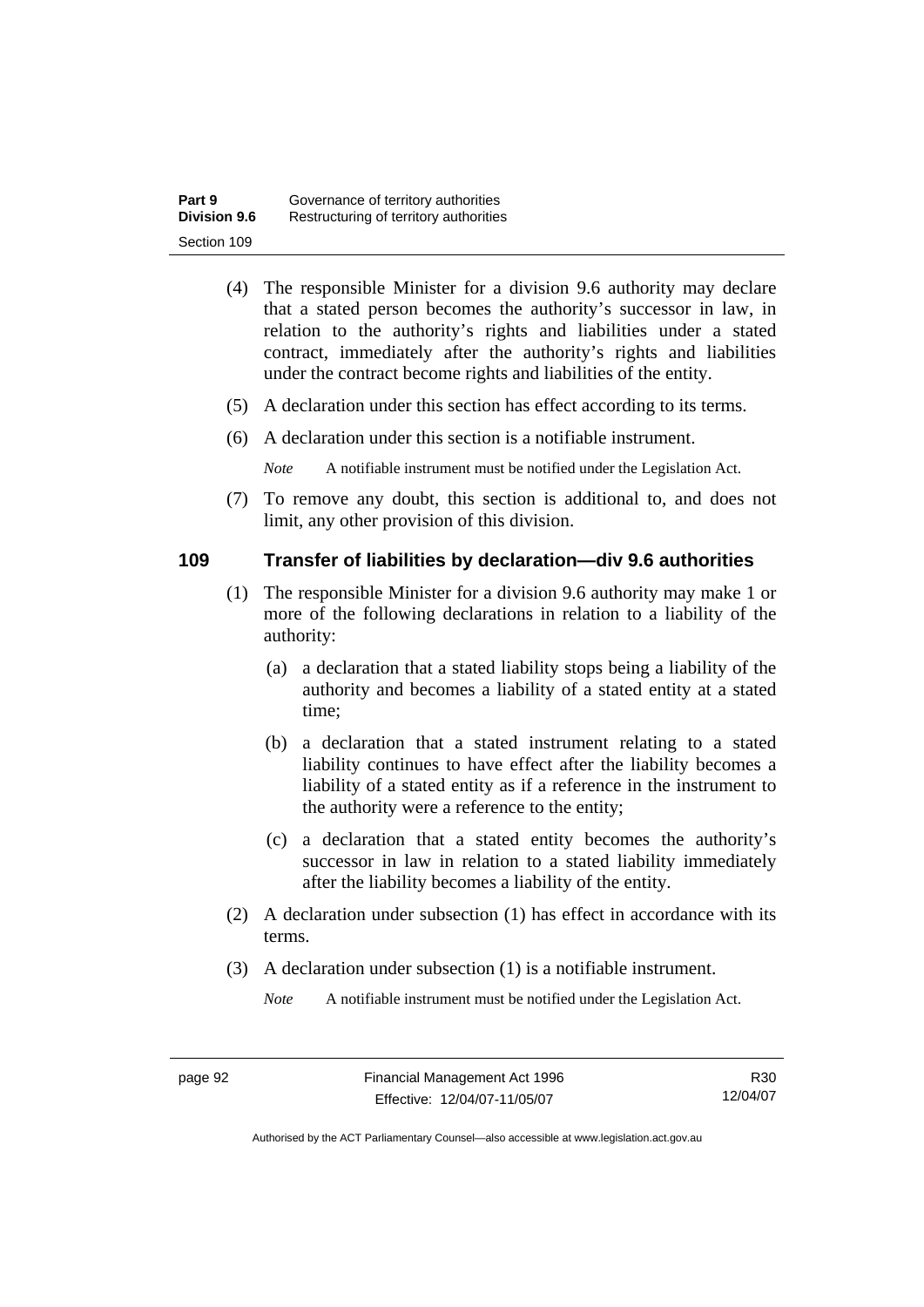(4) To remove any doubt, this section is additional to, and does not limit any other provision of this division.

### **110 Assistance given by authorities for div 9.6**

 (1) A division 9.6 authority may, on the authority's own initiative, give the Territory assistance in relation to the transfer of the authority's assets.

### **Examples of forms of assistance**

- 1 giving information
- 2 giving financial assistance
- 3 giving a financial benefit to an entity
- 4 giving facilities, information and other assistance in relation to the conduct of a due diligence procedure or market briefing
- 5 entering into an agreement with the Territory
- *Note* An example is part of the Act, is not exhaustive and may extend, but does not limit, the meaning of the provision in which it appears (see Legislation Act, s 126 and s 132).
- (2) A division 9.6 authority must, if asked in writing by the responsible Minister for the authority, assist the Territory in relation to the transfer of the authority's assets.
- (3) If a division 9.6 authority must give assistance under subsection (2), the assistance must be given within the period, and in the way, stated in the request.
- (4) To remove any doubt, a division 9.6 authority that gives assistance under this section does not incur civil liability only because of the giving of assistance.
- (5) Any liability that would, apart from this section, attach to the division 9.6 authority attaches instead to the Territory.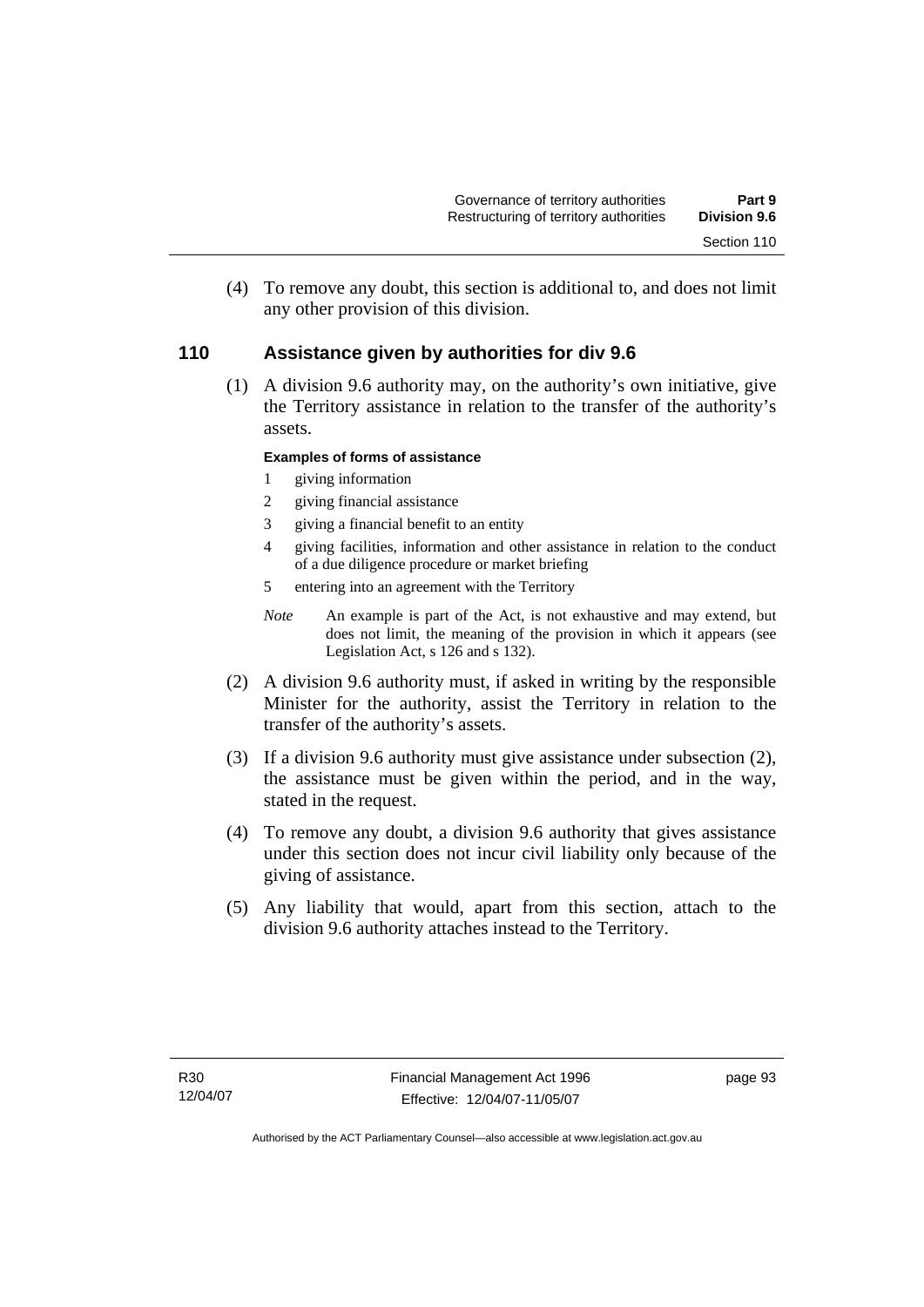### **111 Assistance given by governing board members for div 9.6**

 (1) The governing board, or a member of the governing board, of a division 9.6 authority may, on the board's or member's own initiative, give the Territory assistance in relation to the transfer of the authority's assets.

#### **Examples of forms of assistance**

- 1 giving information
- 2 giving financial assistance
- 3 giving a financial benefit to an entity
- 4 giving facilities, information and other assistance in relation to the conduct of a due diligence procedure or market briefing
- 5 entering into an agreement with the Territory
- *Note* An example is part of the Act, is not exhaustive and may extend, but does not limit, the meaning of the provision in which it appears (see Legislation Act, s 126 and s 132).
- (2) The governing board, or a member of the governing board, of a division 9.6 authority must, if asked in writing by the responsible Minister for the authority, assist the Territory in relation to the transfer of the authority's assets.
- (3) If the governing board, or a member of the governing board, of a division 9.6 authority must give assistance under subsection (2), the assistance must be given within the period, and in the way, stated in the request.
- (4) To remove any doubt, a governing board or a member of a governing board who gives assistance under this section does not incur civil liability only because of the giving of assistance.
- (5) Any liability that would, apart from this section, attach to the members or member of the governing board attaches instead to the Territory.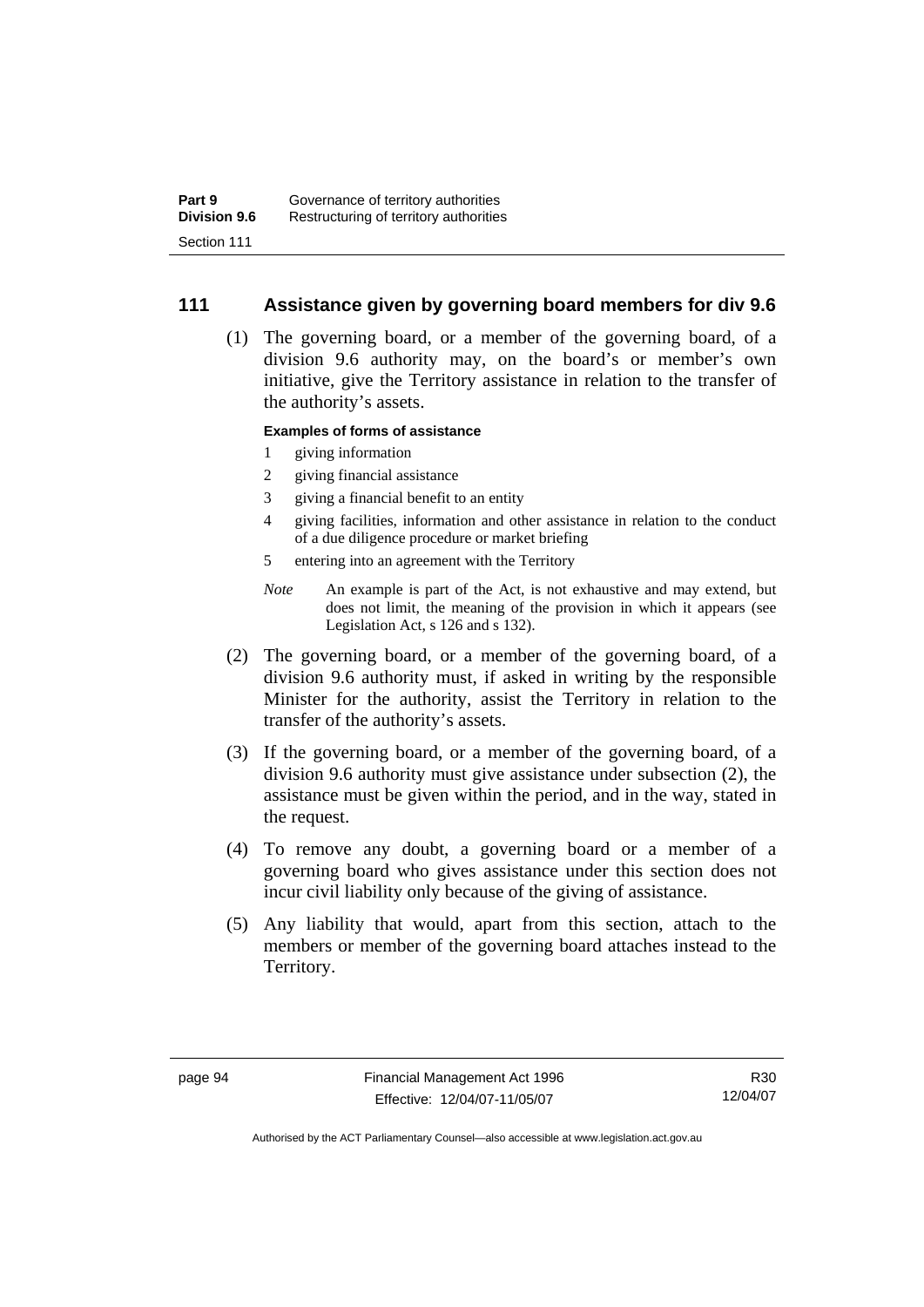### **112 Use of information by Territory and div 9.6 authorities**

- (1) This section applies to information provided under section 110 (Assistance given by authorities for div 9.6) or section 111 (Assistance given by governing board members for div 9.6) in relation to a division 9.6 authority.
- (2) The Territory, the division 9.6 authority or an associated person may use the information for a purpose related to, or consequent on, the transfer of the authority's assets.
- (3) The Territory, the territory authority or an associated person may give the information to someone else for a purpose related to, or consequent on, the transfer of the authority's assets.
- (4) If a person gives information or uses information under this section—
	- (a) the giving of the information is not—
		- (i) a breach of confidence; or
		- (ii) a breach of professional etiquette or ethics; or
		- (iii) a breach of a rule of professional conduct; and
	- (b) the person does not incur civil liability only because of the giving or using of the information.
- (5) In this section:

*associated person*—each of the following is an *associated person* in relation to a division 9.6 authority:

- (a) the responsible Minister for the authority;
- (b) a public employee;
- (c) a person who exercises a function for the Territory in relation to the transfer of the authority's assets;
- (d) a member of the governing board of the territory authority;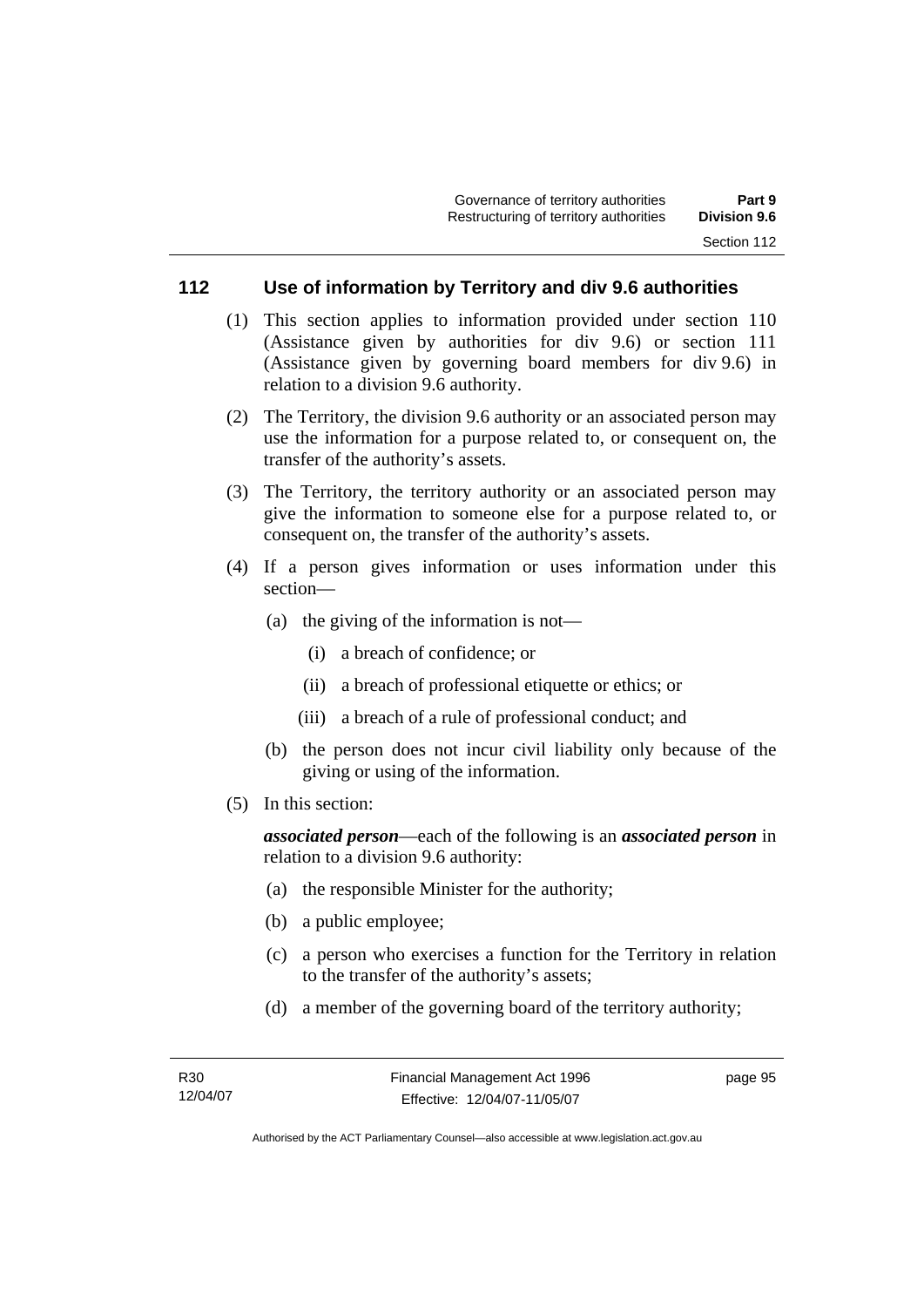- (e) an officer or employee of the authority;
- (f) a person who exercises a function for the authority in relation to the authority's assets.

### **113 Contracts relating to the protection of information responsible Minister for div 9.6 authority**

- (1) The responsible Minister for a division 9.6 authority may, on behalf of the Territory, enter into a contract with an entity relating to the protection of information if—
	- (a) the information is provided under section 110 (Assistance given by authorities for div 9.6) or section 111 (Assistance given by governing board members for div 9.6); and
	- (b) publication of the information might be expected to substantially prejudice the entity's commercial interests.
- (2) To remove any doubt, subsection (1) does not limit the power of the Territory to enter into contracts.

### **114 Contracts relating to the protection of information div 9.6 authority**

- (1) A division 9.6 authority may enter into a contract with an entity relating to the protection of information if—
	- (a) the information is provided under section 110 (Assistance given by authorities for div 9.6) or section 111 (Assistance given by governing board members for div 9.6); and
	- (b) publication of the information might be expected to substantially prejudice the entity's commercial interests.
- (2) To remove any doubt, subsection (1) does not limit the power of the division 9.6 authority to enter into contracts.

### **115 Transfer of pending proceedings—div 9.6 authorities**

(1) This section applies if—

| page 96 | Financial Management Act 1996 | R30      |
|---------|-------------------------------|----------|
|         | Effective: 12/04/07-11/05/07  | 12/04/07 |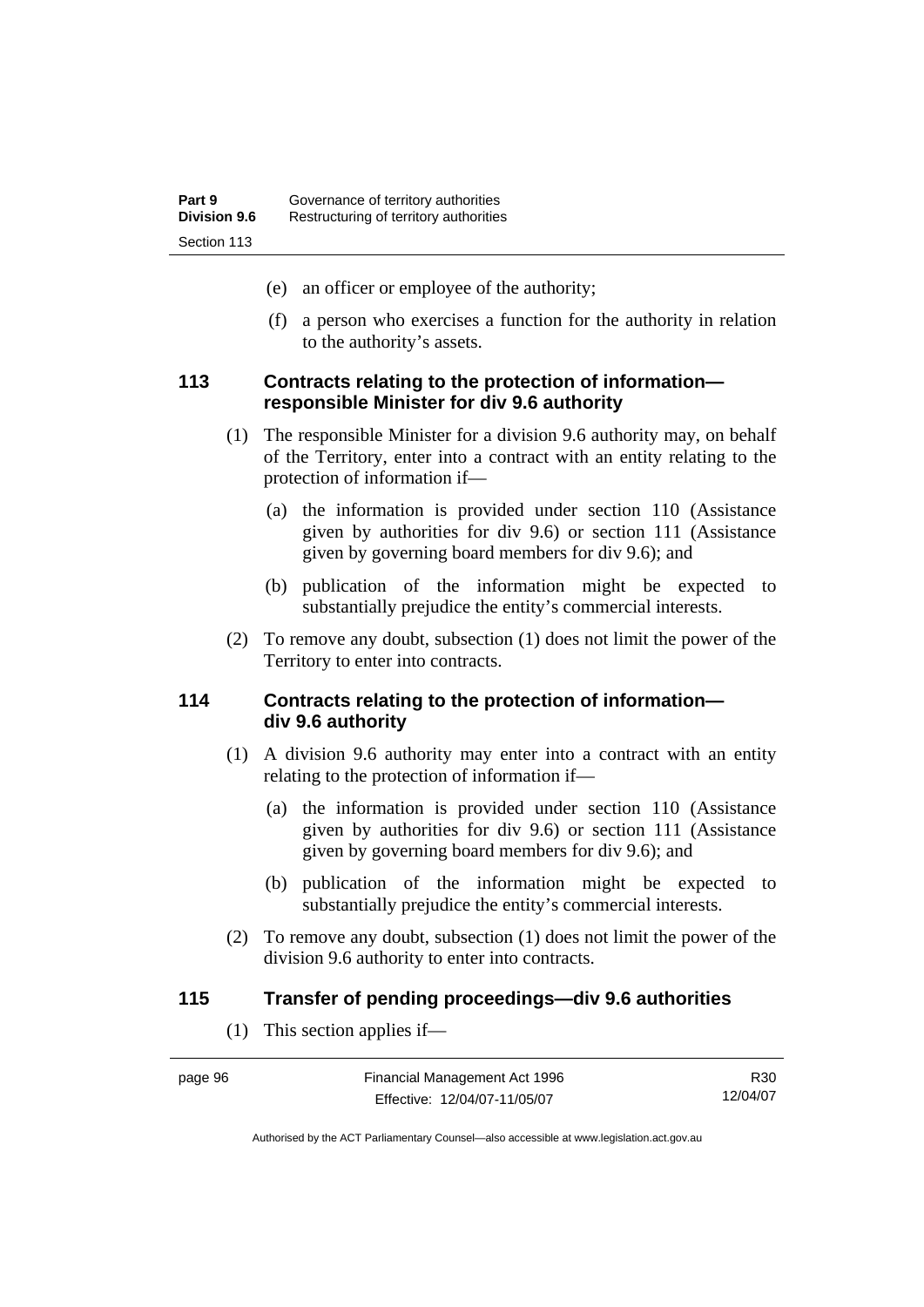- (a) an entity (the *successor*) becomes the successor in law of someone else (the *original entity*) at a particular time (the *handover time*) in relation to a particular asset, right or liability because of a declaration made by a Minister under this division; and
- (b) a proceeding to which the original entity was a party was pending in a court or other entity immediately before the handover time; and
- (c) the proceeding related, completely or partly, to the asset, right or liability.
- (2) The successor is, by force of this subsection, substituted for the original entity as a party to the proceeding to the extent to which the proceeding relates to the asset, right or liability.
- (3) The court or other entity in which, or before which, a proceeding has been continued under this section may give directions about the proceeding.
- (4) However, subsection (2) does not apply if the responsible Minister for the original entity determines otherwise.
- (5) A determination under subsection (3) is a notifiable instrument.

*Note* A notifiable instrument must be notified under the Legislation Act.

# **116 Proceedings and evidence—div 9.6 authorities**

- (1) This section applies if an entity (the *successor*) becomes the successor in law of someone else (the *original entity*) at a particular time (the *handover time*) in relation to a particular asset, right or liability because of a declaration made by a Minister under this division.
- (2) A proceeding for a cause of action may be brought against the successor in relation to the asset, right or liability if, before handover time—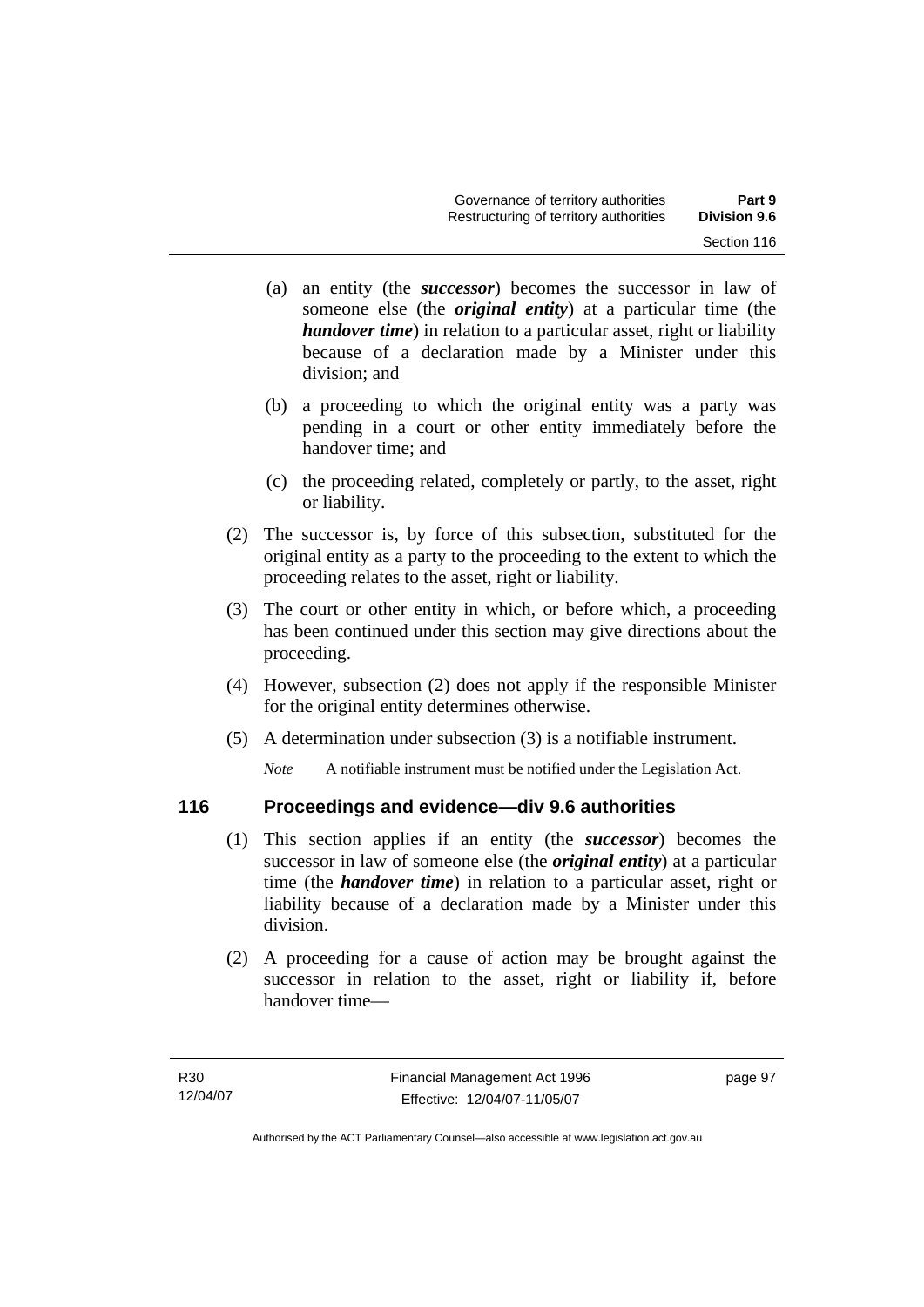- (a) the cause of action had accrued against the original entity in relation to the asset, right or liability; and
- (b) a proceeding had not started in relation to the cause of action; and
- (c) the limitation period for the cause of action had not ended.
- (3) The *Limitation Act 1985,* part 3 (Postponement of bar) applies to the starting of a proceeding that may be brought by or against the successor under this section as if the cause of action had been accrued by, or had accrued against, the successor.
- (4) The court or other entity in which, or before which, a proceeding has been or may be started under this section may give directions about the proceeding.
- (5) Any evidence that, before handover time, would have been admissible for or against the original entity in relation to the asset, right or liability is admissible for or against the successor.
- (6) An order made in a proceeding by or against the original entity in relation to the asset, right or liability before handover time may be enforced by or against the successor.
- (7) In this section:

*proceeding* includes a proceeding by way of appeal or review (including review under the *Ombudsman Act 1989*).

### **117 Operation of div 9.6 not breach of contract etc**

To remove any doubt, the operation of this division must not be taken to—

- (a) place a person in breach of contract or confidence; or
- (b) otherwise make a person guilty of a civil wrong; or
- (c) place a person in breach of, or create a default under, any territory law or provision in an agreement, arrangement or

R30 12/04/07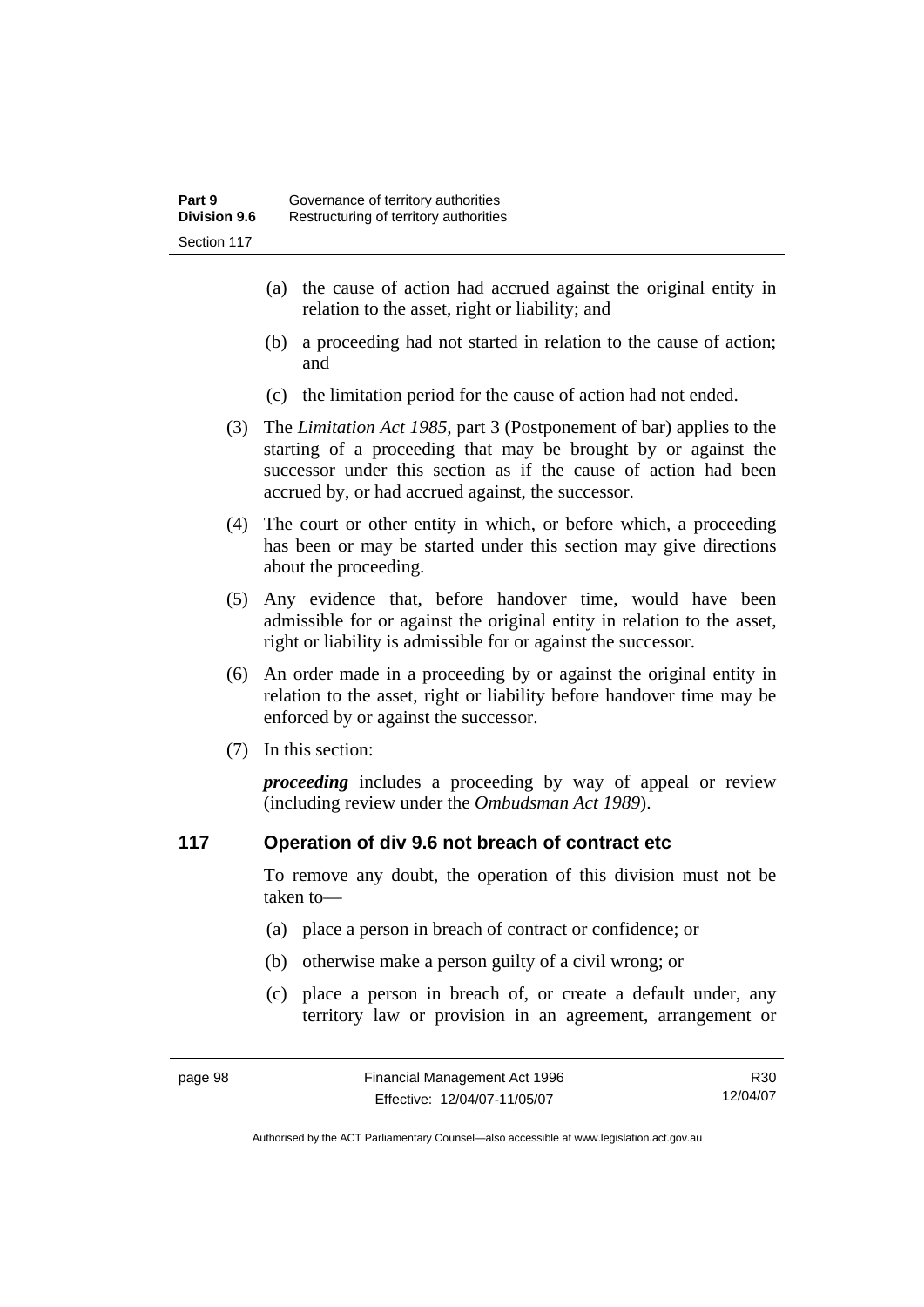understanding, including, for example, a contractual provision prohibiting, restricting or regulating the following:

- (i) the assignment or transfer of an asset, right or liability;
- (ii) the disclosure of information; or
- (d) release a surety from any of surety's liabilities in relation to a liability that is transferred under a declaration made by a Minister under this division; or
- (e) fulfil a condition that—
	- (i) allows an entity to terminate an agreement or liability; or
	- (ii) alters the operation or effect of an agreement; or
	- (iii) requires an amount to be paid before its stated maturity.
- *Note* An example is part of the Act, is not exhaustive and may extend, but does not limit, the meaning of the provision in which it appears (see Legislation Act, s 126 and s 132).

## **118 Transfer of assets etc not otherwise disposed of—div 9.6 authorities**

- (1) This section applies in relation to an asset, right or liability of a division 9.6 authority if—
	- (a) the authority ceases to exist; and
	- (b) apart from this section, division 9.7 would not apply in relation to the authority; and
	- (c) the asset, right or liability has not been disposed of after the authority ceases to exist.
- (2) Division 9.7 applies in relation to the division 9.6 authority as if it were a division 9.7 authority, but only in relation to the asset, right or liability that has not been disposed of.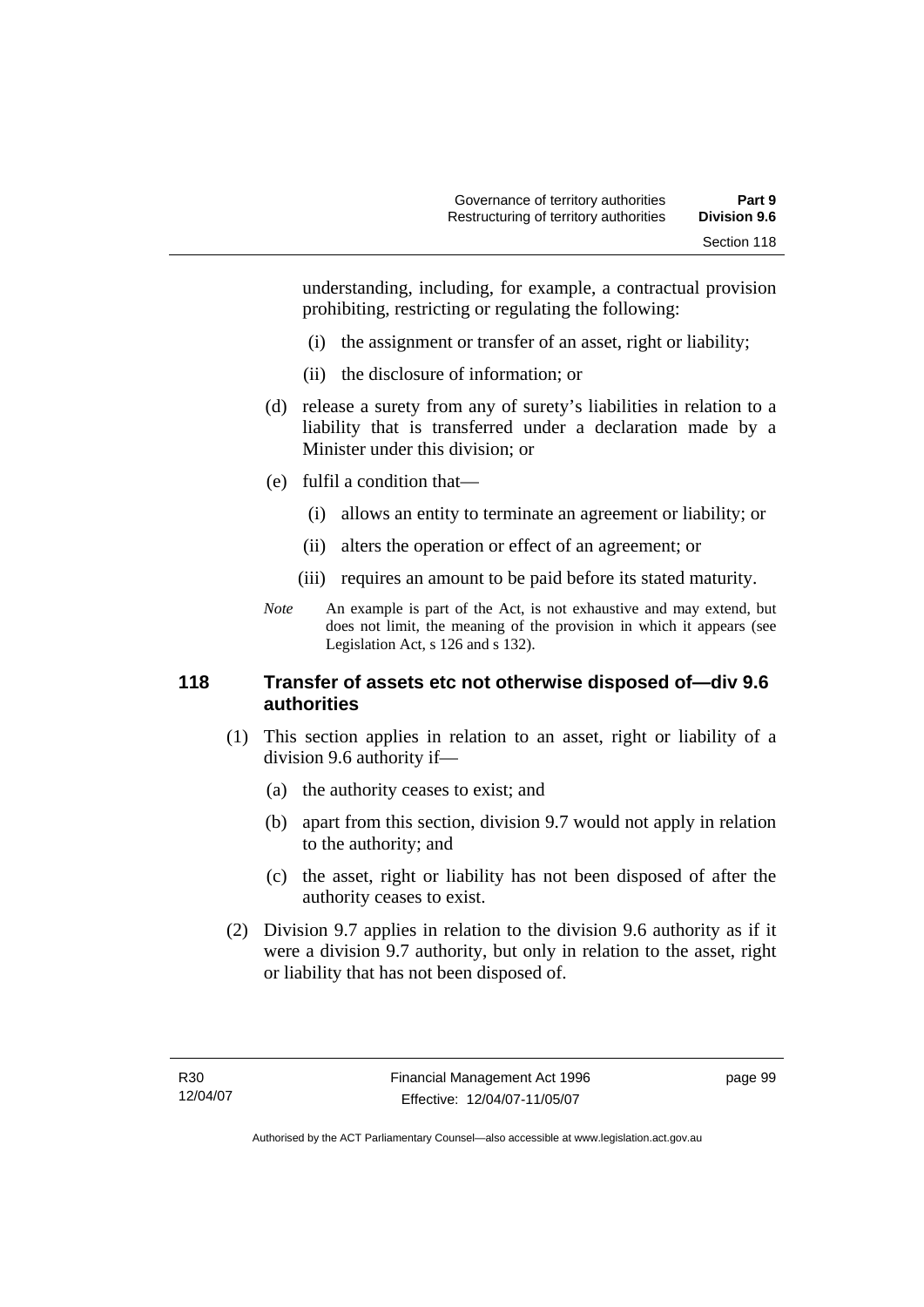# **119 Annual reports etc for div 9.6 authorities**

(1) In this section:

*division 9.6 authority* means a division 9.6 authority that has ceased to exist and is not also a division 9.7 authority.

*financial year*––see the *Annual Reports (Government Agencies) Act 2004*, section 6 (3).

*handover day*, in relation to a division 9.6 authority, means the day the authority ceases to exist.

*relevant financial year*, for a division 9.6 authority, means a financial year—

- (a) beginning before the handover day for the authority; and
- (b) for which a report had not been presented by the authority under the *Annual Reports (Government Agencies) Act 2004*, section 6 (Annual report of public authority) before the handover day.

*responsible Minister*, for a division 9.6 authority, means the Minister who was the responsible Minister for the authority immediately before it ceased to exist.

- (2) The responsible Minister for a division 9.6 authority must present an annual report for the authority for each relevant financial year.
- (3) An annual report under subsection (2) must include anything that the annual report would have been required to include before handover day for the division 9.6 authority.
- (4) The applied provisions of part 8 (Financial provisions for territory authorities) apply in relation to a division 9.6 authority in relation to any period before the handover day as if—
	- (a) the authority had not ceased to exist; and

R30 12/04/07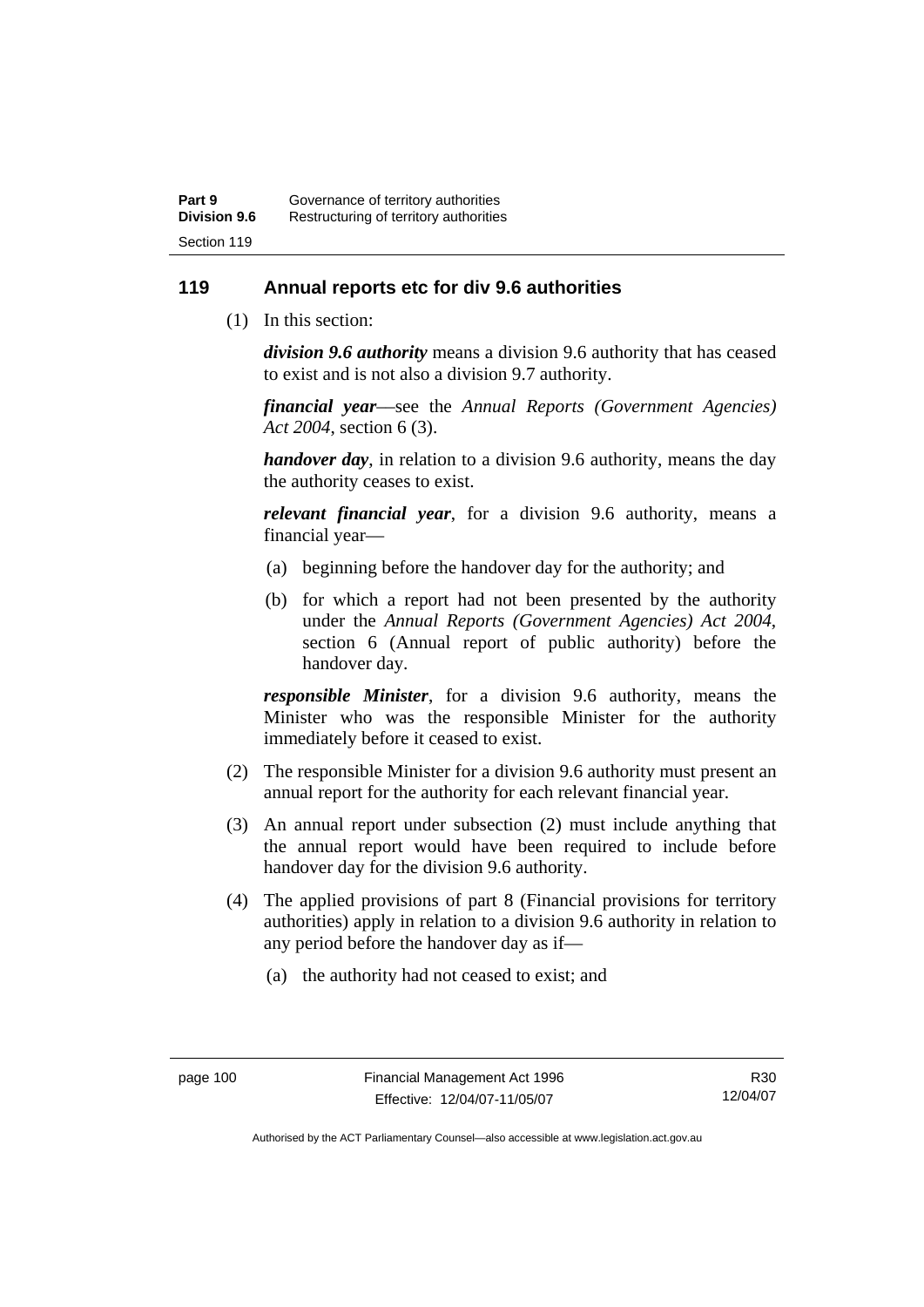- (b) a reference in section 63 and section 68 to the authority included a reference to the responsible Minister for the authority; and
- (c) a reference in section 64 and section 69 to the relevant person for the authority included a reference to the responsible Minister for the authority; and
- (d) a reference in section 65 and section 70 to the chief executive officer of the authority included a reference to the responsible Minister for the authority; and
- (e) all other necessary changes were made; and
- (f) any changes prescribed by regulation were made.
- (5) For subsection (4), the *applied provisions of part 8* are the following:
	- section 63 (Annual financial statements of territory authorities)
	- section 64 (Responsibility for annual financial statements of territory authorities)
	- section 65 (Audit of annual financial statements of territory authorities)
	- section 66 (Annual financial statements of territory authorities to be included in annual reports etc)
	- section 68 (Statements of performance of territory authorities)
	- section 69 (Responsibility for territory authority statements of performance)
	- section 70 (Scrutiny of territory authority statements of performance)
	- section 71 (Territory authority statements of performance to be included in annual reports).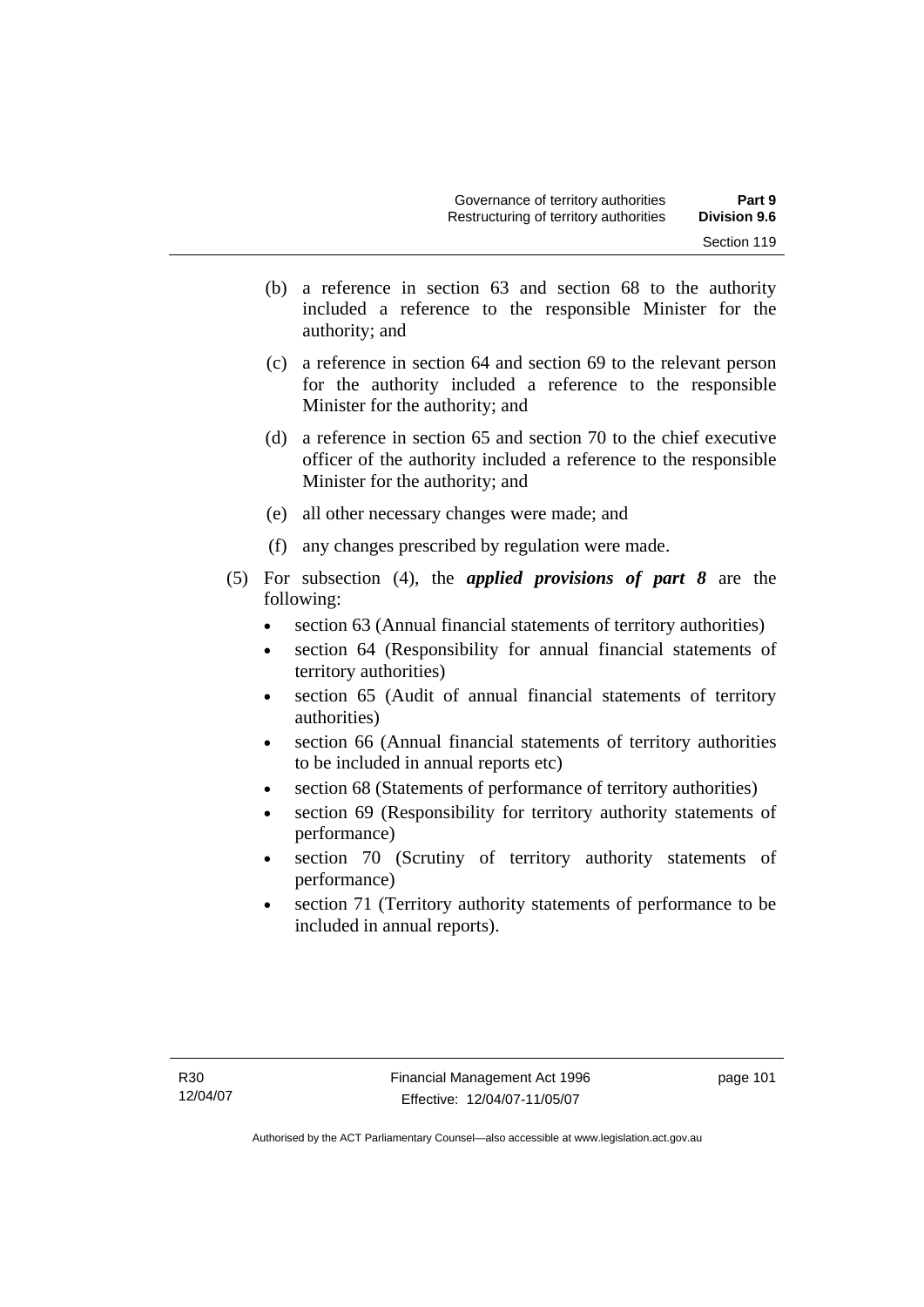# **Division 9.7 Additional provisions for restructuring of certain territory authorities**

# **120 What territory authorities does div 9.7 apply to?**

- (1) This division applies to a territory authority if the authority is prescribed by regulation for this division.
	- *Note* This division also applies in relation to territory authorities in relation to certain assets, rights and liabilities (see s 118).
- (2) A reference in this division to a *division 9.7 authority* is a reference to a territory authority to which this division applies.
- (3) To remove any doubt, a regulation may prescribe a territory authority for this division whether or not this part would otherwise apply to the authority.

# **121 Definitions—div 9.7**

In this division:

*handover day*, in relation to a division 9.7 authority, means the day the authority ceases to exist.

*territory authority* includes a territory authority that has ceased to exist.

# **122 Vesting of assets, rights and liabilities—div 9.7 authorities**

- (1) All assets, rights and liabilities of a division 9.7 authority immediately before handover day vest in the Territory on handover day.
- (2) To remove any doubt, all records of the territory authority, including applications made to the authority, become the records of the Territory on handover day.

R30 12/04/07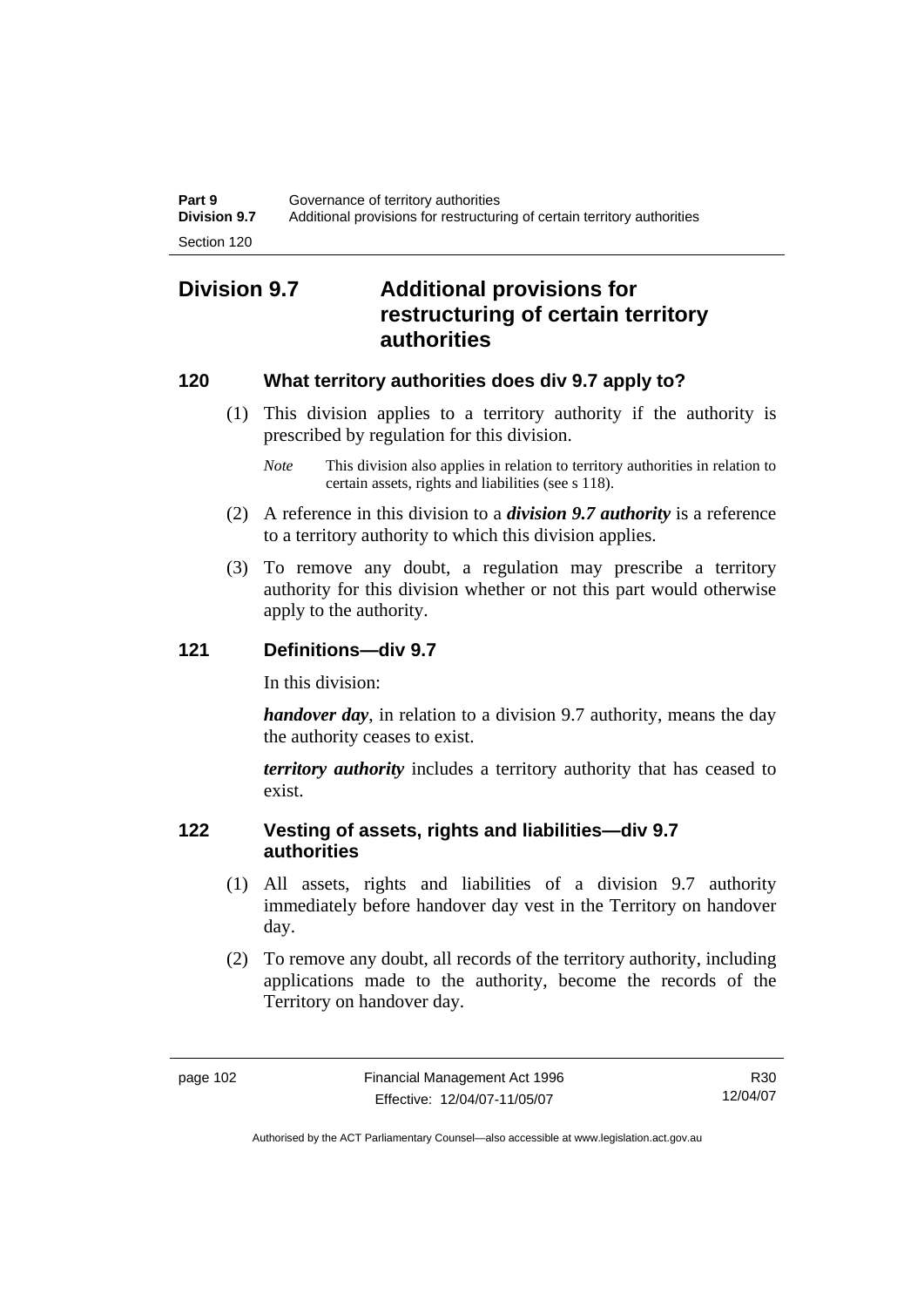# **123 Proceedings and evidence—div 9.7 authorities**

- (1) For a proceeding started before handover day and to which a division 9.7 authority is a party, the Territory is substituted as a party on the handover day.
- (2) A proceeding for a cause of action in relation to a division 9.7 authority may be brought against the Territory if, before handover day—
	- (a) the cause of action had accrued against the authority; and
	- (b) a proceeding had not started in relation to the cause of action; and
	- (c) the limitation period for the cause of action had not ended.
- (3) The *Limitation Act 1985,* part 3 (Postponement of bar) applies to the starting of a proceeding that may be brought by or against the Territory under this section as if the cause of action had been accrued by, or had accrued against, the Territory.
- (4) The court or other entity in which, or before which, a proceeding may be or has been started or continued under this section may give directions about the proceeding.
- (5) Any evidence that would, before a division 9.7 authority ceased to exist, have been admissible for or against the authority is admissible for or against the Territory.
- (6) An order made in a proceeding by or against a division 9.7 authority before the handover day may, after the handover day, be enforced by or against the Territory.
- (7) In this section:

*proceeding* includes a proceeding by way of appeal or review (including review under the *Ombudsman Act 1989*).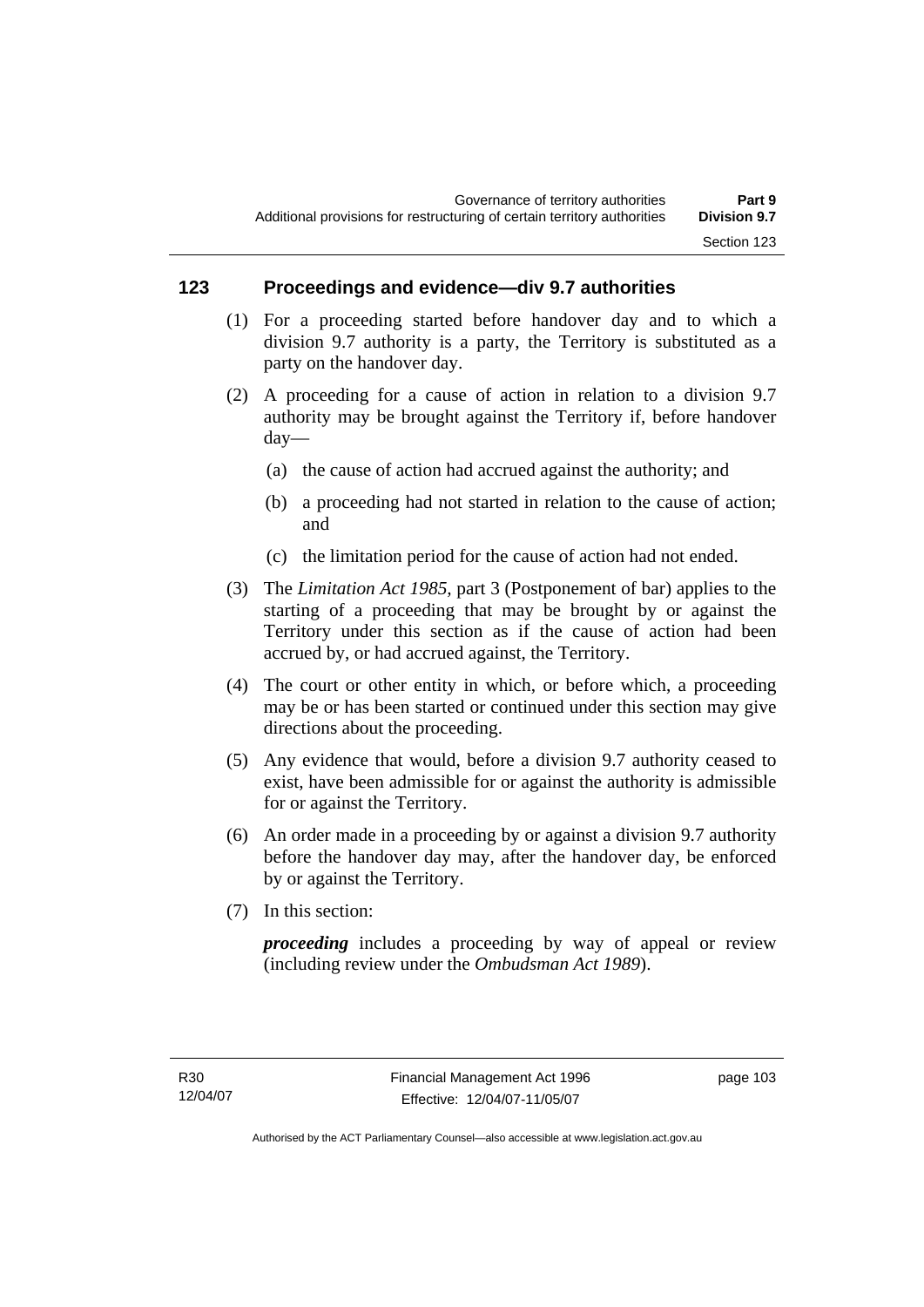# **124 Annual reports and financial statements for div 9.7 authorities**

(1) In this section:

*division 9.7 authority* means a division 9.7 authority that has ceased to exist.

*financial year*––see the *Annual Reports (Government Agencies) Act 2004*, section 6 (3).

*relevant financial year*, for a division 9.7 authority, means a financial year—

- (a) beginning before the handover day for the authority; and
- (b) for which a report had not been presented by the authority under the *Annual Reports (Government Agencies) Act 2004*, section 6 (Annual report of public authority) before the handover day.

*responsible Minister*, for a division 9.7 authority, means the Minister who was the responsible Minister for the authority immediately before it ceased to exist.

- (2) The responsible Minister for a division 9.7 authority must present an annual report for the authority for each relevant financial year.
- (3) An annual report under subsection (2) must include anything that the annual report would have been required to include before handover day for the division 9.7 authority.
- (4) The applied provisions of part 8 (Financial provisions for territory authorities) apply in relation to a division 9.7 authority in relation to any period before the handover day as if—
	- (a) the authority had not ceased to exist; and
	- (b) a reference in section 63 and section 68 to the authority included a reference to the responsible Minister for the authority; and

R30 12/04/07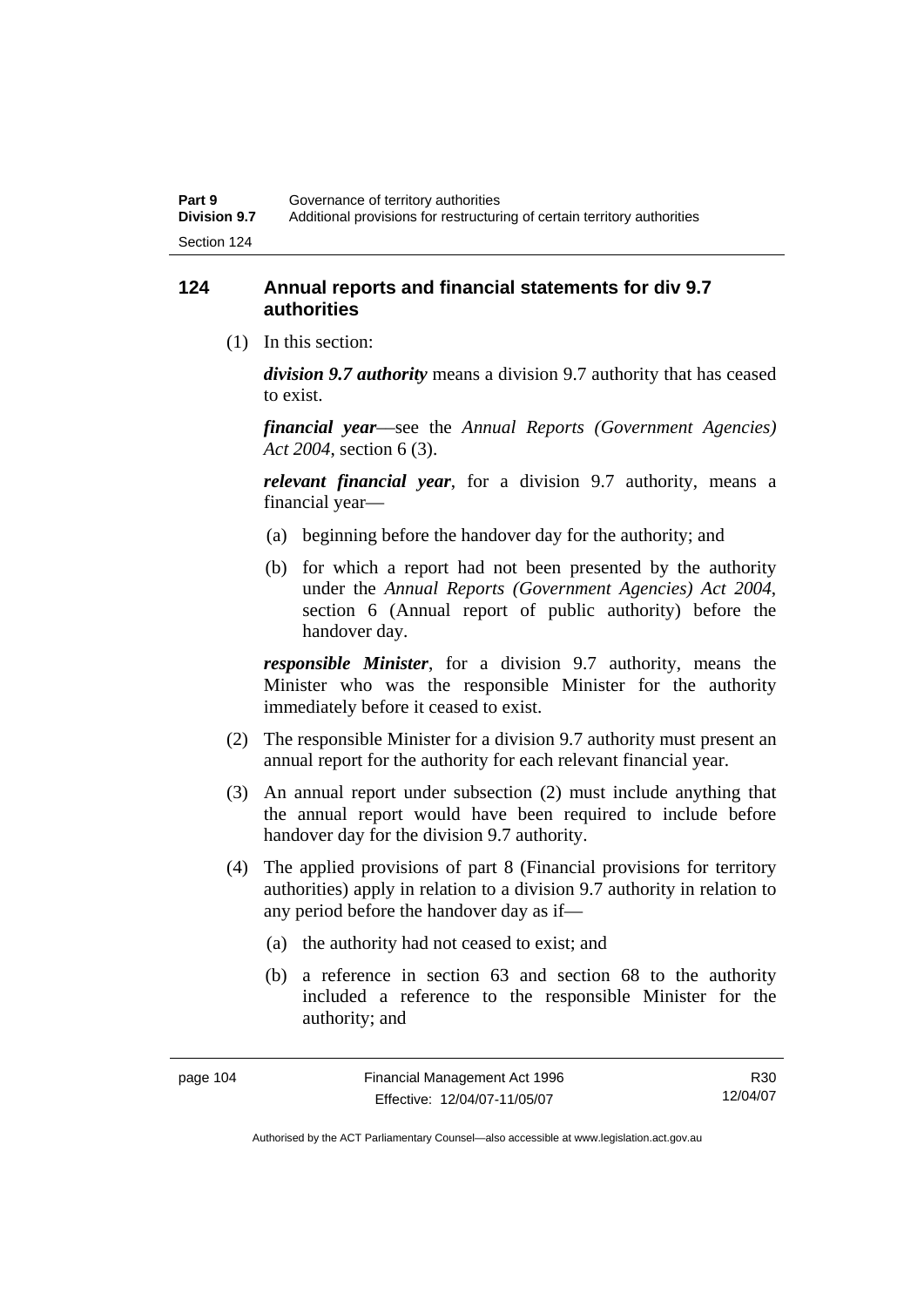- (c) a reference in section 64 and section 69 to the relevant person for the authority included a reference to the responsible Minister for the authority; and
- (d) a reference in section 65 and section 70 to the chief executive officer of the authority included a reference to the responsible Minister for the authority; and
- (e) all other necessary changes were made; and
- (f) any changes prescribed by regulation were made.
- (5) For subsection (4), the *applied provisions of part 8* are the following:
	- section 63 (Annual financial statements of territory authorities)
	- section 64 (Responsibility for annual financial statements of territory authorities)
	- section 65 (Audit of annual financial statements of territory authorities)
	- section 66 (Annual financial statements of territory authorities to be included in annual reports etc)
	- section 68 (Statements of performance of territory authorities)
	- section 69 (Responsibility for territory authority statements of performance)
	- section 70 (Scrutiny of territory authority statements of performance)
	- section 71 (Territory authority statements of performance to be included in annual reports).

# **125 References to div 9.7 authority**

In any contract, agreement or arrangement, a reference to a division 9.7 authority is, for the application of the contract, agreement or arrangement on or after the handover day, a reference to the Territory.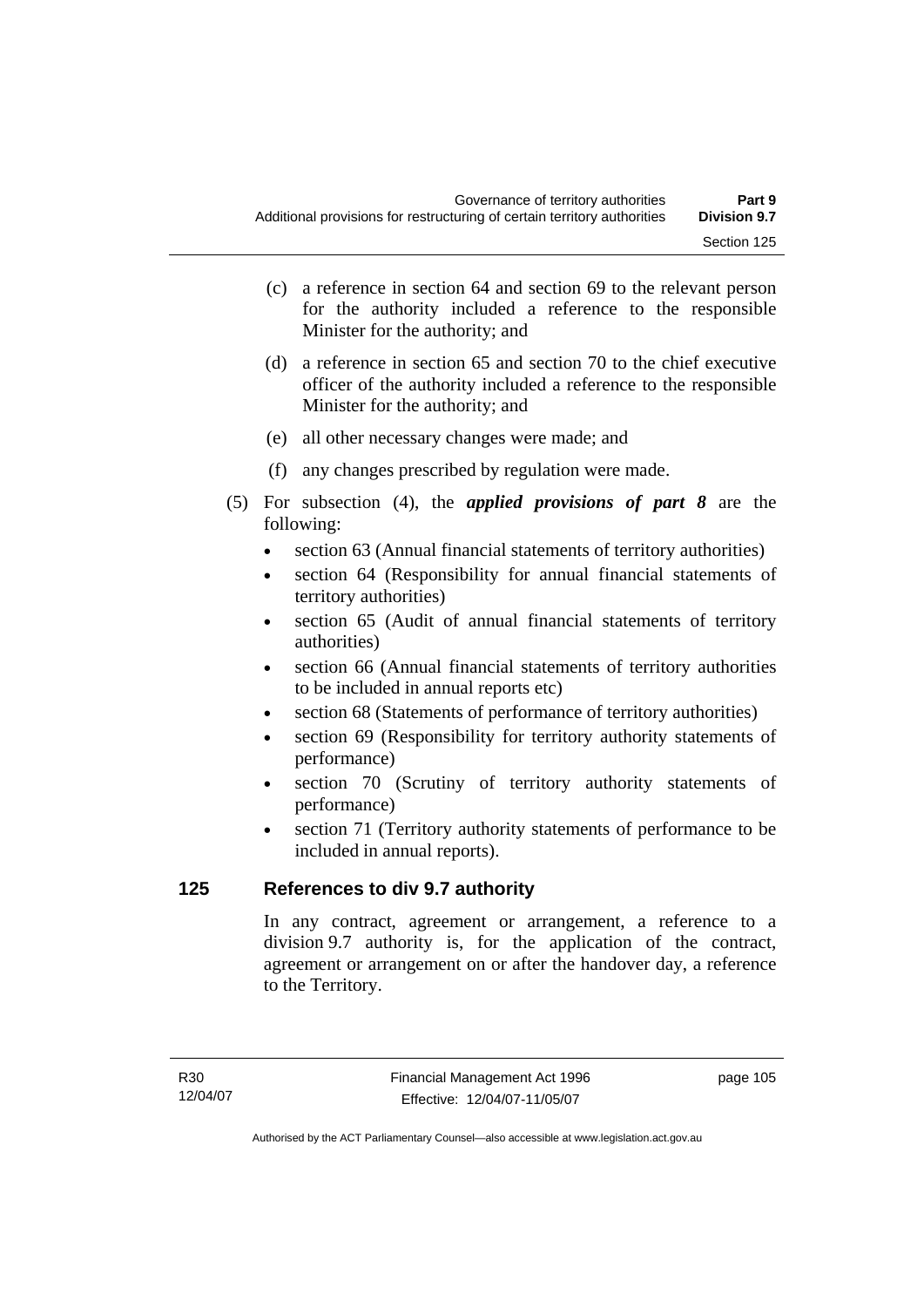#### **Part 10** Miscellaneous

Section 130

# **Part 10 Miscellaneous**

## **130 Act of grace payments**

- (1) If the Treasurer considers it appropriate to do so because of special circumstances, the Treasurer may authorise the payment by a department of an amount to a person (the *payee*) although the payment of that amount (the *relevant amount*) would not otherwise be authorised by law or required to meet a legal liability.
- (2) The authorisation may provide for the relevant amount to be paid  $by-$ 
	- (a) more than 1 instalment and on the dates specified in the authorisation; or
	- (b) periodical payments of an amount, and for the period, specified in the authorisation.
- (3) An authorisation may be expressed to be subject to conditions to be complied with by the payee.
- (4) If a condition is contravened, the Treasurer may by written notice addressed to the last-known address of the payee require the payee, within 30 days of receipt of the notice, to pay an amount equal to all or part of the relevant amount.
- (5) If the payee does not pay the amount specified in the notice under subsection (4), the amount may be recovered by the Territory as a debt.
- (6) If the payment of an amount by a department is authorised under this section, the Treasurer must —
	- (a) direct that the amount be paid from an appropriate appropriation for the department specified by the Treasurer; or
	- (b) authorise payment of the amount under section 18; or

R30 12/04/07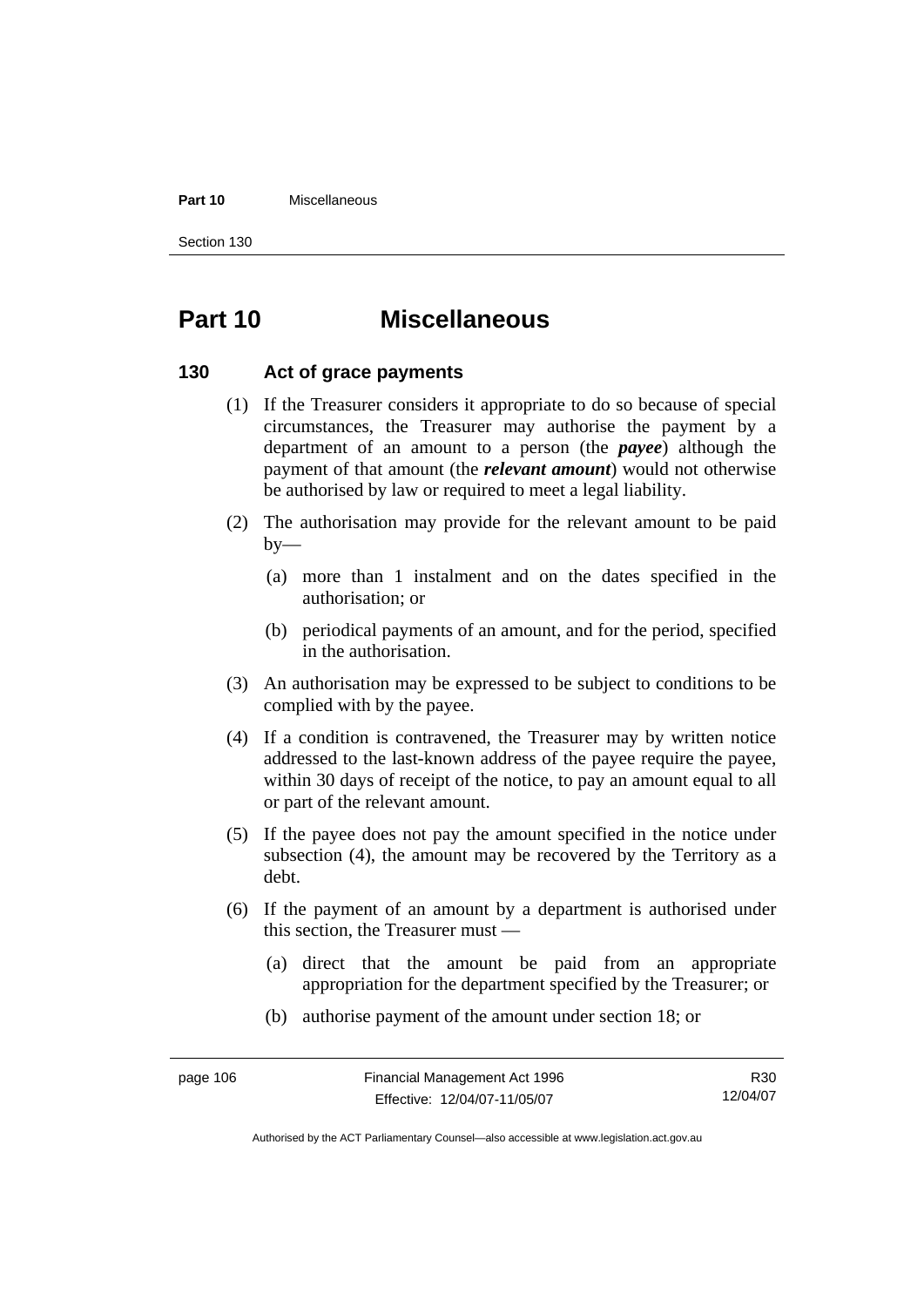- (c) authorise payment of the amount out of the public money of the Territory.
- (7) The public money of the Territory is appropriated for subsection  $(6)$  (c).
- (8) A payment made by a department under this section must be reported in notes to the financial statements of the department that relate to the financial year when the payment was made.
- (9) The notes must indicate in relation to each payment under this section the amount and grounds for the payment.
- (10) The notes relating to a payment under this section must not disclose the identity of the payee unless disclosure was agreed to by the payee as a condition of authorising the payment.

## **131 Waiver of debts etc**

- (1) The Treasurer may, in writing, on behalf of the Territory—
	- (a) waive the Territory's right to payment of an amount payable to the Territory; or
	- (b) postpone any right of the Territory to be paid a debt in priority to another debt; or
	- (c) allow the payment by instalments of an amount payable to the Territory; or
	- (d) defer the time for payment of an amount payable to the Territory.
- (2) A waiver relating to an amount payable to the Territory by a person may be expressed to be subject to a condition that the person agrees to pay an amount to the Territory in circumstances specified in the waiver.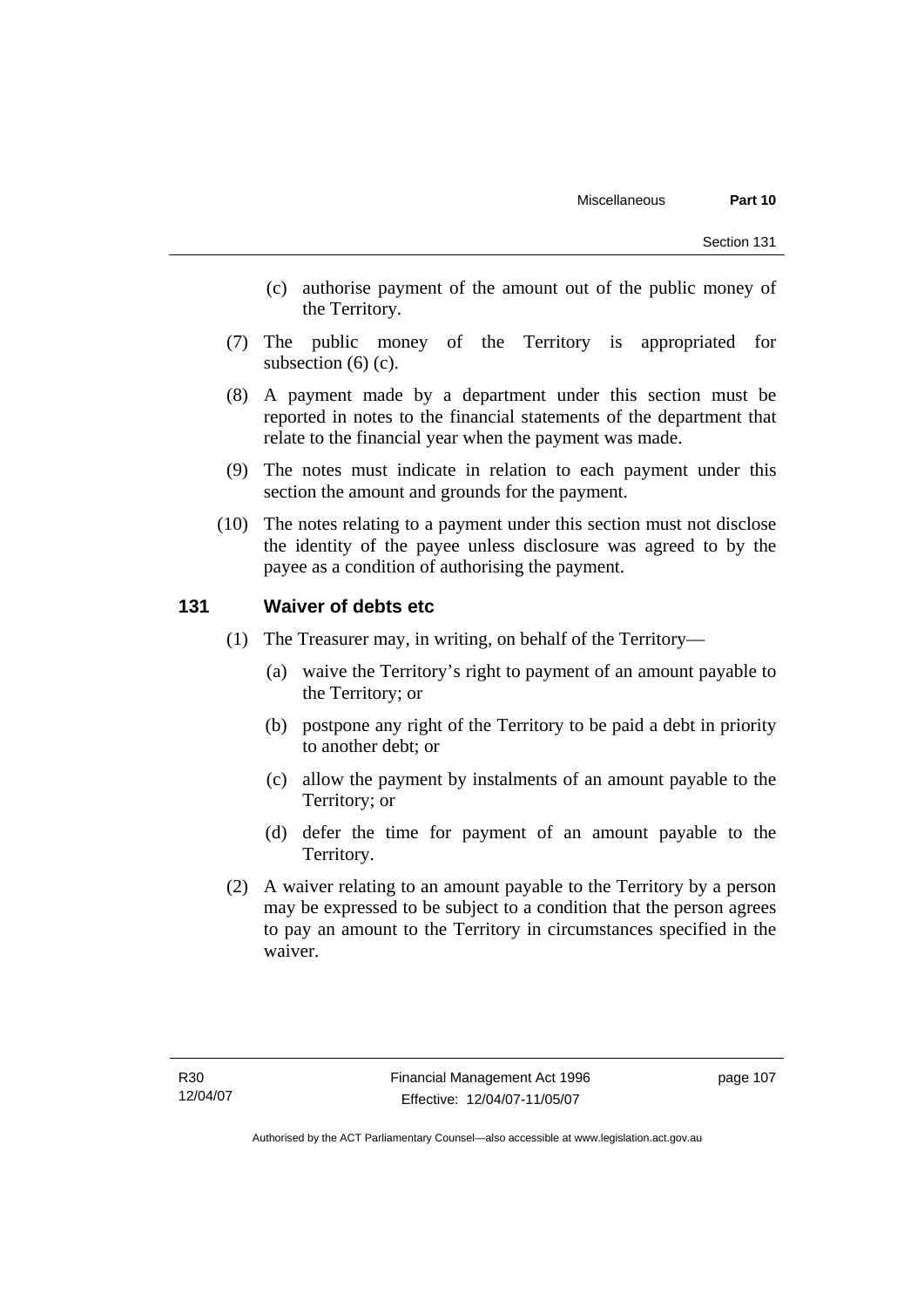#### **Part 10** Miscellaneous

Section 132

 (3) A waiver relating to an amount payable to the Territory must be reported in the notes to the financial statements of the relevant department that relate to the year in which the right to payment was waived.

## **132 Payments in relation to deceased estates**

- (1) If, at the time of a person's death (whether before or after the commencement of this section), the Territory owed an amount to the person, the Treasurer may pay that amount to the person who the Treasurer considers should receive the payment.
- (2) In deciding who should be paid, the Treasurer must have regard  $to$ —
	- (a) the provisions of any will of the deceased person that identify the persons entitled to property under the will; and
	- (b) the law relating to the disposition of the property of deceased people.
- (3) Before making a payment to a person, the Treasurer may require the person to produce any documents and other evidence relating to—
	- (a) the disposition of the deceased person's estate; or
	- (b) the family of the deceased person and any other people apparently entitled to share in the estate of the deceased person.
- (4) Subject to subsection (3), the Treasurer may make the payment without requiring production of probate of the will, or letters of administration of the estate, of the deceased person.
- (5) If a payment is made in relation to an amount owing to a deceased person, the Territory is discharged from any further liability in relation to that amount.
- (6) This section does not relieve the recipient of a payment from liability to deal with the money in accordance with law.

R30 12/04/07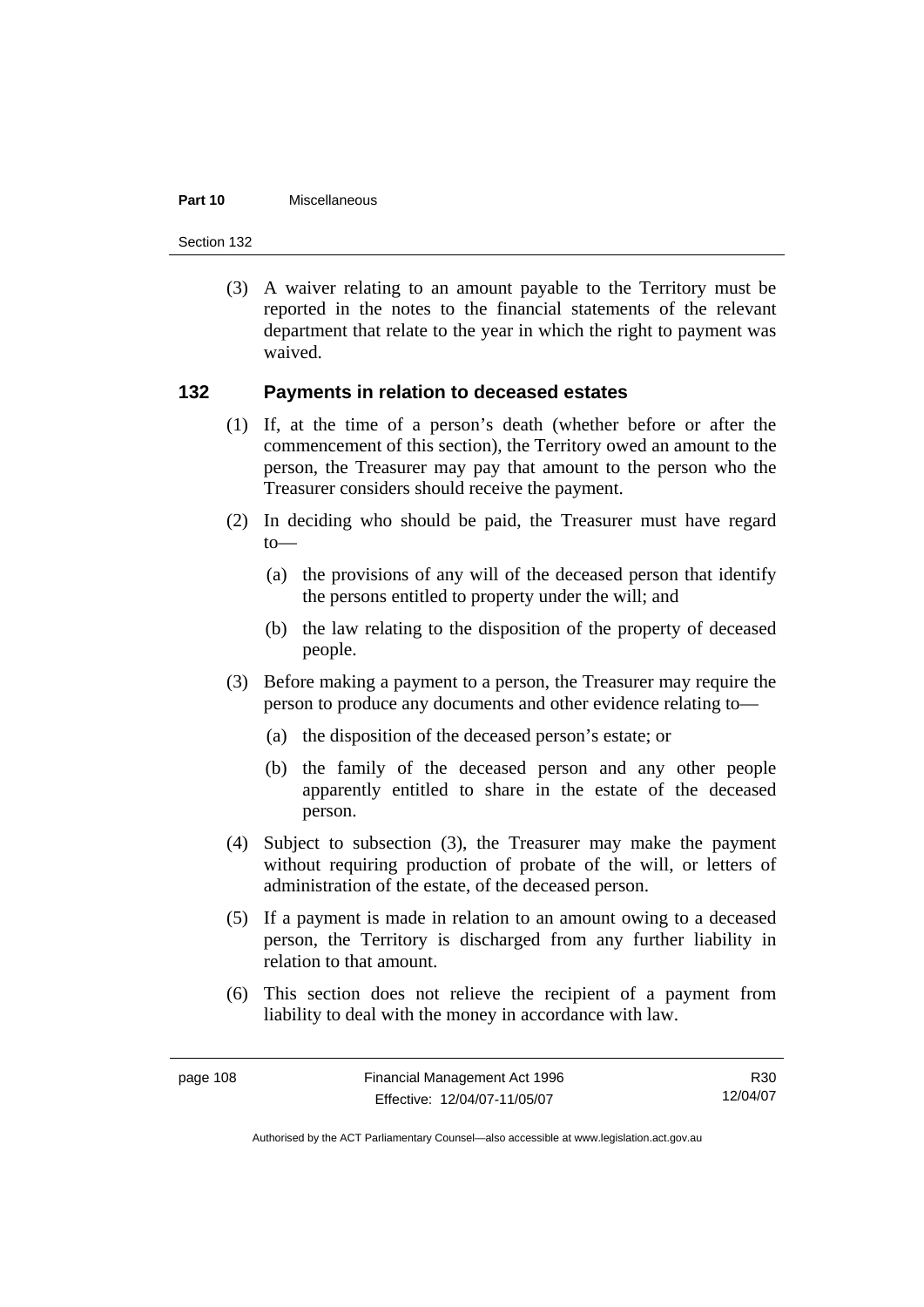# **133 Guideline-making power**

- (1) The Treasurer may, in writing, make financial management guidelines for this Act.
- (2) A financial management guideline is a disallowable instrument.
	- *Note* A disallowable instrument must be notified, and presented to the Legislative Assembly, under the Legislation Act.

# **134 Regulation-making power**

The Executive may make regulations for this Act.

*Note* A regulation must be notified, and presented to the Legislative Assembly, under the Legislation Act.

R30 12/04/07 Financial Management Act 1996 Effective: 12/04/07-11/05/07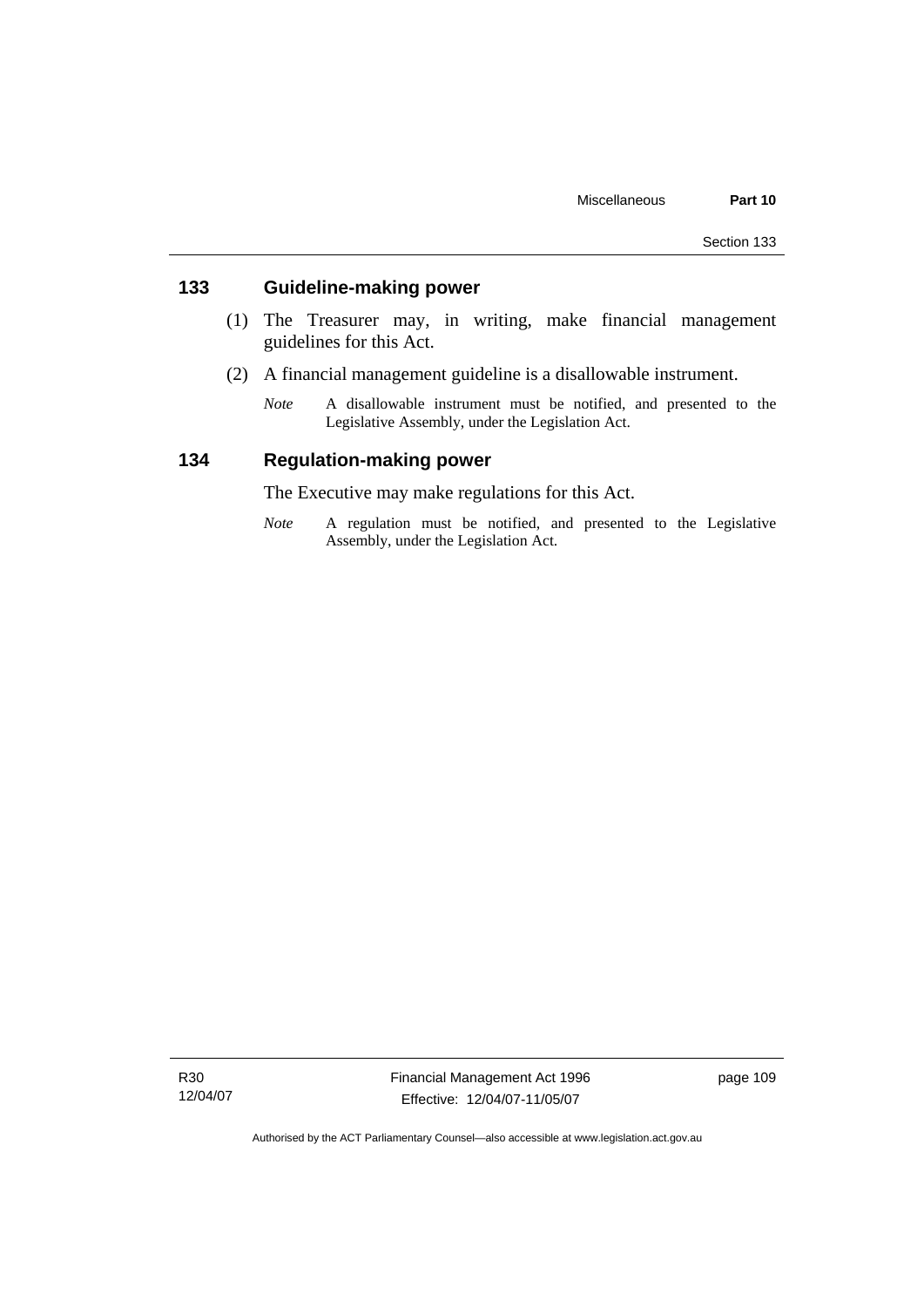#### **Part 19 Transitional—Financial Management Legislation Amendment Act 2005**

Section 152

# **Part 19 Transitional—Financial Management Legislation Amendment Act 2005**

# **M 152 Application of Legislation Act, s 94 to certain appointments, elections and approvals**

## **155 Transitional regulations**

- (1) A regulation may prescribe transitional matters necessary or convenient to be prescribed because of the enactment of the *Financial Management Legislation Amendment Act 2005*.
- (2) A regulation may modify this part (including its operation in relation to another territory law) to make provision in relation to anything that, in the Executive's opinion, is not, or not adequately or appropriately, dealt with in this part.
- (3) A regulation under subsection (2) has effect despite anything elsewhere in this Act or another territory law.
- (4) This section expires 2 years after the day it commences.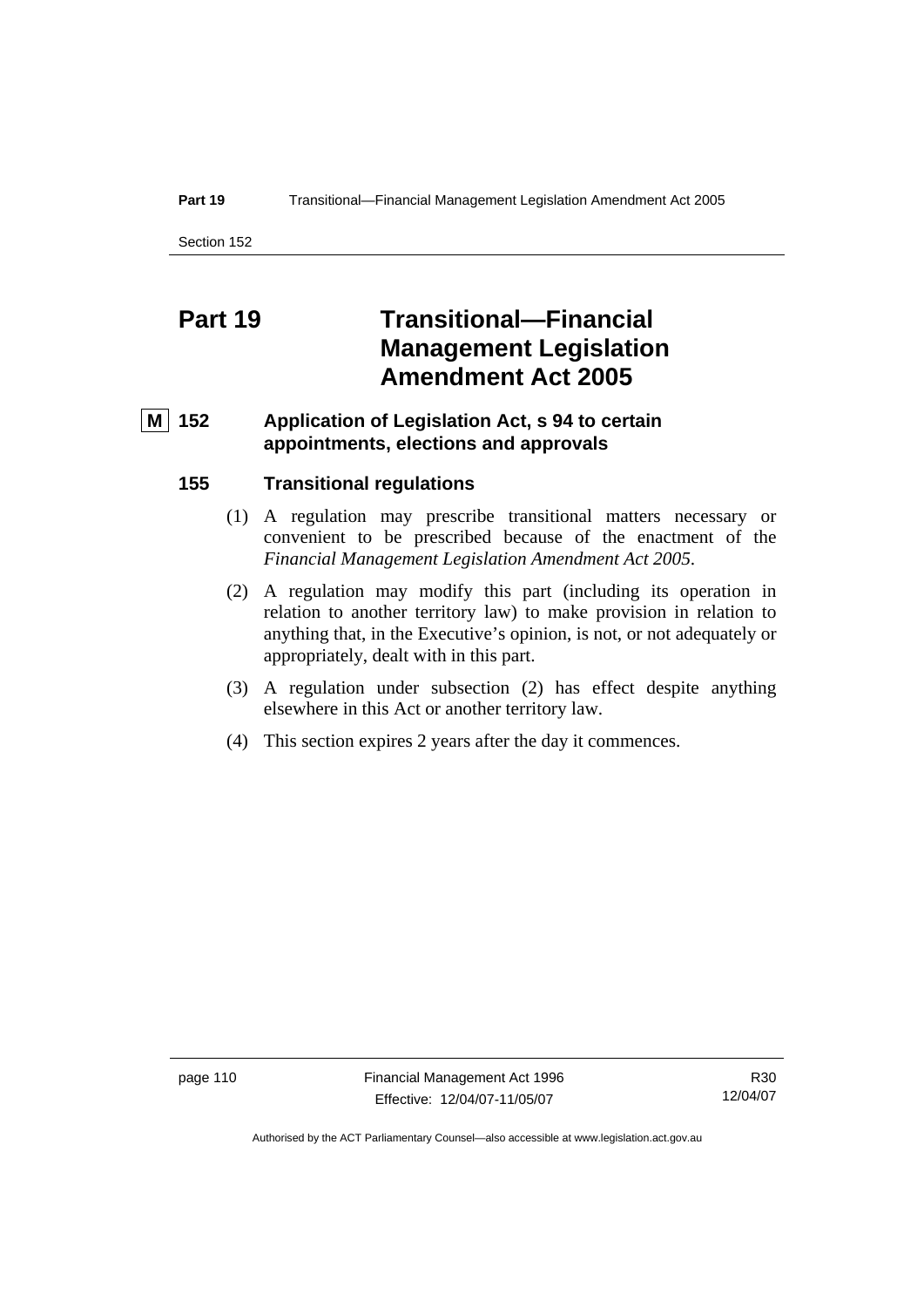# **Part 20 Transitional—Administrative (Miscellaneous Amendments) Act 2006**

# **222 Transitional regulations—Administrative (Miscellaneous Amendments) Act 2006**

- (1) A regulation may prescribe transitional matters necessary or convenient to be prescribed because of the enactment of the *Administrative (Miscellaneous Amendments) Act 2006*.
- (2) A regulation may modify this part (including its operation in relation to another territory law) to make provision in relation to anything that, in the Executive's opinion, is not, or not adequately or appropriately, dealt with in this part.
- (3) A regulation under subsection (2) has effect despite anything elsewhere in this Act or another territory law.

## **223 Expiry—pt 20**

This part expires 2 years after the day this section commences.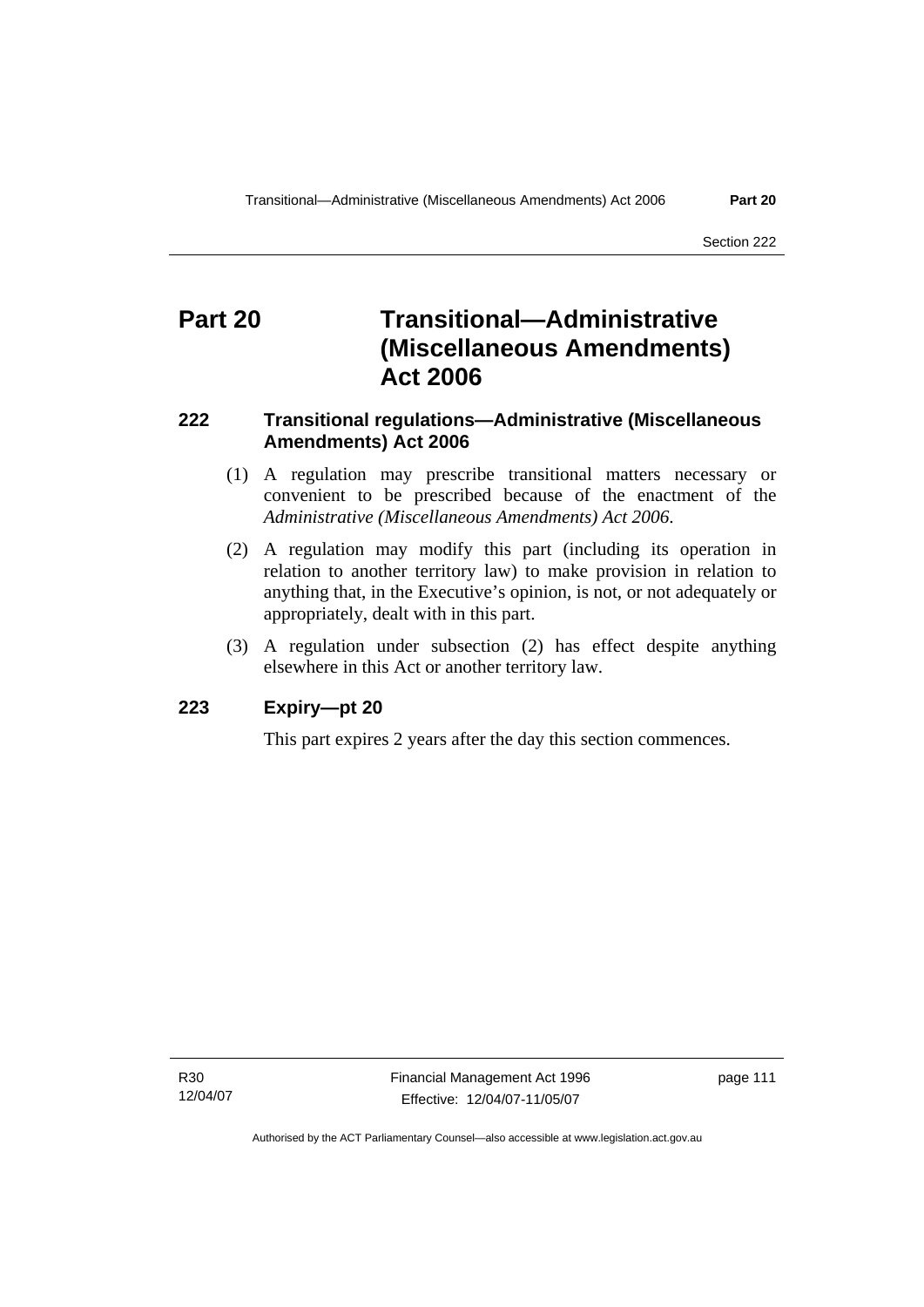# **Dictionary**

(see s 3)

*Note 1* The Legislation Act contains definitions and other provisions relevant to this Act.

*Note 2* For example, the Legislation Act, dict, pt 1, defines the following terms:

- Act
	- administrative unit
	- auditor-general
	- authorised deposit-taking institution
	- chief executive (see s 163)
	- exercise
	- **function**
	- GST
	- may (see s  $146$ )
	- Minister (see s 162)
	- must (see s  $146$ )
	- person
	- Self-Government Act
	- territory-owned corporation.

*applicable governmental policies*, for a territory authority, for part 9 (Governance of territory authorities)—see section 103.

*appropriation* means an appropriation of public money by any Act including this Act.

*Appropriation Act* means an Act that makes appropriations in relation to a financial year for purposes mentioned in section 8.

*appropriation unit* means a class of outputs, or a group of output classes, for which an appropriation is made by an Appropriation Act.

*banking account* means an account with an authorised deposit-taking institution that is, or is substantially the same as, a bank account.

page 112 Financial Management Act 1996 Effective: 12/04/07-11/05/07

R30 12/04/07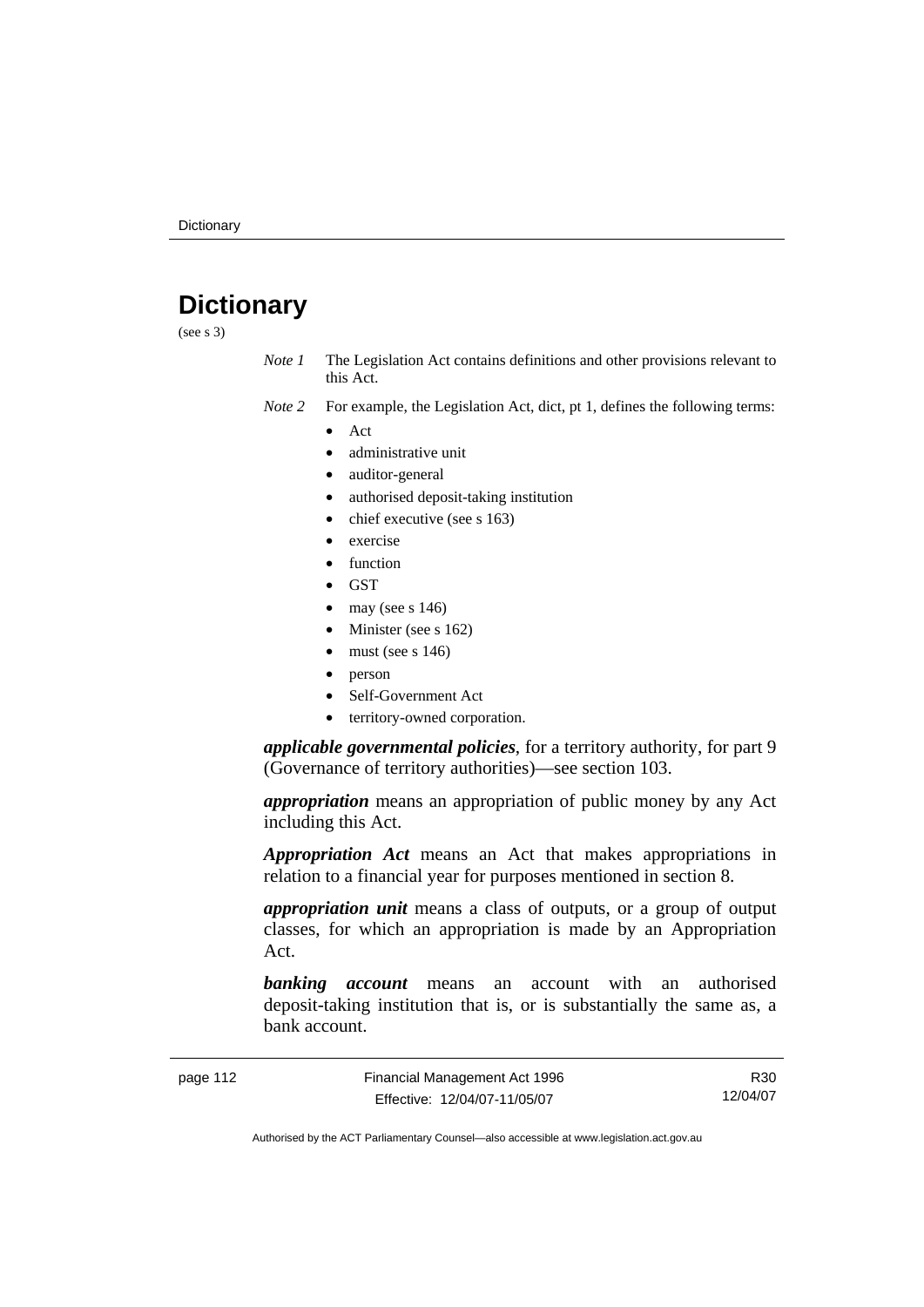*borrowing* includes—

- (a) raising money or obtaining credit, whether by dealing in securities or otherwise; and
- (b) entering into a financing lease;

but does not include using a credit card or overdraft facility, or otherwise obtaining credit, in a transaction forming part of the day-to-day operations of the Territory or a territory authority.

*budget papers* means documents presented to the Legislative Assembly under section 10 or section 13 (1).

*capital injection* means an amount provided, or to be provided, to a department, a territory authority or a territory-owned corporation for—

- (a) the purchase of assets to be held by the department or to be owned by the authority or corporation; or
- (b) the development of assets held by the department or owned by the authority or corporation; or
- (c) augmenting the assets held by the department or owned by the authority or corporation; or
- (d) reducing the liabilities of the department, the authority or the corporation;

but does not include an amount provided from an appropriation for a purpose mentioned in section  $8(1)(a)$  or (c) or (2) (a).

*CEO*—see *chief executive officer*.

*chief executive officer* (or *CEO*), of a territory authority, means the person (however described) who is responsible for managing the affairs of the authority.

*class of outputs* means a group of outputs identified as a class by an Appropriation Act.

*contract* includes an agreement or arrangement.

page 113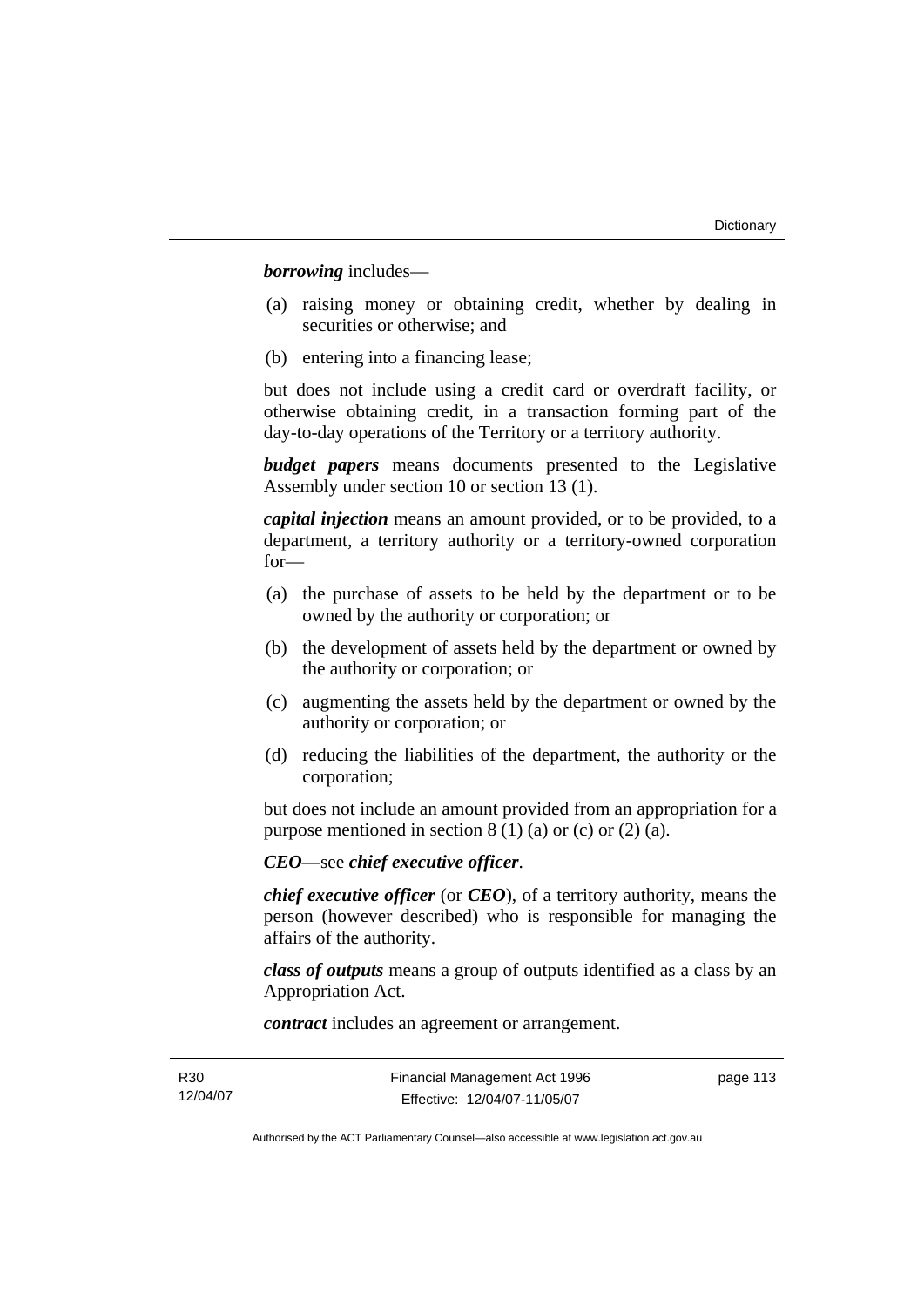*department* means—

- (a) an administrative unit (excluding any part of an administrative unit prescribed for paragraph (b) and any administrative unit forming part of a group of administrative units prescribed for paragraph (c)); or
- (b) a part of an administrative unit prescribed for this paragraph; or
- (c) a group of 2 or more administrative units prescribed for this paragraph.

*departmental banking account* means a banking account mentioned in section 34 (1).

*division 9.6 authority* means a territory authority to which division 9.6 applies (see s 105).

*division 9.7 authority* means a territory authority to which division 9.7 applies (see s 120).

*establishing Act*, for a territory authority, governing board or governing board member, for part 9 (Governance of territory authorities)—see section 72.

*expenses*, in relation to an output, means the expenses incurred in providing the output quantified on an accrual accounting basis and includes the overhead expenses properly attributable to the output.

*financial management guidelines* means the financial management guidelines under this Act.

*financial year*, for a territory authority, for part 9 (Governance of territory authorities)—see section 72.

#### *general government sector* means—

 (a) those organisations whose primary function is to provide services that are mainly not market orientated, are mainly for the consumption of the community generally, involve the transfer or redistribution of income, and are financed mainly through appropriation; and

R30 12/04/07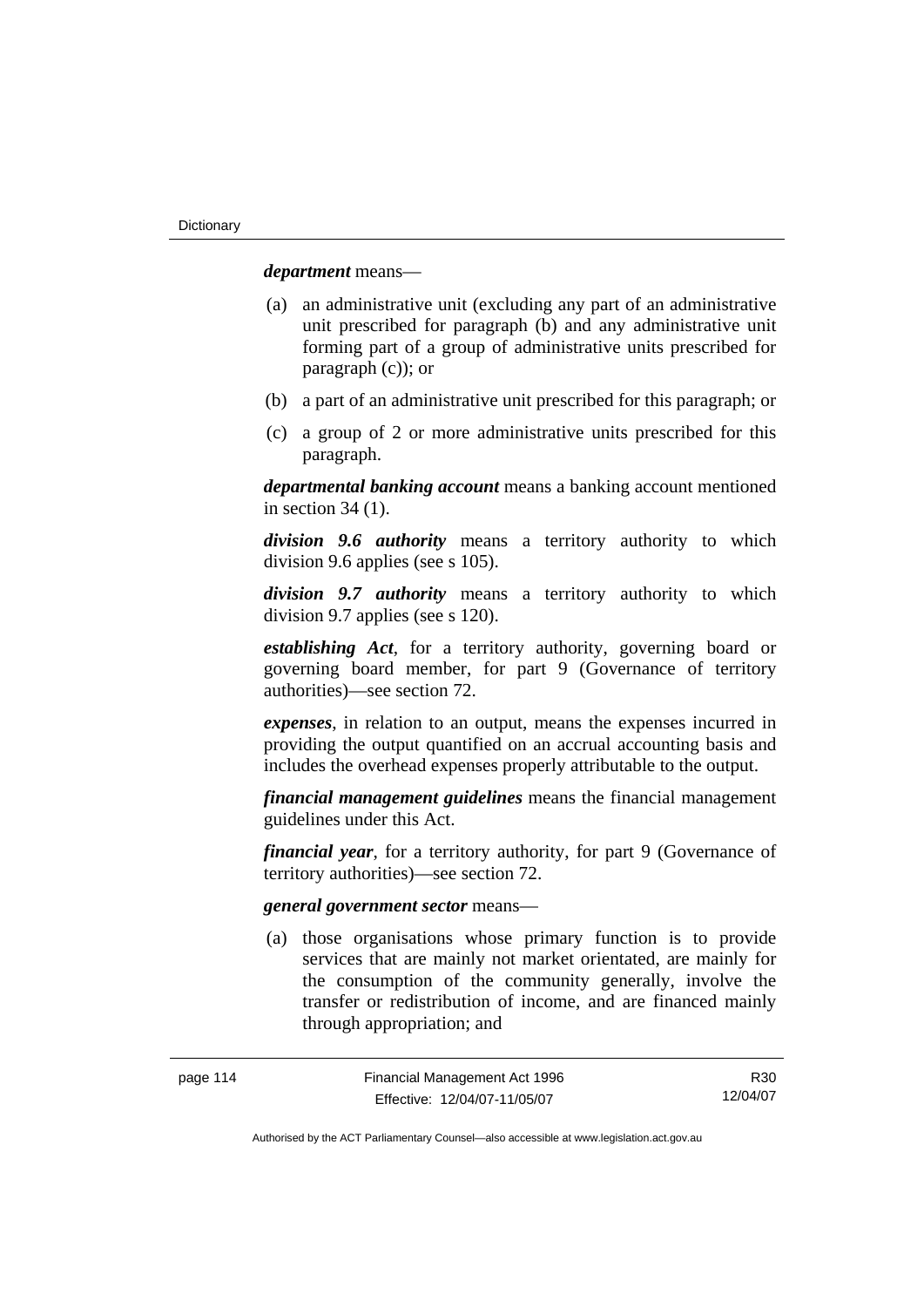(b) those organisations that are controlled by the Territory and provide investment or other financial services.

*generally accepted accounting principles* means accounting principles and procedures that are—

- (a) recognised by the accounting profession as appropriate for reporting financial information relating to government, a department or a territory authority; and
- (b) consistent with this Act and any relevant Appropriation Act.

*governing board*, for a territory authority, means the governing board for the authority mentioned in section 76.

*governing board member*, for a territory authority with a governing board for part 9 (Governance of territory authorities)—see section 72.

*handover day*, for division 9.7 (Additional provisions for restructuring of certain territory authorities)—see section 121.

*input tax credit*—see the *A New Tax System (Goods and Services Tax) Act 1999* (Cwlth), dictionary.

*interest* includes a dividend and any other financial return on a deposit, loan or other investment.

*invest* includes enter into a transaction or arrangement for the protection or enhancement of investments.

*Legislative Assembly secretariat***—**see the *Public Sector Management Act 1994*, dictionary.

*material interest*, for part 9 (Governance of territory authorities) see section 88 (4).

*outcomes* means the consequences for the community of outputs.

*outputs* means goods produced or services provided by a department or territory authority or a person producing goods or providing services on behalf of a department or territory authority.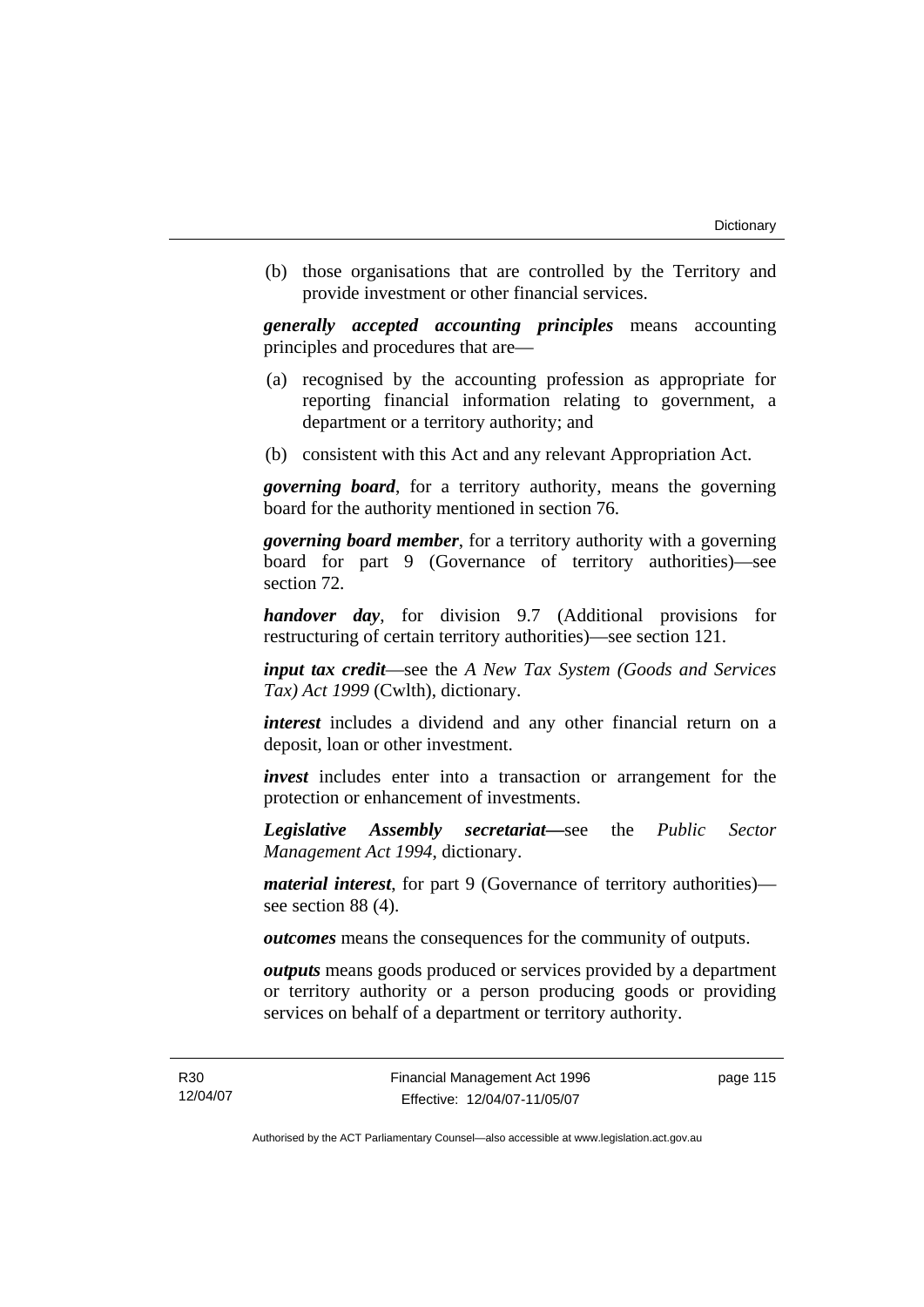*prescribed* means prescribed by the financial management guidelines.

*public money* means all money received by the Territory, including the proceeds of all loans raised on behalf of the Territory, but does not include—

- (a) money held by the Territory as trust money; or
- (b) money received by a territory-owned corporation or subsidiary of a territory-owned corporation; or
- (c) money received by the Territory from a territory-owned corporation or subsidiary of a territory-owned corporation for investment for the corporation or subsidiary; or
- (d) money received by a territory authority; or
- (e) money received by the Territory from a territory authority for investment for the authority; or
- (f) money received by the Territory—
	- (i) in repayment of an investment made by the Territory for a territory authority; or
	- (ii) as interest on such an investment.

*public trading enterprise sector* means those organisations whose primary function is to provide goods and services that are mainly market orientated and non-regulatory in nature and who may recover a significant part of their costs from individual consumers.

*relevant territory authority*, for part 9 (Governance of territory authorities)—see section 72.

*responsible chief executive*, in relation to a department, means—

 (a) if the department is constituted by an administrative unit or a part of an administrative unit—the chief executive of that administrative unit; or

R30 12/04/07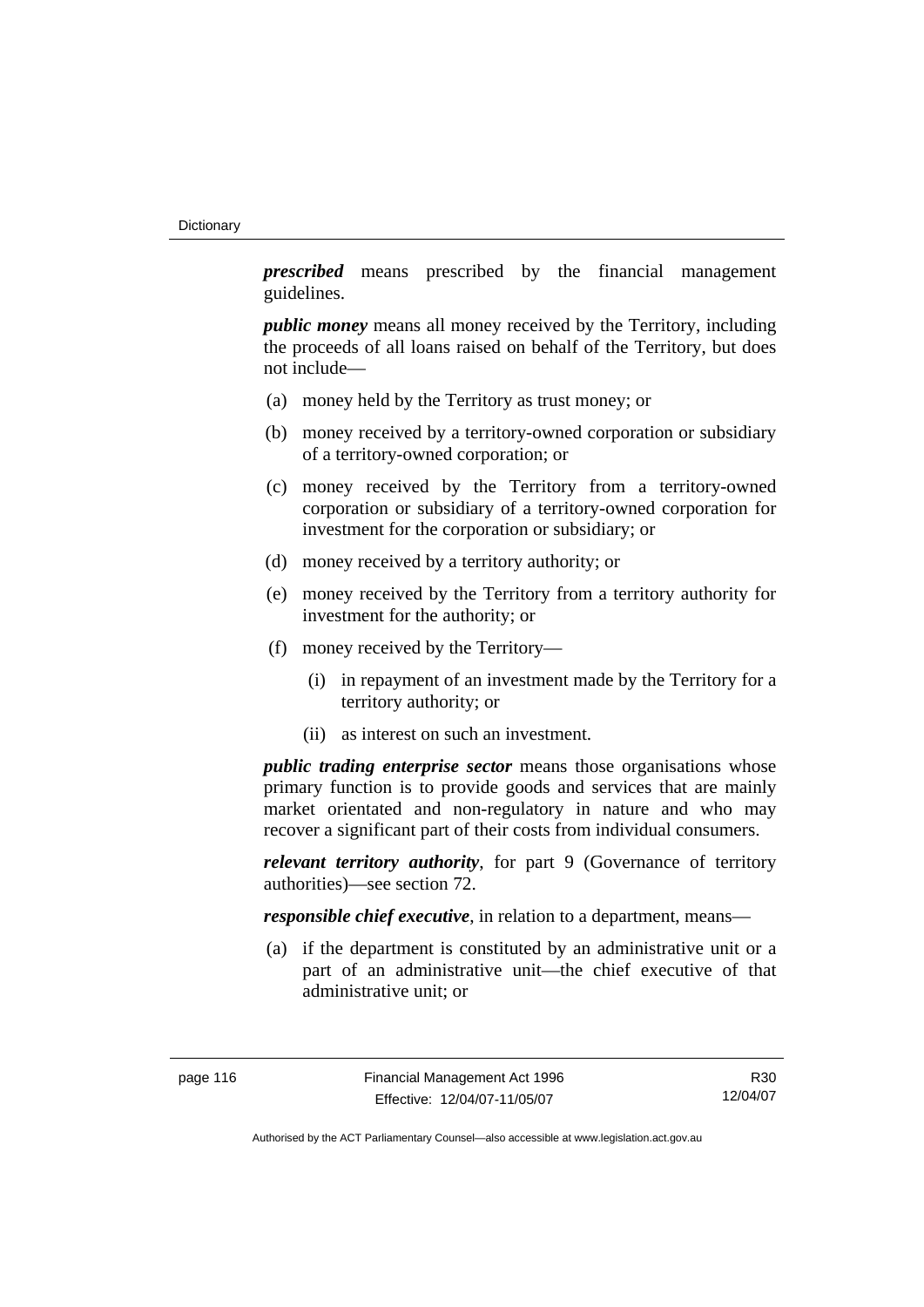(b) if the department is constituted by a group of 2 or more administrative units—the person prescribed as the responsible chief executive in relation to the department.

*responsible Minister* means—

- (a) in relation to a department that is constituted by an administrative unit or a part of an administrative unit—the Minister to whom responsibility for that administrative unit has been allocated under the *Public Sector Management Act 1994*, section 14; and
- (b) in relation to a department that is constituted by a group of 2 or more administrative units—the Minister prescribed as the responsible Minister in relation to the department; and
- (c) in relation to a territory authority—the Minister administering the Act under which the authority is established; and
- (d) in relation to a territory-owned corporation—the Minister administering the *Territory-owned Corporations Act 1990*.

*securities* includes stocks, debentures, notes, bonds, promissory notes, bills of exchange, and any other securities approved in writing by the Treasurer.

*statement of intent*, for a territory authority—see section 61 (1).

*subsidiary*—see the *Territory-owned Corporations Act 1990*, dictionary.

*superannuation appropriation*—see the *Territory Superannuation Provision Protection Act 2000*, dictionary.

*superannuation banking account*—see the *Territory Superannuation Provision Protection Act 2000*, section 7.

*taxable supply*—see the *A New Tax System (Goods and Services Tax) Act 1999* (Cwlth), dictionary.

R30 12/04/07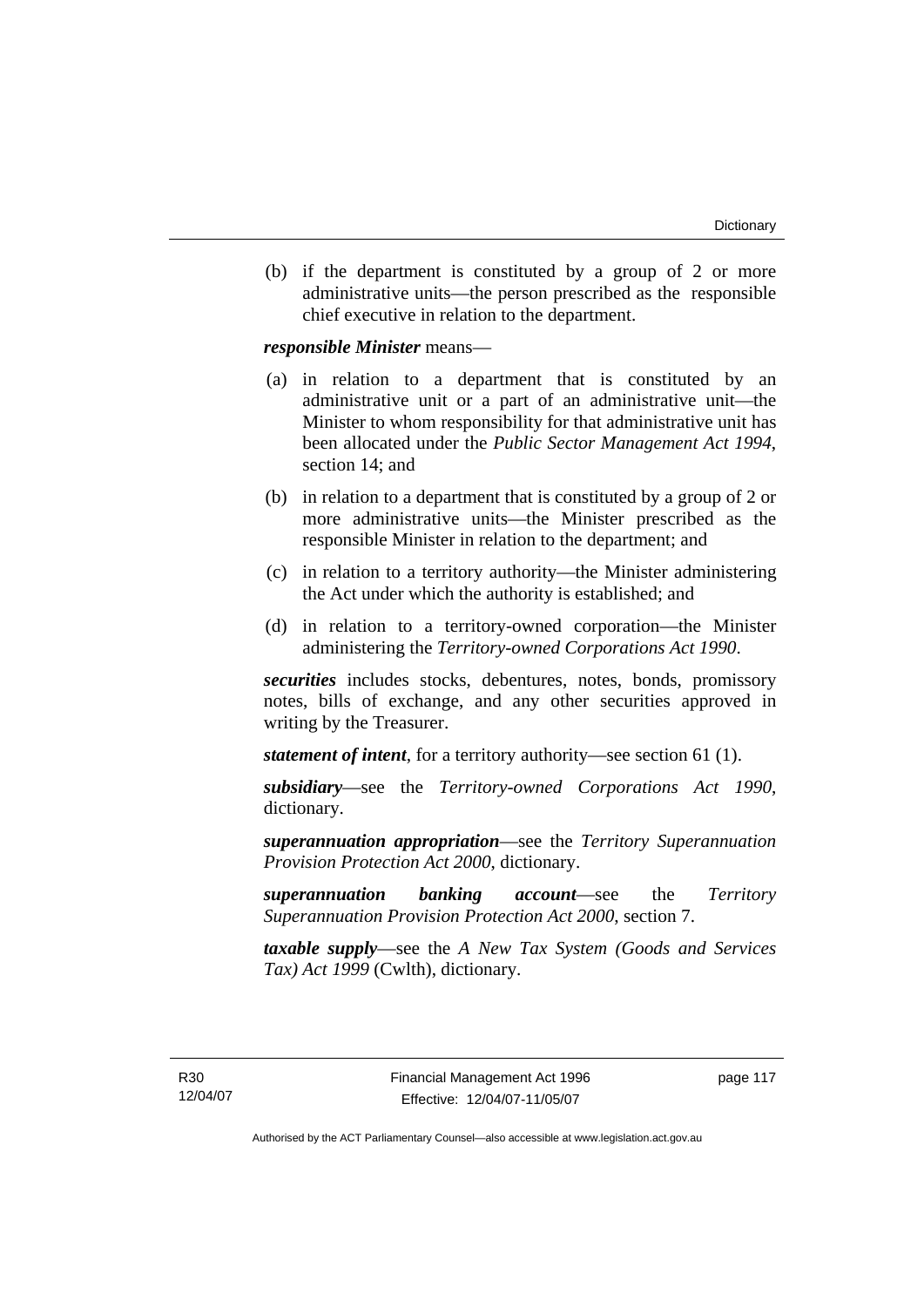## *territory authority*—

- (a) means a body corporate established by an Act; and
- (b) to remove any doubt, includes an entity to which part 8 applies; and
- (c) for division 9.7 (Additional provisions for restructuring of certain territory authorities)—includes a territory authority that has ceased to exist; but
- (d) does not include a body declared under section 3B not to be a territory authority.

*territory banking account* means the banking account mentioned in section 33.

*trust money* means—

- (a) money deposited with the Territory pending the completion of a transaction or the determination of a dispute and that may become repayable to the depositor or payable to the Territory or anyone else; or
- (b) all money that is paid into a territory court for possible repayment to the payee or a third party because of any Act, order, instruction or authority; or
- (c) money that belongs to or is owing to any person and is collected by the Territory because of an agreement between the Territory and that person; or
- (d) unclaimed money that is owing to or belongs to anyone and is deposited with the Territory; or
- (e) money that is paid to the Territory in trust for any other lawful purpose including interest on trust money.

R30 12/04/07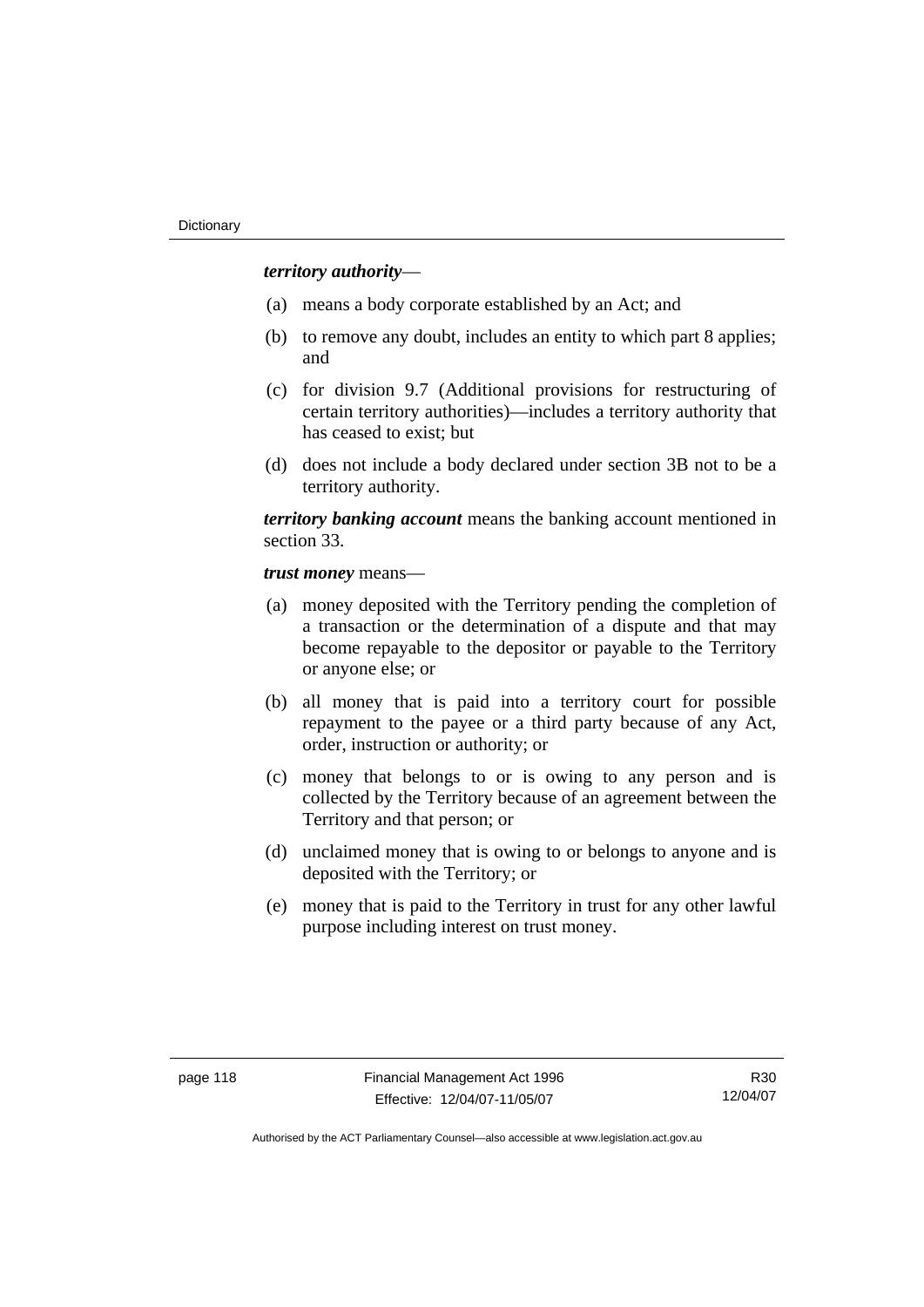# **Endnotes**

# **1 About the endnotes**

Amending and modifying laws are annotated in the legislation history and the amendment history. Current modifications are not included in the republished law but are set out in the endnotes.

Not all editorial amendments made under the *Legislation Act 2001*, part 11.3 are annotated in the amendment history. Full details of any amendments can be obtained from the Parliamentary Counsel's Office.

Uncommenced amending laws and expiries are listed in the legislation history and the amendment history. These details are underlined. Uncommenced provisions and amendments are not included in the republished law but are set out in the last endnote.

If all the provisions of the law have been renumbered, a table of renumbered provisions gives details of previous and current numbering.

The endnotes also include a table of earlier republications.

| $am = amended$                               | $ord = ordinance$                         |
|----------------------------------------------|-------------------------------------------|
| $amdt = amendment$                           | $orig = original$                         |
| $ch = chapter$                               | par = paragraph/subparagraph              |
| $def = definition$                           | $pres = present$                          |
| $dict = dictionary$                          | $prev = previous$                         |
| $disallowed = disallowed by the Legislative$ | $(\text{prev}) = \text{previously}$       |
| Assembly                                     | $pt = part$                               |
| $div = division$                             | $r = rule/subrule$                        |
| $exp = expires/expired$                      | $remum = renumbered$                      |
| $Gaz = gazette$                              | $reloc = relocated$                       |
| $hdg =$ heading                              | $R[X]$ = Republication No                 |
| $IA = Interpretation Act 1967$               | $RI = reissue$                            |
| $ins = inserted/added$                       | $s = section/subsection$                  |
| $LA =$ Legislation Act 2001                  | $sch = schedule$                          |
| $LR =$ legislation register                  | $sdiv = subdivision$                      |
| $LRA =$ Legislation (Republication) Act 1996 | $sub = substituted$                       |
| $mod = modified/modification$                | SL = Subordinate Law                      |
| $o = order$                                  | underlining = whole or part not commenced |
| $om = omitted/repealed$                      | or to be expired                          |
|                                              |                                           |

## **2 Abbreviation key**

R30 12/04/07 Financial Management Act 1996 Effective: 12/04/07-11/05/07

page 119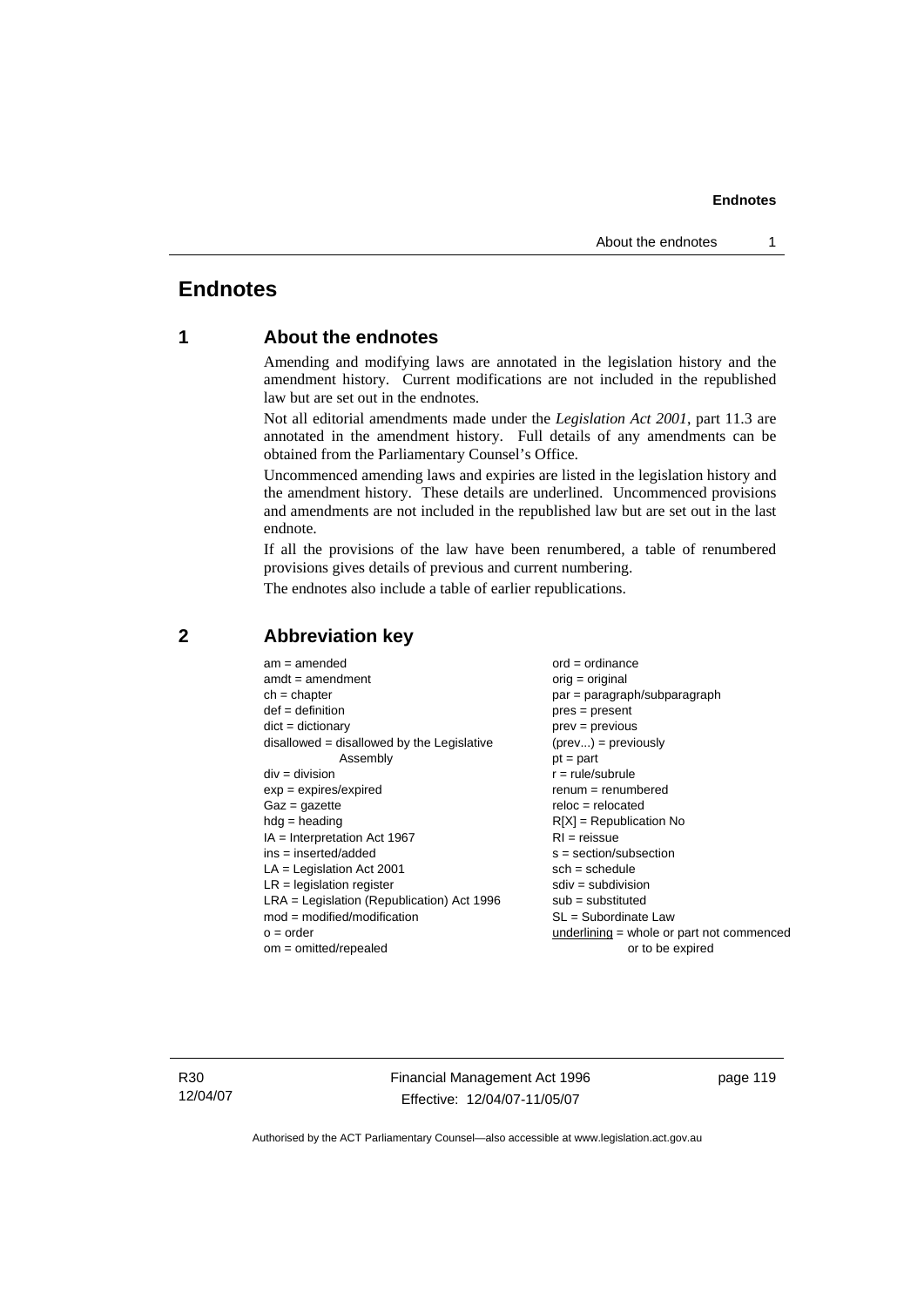| 3 | Legislation history |  |
|---|---------------------|--|
|---|---------------------|--|

## **3 Legislation history**

**Financial Management Act 1996 No 22**  notified 4 June 1996 (Gaz 1996 No 101) commenced 1 July 1996 (s 2)

as amended by

## **Financial Management (Amendment) Act 1997 No 39**  notified 1 September 1997 (Gaz 1997 No S257) commenced 1 September 1997 (s 2)

**Financial Management (Amendment) Act (No 2) 1997 No 102**  notified 24 December 1997 (Gaz 1997 No S420) ss 1-3 commenced 24 December 1997 (s 2 (1)) remainder commenced 14 January 1998 (s 2 (2) and Gaz 1998 No S24)

**Financial Management (Amendment) Act (No 3) 1997 No 124**  notified 24 December 1997 (Gaz 1997 No S420) commenced 24 December 1997 (s 2)

**Trustee (Amendment) Act 1999 No 28 sch**  notified 21 May 1999 (Gaz 1999 No S24) sch commenced 21 May 1999 (s 2)

#### **Financial Sector Reform (ACT) Act 1999 No 33 sch**  notified 25 June 1999 (Gaz 1999 No S34)

s 1, s 2 and dict commenced 25 June 1999 (s 2 (1)) sch commenced 1 July 1999 (s 2 (2) and Cwlth Gaz 1999 No S289)

#### **Appropriation Act 1999-2000 No 36 s 9**  notified 12 July 1999 (Gaz 1999 No S44)

s 9 commenced 12 July 1999 (s 2)

## **Financial Management Amendment Act 1999 No 58**  notified 10 November 1999 (Gaz 1999 No 45) commenced 10 November 1999 (s 2)

page 120 Financial Management Act 1996 Effective: 12/04/07-11/05/07

R30 12/04/07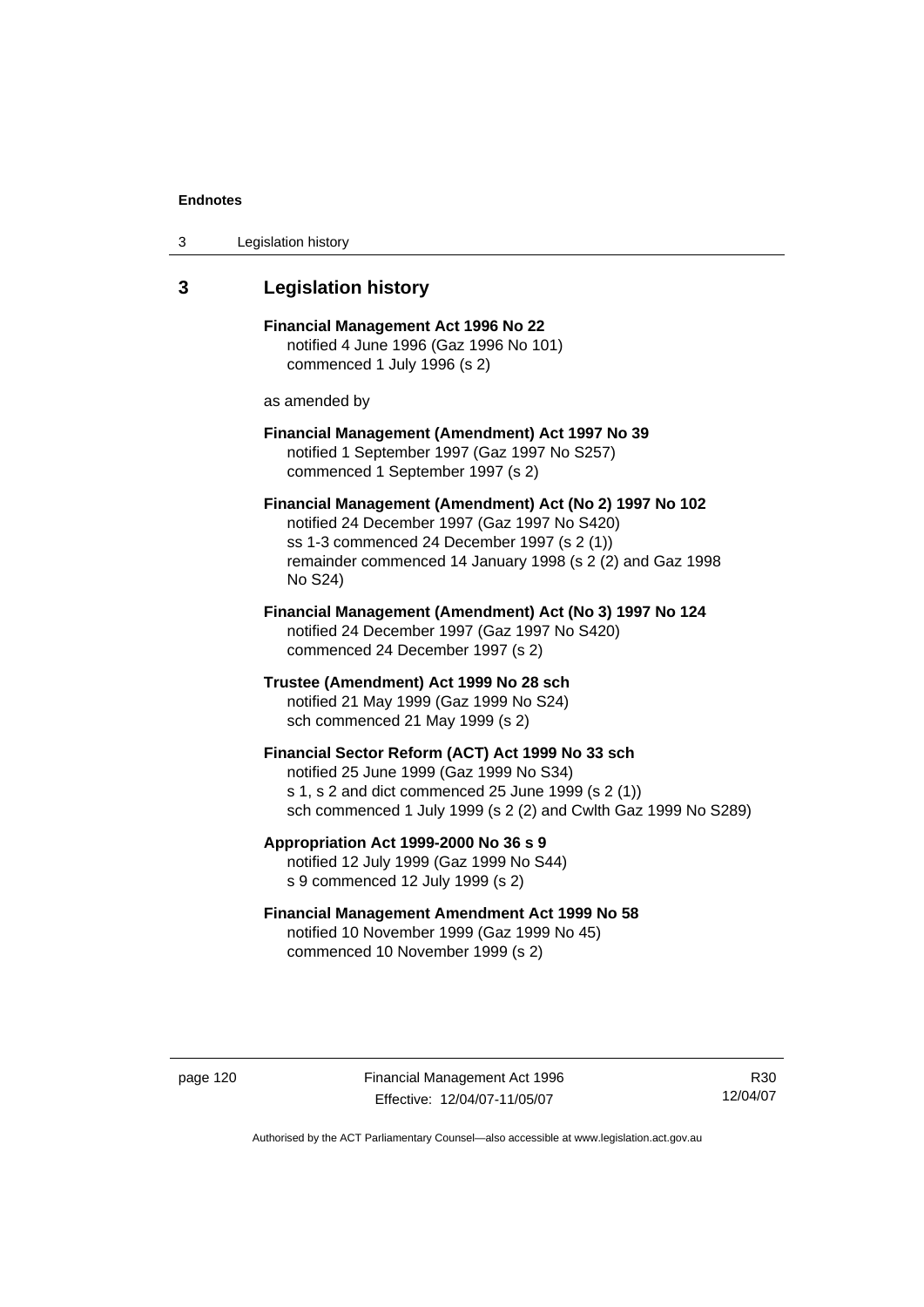### **Territory Superannuation Provision Protection Act 2000 No 21 sch**

notified 15 June 2000 (Gaz 2000 No 24) s 1, s 2 commenced 15 June 2000 (IA s 10B) sch commenced 1 July 2000 (s 2)

#### **Financial Management Amendment Act 2000 No 27**

notified 30 June 2000 (Gaz 2000 No S30) s 1, s 2 commenced 30 June 2000 (IA s 10B) remainder commenced 30 June 2000 (s 2)

#### **Financial Management Amendment Act 2001 No 4**

notified 8 March 2001 (Gaz 2001 No 10) s 1, s 2 commenced 8 March 2001 (IA s 10B) s 3 commenced 8 March 2001 (s 2) remainder commenced 8 September 2001 (IA s 10E)

### **Statute Law Amendment Act 2001 No 11 sch 3**

notified 29 March 2001 (Gaz 2001 No 13) commenced 29 March 2001 (s 2)

#### **Financial Management Amendment Act 2001 (No 2) 2001 No 42**

notified 29 June 2001 (Gaz 2001 No S36)

- s 1, s 2 commenced 29 June 2001 (IA s 10B)
- s 3, s 4, s 6, s 7 commenced 29 June 2001 (s 2 (1))
- s 5 commenced 1 July 2001 (s 2 (2))

## **Appropriation Act 2001-2002 2001 No 43 s 12**

notified 29 June 2001 (Gaz 2001 No S36)

- s 1, s 2 commenced 29 June 2001 (IA s 10B)
- s 12 commenced 1 July 2001 (s 2)

### **Legislation (Consequential Amendments) Act 2001 No 44 pt 146**

notified 26 July 2001 (Gaz 2001 No 30) s 1, s 2 commenced 26 July 2001 (IA s 10B) pt 146 commenced 12 September 2001 (s 2 and see Gaz 2001 No S65)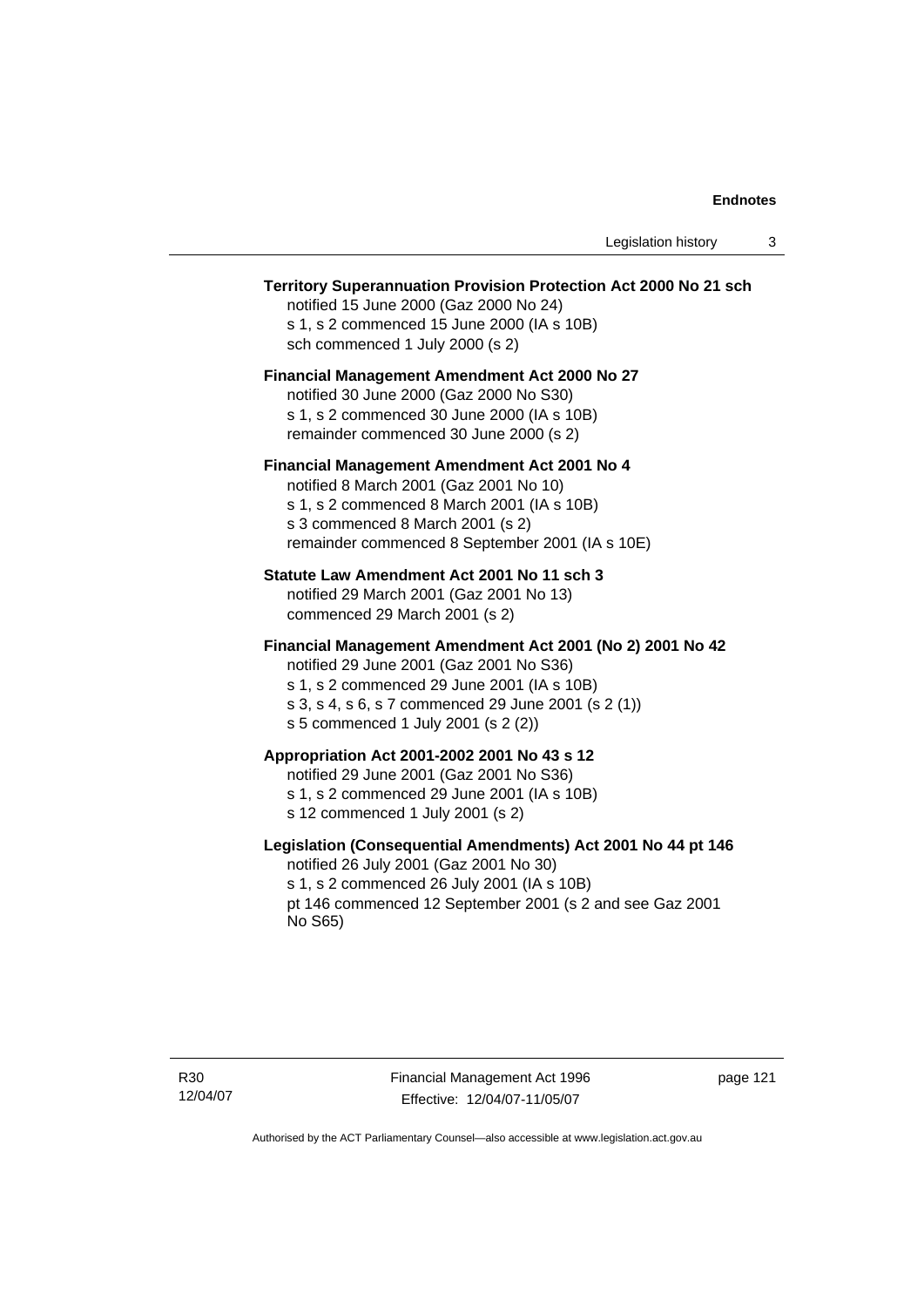3 Legislation history

## **Financial Management Legislation Amendment Act 2001 No 45 pt 2 (as am by 2002 No 30 pt 3.26)**

notified 12 July 2001 (Gaz 2001 No 28) s 1, s 2 commenced 12 July 2001 (IA s 10B) s 4 commenced 12 January 2002 (s 2 (3) and see Act 2002 No 30 amdt 3.370) pt 2 remainder commenced 12 January 2002 (LA s 79)

#### **Statute Law Amendment Act 2001 No 56 pt 3.20**

notified 5 September 2001 (Gaz 2001 No S65) commenced 5 September 2001 (s 2)

## **Financial Management Amendment Act 2001 (No 3) 2001 No 95**

notified 10 September 2001 (Gaz 2001 No S66) s 1, s 2 commenced 10 September 2001 (LA s 75) remainder commenced 1 January 2002 (CN 2001 No 6)

#### **Financial Management Amendment Act 2001 (No 4) No 97**

notified LR 20 December 2001 commenced 20 December 2001 (s 2)

#### **Appropriation Act 2002-2003 No 29 s 12**

notified LR 9 September 2002 taken to have commenced 30 June 2002 (s 2)

## **Statute Law Amendment Act 2002 No 30 pt 3.25**

notified LR 16 September 2002 s 1, s 2 taken to have commenced 19 May 1997 (LA s 75 (2)) amdt 3.369 taken to have commenced 31 December 2001 (s 2 (2)) pt 3.25 remainder commenced 17 September 2002 (s 2 (1))

### **Financial Management Amendment Act 2002 No 38**

notified LR 8 October 2002 s 1, s 2 commenced 8 October 2002 (LA s 75 (1))

remainder commenced 1 November 2002 (s 2 and CN2002-12)

#### **Appropriation Act 2002-2003 (No 2) A2003-9 s 9**

notified LR 7 March 2003

s 1, s 2 commenced 7 March 2003 (LA s 75 (1))

s 9 commenced 8 March 2003 (s 2)

R30 12/04/07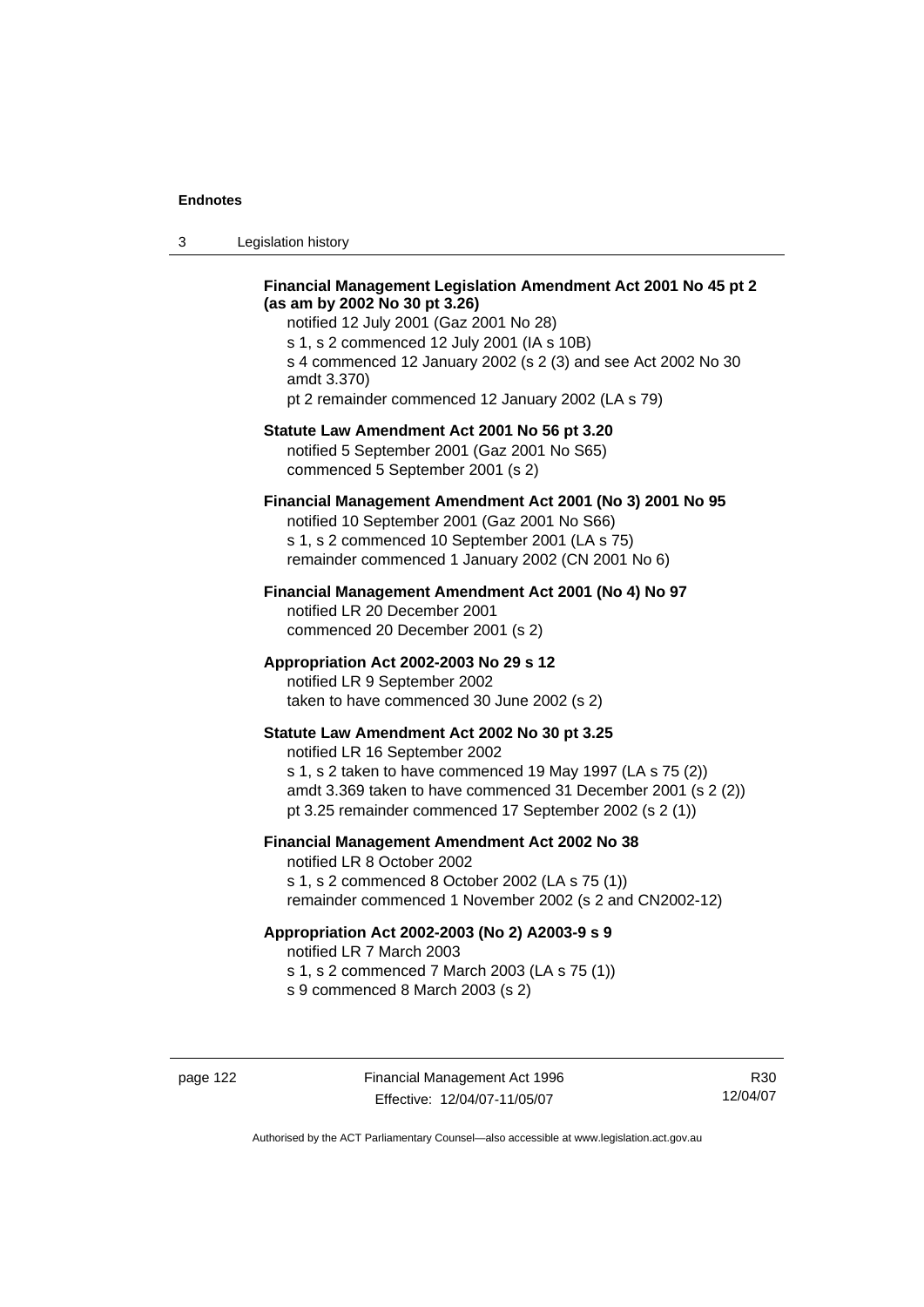#### **Financial Management Amendment Act 2003 A2003-21**

notified LR 19 May 2003 s 1, s 2 commenced 19 May 2003 (LA s 75 (1)) remainder commenced 20 May 2003 (s 2)

## **Appropriation Act 2003-2004 A2003-27**  notified LR 30 June 2003 commenced 30 June 2003 (s 2)

## **Financial Management Amendment Act 2003 (No 2) A2003-46**

notified LR 31 October 2003 s 1, s 2 commenced 31 October 2003 (LA s 75 (1)) remainder commenced 1 November 2003 (s 2)

#### **Statute Law Amendment Act 2003 (No 2) A2003-56 sch 3 pt 3.9**

notified LR 5 December 2003 s 1, s 2 commenced 5 December 2003 (LA s 75 (1)) sch 3 pt 3.9 commenced 19 December 2003 (s 2)

### **Financial Management Amendment Act 2004 A2004-19**  notified LR 6 April 2004

s 1, s 2 commenced 6 April 2004 (LA s 75 (1)) remainder commenced 7 April 2004 (s 2)

#### **Financial Management Amendment Act 2004 (No 2) A2004-33**

notified LR 30 June 2004 s 1, s 2 commenced 30 June 2004 (LA s 75 (1)) remainder commenced 1 July 2004 (s 2)

#### **Appropriation Act 2004-2005 A2004-35 s 12**

notified LR 30 June 2004 commenced 30 June 2004 (s 2)

#### **Territory Owned Corporations Amendment Act 2004 A2004-53 sch 1**  notified LR 16 August 2004

s 1, s 2 commenced 16 August 2004 (LA s 75 (1)) sch 1 commenced 17 August 2004 (s 2)

## **Statute Law Amendment Act 2005 A2005-20 sch 3 pt 3.22**

notified LR 12 May 2005

- s 1, s 2 taken to have commenced 8 March 2005 (LA s 75 (2))
- sch 3 pt 3.22 commenced 2 June 2005 (s 2 (1))

R30 12/04/07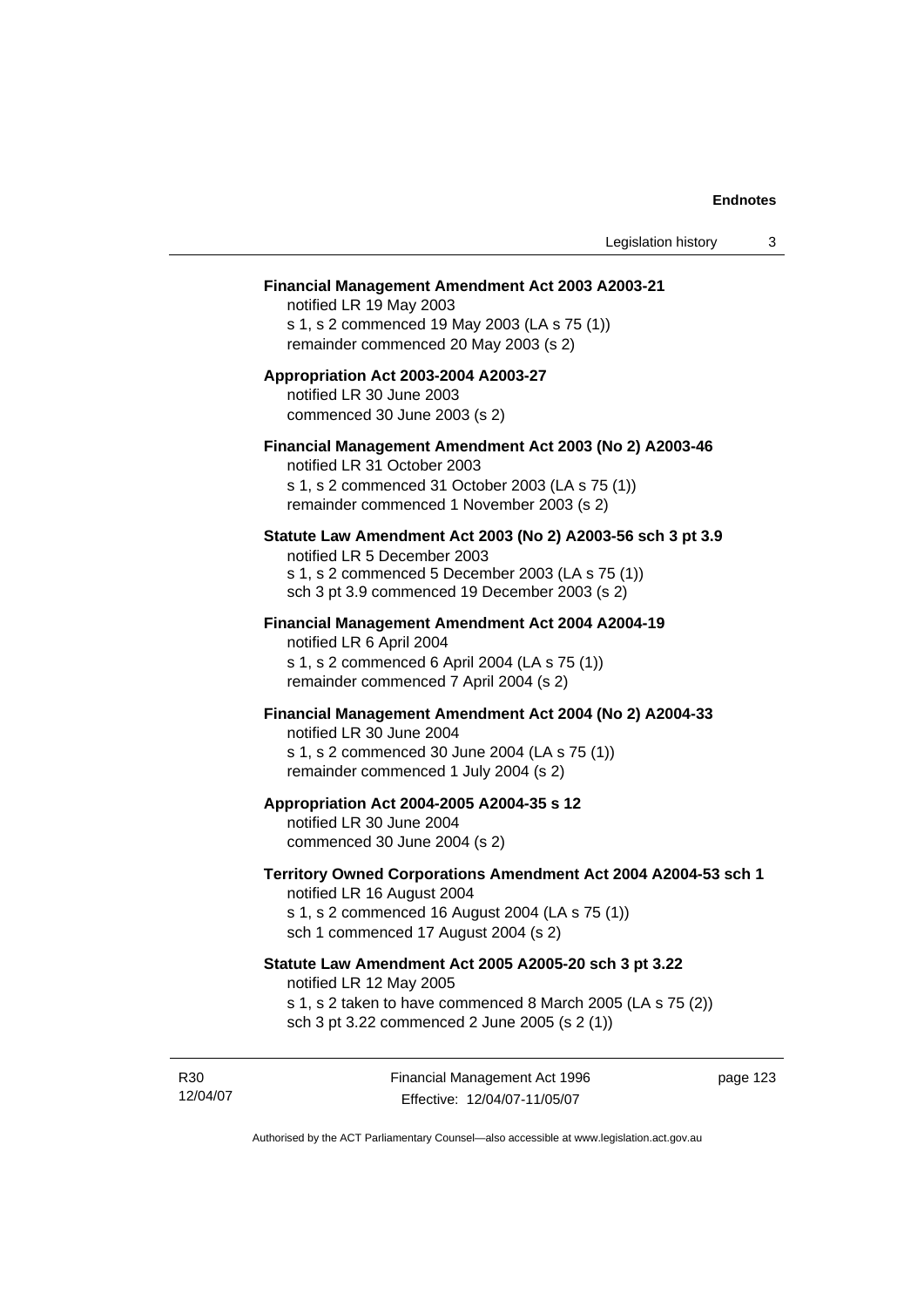3 Legislation history

### **Appropriation Act 2005-2006 A2005-32 s 12, s 13**

notified LR 1 July 2005

s 1, s 2 taken to have commenced 30 June 2005 (LA s 75 (2))

s 12, s 13 taken to have commenced 30 June 2005 (s 2)

#### **Public Sector Management Amendment Act 2005 A2005-42 sch 1 pt 1.1**

notified LR 31 August 2005 s 1, s 2 commenced 31 August 2005 (LA s 75 (1)) sch 1 pt 1.1 commenced 1 September 2005 (s 2)

## **Financial Management Legislation Amendment Act 2005 A2005-52**

notified LR 26 October 2005

s 1, s 2 commenced 26 October 2005 (LA s 75 (1)) s 7, s 9, s 10, s 14, s 15, ss 17-32, s 38 (in part), s 39, s 40, s 42 (in part), s 49 commenced 27 October 2005 (s 2 (1)) remainder commenced 1 January 2006 (s 2 (2))

as modified by

### **Financial Management Regulation 2005 SL2005-42 sch 1 (as am by A2006-30 amdt 1.61, amdt 1.62)**

notified LR 21 December 2005 s 1, s 2 commenced 21 December 2005 (LA s 75 (1)) sch 1 commenced 1 January 2006 (s 2)

as amended by

#### **Administrative (Miscellaneous Amendments) Act 2006 A2006-30 sch 1 pt 1.3, amdt 1.61, amdt 1.62**

notified LR 16 June 2006 s 1, s 2 commenced 16 June 2006 (LA s 75 (1)) amdt 1.45, amdt 1.52 so far as it inserts s 220, amdt 1.56 commenced 19 June 2006 (s 2 (2)) amdt 1.39, amdt 1.40, amdt 1.43, amdt 1.44 commenced 1 July 2006 (s 2 (2) and CN2006-15) sch 1 pt 1.3 remainder, amdt 1.61, amdt 1.62 commenced 1 July 2006  $(s 2(1))$ 

R30 12/04/07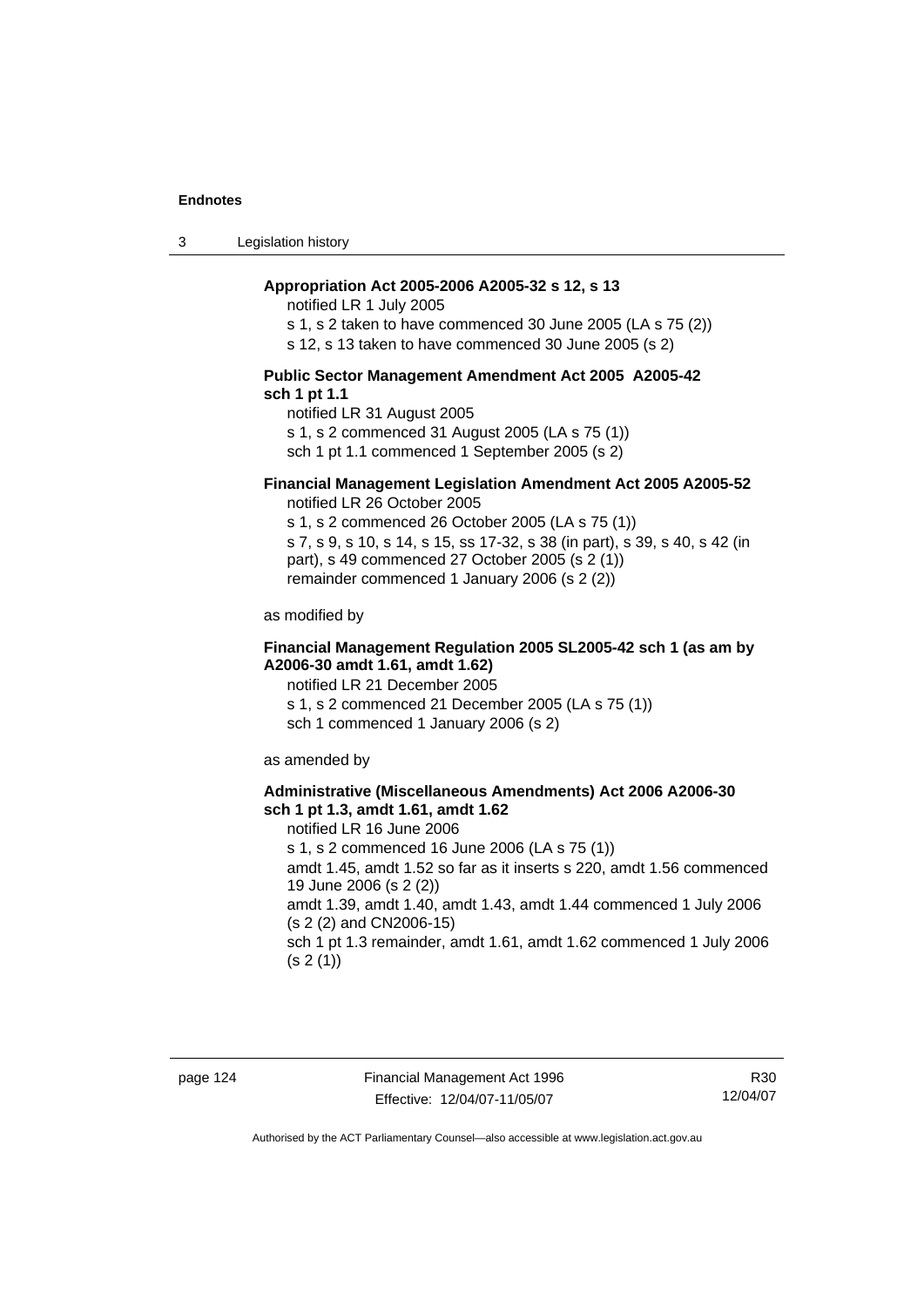#### **Statute Law Amendment Act 2007 A2007-3 sch 3 pt 3.45**

notified LR 22 March 2007

s 1, s 2 taken to have commenced 1 July 2006 (LA s 75 (2)) sch 3 pt 3.45 commenced 12 April 2007 (s 2 (1))

# **4 Amendment history**

#### **Name of Act**

s 1 sub 2001 No 56 amdt 3.255

#### **Act subject to Territory Superannuation Provision Protection Act** s 2 sub 2000 No 21 sch

#### **Dictionary**

| s 3 hdg                           | sub 2000 No 21 sch                                                     |
|-----------------------------------|------------------------------------------------------------------------|
| s 3                               | am 2000 No 21 sch                                                      |
|                                   | remaining defs reloc to dict 2001 No 95 amdt 1.4                       |
|                                   | sub 2001 No 95 amdt 1.5                                                |
|                                   | def bank om 1999 No 33 sch                                             |
|                                   | def banking institution ins 1997 No 102 s 4<br>om 1999 No 33 sch       |
|                                   | def Territory activities ins 1997 No 124 s 4<br>om 2001 No 95 amdt 1.3 |
|                                   | def Treasurer om 2001 No 95 amdt 1.2                                   |
| <b>Notes</b>                      |                                                                        |
| s 3A                              | orig s 3A                                                              |
|                                   | renum as s 3B                                                          |
|                                   | pres s 3A                                                              |
|                                   | ins 2001 No 95 amdt 1.5                                                |
|                                   | Declaration that certain bodies are not territory authorities for Act  |
| s 3B                              | (prev s 3A) ins 2000 No 21 sch                                         |
|                                   | am 2001 No 44 amdt 1.1631, amdt 1.1632                                 |
|                                   | renum as s 3B 2001 No 95 amdt 1.6                                      |
|                                   | sub A2005-52 s 4                                                       |
| <b>Budget management</b>          |                                                                        |
| pt 2 hdg                          | sub A2003-46 s 4                                                       |
| <b>Appropriations and budgets</b> |                                                                        |
| div 2.1 hdg                       | ins A2003-46 s 4                                                       |
| Form of appropriations            |                                                                        |
| s 8                               | sub A2005-52 s 5                                                       |
| Net appropriations for outputs    |                                                                        |
| s 9                               | am 2000 No 27 s 5                                                      |
|                                   |                                                                        |
|                                   |                                                                        |

R30 12/04/07 Financial Management Act 1996 Effective: 12/04/07-11/05/07

page 125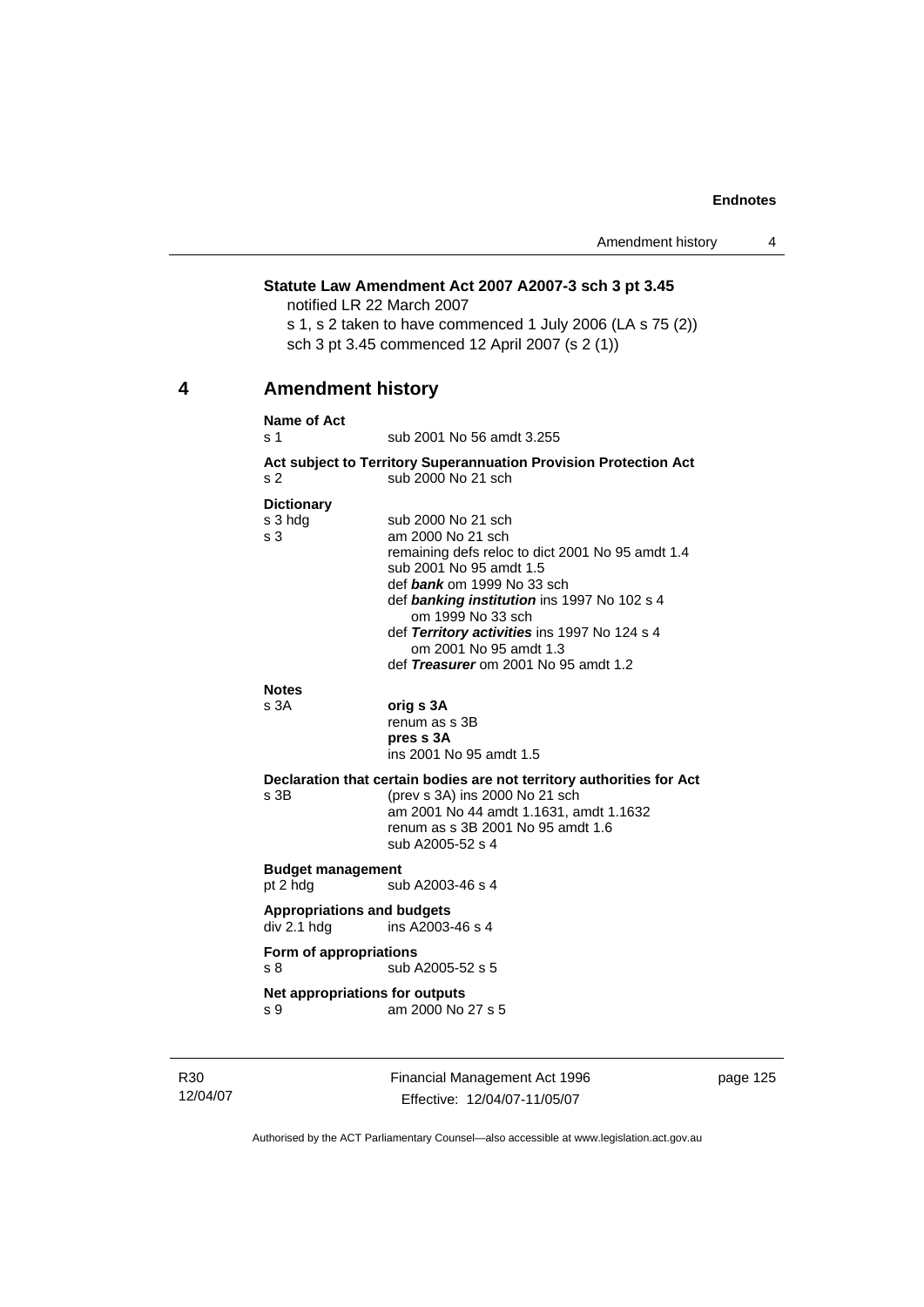| 4 | Amendment history                                     |                                                                                                                                                                                     |
|---|-------------------------------------------------------|-------------------------------------------------------------------------------------------------------------------------------------------------------------------------------------|
|   | s <sub>9A</sub>                                       | Net appropriations for capital injections<br>ins 2000 No 27 s 6                                                                                                                     |
|   | s 9B                                                  | Appropriations for payments on behalf of Territory to be net appropriations<br>ins 2001 No 95 s 5                                                                                   |
|   | <b>Budget papers</b><br>s <sub>10</sub>               | am 1997 No 124 s 5; 2001 No 56 amdt 3.257; A2005-52 s 6                                                                                                                             |
|   | <b>Territory budgets</b><br>s 11                      | am 1997 No 124 s 6; 2001 No 4 s 4; 2001 No 56 amdt 3.258;<br>2001 No 95 s 6<br>sub A2003-46 s 5<br>am A2005-32 s 12                                                                 |
|   | s 11A                                                 | Financial policy objectives and strategies statement<br>ins A2003-46 s 5                                                                                                            |
|   | <b>Departmental budgets</b><br>s 12                   | am 1997 No 102 s 5; 1997 No 124 s 7; 1999 No 58 s 3; 2001<br>No 56 amdt 3.258; 2001 No 95 s 7; ss renum R6 LA (see<br>2001 No 95 amdt 1.7); 2002 No 38 s 4, s 5<br>sub A2005-52 s 7 |
|   | s 12A                                                 | Territory authority and territory-owned corporation budgets<br>ins 1997 No 124 s 8<br>am 2001 No 56 amdt 3.258; 2001 No 95 s 8<br>sub A2005-52 s 8                                  |
|   | <b>Supplementary budget papers</b><br>s <sub>13</sub> | am 2001 No 56 amdt 3.259, amdt 3.260<br>sub 2001 No 97 s 4<br>am A2005-52 s 9                                                                                                       |
|   | s 13A                                                 | Amendment of budgets for supplementary appropriation<br>ins A2003-9 s 9<br>sub A2005-52 s 10                                                                                        |
|   | s 14                                                  | Transfer of funds between appropriations<br>am 1997 No 102 s 6; 2000 No 21 sch; 2001 No 56 amdt 3.261                                                                               |
|   | s <sub>15</sub>                                       | Transfer of funds within appropriations<br>am 1997 No 102 s 7; 2001 No 56 amdt 3.262                                                                                                |
|   | s 15A                                                 | Reclassification of certain appropriations<br>ins 1997 No 102 s 8; 2001 No 56 amdt 3.263                                                                                            |
|   | s 16                                                  | Transfer of functions after Appropriation Act passed<br>am 2000 No 21 sch; 2001 No 56 amdt 3.263<br>sub A2005-52 s 11                                                               |

page 126 Financial Management Act 1996 Effective: 12/04/07-11/05/07

R30 12/04/07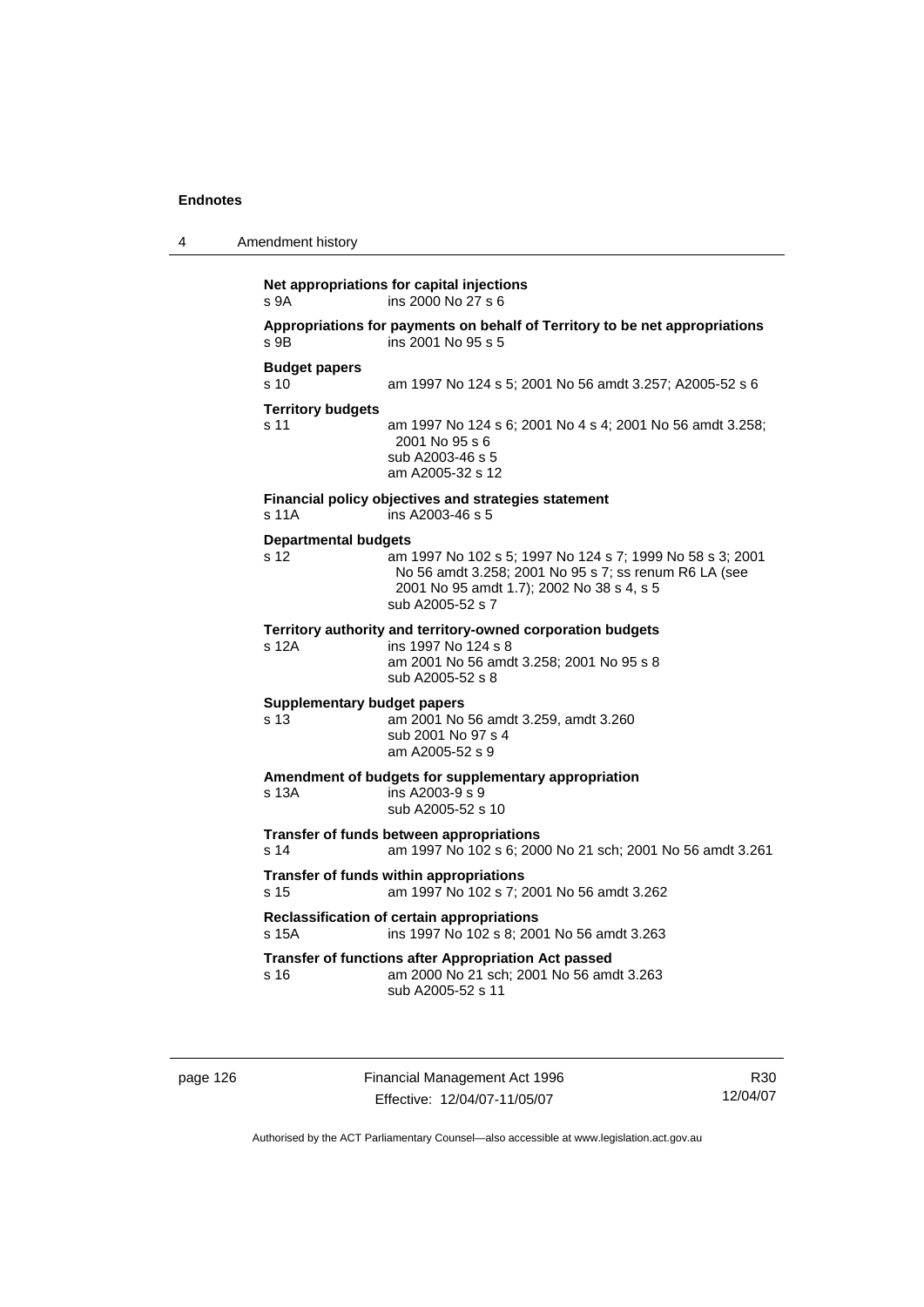| Amendment history |  |  |
|-------------------|--|--|
|-------------------|--|--|

| s 16A                       | Amendment of budgets on transfer of functions between departments<br>ins A2003-21 s 4<br>om A2004-19 s 4                                    |
|-----------------------------|---------------------------------------------------------------------------------------------------------------------------------------------|
| s 17                        | Variation of appropriations for Commonwealth grants<br>am 1997 No 102 s 9; 2001 No 56 amdt 3.264, amdt 3.265;<br>2002 No 38 s 6             |
|                             | Variations of appropriations for certain payments to Commonwealth                                                                           |
| s 17A                       | ins 1999 No 36 s 9<br>am 2000 No 27 s 7; 2001 No 43 s 12; 2001 No 56 amdt 3.266,<br>amdt 3.267; A2003-27 s 12; A2004-35 s 12; A2005-32 s 13 |
| <b>Treasurer's advance</b>  |                                                                                                                                             |
| s <sub>18</sub>             | am 2001 No 56 amdt 3.268; 2001 No 97 s 5, s 6; ss renum<br>R <sub>4</sub> L <sub>A</sub><br>sub A2004-33 s 4<br>am A2005-20 amdt 3.153      |
|                             | Assembly to be told about treasurer's advance                                                                                               |
| s 18A                       | ins 1997 No 102 s 10<br>am 2001 No 56 amdt 3.269<br>om 2002 No 38 s 7<br>ins A2004-33 s 4                                                   |
|                             | <b>Payments for Territory GST liabilities</b>                                                                                               |
| s 19A                       | ins 1997 No 39 s 4<br>sub 2000 No 27 s 8                                                                                                    |
| s 19B                       | Authorisation of expenditure of certain Commonwealth grants<br>ins 1997 No 102 s 11<br>am 2001 No 56 amdt 3.269                             |
|                             | Amendment of capital injection conditions                                                                                                   |
| s 19C                       | ins 2002 No 38 s 8<br>sub A2005-52 s 12                                                                                                     |
|                             | Amendment of performance criteria                                                                                                           |
| s 19D                       | ins 2002 No 38 s 8<br>sub A2005-52 s 13                                                                                                     |
|                             | <b>Amendment of financial targets</b>                                                                                                       |
| s 19E                       | ins 2002 No 38 s 8<br>om A2005-52 s 14                                                                                                      |
| <b>Amendment of budgets</b> |                                                                                                                                             |
| s 19F                       | ins A2004-19 s 5                                                                                                                            |
|                             | am A2004-33 s 5<br>om A2005-52 s 15                                                                                                         |
|                             | <b>Budgets for Legislative Assembly secretariat</b>                                                                                         |
| s <sub>20</sub>             | am A2003-21 s 5                                                                                                                             |

R30 12/04/07 Financial Management Act 1996 Effective: 12/04/07-11/05/07

page 127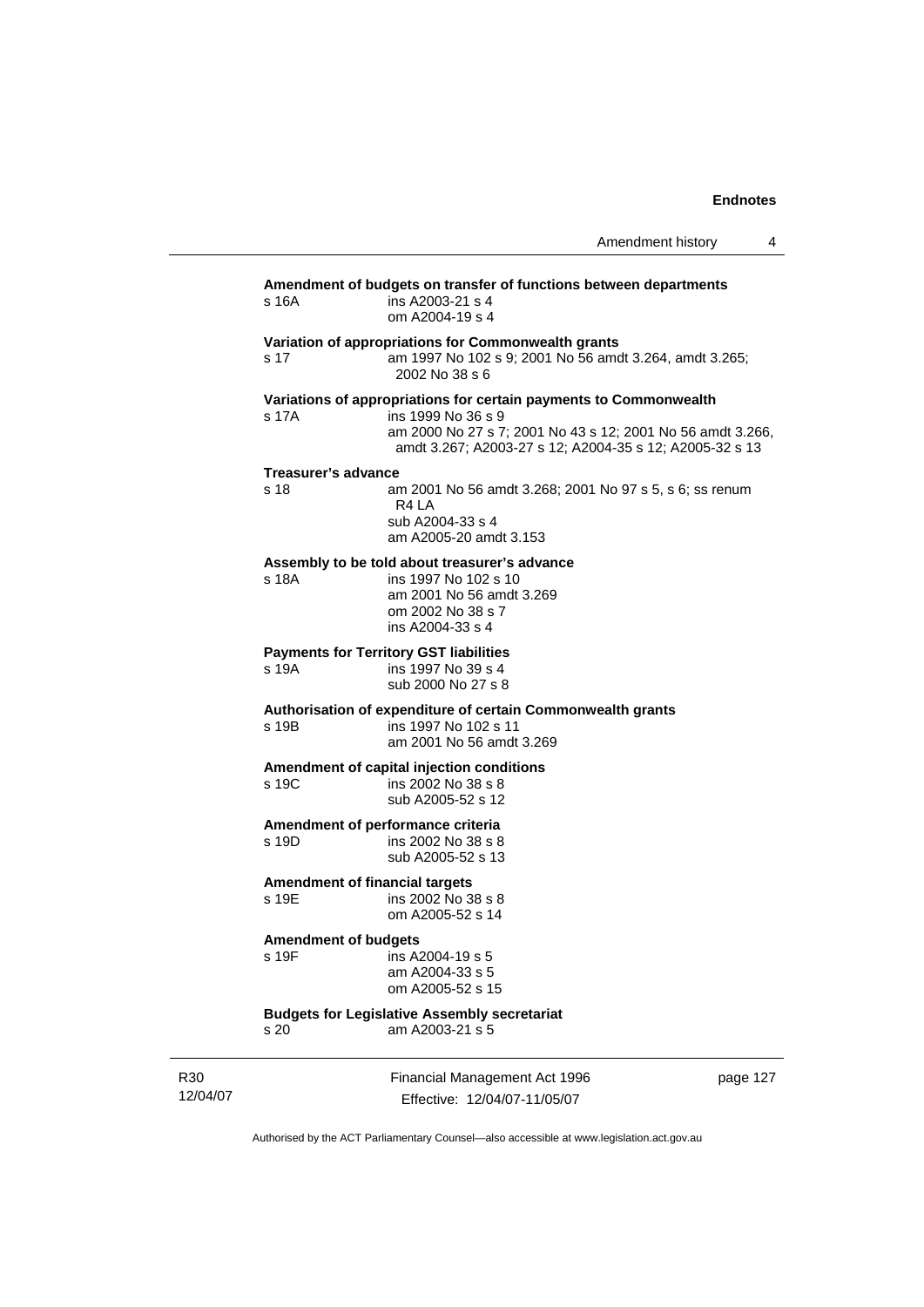| Amendment history |
|-------------------|
|                   |

**Budget reviews and pre-election updates**   $div 2.2$  hdg ins A2003-46 s 6 **Budget review**   $ins A2003-46 s 6$ **Purpose and contents of budget review**  s 20B ins A2003-46 s 6 **Pre-election budget update**  s 20C ins A2003-46 s 6 **Purpose and contents of pre-election budget update**  s 20D ins A2003-46 s 6 am A2005-52 s 16 **Financial reports of the Territory**  div 3.1 hdg (prev pt 3 div 1 hdg) renum R3 LA (see 2001 No 95 amdt 1.11) **Meaning of** *the Territory* **in div 3.1**  s 21 hdg am R3 LA **Annual financial statements of the Territory**  s 22 am 2001 No 95 s 9; A2005-52 s 17 **Responsibility for annual financial statements**  s 23 am A2005-52 s 18 **Audit of annual financial statements**  am 2002 No 38 s 9, amdt 1.1; A2003-46 s 7; A2005-52 ss 19-21 **Presentation of annual financial statements to Legislative Assembly**  s 25 hdg sub 2002 No 38 amdt 1.2 s 25 am 2001 No 56 amdt 3.270; A2003-46 s 8, s 9 **Quarterly departmental performance reports**  s 25A reloc to s 30A **Periodic financial statements** s 26 am 1997 No 124 s 10; 2001 No 42 s 4 (6), (7) exp 30 June 2001 (s 26 (7)) sub 2001 No 42 s 5; 2001 No 95 s 11 **Financial reports and performance statements of departments**  div 3.2 hdg (prev pt 3 div 2 hdg) renum R3 LA (see 2001 No 95 amdt 1.11) sub A2005-52 s 22 **Annual financial statements of departments**  s 27 am 2001 No 56 amdt 3.272; 2001 No 95 s 12; 2002 No 38 ss 10-13; pars renum R10 LA (see 2002 No 38 amdt 1.5); A2005-52 ss 23-26

page 128 Financial Management Act 1996 Effective: 12/04/07-11/05/07

R30 12/04/07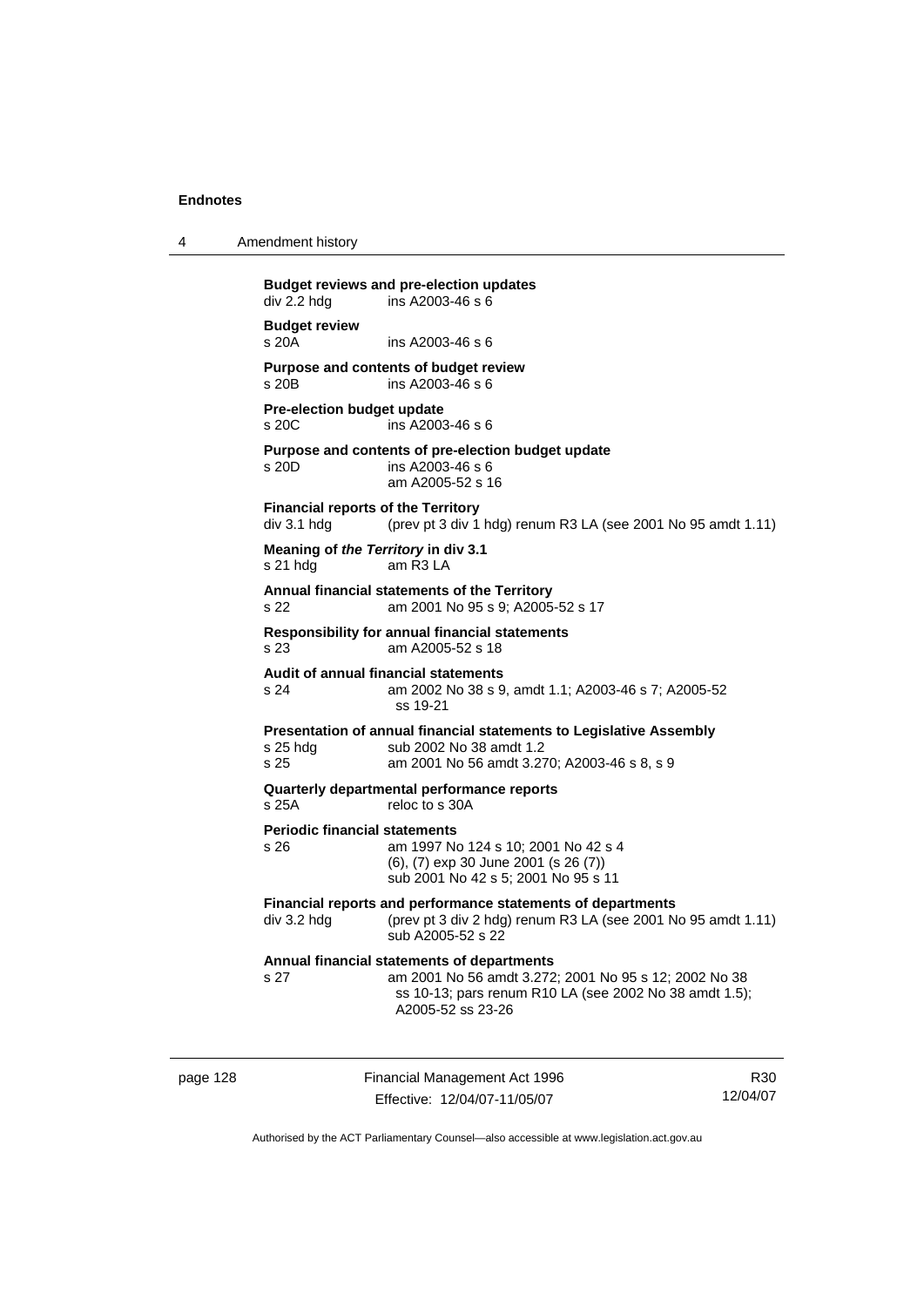**Responsibility for annual financial statements of departments**  s 28 hdg sub 2002 No 38 amdt 1.6 s 28 sub A2005-52 s 27 **Audit of financial statements of departments**  s 29 sub 2002 No 38 s 14 am A2005-52 s 28, s 29 **Audit of financial statements for departments for 2000-2001**  s 29A ins 2001 No 42 s 6 exp 31 December 2001 (s 29A (2)) **Departmental annual financial statements to be included in annual reports etc**  s 30 hdg sub 2002 No 38 amdt 1.7<br>s 30 sam 2001 No 56 amdt 3.27 am 2001 No 56 amdt 3.273 sub A2005-52 s 30 **Statements of performance of departments**  s 30A (prev s 25A) ins 1997 No 124 s 9 am 2001 No 56 amdt 3.271; 2001 No 95 s 10; 2002 No 38 amdt 1.3 reloc from s 25A 2002 No 38 amdt 1.4 sub A2005-52 s 31 **Responsibility for departmental statements of performance**  ins A2005-52 s 31 **Scrutiny of departmental statements of performance**  s 30C ins A2005-52 s 31 **Departmental statements of performance to be included in annual reports etc**  s 30D ins A2005-52 s 31 **Half-yearly departmental performance reports**   $ins$  A2005-52 s 31 **Responsibilities of chief executives of departments**  s 31 am 2002 No 38 s 15; A2005-20 amdt 3.154 sub A2005-52 s 32 **Agreement for the conduct of banking for Territory** s 32 am 1997 No 102 sch; 1999 No 33 sch **Territory banking account** s 33 am 1997 No 102 sch **Departmental banking accounts**  s 34 am 1997 No 102 sch; 1999 No 33 sch; 2001 No 95 s 13; 2001 No 95 s 7; ss renum R6 LA (see 2001 No 95 amdt 1.8); 2002 No 38 s 16

R30 12/04/07 Financial Management Act 1996 Effective: 12/04/07-11/05/07

page 129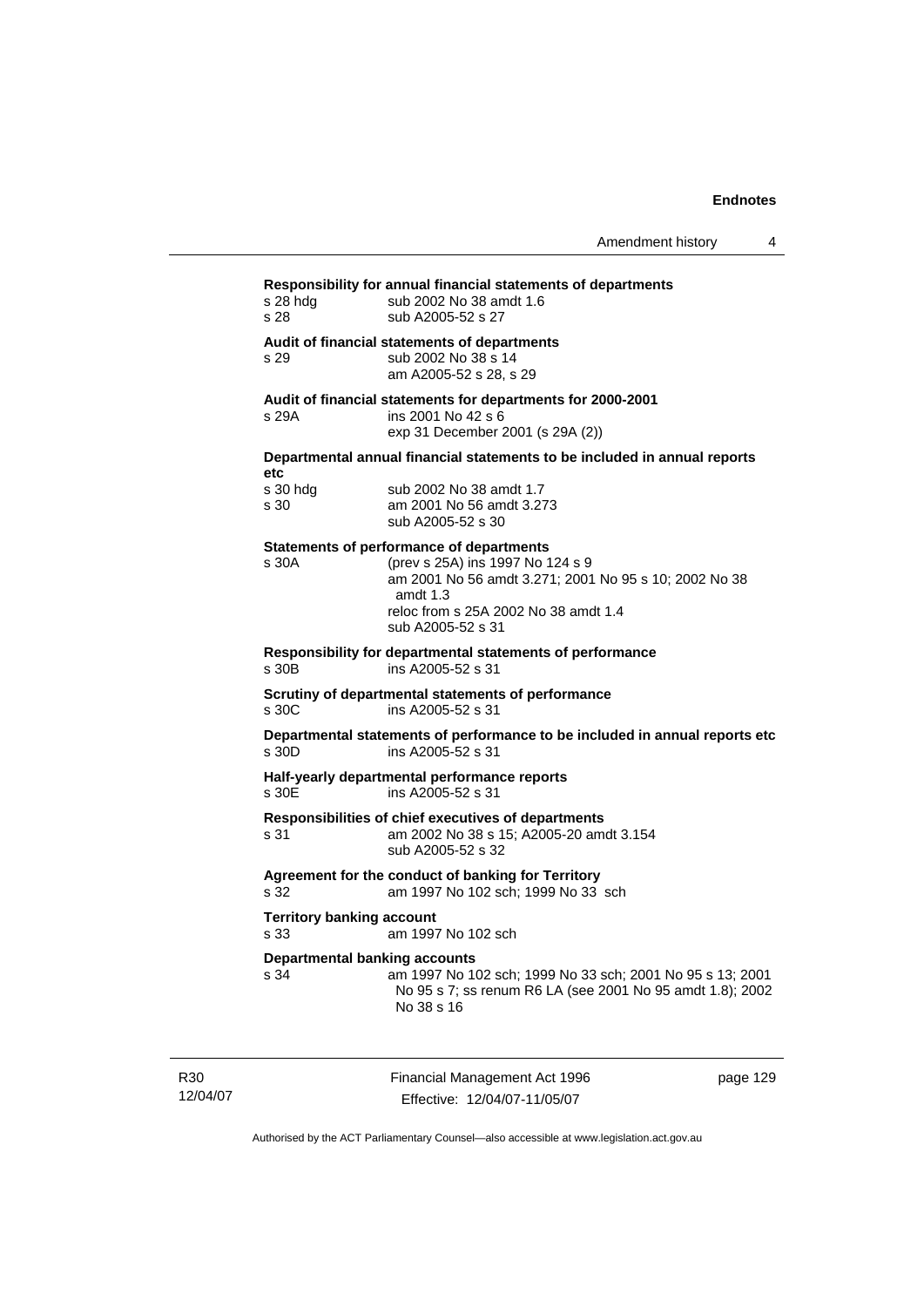| 4 | Amendment history                                                                                                                                                                                                                |
|---|----------------------------------------------------------------------------------------------------------------------------------------------------------------------------------------------------------------------------------|
|   | Transfer of departmental banking account<br>s 34A<br>prev s 34A renum as s 34B<br>ins 2001 No 95 s 14                                                                                                                            |
|   | End of year balances of departmental banking accounts<br>(prev s 34A) ins 1997 No 102 s 12<br>s 34B<br>renum 2001 No 95 s 15                                                                                                     |
|   | <b>Payments into banking accounts</b><br>s 35<br>am 1997 No 102 sch; 1999 No 33 sch                                                                                                                                              |
|   | Transfer following change in departmental responsibilities<br>am 1997 No 102 sch<br>s 36                                                                                                                                         |
|   | Transfers from departmental banking accounts to territory banking account<br>ins 2002 No 38 s 17<br>s 36A                                                                                                                        |
|   | Payments from territory banking account<br>s 37 hdg<br>sub 2002 No 38 s 18<br>s 37<br>am 1997 No 102 sch; 2000 No 21 sch; 2001 No 95 s 16; 2002<br>No 38 s 19; ss renum R10 LA (see 2002 No 38 amdt 1.8);<br>A2005-52 ss 33-35   |
|   | Investment of certain public money<br>sub 2000 No 21 sch<br>s 38 hdg<br>s 38<br>am 1997 No 102 sch; 1999 No 33 sch; 2000 No 21 sch; 2001<br>No 45 s 5; 2001 No 95 s 17; A2003-21 s 6, s 7; ss renum<br>R12 LA (see A2003-21 s 8) |
|   | <b>Borrowing and guarantees</b><br>pt 6 hdg<br>sub 2001 No 45 s 6                                                                                                                                                                |
|   | Borrowings by territory authorities to be approved<br>s 42<br>am 2001 No 95 s 18, amdt 1.9                                                                                                                                       |
|   | Loans to be paid into territory banking account<br>s 45<br>am 1997 No 102 sch; 2001 No 95 s 19                                                                                                                                   |
|   | <b>Payments by Treasurer</b><br>s 46<br>sub 2002 No 38 s 20                                                                                                                                                                      |
|   | <b>Guarantees by Territory</b><br>s 47<br>am 2001 No 56 amdt 3.274                                                                                                                                                               |
|   | <b>Financial derivatives</b><br>om 2001 No 45 s 7<br>s 48                                                                                                                                                                        |
|   | Departmental trust banking accounts<br>am 1997 No 102 sch; 1999 No 33 sch; 2002 No 38 s 21<br>s 51                                                                                                                               |
|   | Transfer of departmental trust banking accounts<br>s 51A<br>ins A2005-52 s 36                                                                                                                                                    |
|   |                                                                                                                                                                                                                                  |

page 130 Financial Management Act 1996 Effective: 12/04/07-11/05/07

R30 12/04/07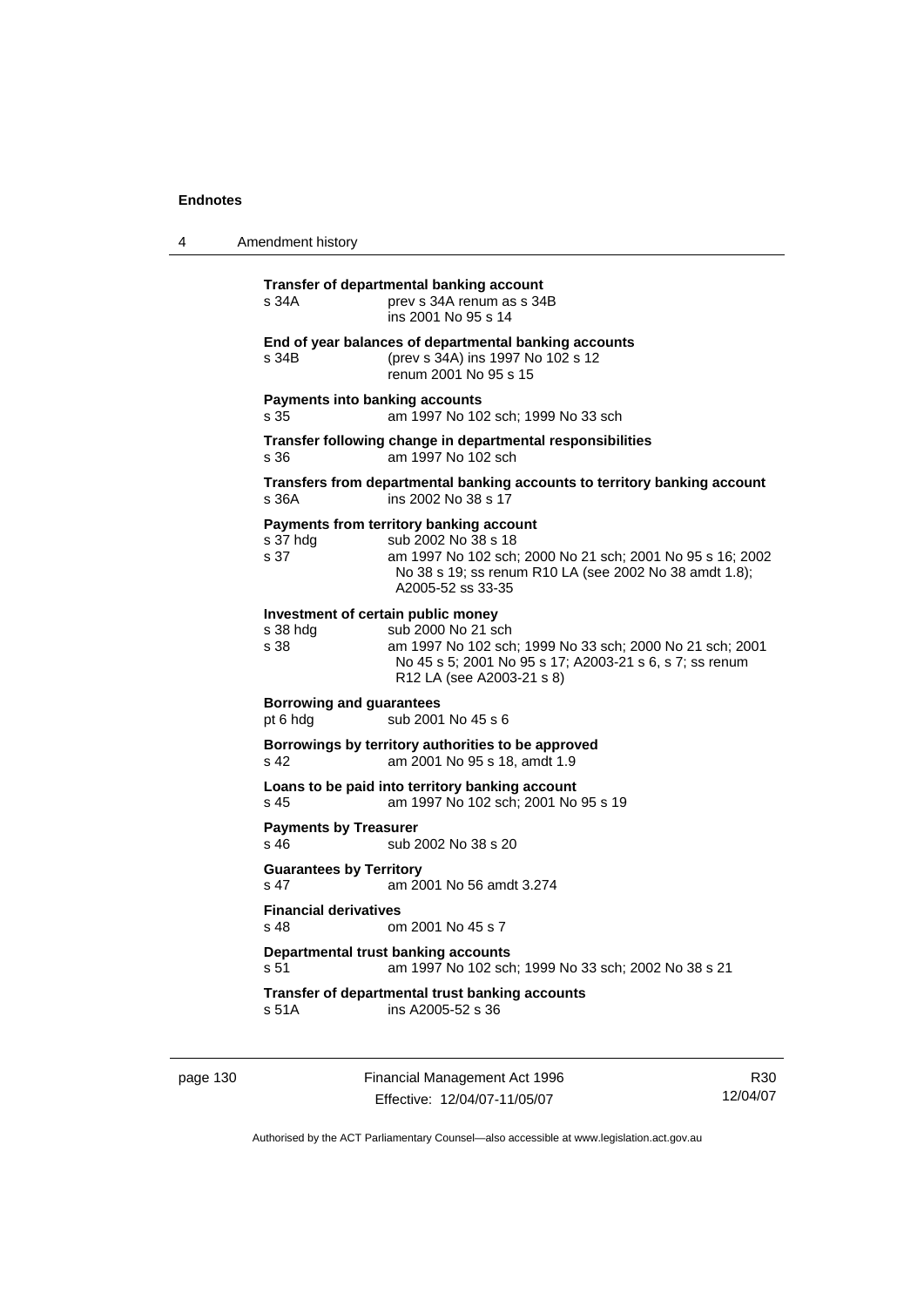| Transfers between trust banking accounts-changes in departmental<br>responsibilities |                                                                                                                                                                                                                                               |          |
|--------------------------------------------------------------------------------------|-----------------------------------------------------------------------------------------------------------------------------------------------------------------------------------------------------------------------------------------------|----------|
| s 51B                                                                                | ins A2005-52 s 36                                                                                                                                                                                                                             |          |
| s 51C                                                                                | Transfers between trust banking accounts—investment<br>ins A2005-52 s 36                                                                                                                                                                      |          |
| s 52                                                                                 | Transfers between trust banking account and territory banking account<br>am 1997 No 102 sch<br>sub 2001 No 95 s 20; A2005-52 s 37                                                                                                             |          |
| Investment of trust money<br>s 53                                                    | am 1999 No 28 sch                                                                                                                                                                                                                             |          |
| <b>Unclaimed trust money</b><br>s 53A                                                | ins 1997 No 102 s 13<br>am 1999 No 33 sch; 2001 No 44 amdts 1.1633-1.1635;<br>ss renum R3 LA (see 2001 No 44 amdt 1.1636); 2001 No 95<br>s 21; ss renum R6 LA; 2002 No 30 amdt 3.367                                                          |          |
| <b>Review of decisions</b><br>s 53B                                                  | ins 1997 No 102 s 13<br>am 2002 No 30 amdt 3.368                                                                                                                                                                                              |          |
| <b>Notification of decisions</b><br>s 53C                                            | ins 1997 No 102 s 13                                                                                                                                                                                                                          |          |
| pt 8 hdg                                                                             | <b>Financial provisions for territory authorities</b><br>sub A2005-52 s 38                                                                                                                                                                    |          |
| <b>Application-pt 8</b><br>s 54                                                      | am A2005-20 amdt 3.155<br>sub A2005-52 s 38<br>am A2006-30 amdts 1.37-1.40                                                                                                                                                                    |          |
| s 55                                                                                 | Responsibilities of chief executive officers of territory authorities<br>am 1997 No 102 sch; 1999 No 33 sch; 2002 No 38 s 22<br>sub A2005-52 s 38                                                                                             |          |
| s 56                                                                                 | Responsibilities of governing boards of territory authorities<br>am 1997 No 102 sch; 1999 No 33 sch; 2001 No 45 s 8; 2001<br>No 95 s 22; 2002 No 38 s 23, s 24; A2003-21 ss 9-12;<br>ss renum R12 LA (see A2003-21 s 13)<br>sub A2005-52 s 38 |          |
|                                                                                      | <b>Banking accounts of territory authorities</b><br>s 57 am 2001 No 95 s 23<br>sub A2005-52 s 38                                                                                                                                              |          |
| Investment by territory authorities<br>s 58                                          | am 2001 No 95 s 24<br>sub A2005-52 s 38                                                                                                                                                                                                       |          |
|                                                                                      | Financial Management Act 1996<br>Effective: 12/04/07-11/05/07                                                                                                                                                                                 | page 131 |

Authorised by the ACT Parliamentary Counsel—also accessible at www.legislation.act.gov.au

R30 12/04/07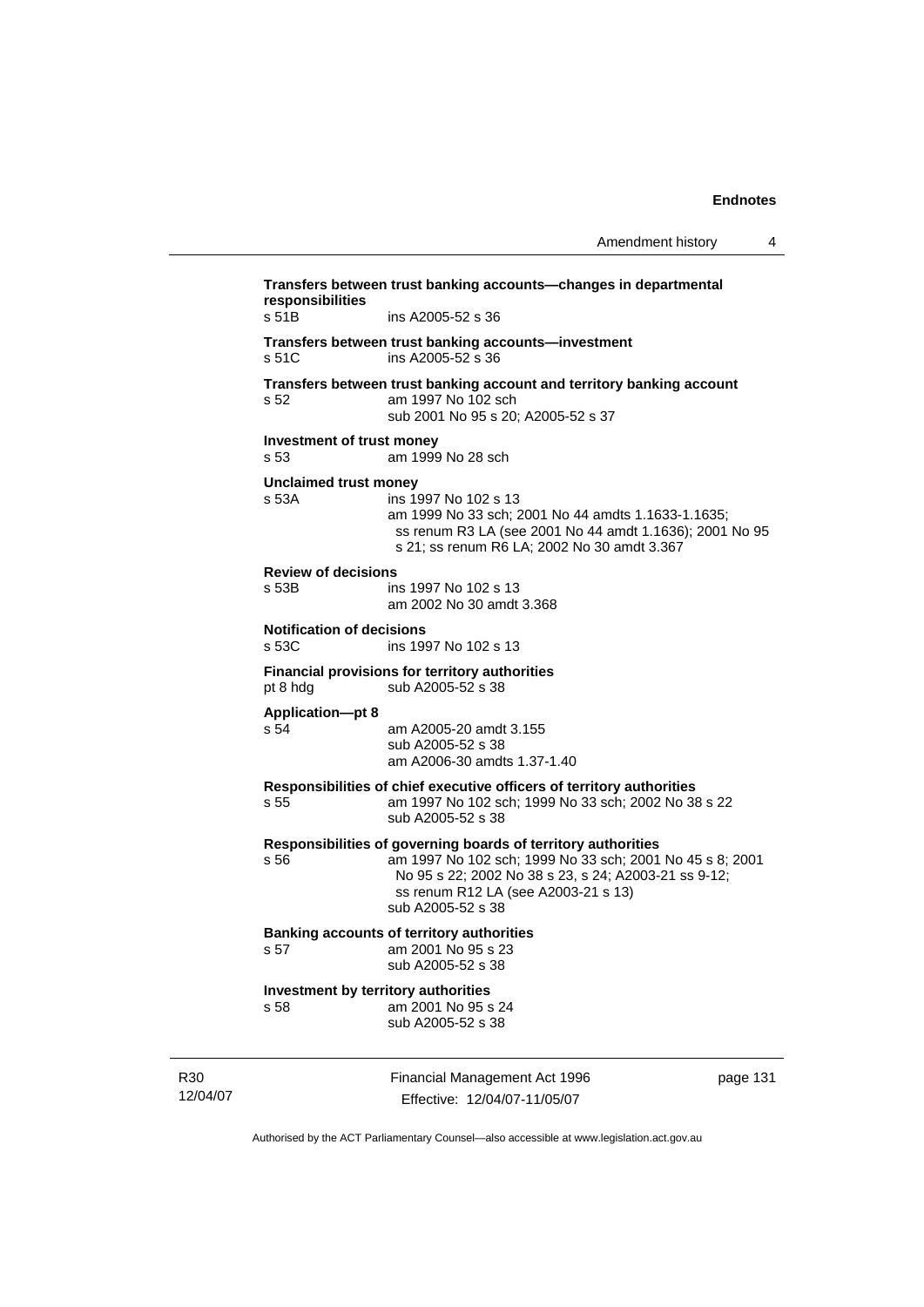4 Amendment history

| Borrowing by territory authorities<br>s 59         | am 2001 No 95 s 25<br>om A2005-52 s 38 (see s 2 (1))<br>ins A2005-52 s 38 (see s 2 (2))                                                                                                                  |
|----------------------------------------------------|----------------------------------------------------------------------------------------------------------------------------------------------------------------------------------------------------------|
| <b>Guarantees by territory authorities</b><br>s 60 | om A2005-52 s 38 (see s 2 (1))<br>ins A2005-52 s 38 (see s 2 (2))                                                                                                                                        |
| s 61                                               | Territory authority statements of intent<br>sub 2002 No 38 s 25<br>om A2005-52 s 38 (see s 2 (1))<br>ins A2005-52 s 38 (see s 2 (2))                                                                     |
| s 61A                                              | Audit of annual financial statements for 2000-2001<br>ins 2001 No 42 s 7<br>exp 31 December 2001 (s 61A (2))                                                                                             |
| s 62                                               | Presentation of statements of intent of territory authorities<br>am 2001 No 56 amdt 3.275; R8 LA (see also 2002 No 38<br>amdt $1.9$<br>om A2005-52 s 38 (see s 2 (1))<br>ins A2005-52 s 38 (see s 2 (2)) |
| s 63                                               | Annual financial statements of territory authorities<br>sub A2005-52 s 38                                                                                                                                |
| s 64                                               | Responsibility for annual financial statements of territory authorities<br>orig s 64<br>renum as s 104 and then s 130<br>pres s 64<br>ins A2005-52 s 38                                                  |
| s 65                                               | Audit of annual financial statements of territory authorities<br>orig s 65<br>renum as s 105 and then s 131<br>pres s 65<br>ins A2005-52 s 38                                                            |
| reports etc                                        | Annual financial statements of territory authorities to be included in annual                                                                                                                            |
| s 66                                               | orig s 66<br>renum as s 106 and then s 132<br>pres <sub>66</sub><br>ins A2005-52 s 38                                                                                                                    |
| <b>Guideline-making power</b><br>s 66A             | ins 2000 No 27 s 9<br>om 2001 No 44 amdt 1.1637                                                                                                                                                          |
|                                                    |                                                                                                                                                                                                          |

page 132 Financial Management Act 1996 Effective: 12/04/07-11/05/07

R30 12/04/07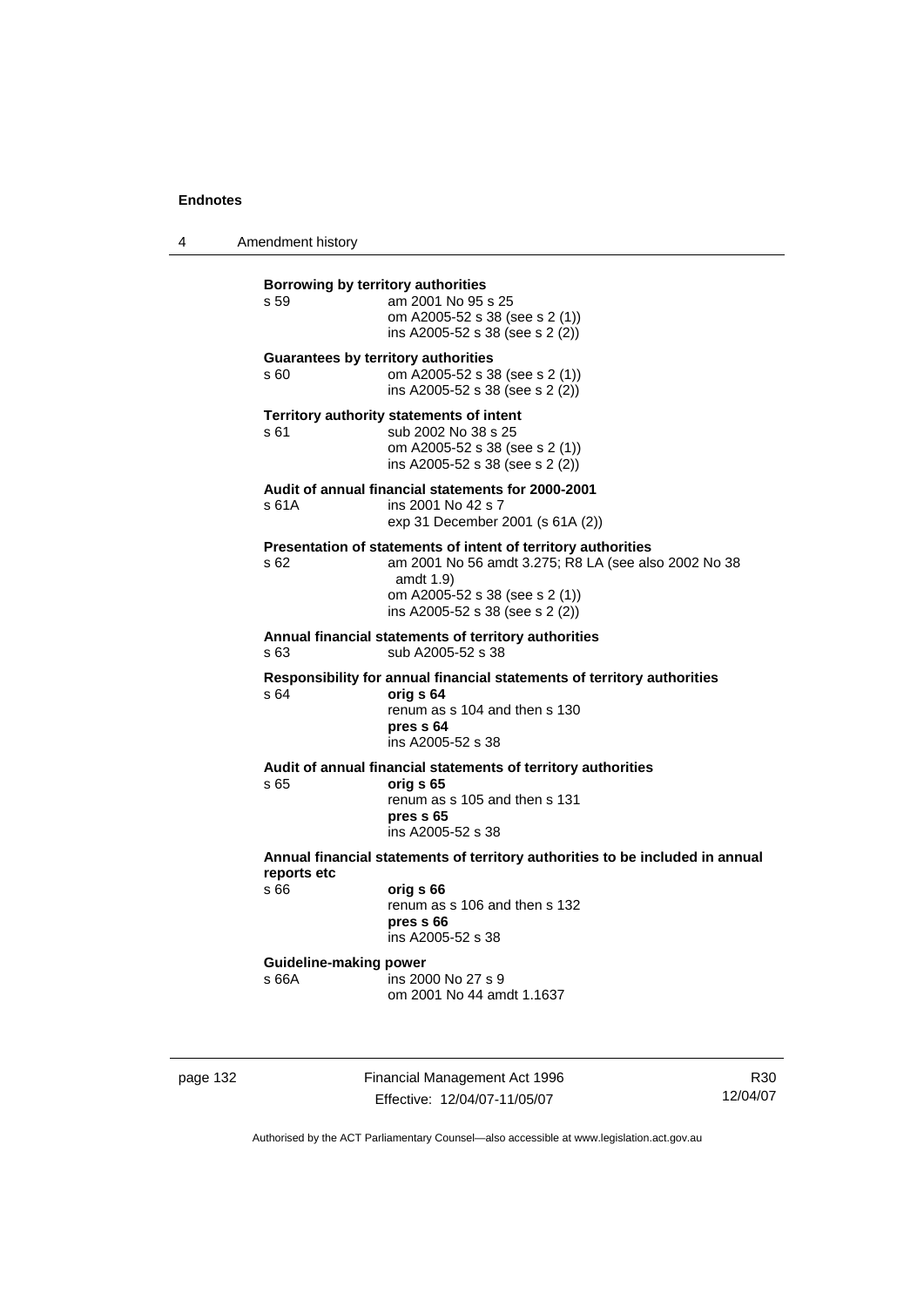| authorities<br>s 67          | orig s 67                                                                      |
|------------------------------|--------------------------------------------------------------------------------|
|                              | renum as s 107 and then s 133                                                  |
|                              | pres s 67                                                                      |
|                              | ins A2005-52 s 38                                                              |
|                              | Statements of performance of territory authorities                             |
| s 68                         | orig s 68<br>renum as s 108 and then s 134                                     |
|                              | pres s 68                                                                      |
|                              | ins A2005-52 s 38                                                              |
|                              | Responsibility for territory authority statements of performance               |
| s 69                         | ins A2005-52 s 38                                                              |
|                              | Scrutiny of territory authority statements of performance                      |
| s <sub>70</sub>              | ins A2005-52 s 38                                                              |
| reports etc                  | Territory authority statements of performance to be included in annual         |
| s 71                         | ins A2005-52 s 38                                                              |
|                              | Governance of territory authorities                                            |
| pt 9 hdg                     | orig pt 9 hdg                                                                  |
|                              | renum as pt 10 hdg<br>pres pt 9 hdg                                            |
|                              | ins A2005-52 s 41                                                              |
|                              | <b>Definitions and important concepts</b>                                      |
| div 9.1 hdg                  | ins A2005-52 s 41                                                              |
| Definitions-pt 9             |                                                                                |
| s 72                         | ins A2005-52 s 41                                                              |
|                              | def applicable governmental policies ins A2005-52 s 41                         |
|                              | def establishing Act ins A2005-52 s 41<br>def financial year ins A2005-52 s 41 |
|                              | def governing board member ins A2005-52 s 41                                   |
|                              | def material interest ins A2005-52 s 41                                        |
|                              | def relevant territory authority ins A2005-52 s 41                             |
|                              | Nature of relevant territory authorities                                       |
| s 73                         | ins A2005-52 s 41                                                              |
|                              | Powers of territory authorities generally                                      |
| s 74                         | ins A2005-52 s 41                                                              |
|                              | Execution of documents and assumptions people dealing with relevant            |
| territory authority may make |                                                                                |

R30 12/04/07 Financial Management Act 1996 Effective: 12/04/07-11/05/07

page 133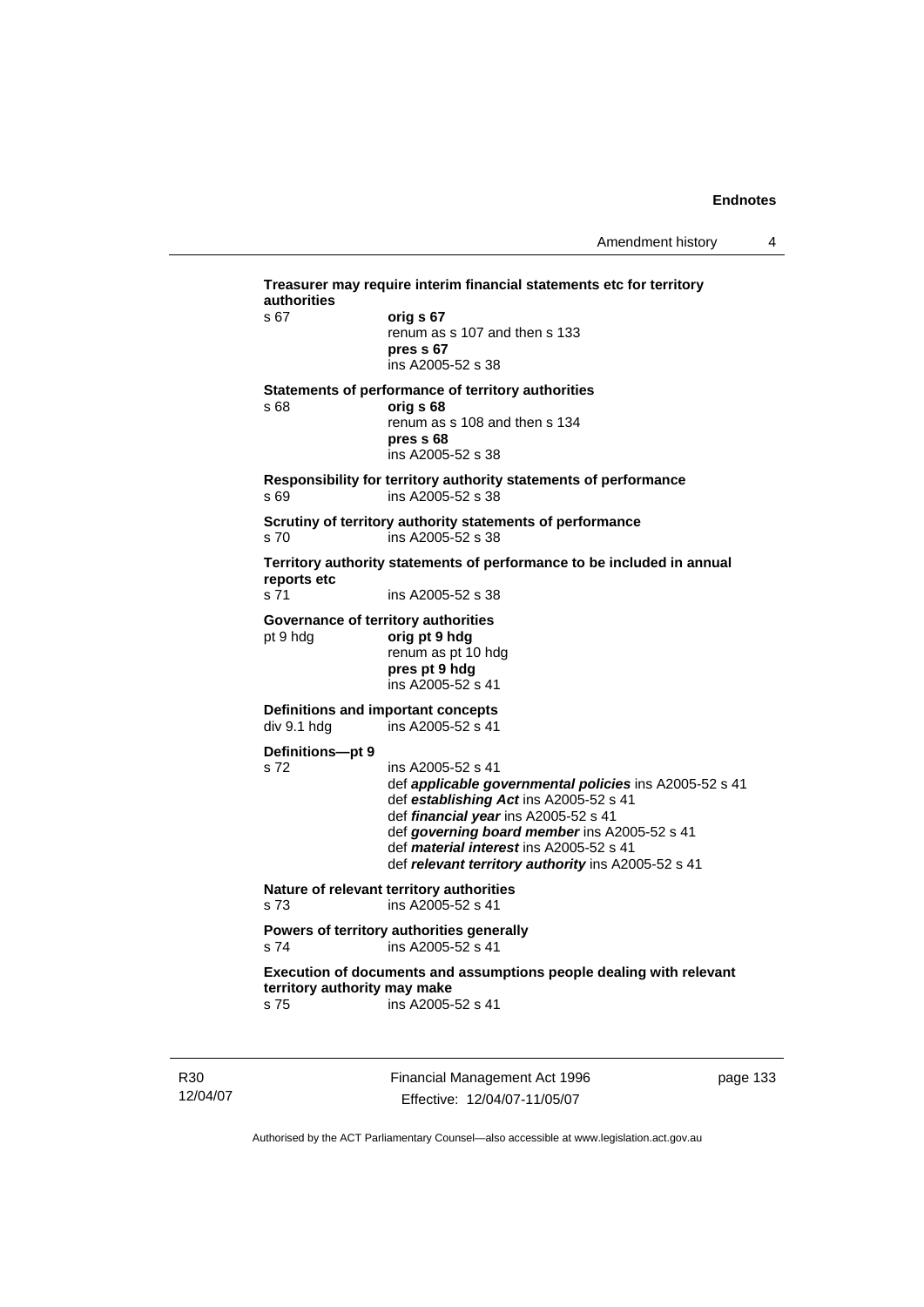4 Amendment history

**Governing board of territory authority**  s 76 ins A2005-52 s 41 am A2006-30 amdts 1.41-1.44 **Role of governing board**  s 77 ins A2005-52 s 41 **Governing board member appointments**  div 9.2 hdg ins A2005-52 s 41 **Appointment of governing board members generally**  s 78 ins A2005-52 s 41 **Appointment of chair and deputy chair**  s 79 ins A2005-52 s 41 **Appointment of CEO of authority with governing board**  s 80 ins A2005-52 s 41 **Ending board member appointments**  s 81 ins A2005-52 s 41 **Functions of governing board members**  div 9.3 hdg ins A2005-52 s 41 **Chair's functions**  s 82 ins A2005-52 s 41 **Deputy chair's functions**  ins A2005-52 s 41 **CEO's functions**  s 84 ins A2005-52 s 41 **Honesty, care and diligence of governing board members**  s 85 ins A2005-52 s 41 **Conflicts of interest by governing board members**  s 86 ins A2005-52 s 41 **Agenda to require disclosure of interest item**  s 87 ins A2005-52 s 41 **Disclosure of interests by governing board members**  s 88 ins A2005-52 s 41 **Reporting of disclosed governing board interests to Minister**  s 89 ins A2005-52 s 41 **Protection of governing board members from liability**  s 90 ins A2005-52 s 41 **Indemnification and exemption of governing board members**  s 91 ins A2005-52 s 41

page 134 Financial Management Act 1996 Effective: 12/04/07-11/05/07

R30 12/04/07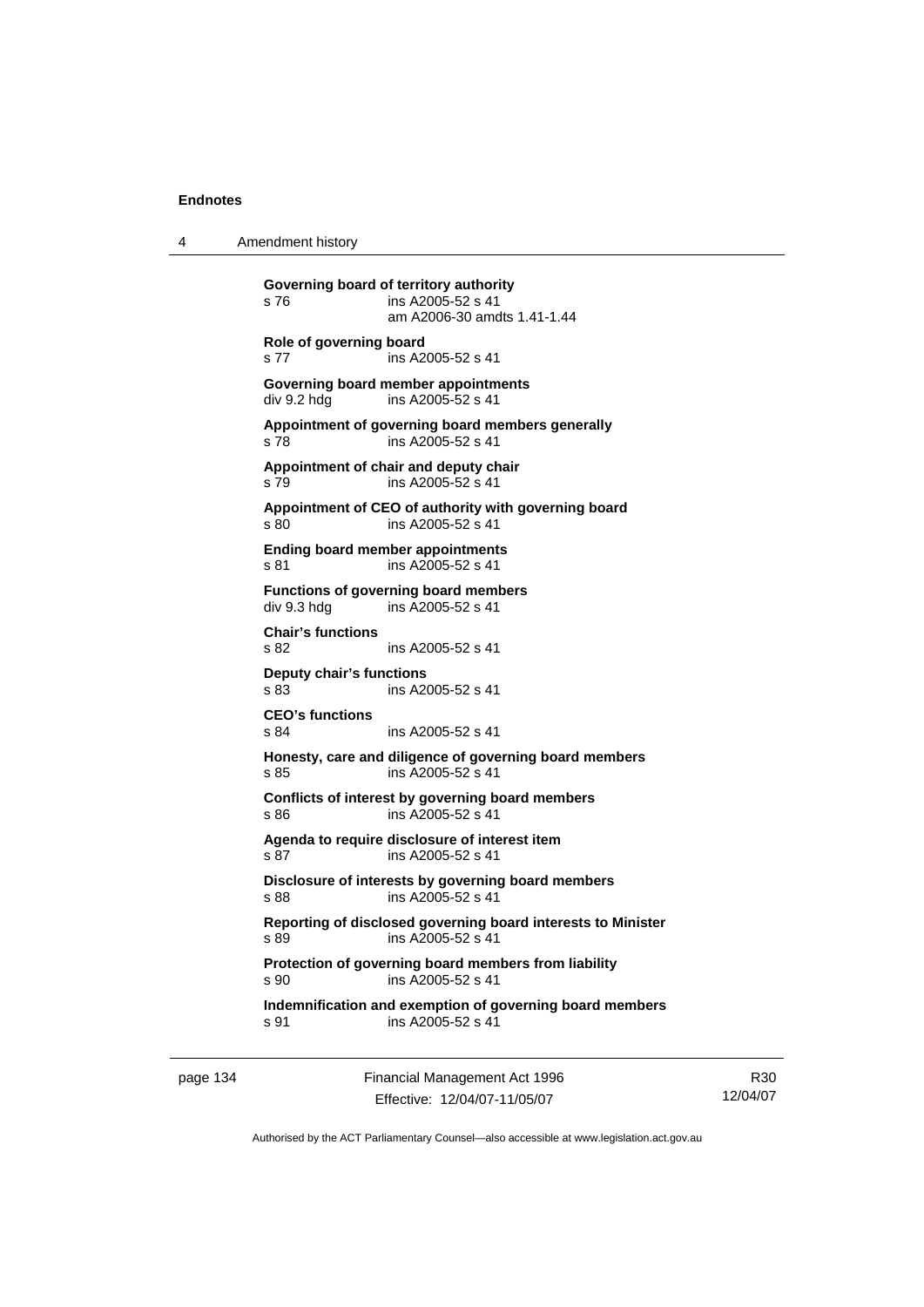Amendment history 4

**Compensation for exercise of functions etc**  s 92 ins A2005-52 s 41 **Governing board meetings**<br>div 9.4 hdg ins A200 ins A2005-52 s 41 **Time and place of governing board meetings**  s 93 ins A2005-52 s 41 **Presiding member at governing board meetings**  s 94 ins A2005-52 s 41 **Quorum at governing board meetings**  s 95 ins A2005-52 s 41 **Voting at governing board meetings**  s 96 ins A2005-52 s 41 **Conduct of governing board meetings etc**  s 97 ins A2005-52 s 41 **Requirements and obligations for territory authorities**  div 9.5 hdg ins A2005-52 s 41 **Limitations on authorities forming corporations etc**  s 98 ins A2005-52 s 41 **Limitations on authorities taking part in joint ventures and trusts**  s 99 ins A2005-52 s 41 **Corporations, joint ventures and trusts in which authority has interest**  s 100 ins A2005-52 s 41 **Obligation of authorities to tell Minister about significant events**  s 101 ins A2005-52 s 41 **Ministerial directions to authorities about financial etc statements**  s 102 ins A2005-52 s 41 **Application of government policies to authorities**  s 103 ins A2005-52 s 41 **Restructuring of territory authorities**  ins  $A2006-30$  amdt 1.45 **Purpose of div 9.6**  s 104 **orig s 104** renum as s 130 **pres s 104**  ins A2006-30 amdt 1.45

R30 12/04/07 Financial Management Act 1996 Effective: 12/04/07-11/05/07

page 135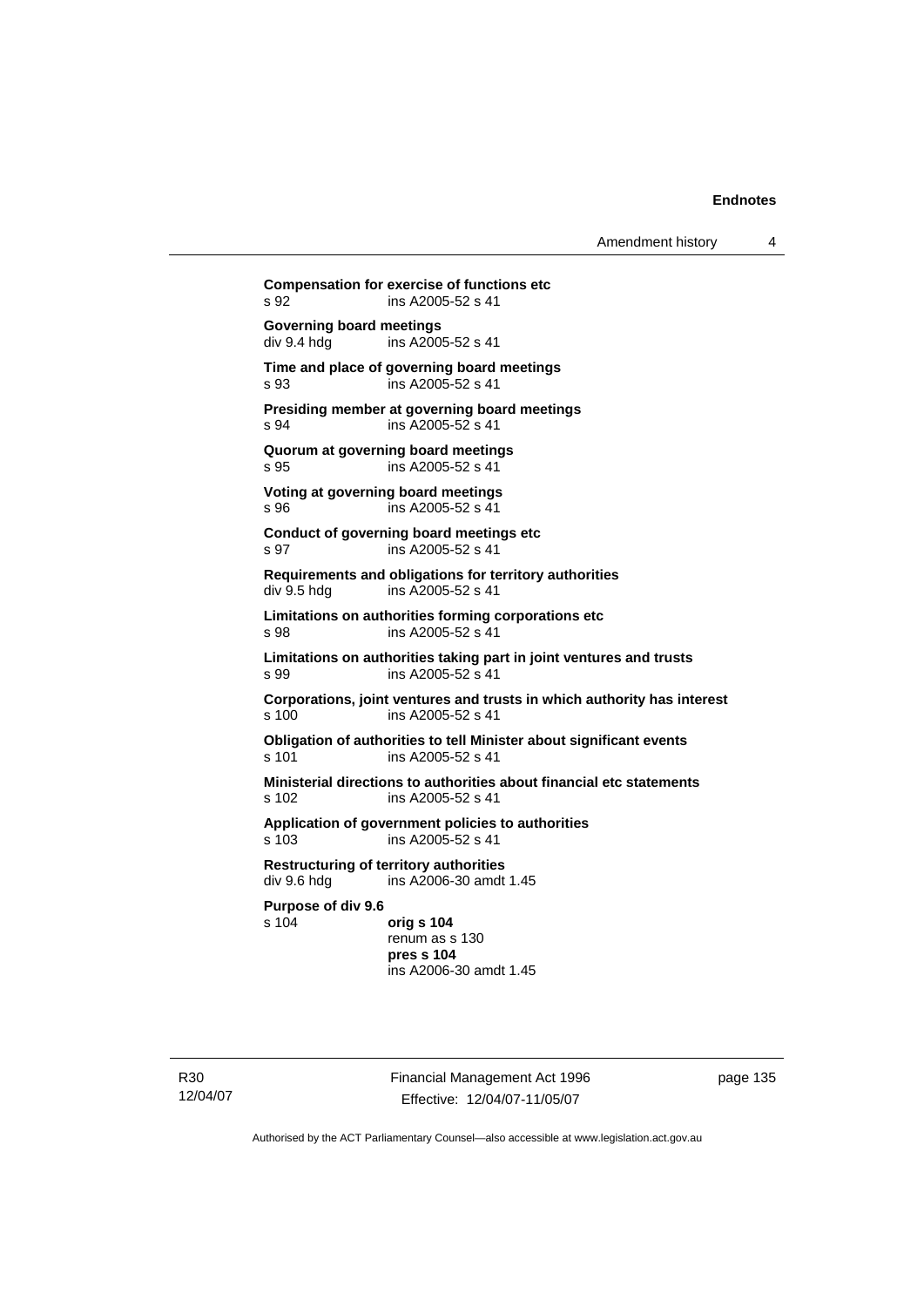4 Amendment history

|          | s 105                                                                                                              | What territory authorities does div 9.6 apply to?<br>orig s 105<br>renum as s 131<br>pres s 105<br>ins A2006-30 amdt 1.45                            |   |
|----------|--------------------------------------------------------------------------------------------------------------------|------------------------------------------------------------------------------------------------------------------------------------------------------|---|
|          | s 106                                                                                                              | Responsible Minister may direct div 9.6 authority to sell or transfer assets<br>orig s 106<br>renum as s 132<br>pres s 106<br>ins A2006-30 amdt 1.45 |   |
|          | s 107                                                                                                              | Transfer of assets by declaration—div 9.6 authorities<br>orig s 107<br>renum as s 133<br>pres s 107<br>ins A2006-30 amdt 1.45                        |   |
|          | authorities<br>s 108                                                                                               | Transfer of contractual rights and liabilities by declaration-div 9.6<br>orig s 108<br>renum as s 134<br>pres s 108<br>ins A2006-30 amdt 1.45        |   |
|          | s 109                                                                                                              | Transfer of liabilities by declaration-div 9.6 authorities<br>orig s 109<br>renum as s 150<br>pres s 109<br>ins A2006-30 amdt 1.45                   |   |
|          | s 110                                                                                                              | Assistance given by authorities for div 9.6<br>orig s 110<br>renum as s 151<br>pres s 110<br>ins A2006-30 amdt 1.45                                  |   |
|          | Application of Legislation Act, s 94 to certain appointments, elections and<br>approvals<br>s 110A<br>sub as s 152 |                                                                                                                                                      |   |
|          | s 110B                                                                                                             | Application of Act to Health Promotion Act<br>ins as mod SL2005-42 sch 1 mod 1.1 (om A2006-30<br>amdt 1.62)                                          |   |
|          | s 111                                                                                                              | Assistance given by governing board members for div 9.6<br>orig s 111<br>renum as s 155<br>pres s 111<br>ins A2006-30 amdt 1.45                      |   |
| page 136 |                                                                                                                    | Financial Management Act 1996                                                                                                                        | R |

Effective: 12/04/07-11/05/07

R30 12/04/07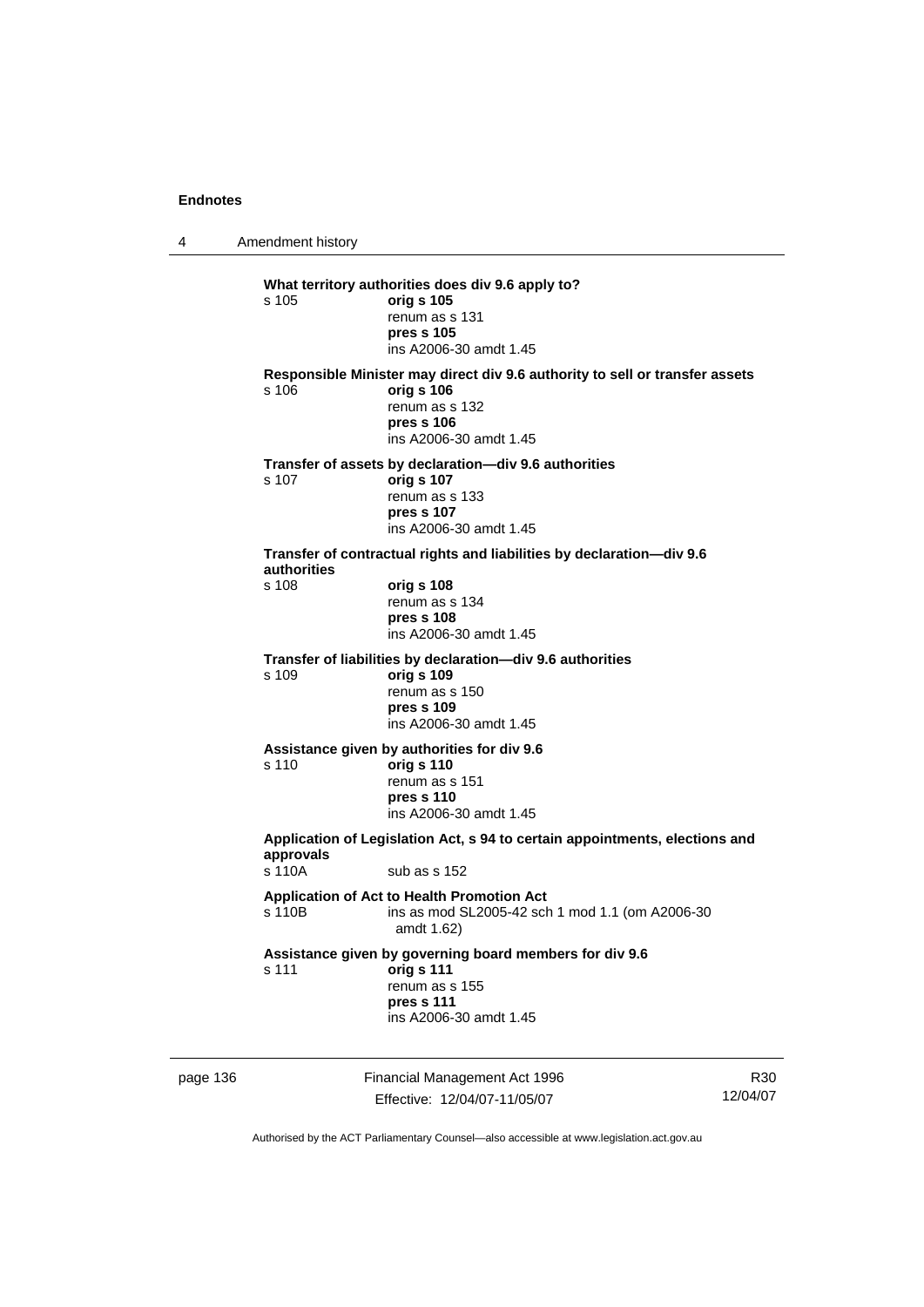| Amendment history |  |
|-------------------|--|
|-------------------|--|

**Use of information by Territory and div 9.6 authorities**  s 112 ins A2006-30 amdt 1.45 **Contracts relating to the protection of information—responsible Minister for div 9.6 authority**  s 113 ins A2006-30 amdt 1.45 **Contracts relating to the protection of information—div 9.6 authority**  s 114 ins A2006-30 amdt 1.45 **Transfer of pending proceedings—div 9.6 authorities**  s 115 ins A2006-30 amdt 1.45 **Proceedings and evidence—div 9.6 authorities**  s 116 ins A2006-30 amdt 1.45 **Operation of div 9.6 not breach of contract etc**  s 117 ins A2006-30 amdt 1.45 **Transfer of assets etc not otherwise disposed of—div 9.6 authorities**  s 118 ins A2006-30 amdt 1.45 **Annual reports etc for div 9.6 authorities**  s 119 ins A2006-30 amdt 1.45 **Additional provisions for restructuring of certain territory authorities**  div 9.7 hdg ins A2006-30 amdt 1.45 **What territory authorities does div 9.7 apply to?**  s 120 ins A2006-30 amdt 1.45 **Definitions—div 9.7**  s 121 ins A2006-30 amdt 1.45 def *handover day* ins A2006-30 amdt 1.45 def *territory authority* ins A2006-30 amdt 1.45 **Vesting of assets, rights and liabilities—div 9.7 authorities**  s 122 ins A2006-30 amdt 1.45 **Proceedings and evidence—div 9.7 authorities**  s 123 ins A2006-30 amdt 1.45 **Annual reports and financial statements for div 9.7 authorities**  s 124 ins A2006-30 amdt 1.45 **References to div 9.7 authority**  ins A2006-30 amdt 1.45 **Miscellaneous**  pt 10 hdg (prev pt 9 hdg) renum A2005-52 s 39

Financial Management Act 1996 Effective: 12/04/07-11/05/07

page 137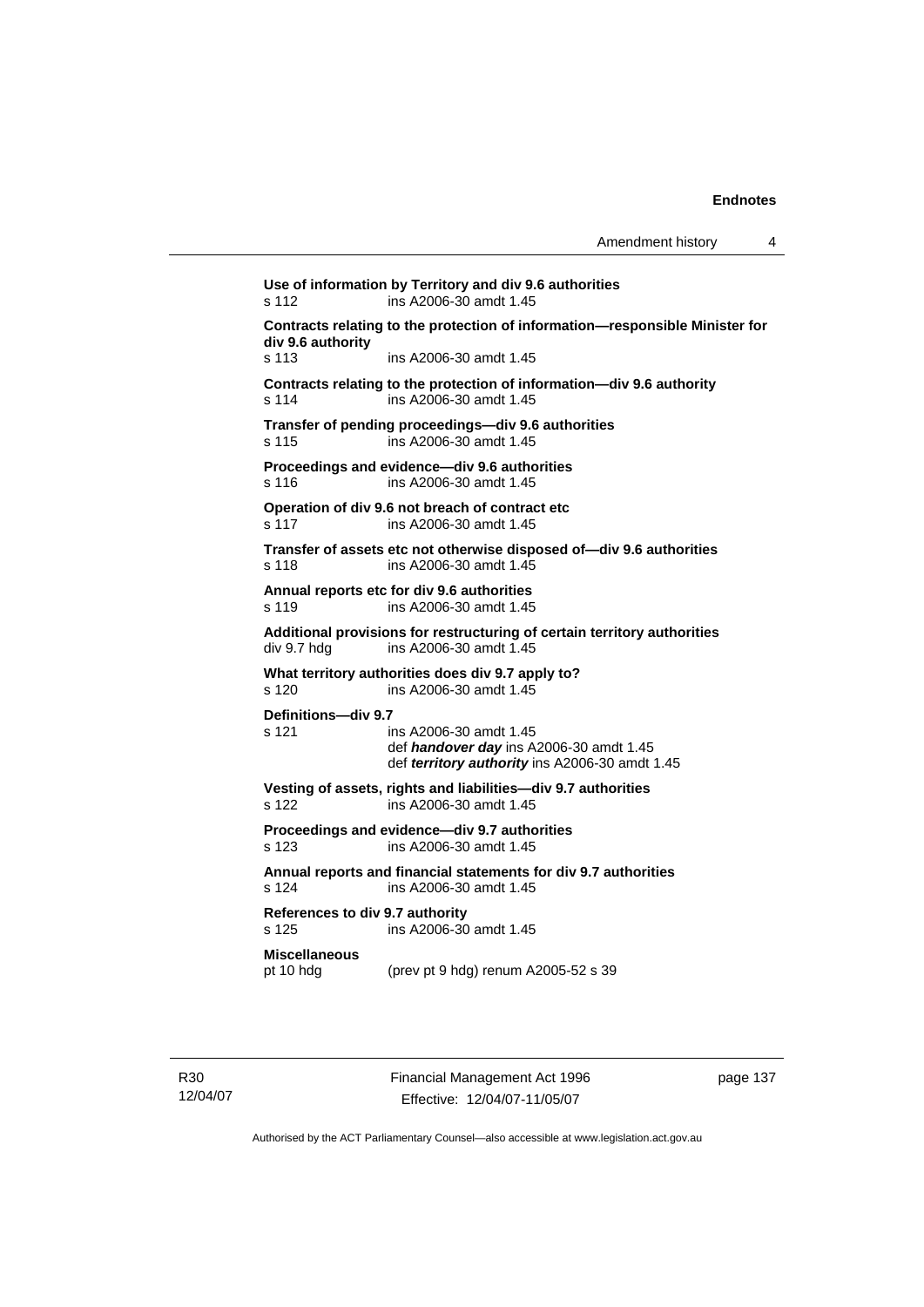4 Amendment history

| s 130                                                                                          | Responsibility for annual financial statements of territory authorities<br>(prev s 64) am 2001 No 95 amdt 1.10<br>renum as s 104 A2005-52 s 40<br>renum as s 130 A2006-30 amdt 1.46                |  |  |
|------------------------------------------------------------------------------------------------|----------------------------------------------------------------------------------------------------------------------------------------------------------------------------------------------------|--|--|
| s 131                                                                                          | Audit of annual financial statements of territory authorities<br>(prev s 65) renum as s 105 A2005-52 s 40<br>renum as s 131 A2006-30 amdt 1.46                                                     |  |  |
| Annual financial statements of territory authorities to be included in annual                  |                                                                                                                                                                                                    |  |  |
| reports etc<br>s 132                                                                           | (prev s 66) renum as s 106 A2005-52 s 40<br>renum as s 132 A2006-30 amdt 1.46                                                                                                                      |  |  |
| Treasurer may require interim financial statements etc for territory<br>authorities            |                                                                                                                                                                                                    |  |  |
| s 133 hdg<br>s 133                                                                             | (prev s 67 hdg) sub 2000 No 27 s 10<br>(prev s 67) am 2000 No 27 s 10<br>sub 2001 No 44 amdt 1.1637<br>am A2003-56 amdt 3.139<br>renum as s 107 A2005-52 s 40<br>renum as s 133 A2006-30 amdt 1.46 |  |  |
| s 134                                                                                          | Statements of performance of territory authorities<br>(prev s 68) ins 2001 No 44 amdt 1.1637<br>renum as s 108 A2005-52 s 40<br>renum as s 134 A2006-30 amdt 1.46                                  |  |  |
| <b>Transitional</b><br>pt 11 hdg                                                               | sub as pt 19 hdg                                                                                                                                                                                   |  |  |
| pt 19 hdg                                                                                      | Transitional-Financial Management Legislation Amendment Act 2005<br>(prev pt 11 hdg) ins A2005-52 s 42<br>sub as pt 19 hdg A2006-30 amdt 1.47                                                      |  |  |
| Financial Management Legislation Amendment Act 2005-provisions with<br>1 July 2005 application |                                                                                                                                                                                                    |  |  |
| s 150                                                                                          | (prev s 109) ins A2005-52 s 42<br>renum as s 150 A2006-30 amdt 1.48<br>exp 27 October 2006 (s 150 (4))                                                                                             |  |  |
| Financial Management Legislation Amendment Act 2005-provisions with<br>1 July 2006 application |                                                                                                                                                                                                    |  |  |
| s 151                                                                                          | (prev s 110) ins A2005-52 s 42<br>am A2006-30 amdt 1.49<br>renum as s 151 A2006-30 amdt 1.50<br>exp 27 October 2006 (s 151 (4))                                                                    |  |  |

page 138 Financial Management Act 1996 Effective: 12/04/07-11/05/07

R30 12/04/07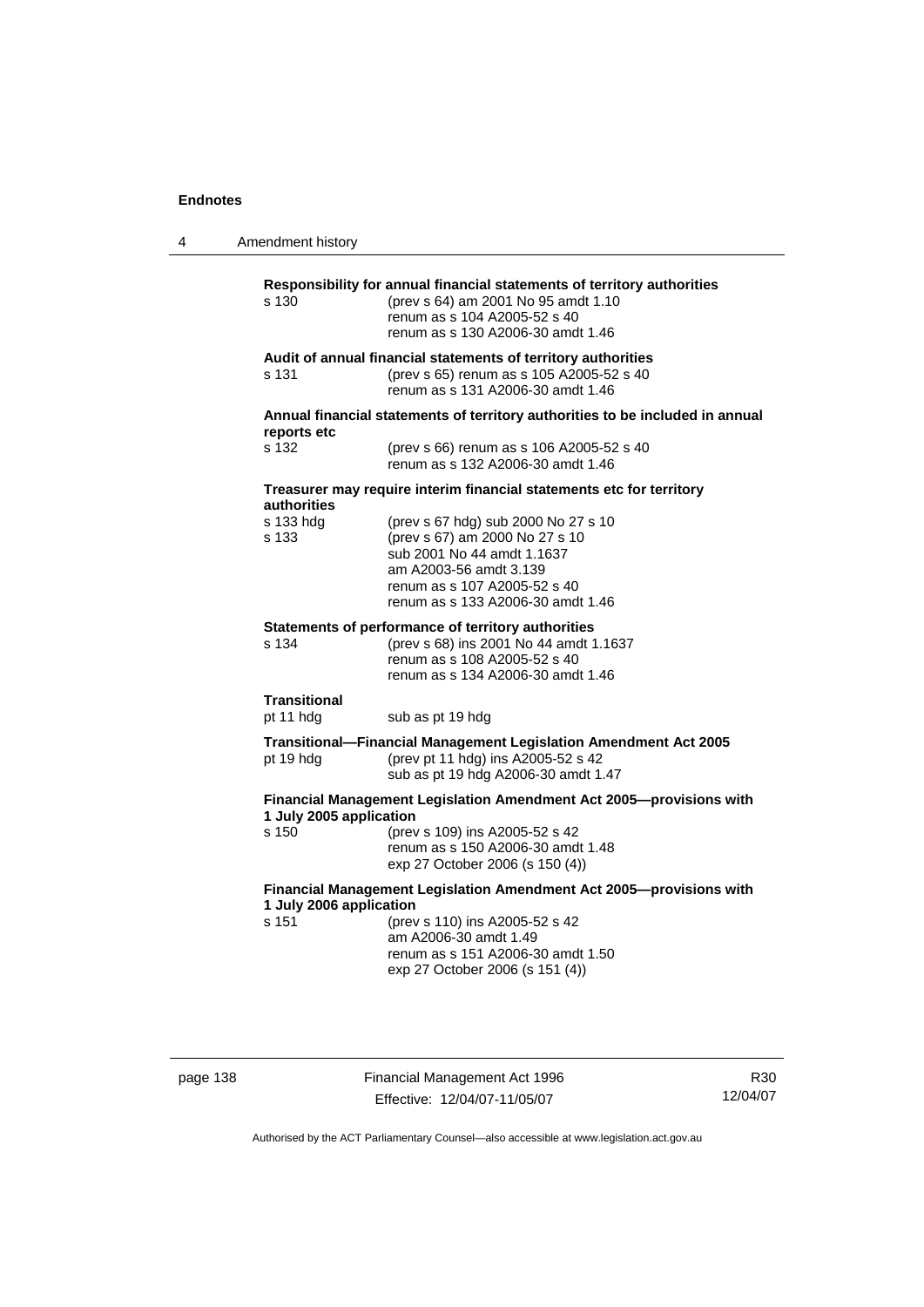| approvals<br>s 152              | (prev s 110A) ins as mod SL2005-42 sch 1 mod 1.1 (sub as<br>s 152 A2006-30 amdt 1.61)<br>exp 27 October 2007 (s 152 (4))                                                                                                                                                                                                                                                                                                                                                                                                                                                                   |  |  |
|---------------------------------|--------------------------------------------------------------------------------------------------------------------------------------------------------------------------------------------------------------------------------------------------------------------------------------------------------------------------------------------------------------------------------------------------------------------------------------------------------------------------------------------------------------------------------------------------------------------------------------------|--|--|
| <b>Transitional regulations</b> |                                                                                                                                                                                                                                                                                                                                                                                                                                                                                                                                                                                            |  |  |
| s 155                           | (prev s 111) ins A2005-52 s 42<br>renum as s 155 A2006-30 amdt 1.51<br>exp 27 October 2007 (s 155 (4))                                                                                                                                                                                                                                                                                                                                                                                                                                                                                     |  |  |
| pt 20 hdg                       | Transitional-Administrative (Miscellaneous Amendments) Act 2006<br>ins A2006-30 amdt 1.52<br>exp 1 July 2008 (s 223)                                                                                                                                                                                                                                                                                                                                                                                                                                                                       |  |  |
|                                 | Transitional-definition of territory authority                                                                                                                                                                                                                                                                                                                                                                                                                                                                                                                                             |  |  |
| s 220                           | ins A2006-30 amdt 1.52<br>exp 19 July 2006 (s 220 (2) (LA s 88 declaration applies))                                                                                                                                                                                                                                                                                                                                                                                                                                                                                                       |  |  |
| s 221                           | Transitional-Legislation Act, s 84 inapplicable<br>ins A2006-30 amdt 1.52<br>exp 1 August 2006 (s 221 (2) (LA s 88 declaration applies))                                                                                                                                                                                                                                                                                                                                                                                                                                                   |  |  |
| 2006                            | Transitional regulations-Administrative (Miscellaneous Amendments) Act                                                                                                                                                                                                                                                                                                                                                                                                                                                                                                                     |  |  |
| s 222                           | ins A2006-30 amdt 1.52<br>exp 1 July 2008 (s 223)                                                                                                                                                                                                                                                                                                                                                                                                                                                                                                                                          |  |  |
| Expiry-pt 20                    |                                                                                                                                                                                                                                                                                                                                                                                                                                                                                                                                                                                            |  |  |
| s 223                           | ins A2006-30 amdt 1.52<br>exp 1 July 2008 (s 223)                                                                                                                                                                                                                                                                                                                                                                                                                                                                                                                                          |  |  |
| <b>Dictionary</b>               |                                                                                                                                                                                                                                                                                                                                                                                                                                                                                                                                                                                            |  |  |
| dict                            | am A2005-52 s 43<br>def applicable governmental policies ins A2005-52 s 44<br>def appropriation reloc from s 3 2001 No 95 amdt 1.4<br>def Appropriation Act reloc from s 3 2001 No 95 amdt 1.4<br>def appropriation unit reloc from s 3 2001 No 95 amdt 1.4<br>def banking account ins 1997 No 102 s 4<br>am 1999 No 33 sch<br>reloc from s 3 2001 No 95 amdt 1.4<br>def borrowing reloc from s 3 2001 No 95 amdt 1.4<br>def budget papers am 2001 No 56 amdt 3.256<br>reloc from s 3 2001 No 95 amdt 1.4<br>def capital injection reloc from s 3 2001 No 95 amdt 1.4<br>sub A2005-52 s 45 |  |  |
|                                 | def CEO ins A2005-52 s 46<br>def chief executive officer reloc from s 3 2001 No 95<br>amdt 1.4<br>sub A2005-52 s 47                                                                                                                                                                                                                                                                                                                                                                                                                                                                        |  |  |
|                                 | Financial Managament Ast 1000                                                                                                                                                                                                                                                                                                                                                                                                                                                                                                                                                              |  |  |

12/04/07

R30

Financial Management Act 1996 Effective: 12/04/07-11/05/07

page 139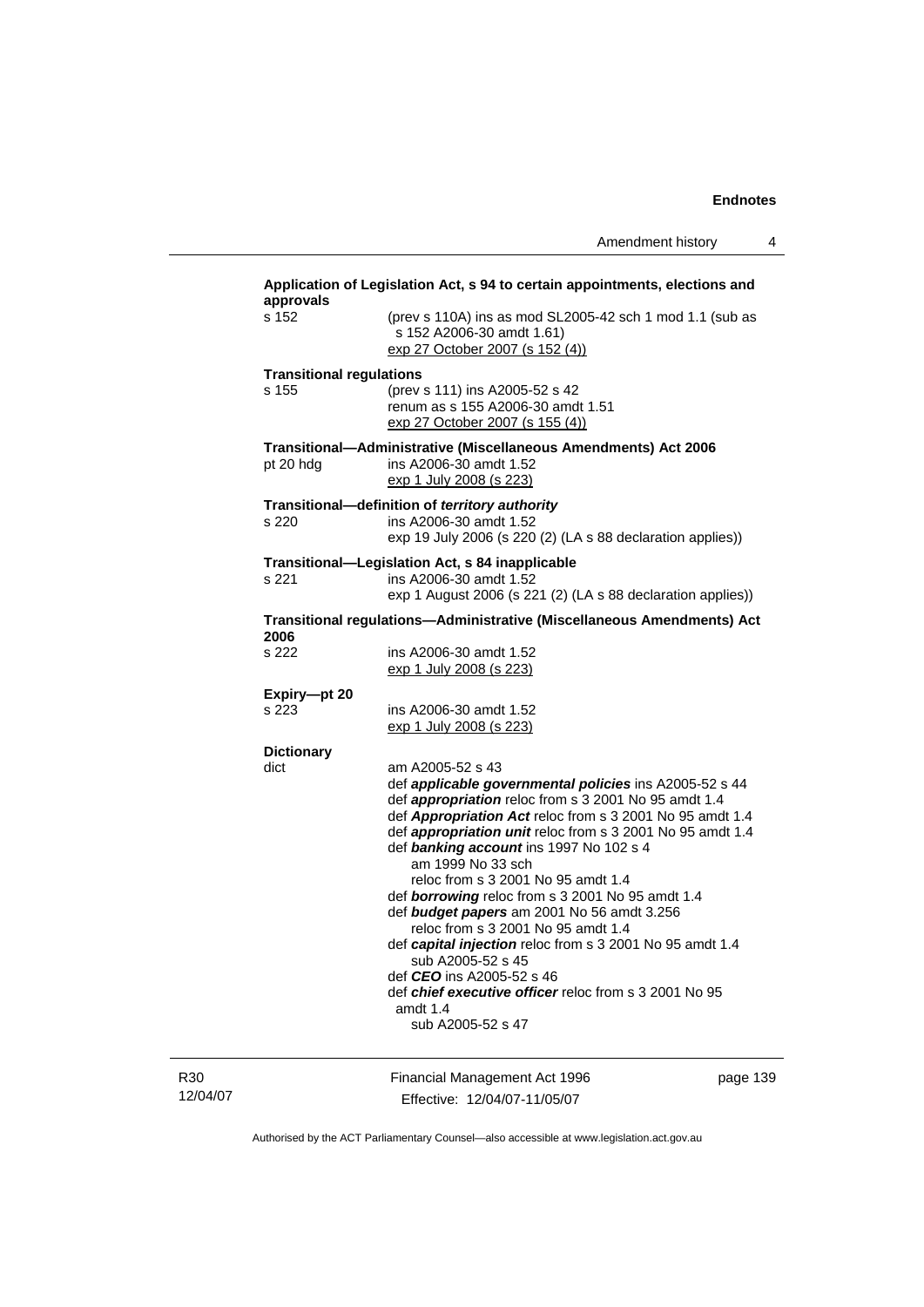4 Amendment history

 def *class of outputs* reloc from s 3 2001 No 95 amdt 1.4 def *contract* ins A2006-30 amdt 1.53 def *department* reloc from s 3 2001 No 95 amdt 1.4 def *departmental banking account* am 1997 No 102 sch reloc from s 3 2001 No 95 amdt 1.4 def *division 9.6 authority* ins A2006-30 amdt 1.54 def *division 9.7 authority* ins A2006-30 amdt 1.54 def *establishing Act* ins A2005-52 s 48 def *expenses* reloc from s 3 2001 No 95 amdt 1.4 def *financial management guidelines* sub 2001 No 11 amdt 3.125 reloc from s 3 2001 No 95 amdt 1.4 def *financial year* ins A2005-52 s 48 def *general government sector* ins 1997 No 124 s 4 reloc from s 3 2001 No 95 amdt 1.4 def *generally accepted accounting practice* reloc from s 3 2001 No 95 amdt 1.4 sub A2005-52 s 49 def *governing board* ins A2005-52 s 50 def *governing board member* ins A2005-52 s 50 def *GST* ins 2000 No 27 s 4 reloc from s 3 2001 No 95 amdt 1.4 om A2005-52 s 51 def *handover day* ins A2006-30 amdt 1.55 def *input tax credit* ins 2000 No 27 s 4 reloc from s 3 2001 No 95 amdt 1.4 def *interest* ins 2001 No 45 s 4 (as am 2002 No 30 amdt 3.370) def *invest* ins 2001 No 45 s 4 (as am 2002 No 30 amdt 3.370) def *Legislative Assembly secretariat* sub 2001 No 95 amdt 1.1 reloc from s 3 2001 No 95 amdt 1.4 sub A2005-42 amdt 1.1; A2007-3 amdt 3.243 def *material interest* ins A2005-52 s 52 def *outcomes* reloc from s 3 2001 No 95 amdt 1.4 def *outputs* reloc from s 3 2001 No 95 amdt 1.4 def *prescribed* reloc from s 3 2001 No 95 amdt 1.4 def *public money* am 2001 No 95 s 4 reloc from s 3 2001 No 95 amdt 1.4 am A2004-53 amdt 1.1; pars renum R19 LA (see A2004-53 amdt 1.2) def *public trading enterprise* ins 1997 No 124 s 4 reloc from s 3 2001 No 95 amdt 1.4 am A2003-21 s 14 om A2005-52 s 53 def *public trading enterprise sector* ins 1997 No 124 s 4 reloc from s 3 2001 No 95 amdt 1.4

page 140 Financial Management Act 1996 Effective: 12/04/07-11/05/07

R30 12/04/07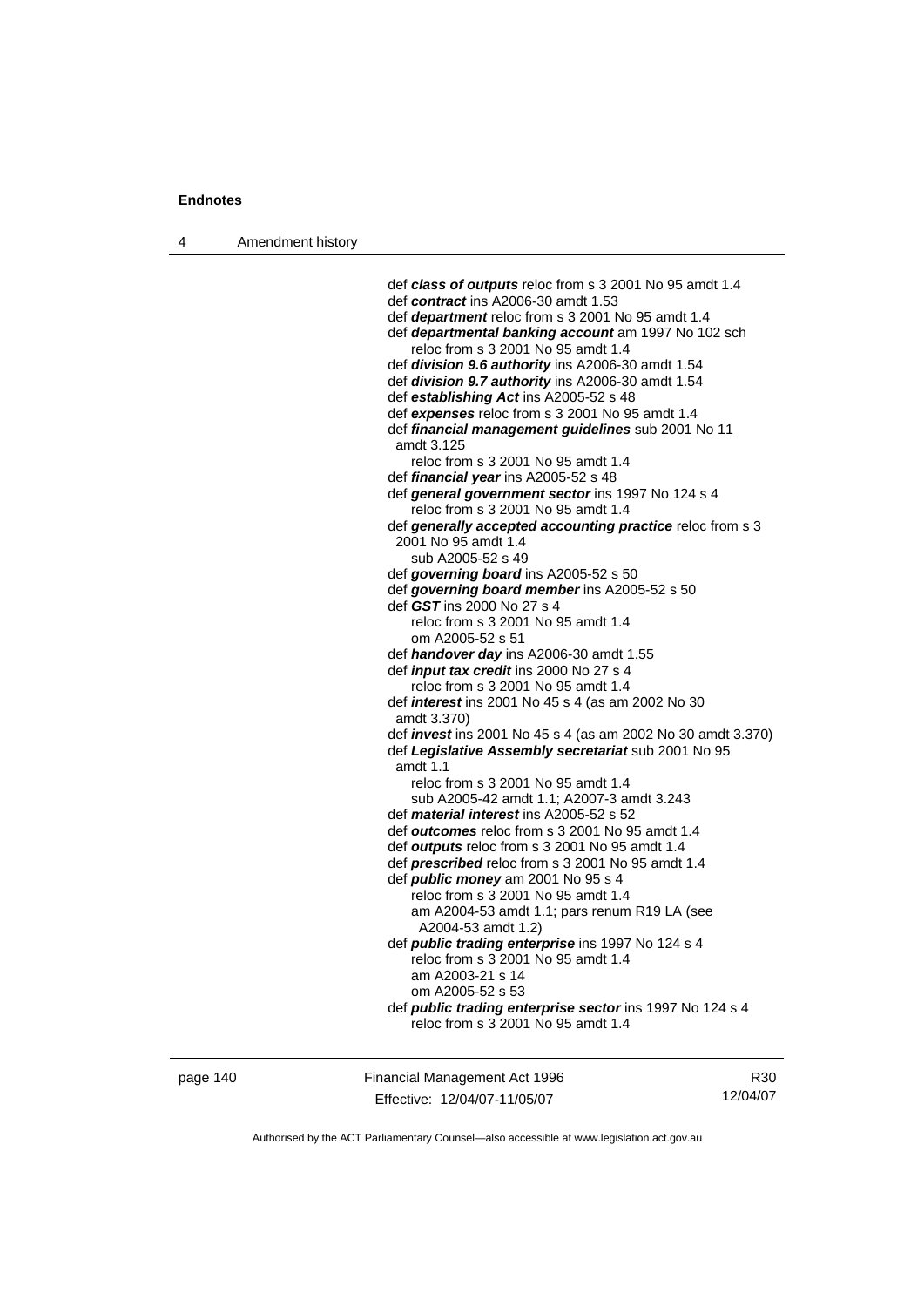def *relevant territory authority* ins A2005-52 s 54 def *responsible chief executive* reloc from s 3 2001 No 95 amdt 1.4 def *responsible Minister* reloc from s 3 2001 No 95 amdt 1.4 am A2005-52 s 55 def *securities* reloc from s 3 dict 2001 No 95 amdt 1.4 def *statement of intent* reloc from s 3 2001 No 95 amdt 1.4 sub A2005-52 s 56 def *subsidiary* ins A2004-53 amdt 1.3 def *superannuation appropriation* ins 2000 No 21 sch reloc from s 3 2001 No 95 amdt 1.4 def *superannuation banking account* ins 2000 No 21 sch reloc from s 3 2001 No 95 amdt 1.4 def *taxable supply* ins 2000 No 27 s 4 reloc from s 3 2001 No 95 amdt 1.4 def *territory authority* am 2000 No 21 sch; 2001 No 95 amdt 1.3 reloc from s 3 2001 No 95 amdt 1.4 sub A2006-30 amdt 1.56 def *territory banking account* am 1997 No 102 sch reloc from s 3 2001 No 95 amdt 1.4 def *trust money* reloc from s 3 2001 No 95 amdt 1.4 def *warrant* am 1997 No 102 sch reloc from s 3 2001 No 95 amdt 1.4 om 2002 No 38 amdt 1.10

### **5 Earlier republications**

Some earlier republications were not numbered. The number in column 1 refers to the publication order.

Since 12 September 2001 every authorised republication has been published in electronic pdf format on the ACT legislation register. A selection of authorised republications have also been published in printed format. These republications are marked with an asterisk (\*) in column 1. Electronic and printed versions of an authorised republication are identical.

| <b>Republication No</b> | <b>Amendments to</b> | <b>Republication date</b> |
|-------------------------|----------------------|---------------------------|
|                         | Act 1997 No 124      | 31 January 1998           |
| $\mathcal{P}$           | Act 1999 No 58       | 10 November 1999          |
| 3                       | Act 2001 No 56       | 12 September 2001         |
|                         | Act 2001 No 97       | 20 December 2001          |
|                         |                      |                           |

Financial Management Act 1996 Effective: 12/04/07-11/05/07

page 141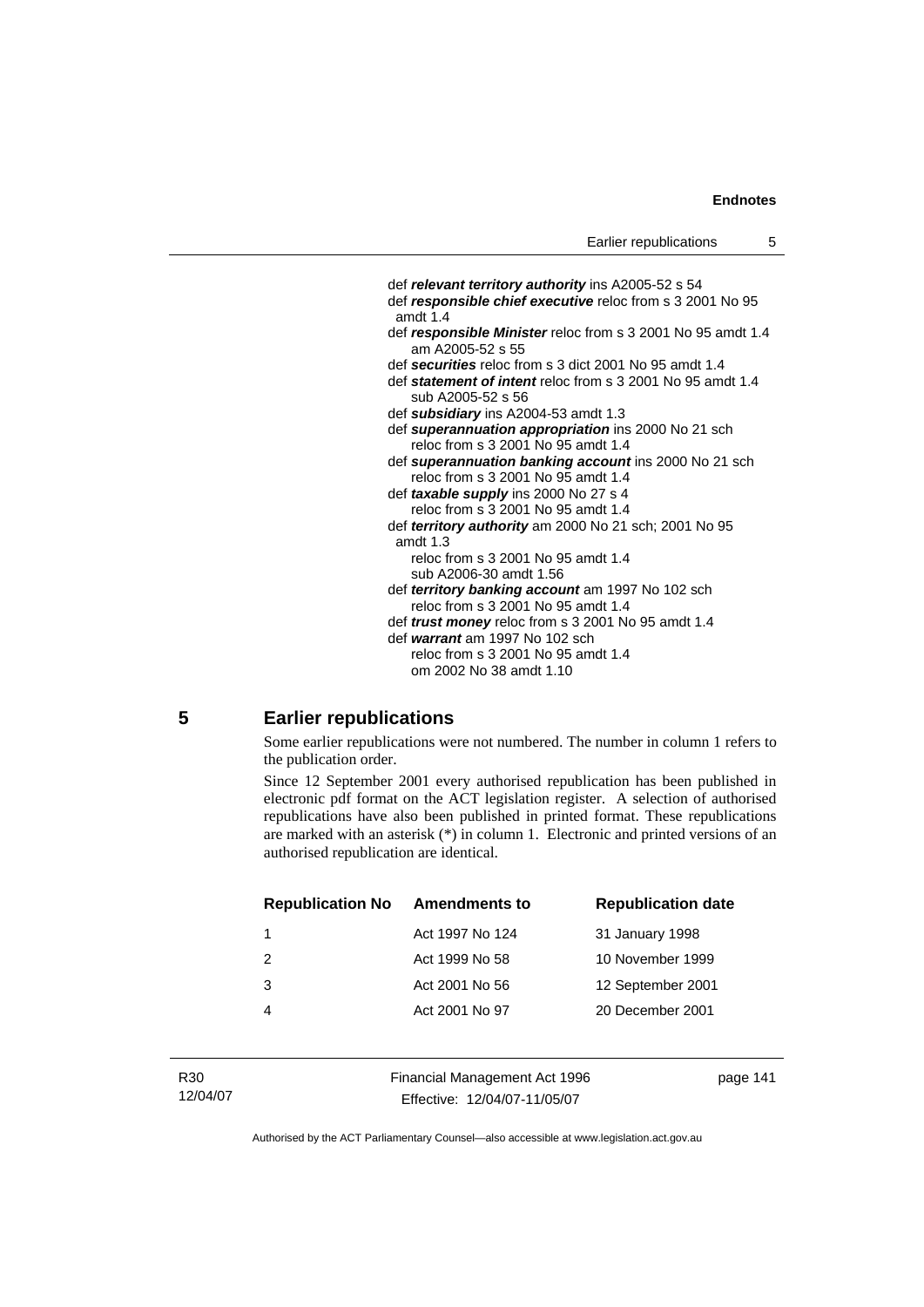| <b>Republication No</b> | <b>Amendments to</b> | <b>Republication date</b> |
|-------------------------|----------------------|---------------------------|
| 5                       | Act 2001 No 97       | 31 December 2001          |
| 5(RI)                   | Act 2001 No 97 ‡     | 19 September 2002         |
| 6                       | Act 2001 No 97       | 4 January 2002            |
| 6(RI)                   | Act 2001 No 97 ‡     | 19 September 2002         |
| $7^*$                   | Act 2001 No 97       | 14 January 2002           |
| 7 (RI)                  | Act 2001 No 97 ‡     | 19 September 2002         |
| 7A                      | Act 2001 No 97 ‡     | 19 September 2002         |
| 8                       | Act 2001 No 97       | 1 July 2002               |
| 8 (RI)                  | Act 2001 No 97 ‡     | 19 September 2002         |
| $9*$                    | Act 2002 No 30       | 19 September 2002         |
| 10                      | Act 2002 No 38       | 1 November 2002           |
| 11                      | A2003-9              | 8 March 2003              |
| 12                      | A2003-21             | 20 May 2003               |
| 13                      | A2003-27             | 30 June 2003              |
| 14                      | A2003-46             | 1 November 2003           |
| 15                      | A2003-56             | 19 December 2003          |
| 16                      | A2004-19             | 7 April 2004              |
| 17                      | A2004-35             | 30 June 2004              |
| 18                      | A2004-35             | 1 July 2004               |
| 19                      | A2004-53             | 17 August 2004            |
| 20                      | A2005-20             | 2 June 2005               |
| 21                      | A2005-32             | 1 July 2005               |
| 22                      | A2005-42             | 1 September 2005          |
| 23                      | A2005-52             | 27 October 2005           |
| 24                      | A2005-52             | 1 January 2006            |

5 Earlier republications

page 142 Financial Management Act 1996 Effective: 12/04/07-11/05/07

R30 12/04/07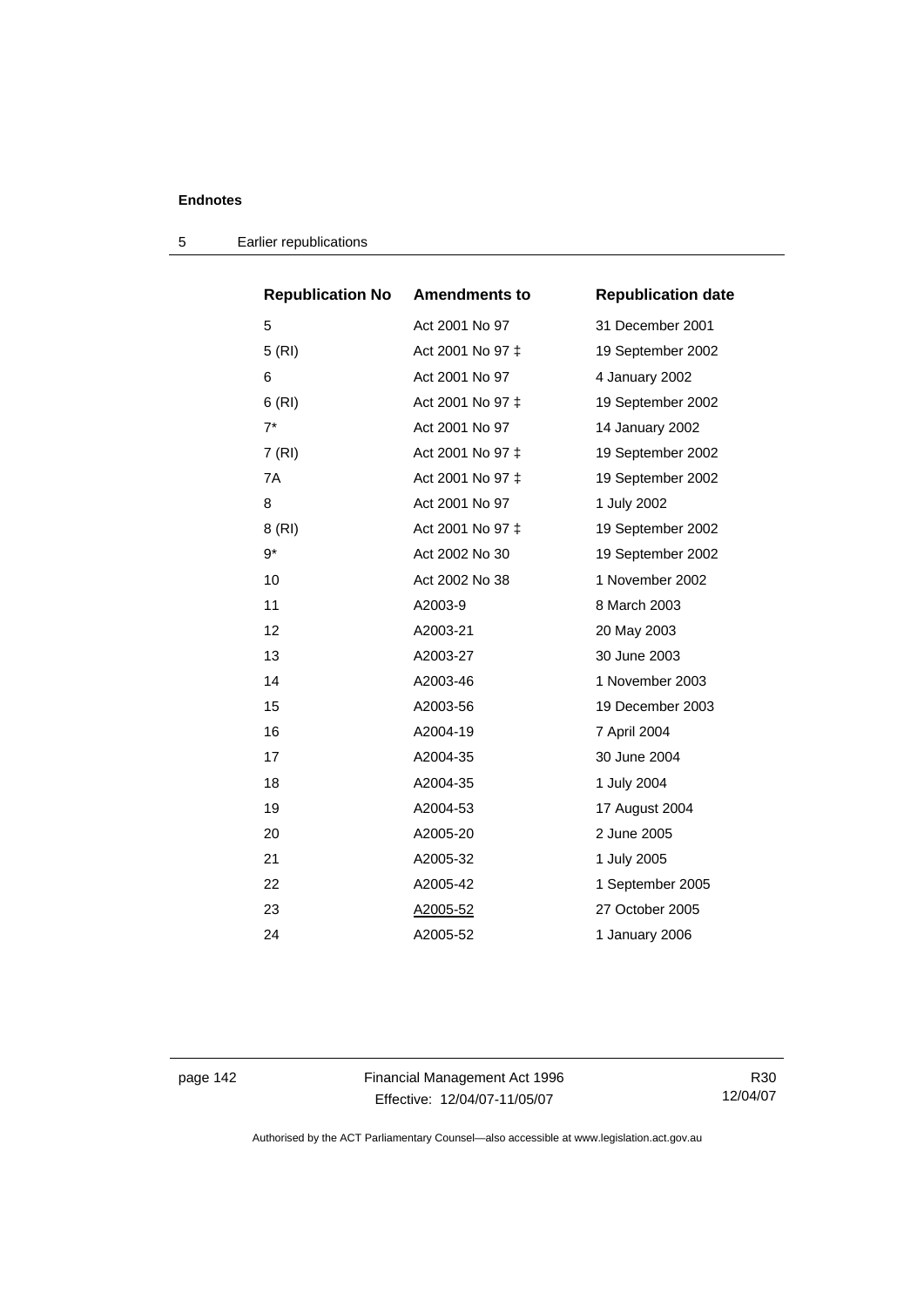| <b>Republication No Amendments to</b>                 |          | <b>Republication date</b> |  |
|-------------------------------------------------------|----------|---------------------------|--|
| 25                                                    | A2006-30 | 19 June 2006              |  |
| 26                                                    | A2006-30 | 1 July 2006               |  |
| 27                                                    | A2006-30 | 20 July 2006              |  |
| 28                                                    | A2006-30 | 2 August 2006             |  |
| 29                                                    | A2006-30 | 28 October 2006           |  |
| ‡ includes retrospective amendments by Act 2002 No 29 |          |                           |  |

‡ includes retrospective amendments by Act 2002 No 30

**6 Modifications of republished law with temporary effect** 

The following modifications have not been included in this republication:

 **Financial Management Regulation 2005 SL2005-42 sch 1 (as am by A2006-30 amdt 1.61, amdt 1.62)** 

# **Schedule 1 Modification of Act**

(see s 3)

# **[1.1] New section 152**

*insert* 

# **152 Application of Legislation Act, s 94 to certain appointments, elections and approvals**

- (1) This section applies to the following:
	- (a) an appointment in force immediately before 1 January 2006 under an amended Act;
	- (b) the election of a person elected to office if the person held the office immediately before 1 January 2006 under an amended Act;

page 143